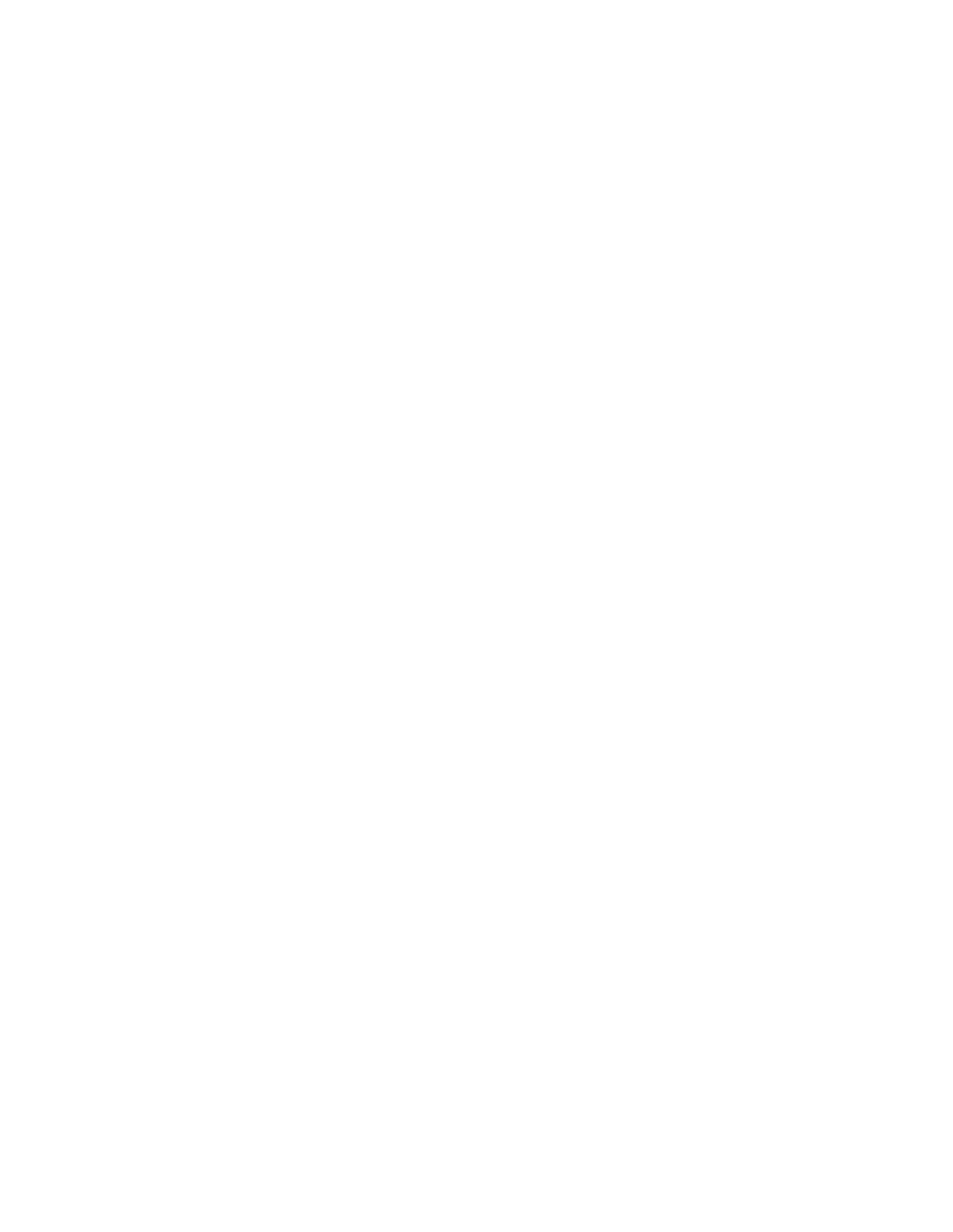# **CALIFORNIA AIR QUALITY LEGISLATION 2007ANNUAL SUMMARY**

Prepared by: California Air Resources Board Office of Legislative Affairs 1001 "I" Street Sacramento, California 95814 (916) 322-2896

November 2007

If you have a disability-related accommodation need, please go to http://www.arb.ca.gov/html/ada/ada.htm for assistance or contact the ARB's ADA Coordinator at (916) 323-4916.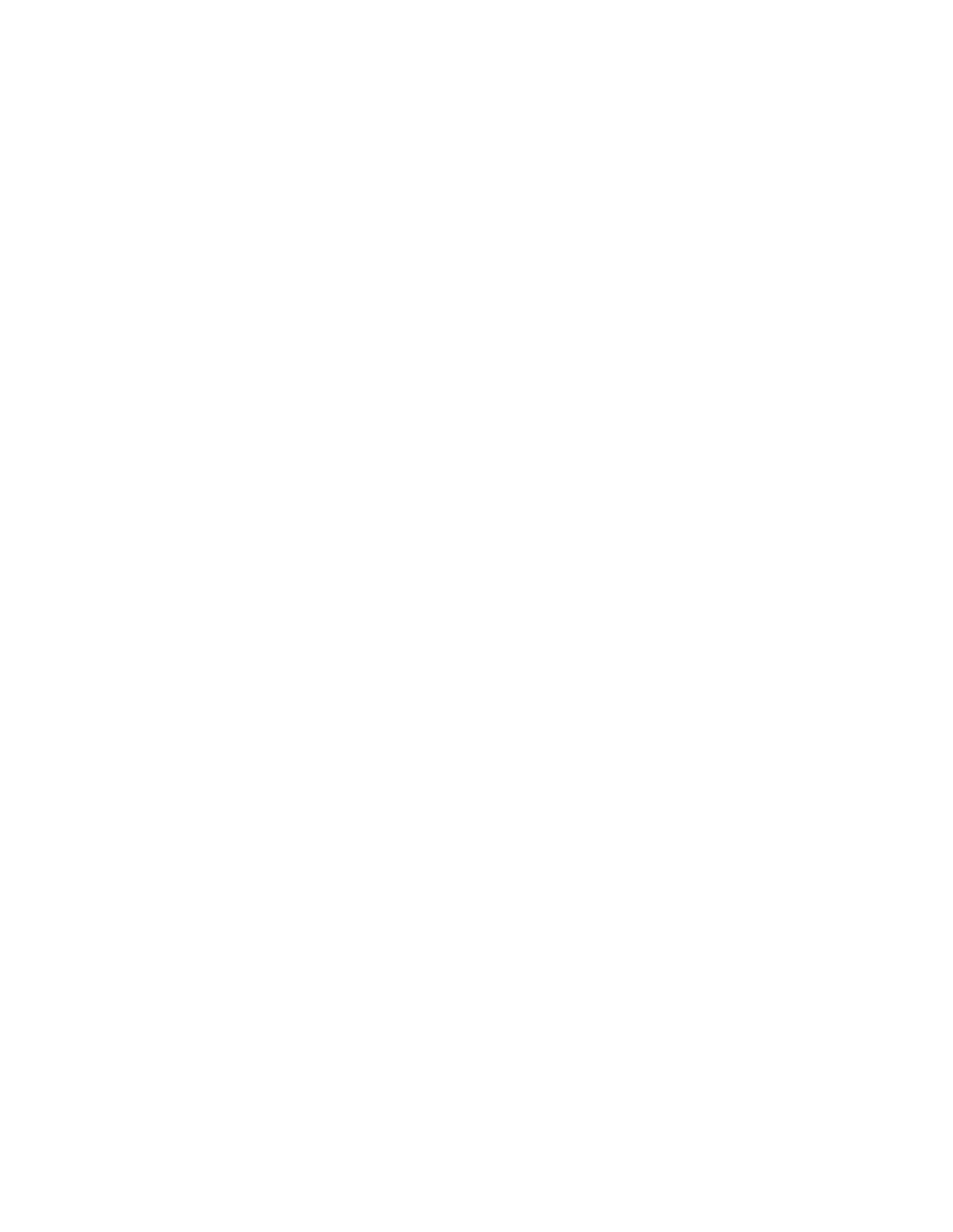## Table of Contents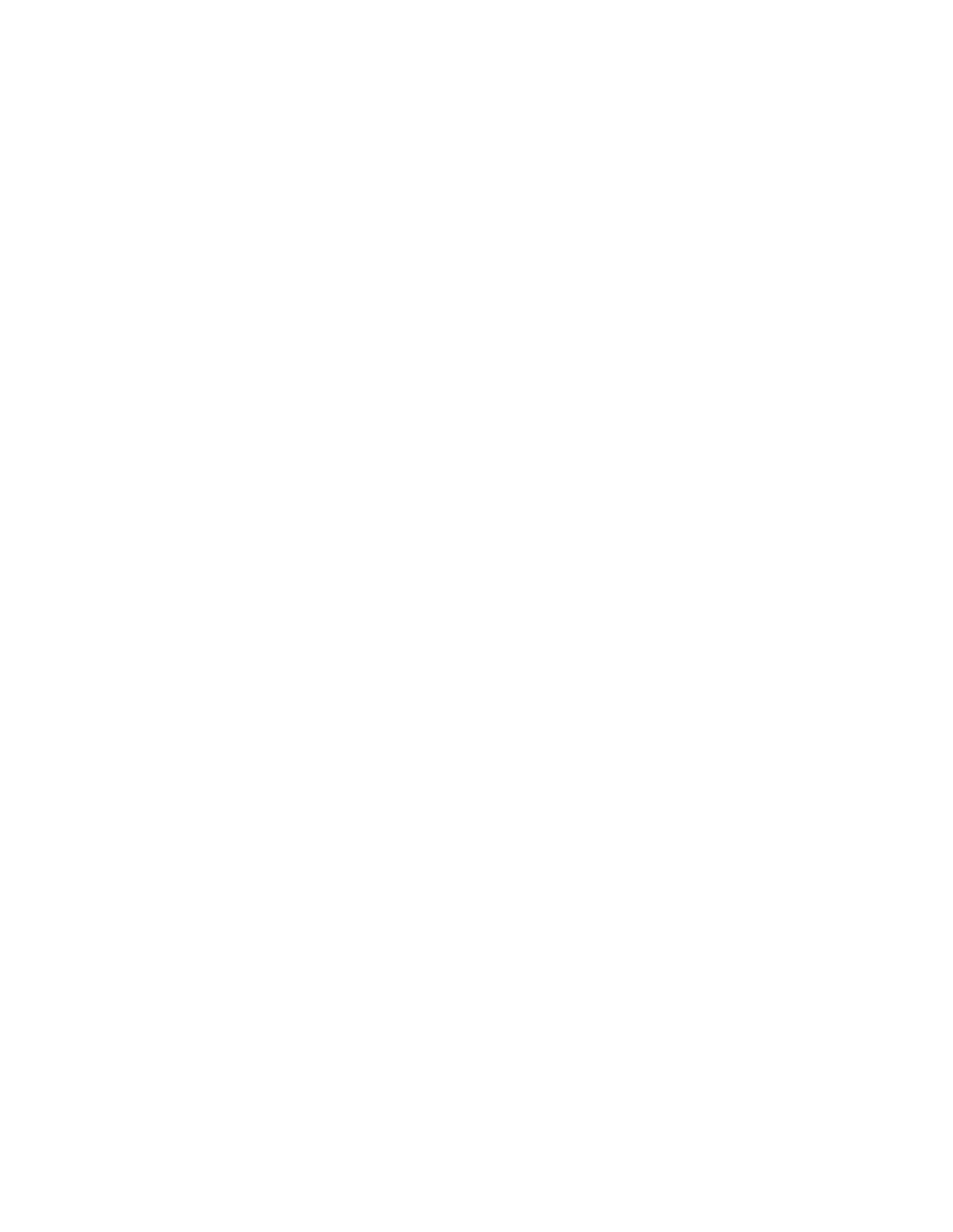## **INTRODUCTION**

The Air Resources Board (ARB) is a department of the California Environmental Protection Agency (Cal/EPA). ARB, in partnership with local air districts, oversees all air pollution control efforts to attain and maintain health-based air quality standards in California.

ARB's Office of Legislative Affairs serves as the principal resource on air quality-related issues for Cal/EPA and the Governor's Office. As the Administration's key air quality legislative staff, ARB's Office of Legislative Affairs provides technical expertise and policy advice relating to pending legislation. The Office of Legislative Affairs also serves as a resource to the Legislature and its legislative staff.

This year, the Legislature introduced more than 2,800 bills. Our legislative staff monitored about 240 bills addressing a wide variety of air quality issues including greenhouse gases, environmental justice, energy, goods movement, smog check, land use, toxic air contaminants, and more. Of those, 68 bills passed the Legislature. Fifty-one were signed into law (i.e., "Chaptered") and 17 were vetoed.

With the enactment of AB 32, the California Global Warming Solutions Act of 2006, the scope of air quality issues of interest expanded beyond smog forming emissions, particulates and toxic air contaminants. Because energy, water, and land use have a bearing on GHG emissions, this report includes selected legislation in the other areas now within ARB's portfolio. ARB's Office of Legislative Affairs broadened its scope of legislation tracked to accommodate this expansive list. As part of that expanded scope, ARB followed the 2007-08 Second Extraordinary Session on the subject of water policy as it pertains to global climate change. A listing of those bills can be found on the green pages in this report.

In addition to activity related to specific bills, the Office of Legislative Affairs monitored about 19 special hearings, also on a broad range of topics. Standing and special committees met throughout the year to discuss allocation of Proposition 1B funding, Climate Change, energy concerns, the state's SIP, and various other air quality related topics. A list of hearings is provided on page 111.

This summary contains brief descriptions of the legislation tracked by the Office of Legislative Affairs during the first half of the 2007-2008 Legislative Session. Bills are displayed by author, subject, and in numerical order. Year-end status is noted as Chaptered, Vetoed, 2-year (bills pending action next year), Dead, or N/A (which refers to bills that once, but no longer relate to air pollution).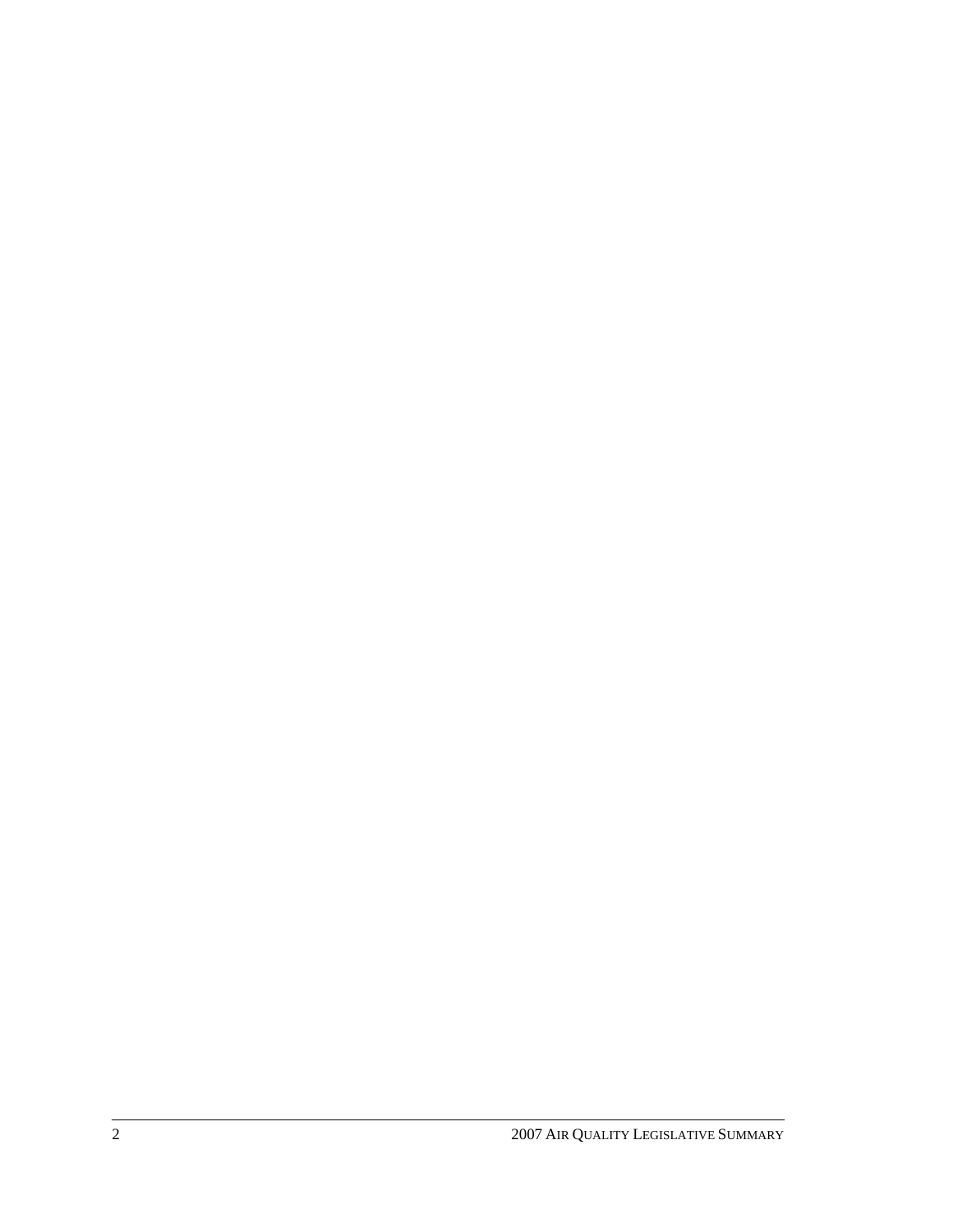## **ACRONYMS**

| AB           | <b>Assembly Bill</b>                                  |
|--------------|-------------------------------------------------------|
| ABX2         | <b>Assembly Bill–Second Extraordinary Session</b>     |
| ACB          | <b>Assembly Committee on Budget</b>                   |
| <b>AJR</b>   | <b>Assembly Joint Resolution</b>                      |
| ARB          | <b>Air Resources Board</b>                            |
| <b>BAR</b>   | <b>Bureau of Automotive Repair</b>                    |
| <b>BSC</b>   | <b>Building Standards Commission</b>                  |
| BT&H         | Business, Transportation and Housing Agency           |
| Cal/EPA      | California Environmental Protection Agency            |
| <b>CDF</b>   | California Department of Forestry and Fire Protection |
| <b>CDFA</b>  | California Department of Food and Agriculture         |
| <b>CEC</b>   | California Energy Commission                          |
| <b>CEQA</b>  | California Environmental Quality Act                  |
| <b>CIWMB</b> | California Integrated Waste Management Board          |
| <b>CMA</b>   | <b>Congestion Management Agency</b>                   |
| <b>CPUC</b>  | California Public Utilities Commission                |
| <b>CTC</b>   | <b>California Transportation Commission</b>           |
| <b>DFG</b>   | Department of Fish & Game                             |
| <b>DGS</b>   | Department of General Services                        |
| <b>DHCD</b>  | Department of Housing and Community Development       |
| <b>DMV</b>   | Department of Motor Vehicles                          |
| <b>DOF</b>   | Department of Finance                                 |
| <b>DOT</b>   | Department of Transportation (CalTrans)               |
| <b>DPH</b>   | Department of Public Health                           |
| <b>DPR</b>   | Department of Parks and Recreation                    |
| <b>DTSC</b>  | Department of Toxic Substance Control                 |
| <b>DWR</b>   | Department of Water Resources                         |
| <b>FAA</b>   | <b>Federal Aviation Administration</b>                |
| <b>FTB</b>   | <b>Franchise Tax Board</b>                            |
| <b>GHG</b>   | Greenhouse Gas                                        |
| <b>HPV</b>   | <b>High Polluting Vehicle</b>                         |
| <b>HR</b>    | <b>House Resolution</b>                               |
| <b>IOU</b>   | <b>Investor-Owned Utility</b>                         |
| <b>LAO</b>   | Legislative Analyst's Office                          |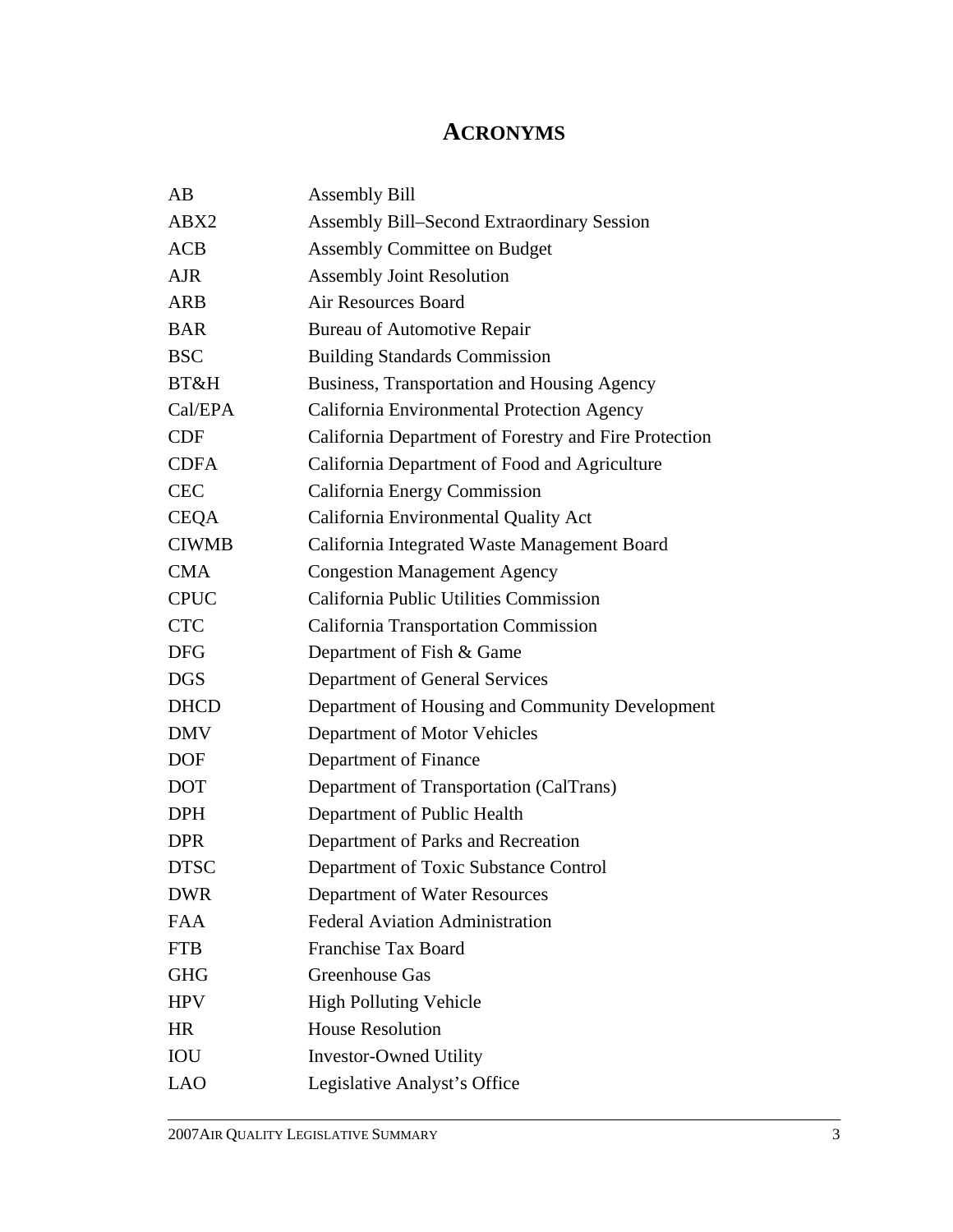| Low Carbon Fuel Standard                                     |
|--------------------------------------------------------------|
| Leadership in Energy and Environmental Design                |
| <b>Low Emission Vehicle</b>                                  |
| Mojave Desert Air Quality Management District                |
| Megawatt                                                     |
| Bills that were amended and no longer relate to air quality. |
| Neighborhood Electric Vehicle                                |
| Office of Emergency Services                                 |
| Off-Highway Vehicle                                          |
| Governor's Office of Planning and Research                   |
| Polybrominated Diphenyl Ether                                |
| <b>Particulate Matter</b>                                    |
| Port of Los Angeles                                          |
| Port of Long Beach                                           |
| Port of Oakland                                              |
| <b>Publicly Owned Treatment Works</b>                        |
| Publicly-Owned Utility                                       |
| Renewable Portfolio Standard                                 |
| Senate Bill                                                  |
| Senate Bill–Second Extraordinary Session                     |
| Senate Budget & Fiscal Review Committee                      |
| <b>Senate Concurrent Resolution</b>                          |
| <b>South Coast Air Quality Management District</b>           |
| <b>Self-Generation Incentive Program</b>                     |
| San Joaquin Valley                                           |
| San Joaquin Valley Unified Air Pollution Control District    |
| <b>Senate Local Government Committee</b>                     |
| Sacramento Metropolitan Air Quality Management District      |
| <b>State Water Resources Control Board</b>                   |
| <b>Twenty-Foot Equivalent Unit</b>                           |
| <b>Toxic Release Inventory</b>                               |
| University of California                                     |
| United States Environmental Protection Agency                |
| <b>Vehicle Miles Travelled</b>                               |
| <b>Volatile Organic Compound</b>                             |
| Zero Emission Vehicle                                        |
|                                                              |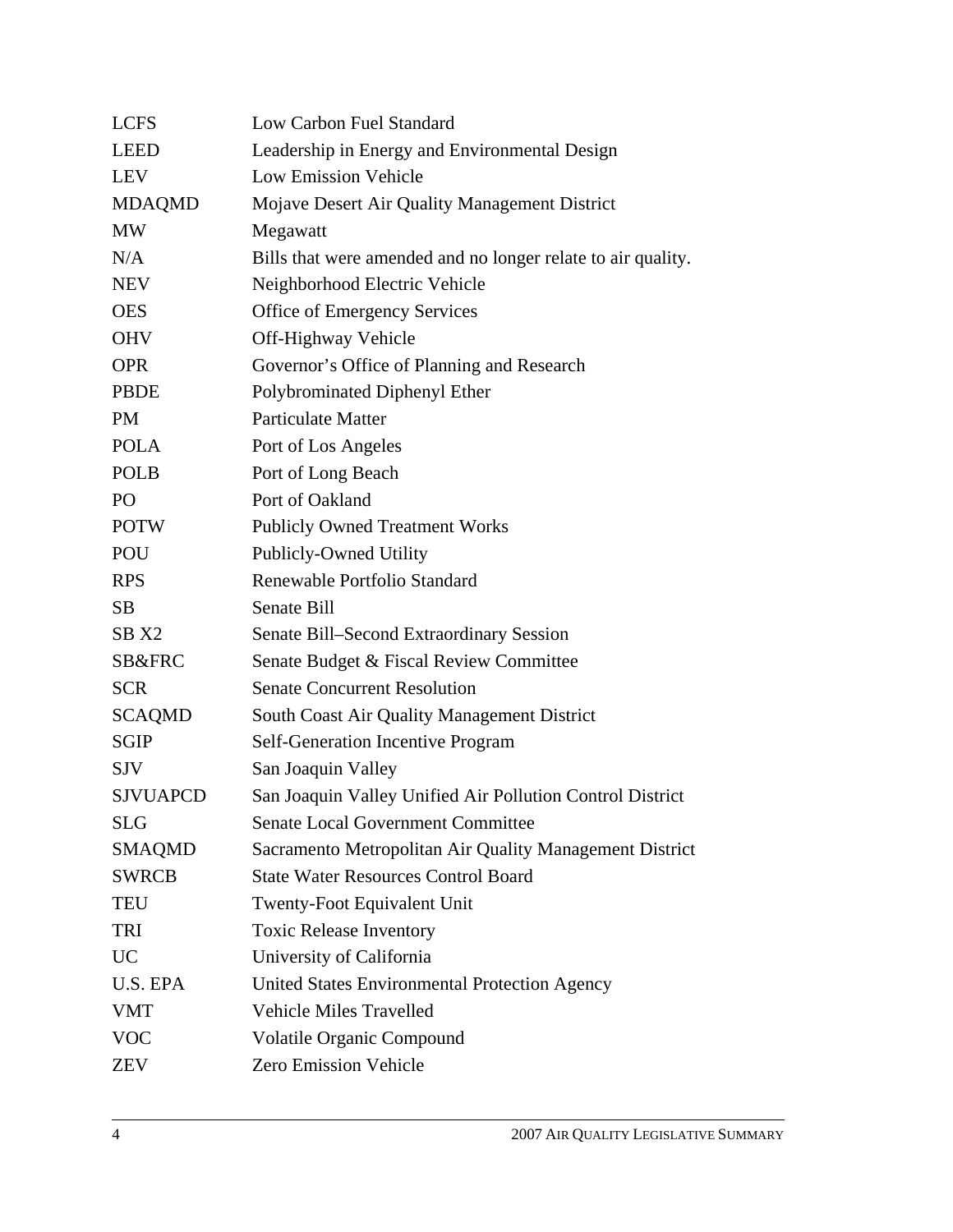# **BILLS BY SUBJECT**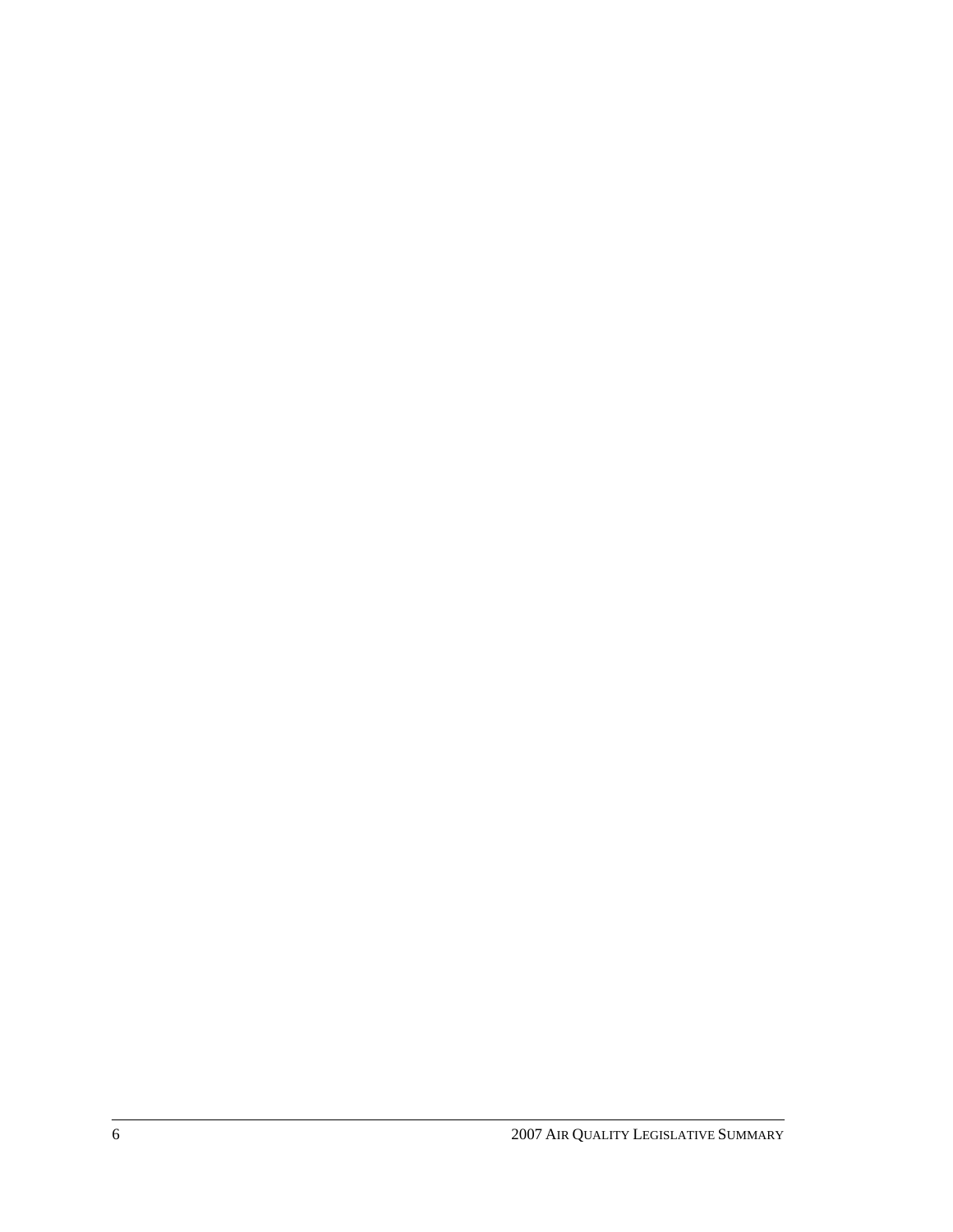#### **ADMINISTRATION**

| AB 299  | Tran       | Maintenance of the Codes     | Chapter 130 |
|---------|------------|------------------------------|-------------|
| AB 309  | Tran       | <b>Board Member Salaries</b> | $2$ -year   |
| AB 1135 | Strickland | <b>State Agency Reports</b>  | Vetoed      |
| AB 1393 | Leno.      | <b>Public Records</b>        | Vetoed      |

#### **AGRICULTURAL OPERATIONS AND AGRICULTURAL WASTE**

| AB 680  | Wolk           | Tax Credits on Rice Straw                     | 2-year |
|---------|----------------|-----------------------------------------------|--------|
| AB 1352 | Berryhill      | Animal Rendering Fuel Study                   | 2-year |
| AB 1428 | Galgiani       | <b>Customer-Generator Pilot Program</b>       | 2-year |
| AB 1604 | Caballero      | Pesticides Fumigant Alternatives              | 2-year |
| SB 463  | Negrete McLeod | Biogas Customer-Generator Pilot Program       | 2-year |
| SB 517  | Maldonado      | Funding for Promoting Agricultural Production | 2-year |

#### **AIR DISTRICTS**

| AB 934  | Duvall  | Mobile Source Authority                         | 2-year      |
|---------|---------|-------------------------------------------------|-------------|
| AB 1610 | Núñez   | Refinery Recordkeeping & Inspection             | $2$ -year   |
| SB 144  | SLG.    | <b>Annual Omnibus</b>                           | Chapter 343 |
| SB 857  | Correa  | Taxation Credits for Reduction of Air Pollution | 2-year      |
| SB 1028 | Padilla | <b>Adoption of Air Pollution Measures</b>       | Chapter 669 |

#### **San Joaquin Valley**

| AB 27   | Parra    | CA Partnership for the San Joaquin Valley | $2$ -year   |
|---------|----------|-------------------------------------------|-------------|
| AB 1455 | Arambula | California Air Quality Zones              | 2-year      |
| SB 240  | Florez.  | <b>SJV Vehicle Fees</b>                   | 2-year      |
| SB 719  | Machado  | <b>SJVUAPCD Board Members</b>             | Chapter 728 |

#### **South Coast**

| AB 391        | Lieu           | <b>SCAQMD</b> Governing Board              | 2-year      |
|---------------|----------------|--------------------------------------------|-------------|
| AB 630        | Price          | <b>SCAQMD Rules/Waiver Requests</b>        | 2-year      |
| <b>AJR 40</b> | De Leon        | South Coast Air Basin $PM_{2.5}$ Emergency | $2$ -year   |
| SB 65         | Cedillo        | $SCAQMD PM_{2.5}$ Attainment Plans         | N/A         |
| SB 886        | Negrete McLeod | <b>SCAQMD</b> Governing Board              | Chapter 664 |

#### **BUDGET/FUNDING**

| AB 118 | Núñez             | Technology and Clean Air Program Grants         | Chapter 750 |
|--------|-------------------|-------------------------------------------------|-------------|
| AB 120 | Laird             | 2007-08 Budget Bill                             | Dead        |
| AB 199 | <b>ACB</b>        | General Government Budget Trailer               | Chapter 186 |
| AB 842 | Jones             | <b>Traffic Reduction Plan Funding</b>           | $2$ -year   |
| AB 899 | Parra             | <b>Public-Private Transportation Facilities</b> | 2-year      |
| SB 54  | Ducheny           | 2007-2008 Budget Bill                           | Dead        |
| SB 77  | Ducheny           | Budget Act of 2007                              | Chapter 171 |
| SB 78  | Ducheny           | Budget Act of 2007                              | Chapter 172 |
| SB 86  | <b>SB&amp;FRC</b> | LEED Silver Standard/State Buildings            | Chapter 179 |
| SB 98  | SB&FRC            | Ship Fuel Sales Tax Exemption                   | $2$ -year   |
|        |                   |                                                 |             |

2007 AIR QUALITY LEGISLATIVE SUMMARY 7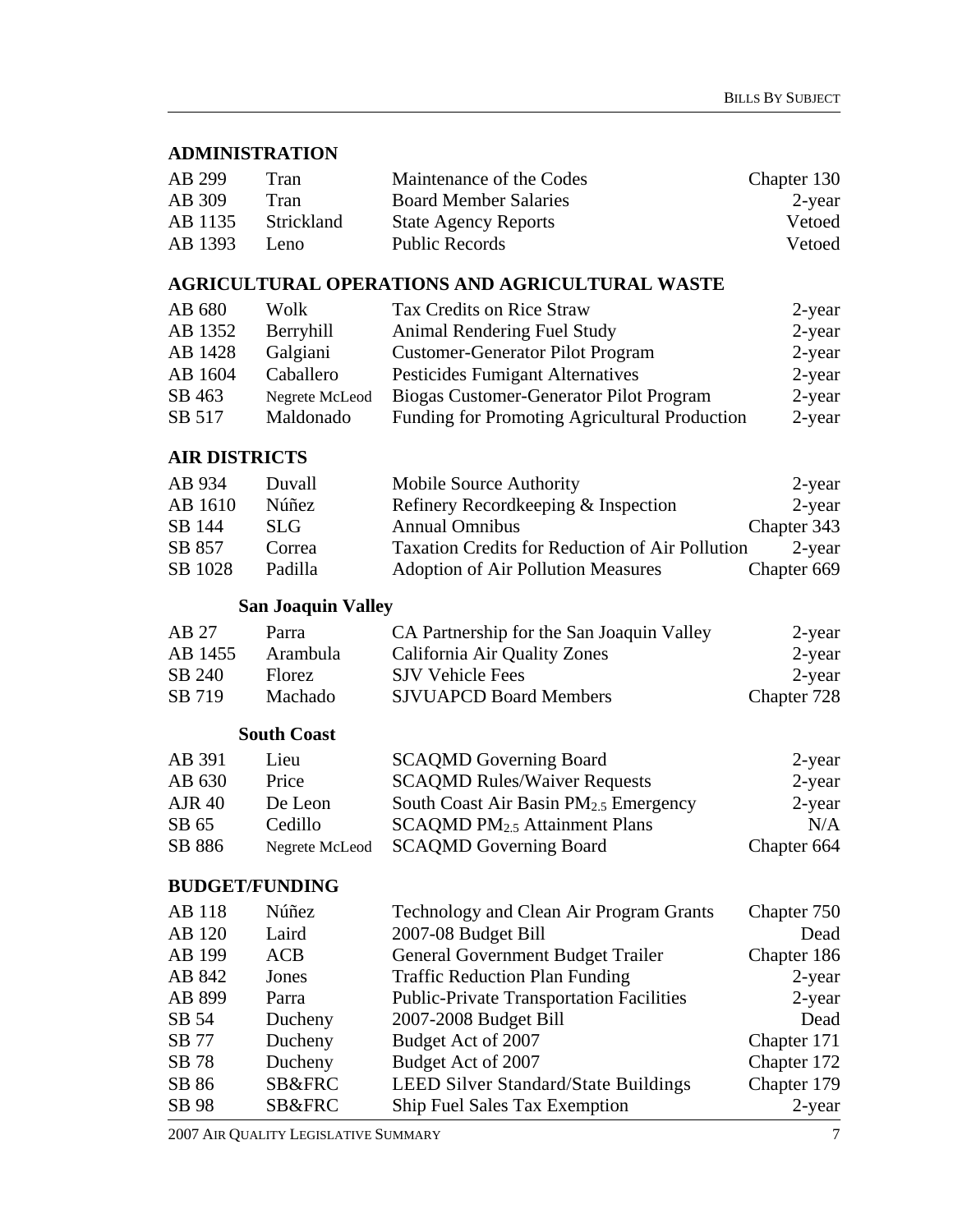| SB 517<br>SB 732      | Maldonado<br>Steinberg    | Funding for Promoting Agricultural Production<br><b>Water Bond Funding Priorities</b> | 2-year<br>2-year |
|-----------------------|---------------------------|---------------------------------------------------------------------------------------|------------------|
|                       | <b>Climate Change</b>     |                                                                                       |                  |
| SB 85                 | SB&FRC                    | <b>GHG Budget Trailer Bill</b>                                                        | Chapter 178      |
| SB 97                 | Dutton                    | GHG Emissions Related to CEQA                                                         | Chapter 185      |
| SB 660                | Perata                    | <b>Climate Change Research Funding</b>                                                | Vetoed           |
|                       | <b>Proposition 1B</b>     |                                                                                       |                  |
| AB 201                | <b>ACB</b>                | Prop. 1B Locomotive Funding                                                           | Chapter 187      |
| AB 575                | Arambula                  | Prop. 1B Goods Movement Funding                                                       | 2-year           |
| AB 901                | Núñez                     | Prop. 1B Mass Transit Funding                                                         | 2-year           |
| AB 995                | Nava                      | Prop. 1B Goods Movement Funding                                                       | 2-year           |
| AB 1209               | Karnette                  | Prop. 1B Goods Movement Funding                                                       | 2-year           |
| AB 1351               | Levine                    | Prop. 1B State-Local Partnerships                                                     | 2-year           |
| AB 1491               | Benoit                    | Prop. 1B Small Contractors Training                                                   | 2-year           |
| AB 1672               | Núñez                     | Prop. 1B Guidelines                                                                   | Chapter 717      |
| SB 88                 | SB&FRC                    | Prop. 1B Goods Movement Funding                                                       | Chapter 181      |
| SB 262                | Runner, G.                | Prop. 1B Goods Movement Funding                                                       | 2-year           |
| SB 745                | Oropeza                   | Prop. 1B Security Improvements                                                        | 2-year           |
| SB 872                | Ackerman                  | Prop. 1B Local Transportation Projects                                                | $2$ -year        |
|                       | <b>CARL MOYER PROGRAM</b> |                                                                                       |                  |
| AB 1119               | Fuller                    | Carl Moyer Program Funding Criteria                                                   | 2-year           |
| SB 876                | Calderon                  | Heavy-Duty Motor Vehicle Retrofitting                                                 | 2-year           |
| SB 895                | Florez                    | Carl Moyer Program Multidistrict Projects                                             | 2-year           |
| <b>CENTRAL VALLEY</b> |                           |                                                                                       |                  |
|                       |                           |                                                                                       |                  |
| AB <sub>5</sub>       | Wolk                      | <b>Central Valley Flood Protection</b>                                                | Chapter 366      |
| AB 1452               | Wolk                      | <b>Central Valley Flood Protection</b>                                                | N/A              |
| AB 1455               | Arambula                  | California Air Quality Zones                                                          | 2-year           |
| SB <sub>5</sub>       | Machado                   | <b>Flood Management</b>                                                               | Chapter 364      |
| SB 17                 | Florez                    | <b>Flood Protection</b>                                                               | Chapter 365      |
| SB 240                | Florez                    | <b>SJV Vehicle Fees</b>                                                               | 2-year           |
| SB 1002               | Perata                    | Water Quality & Flood Control                                                         | Vetoed           |
|                       | <b>CLEAN TECHNOLOGY</b>   |                                                                                       |                  |
| AB 1037               | Feuer                     | <b>Cleantech Manufacturing</b>                                                        | N/A              |
| AB 1527               | Arambula                  | California Cleantech Advantage Act                                                    | 2-year           |
| AB 1620               | Arambula                  | California Clean Technology Services Unit                                             | 2-year           |
| <b>CLIMATE CHANGE</b> |                           |                                                                                       |                  |
| AB <sub>6</sub>       | Houston                   | Market-Based Compliance Mechanisms                                                    | 2-year           |
| AB 109                | Núñez                     | Annual Reporting of AB 32 Implementation                                              | 2-year           |
| AB 118                | Núñez                     | Technology and Clean Air Program Grants                                               | Chapter 750      |
| $8\phantom{1}$        |                           | 2007 AIR QUALITY LEGISLATIVE SUMMARY                                                  |                  |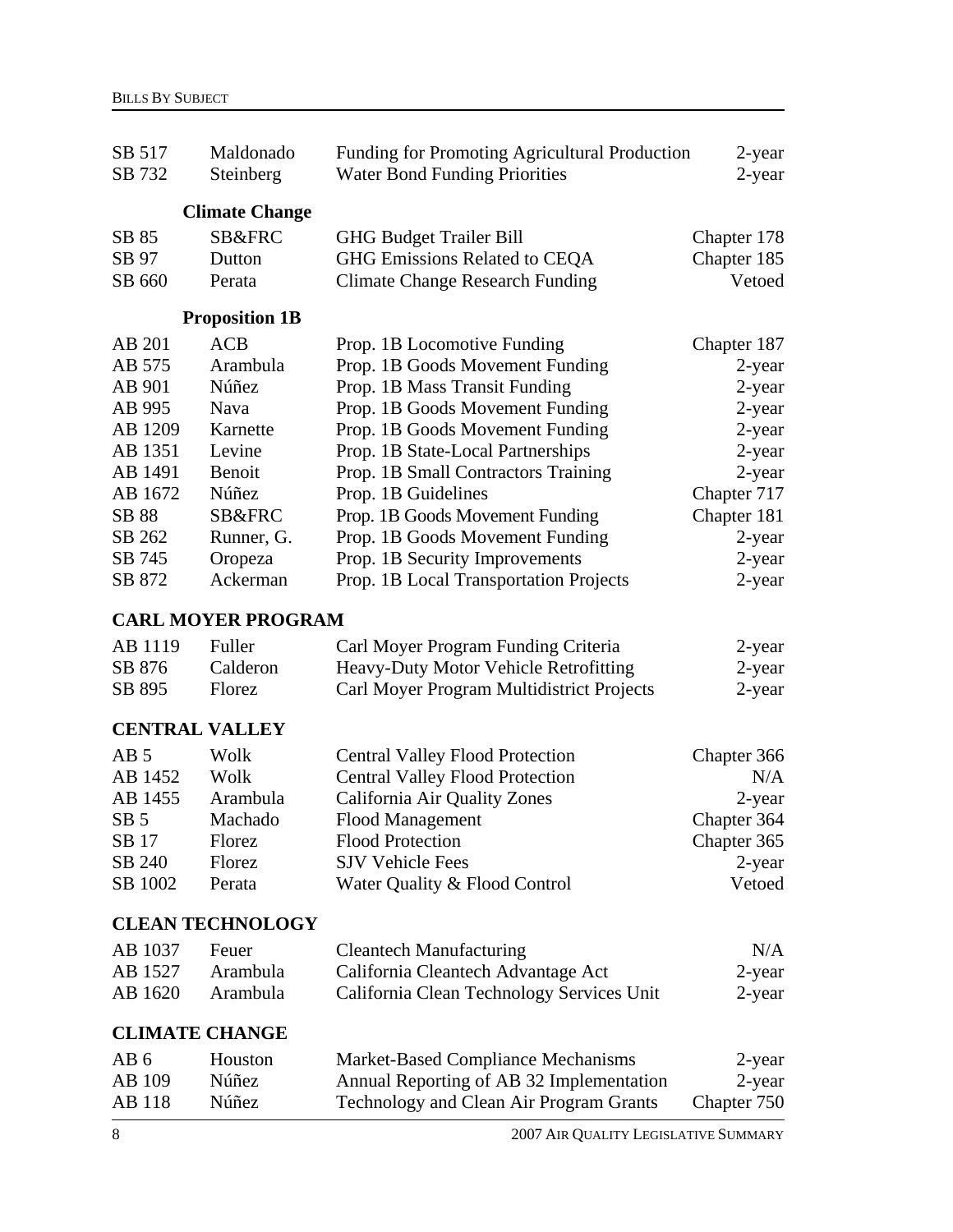| AB 242          | <b>Blakeslee</b>                       | <b>Voluntary GHG Emission Reduction Credits</b>                         | 2-year           |
|-----------------|----------------------------------------|-------------------------------------------------------------------------|------------------|
| AB 657          | <b>Jeffries</b>                        | <b>GHG Spot Bill</b>                                                    | $2$ -year        |
| AB 719          | DeVore                                 | Repeal of Nuclear Power Plant Ban                                       | 2-year           |
| AB 785          | Hancock                                | <b>Urban Heat Islands</b>                                               | Vetoed           |
| AB 786          | Lieu                                   | Financial Institutions and GHG Emission Credits                         | 2-year           |
| AB 1447         | Calderon                               | Major Appliance Refrigerant Recycling                                   | Chapter 709      |
| AB 1651         | Arambula                               | Tax Credits for Low GHG Emission Equipment                              | 2-year           |
| SB 85           | SB&FRC                                 | <b>GHG Budget Trailer Bill</b>                                          | Chapter 178      |
| SB 97           | Dutton                                 | GHG Emissions Related to CEQA                                           | Chapter 185      |
| SB 247          | Ashburn                                | <b>GHG Spot Bill</b>                                                    | 2-year           |
| SB 660          | Perata                                 | <b>Climate Change Research Funding</b>                                  | Vetoed           |
| SB 794          | Maldonado                              | Green Building Tax Credit                                               | $2$ -year        |
|                 | <b>Carbon Sequestration</b>            |                                                                         |                  |
| AB 114          | <b>Blakeslee</b>                       |                                                                         |                  |
| AB 705          | Huffman                                | Carbon Dioxide Capture and Containment<br>Geologic Carbon Sequestration | 2-year<br>2-year |
|                 |                                        |                                                                         |                  |
|                 | <b>Energy Conservation</b>             |                                                                         |                  |
| AB 722          | Levine                                 | <b>Light Bulb Efficiency Requirements</b>                               | 2-year           |
| AB 940          | Krekorian                              | <b>Solar Energy Facility Siting</b>                                     | 2-year           |
| AB 1065         | Lieber                                 | <b>Building Energy Efficiency Standards</b>                             | 2-year           |
| AB 1109         | Huffman                                | <b>Lighting Efficiency Toxics Reduction Act</b>                         | Chapter 534      |
| AB 1470         | Huffman                                | Solar Water Heating Subsidy Program                                     | Chapter 536      |
| AB 1613         | <b>Blakeslee</b>                       | <b>Power Purchases From Cogeneration Systems</b>                        | Chapter 713      |
| SB 428          | Dutton                                 | <b>Electrical Demand Reduction Programs</b>                             | Chapter 539      |
| SB 463          | Negrette McLeod                        | Biogas Customer-Generator Pilot Program                                 | 2-year           |
|                 | <b>Flood Planning &amp; Mitigation</b> |                                                                         |                  |
| AB <sub>5</sub> | Wolk                                   | <b>Central Valley Flood Protection</b>                                  | Chapter 366      |
| AB 156          | Laird                                  | <b>Flood Control</b>                                                    | Chapter 368      |
| AB 739          | Laird                                  | <b>Stormwater Discharges</b>                                            | Chapter 610      |
| AB 1452         | Wolk                                   | <b>Central Valley Flood Protection</b>                                  | N/A              |
| SB <sub>5</sub> | Machado                                | Flood Management                                                        | Chapter 364      |
| SB 17           | Florez                                 | <b>Flood Protection</b>                                                 | Chapter 365      |
| SB 34           | Torlakson                              | Delta Flood Control Financing                                           | Vetoed           |
|                 | Forestry                               |                                                                         |                  |
| AB 832          | <b>Bass</b>                            | <b>Urban Greening Projects</b>                                          | 2-year           |
| SB 466          | Steinberg                              | <b>Forest Resources</b>                                                 | 2-year           |
| SB 572          | Cogdill                                | Forest and Wildfire Management                                          | 2-year           |
|                 | <b>Fuels and Vehicles</b>              |                                                                         |                  |
| AB 236          | Lieu                                   | <b>Alternative Fuel Vehicles in State Fleets</b>                        | Chapter 593      |
| AB 255          | DeLeon                                 | Clean Air & Energy Independence Fund                                    | 2-year           |
| AB 493          | Ruskin                                 | <b>Motor Vehicle Gas Emissions</b>                                      | 2-year           |
|                 |                                        |                                                                         |                  |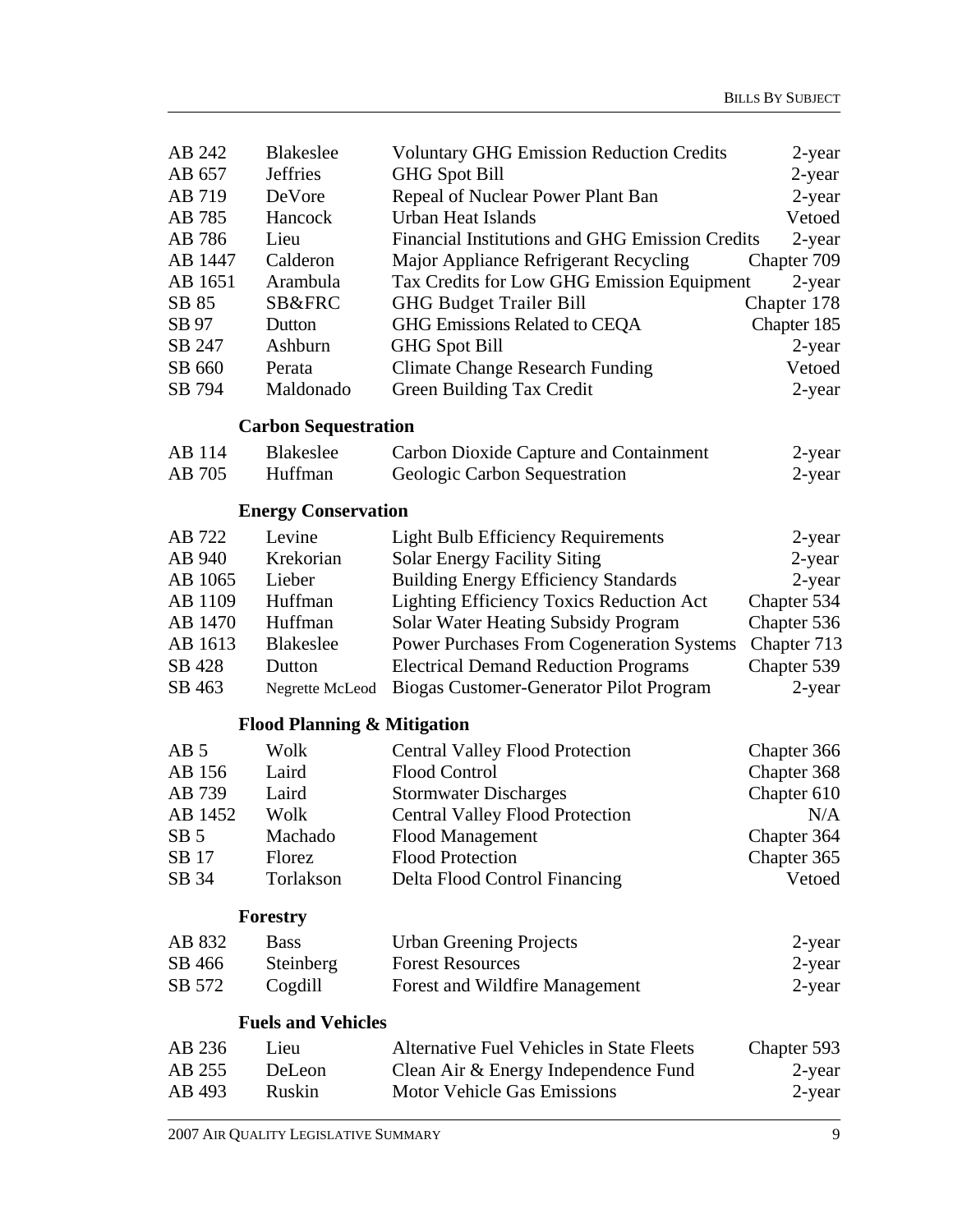| AB 747<br>AB 1083 | Levine<br>Huffman                       | Low Carbon Fuel Standard<br><b>Biodiesel</b>  | 2-year<br>N/A |
|-------------------|-----------------------------------------|-----------------------------------------------|---------------|
| AB 1532           | Parra                                   | Low Carbon Fuel Standard                      | $2$ -year     |
| SB 140            | Kehoe                                   | <b>Renewable Diesel Fuel Blends</b>           | 2-year        |
| SB 210            | Kehoe                                   | Low Carbon Fuel Standard                      | Vetoed        |
|                   |                                         |                                               |               |
|                   | <b>Land Use Planning</b>                |                                               |               |
| AB 162            | Wolk                                    | Land Use Planning–Water Supply                | Chapter 369   |
| AB 1053           | Núñez                                   | Prop. 1C Housing Bond                         | N/A           |
| AB 1066           | Laird                                   | Sea Level Rise                                | 2-year        |
| AB 1303           | Smyth                                   | <b>Urban Greening Grant Program</b>           | 2-year        |
| AB 1358           | Leno                                    | Planning Guidelines for Alternative Travel    | 2-year        |
| SB <sub>5</sub>   | Machado                                 | <b>Flood Management</b>                       | Chapter 364   |
| SB 46             | Perata                                  | <b>Infill Capital Outlay Grants</b>           | 2-year        |
| SB 375            | Steinberg                               | <b>Smart Growth Planning</b>                  | $2$ -year     |
|                   | <b>Tax Credits and Other Incentives</b> |                                               |               |
| AB 1285           | Parra                                   | <b>GHG Reduction Research Tax Credit</b>      | 2-year        |
| AB 1506           | Arambula                                | <b>BT&amp;H</b> Business Incentives Report    | 2-year        |
|                   | <b>Urban Greening</b>                   |                                               |               |
| AB 822            | Levine                                  | <b>Urban Greening Projects</b>                | 2-year        |
| AB 832            | <b>Bass</b>                             | <b>Urban Greening Projects</b>                | $2$ -year     |
| AB 1253           | Caballero                               | <b>Urban Greening Grant Program</b>           | N/A           |
| AB 1602           | Núñez                                   | <b>Urban Greening Grant Program</b>           | $2$ -year     |
|                   | <b>Water Planning &amp; Use</b>         |                                               |               |
| AB 224            | Wolk                                    | <b>Water Supply Planning</b>                  | 2-year        |
| AB 662            | Ruskin                                  | <b>Water Efficient Appliances</b>             | Chapter 531   |
| AB 1489           | Huffman                                 | Water Management Planning                     | 2-year        |
| AB 1560           | Huffman                                 | <b>Water Efficient Buildings</b>              | Chapter 532   |
| SB 27             | Simitian                                | Sacramento-San Joaquin River Delta            | 2-year        |
| SB 1002           | Perata                                  | Water Quality & Flood Control                 | Vetoed        |
| SB 1052           | Perata                                  | Water Supply Sustainability Bond Act of 2008  | 2-year        |
| <b>ENERGY</b>     |                                         | <b>COMPLIANCE (See ENFORCEMENT/PENALTIES)</b> |               |

| AB 719 | De Vore  | Repeal of Nuclear Power Plant Ban      | 2-year |
|--------|----------|----------------------------------------|--------|
| AB 879 | Davis    | <b>State Agency Back-Up Generators</b> | 2-year |
| SB 412 | Simitian | Liquefied Natural Gas Needs Assessment | 2-year |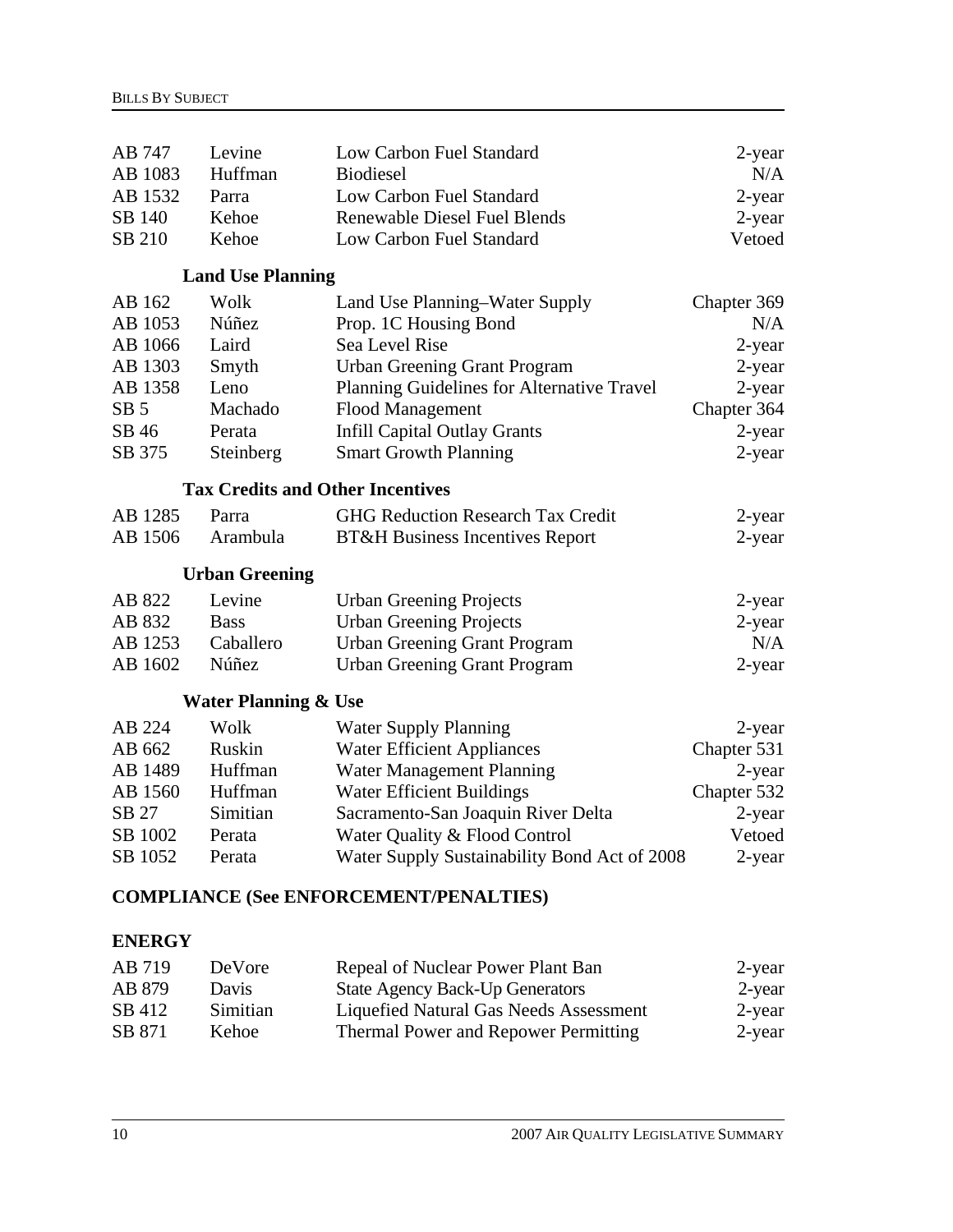### **Distributed Generation**

| AB 578  | <b>Blakeslee</b> | Distributed Energy Generation Study                  | $2$ -year   |
|---------|------------------|------------------------------------------------------|-------------|
| AB 1064 | Lieber           | <b>Distributed Generation Incentives</b>             | 2-year      |
| AB 1613 | <b>Blakeslee</b> | <b>Power Purchases From Cogeneration Systems</b>     | Chapter 713 |
| SB 451  | Kehoe            | <b>Renewable Electric Generation</b>                 | Vetoed      |
| SB 469  | Runner, G.       | <b>Self-Generation Facilities Report</b>             | 2-year      |
| SB 1012 | Kehoe            | <b>Electricity Self-Generation Incentive Program</b> | $2$ -year   |
| SB 1036 | Perata           | <b>Renewable Power Cost Recapture</b>                | Chapter 685 |
|         |                  |                                                      |             |

### **Energy Efficiency**

| AB 722  | Levine  | <b>Light Bulb Efficiency Requirements</b>       | 2-year      |
|---------|---------|-------------------------------------------------|-------------|
| AB 785  | Hancock | <b>Urban Heat Islands</b>                       | Vetoed      |
| AB 1065 | Lieber  | <b>Building Energy Efficiency Standards</b>     | 2-year      |
| AB 1109 | Huffman | <b>Lighting Efficiency Toxics Reduction Act</b> | Chapter 534 |
| AB 1234 | Wolk    | Floor Furnace Replacement Program               | 2-year      |
| SB 428  | Dutton  | <b>Electrical Demand Reduction Programs</b>     | Chapter 539 |

## **Renewable Energy**

| Levine           | <b>Renewable Energy</b>                  | $2$ -year   |
|------------------|------------------------------------------|-------------|
| Garcia           | Desert Water Agency Authorities          | Chapter 29  |
| <b>Blakeslee</b> | <b>UC Energy Biosciences Institute</b>   | $2$ -year   |
| Krekorian        | <b>Power Plant Siting for Renewables</b> | $2$ -year   |
| Aghazarian       | Renewable Fuel Sales and Use Taxes       | $2$ -year   |
| Blakeslee        | <b>Hydroelectric Energy Generation</b>   | Chapter 684 |
| Lieber           | <b>Distributed Generation Incentives</b> | $2$ -year   |
| Berryhill        | Animal Rendering Fuel Study              | $2$ -year   |
| Simitian         | <b>Renewable Energy Purchases</b>        | $2$ -year   |
| Kehoe            | <b>Renewable Electric Generation</b>     | Vetoed      |
| Negrette McLeod  | Biogas Customer-Generator Pilot Program  | $2$ -year   |
| Perata           | <b>Renewable Power Cost Recapture</b>    | Chapter 685 |
|                  |                                          |             |

## **Solar Energy**

| AB 532  | Wolk      | <b>Solar Energy on State Property</b> | Chapter 598 |
|---------|-----------|---------------------------------------|-------------|
| AB 940  | Krekorian | <b>Solar Energy Facility Siting</b>   | 2-year      |
| AB 1470 | Huffman   | Solar Water Heating Subsidy Program   | Chapter 536 |

## **ENFORCEMENT/PENALTIES**

| AB 233  | Jones   | Diesel Vehicle Emission Reductions         | Chapter 592 |
|---------|---------|--------------------------------------------|-------------|
| AB 1610 | Núñez.  | Refinery Recordkeeping & Inspection        | 2-year      |
| SB 7    | Oropeza | <b>Smoking in Cars with Minors Present</b> | Chapter 425 |

#### **FOREST MANAGEMENT**

| SB 701 | Wiggins | <b>Forest Legacy Program</b>              | Chapter 657 |
|--------|---------|-------------------------------------------|-------------|
| SB 849 | Margett | Prescribed Burning of Brush-Covered Lands | 2-year      |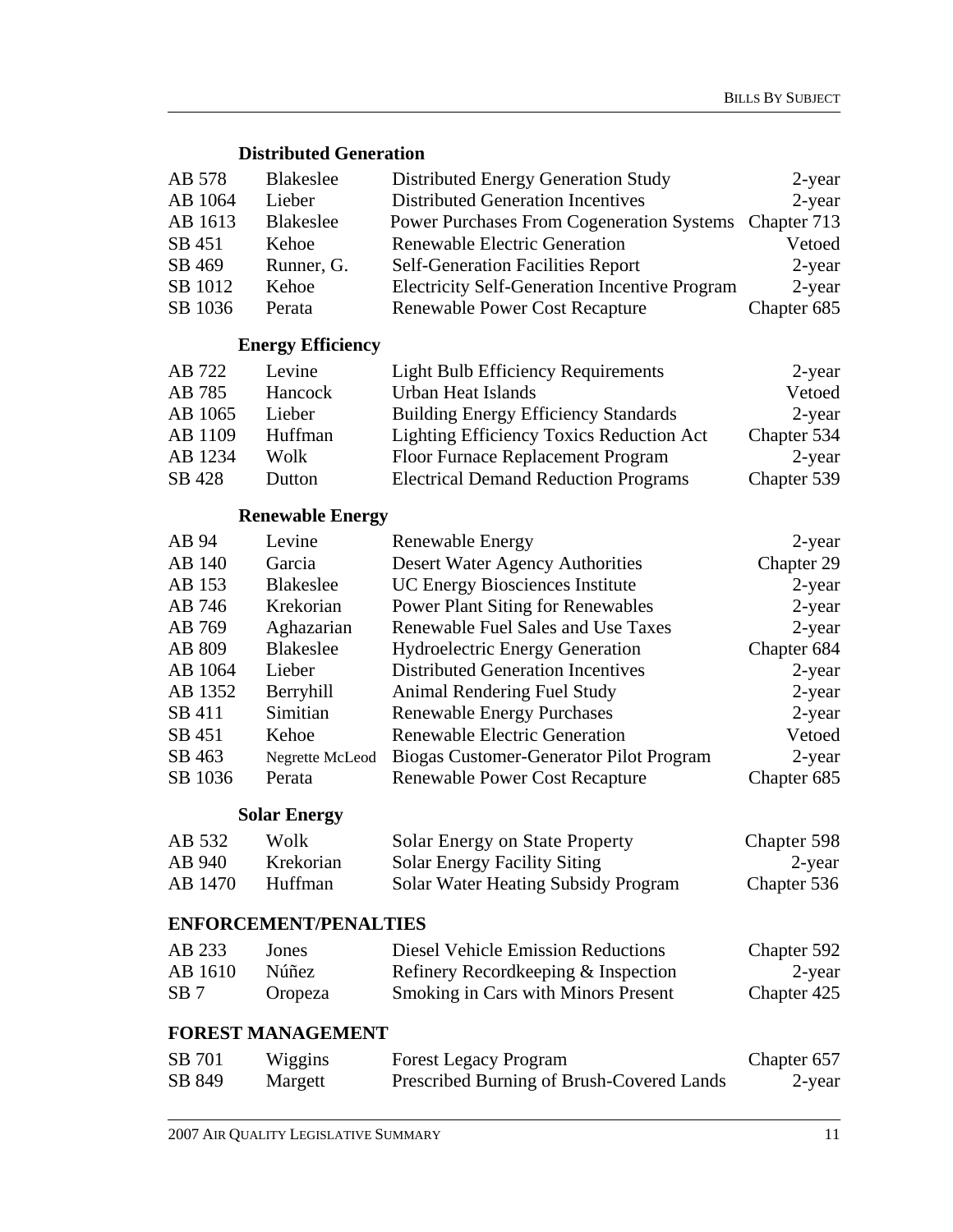## **FUELS**

| AB 631          | Horton                          | <b>Ethanol Fueling Stations</b>             | 2-year      |
|-----------------|---------------------------------|---------------------------------------------|-------------|
| AB 868          | Davis                           | <b>Fuel Temperature Study</b>               | Chapter 398 |
|                 | <b>Alternate Fuels</b>          |                                             |             |
| AB 99           | Feuer                           | <b>Clean Alternative Fuel Vehicles</b>      | 2-year      |
| AB 153          | <b>Blakeslee</b>                | <b>UC Energy Biosciences Institute</b>      | 2-year      |
| AB 236          | Lieu                            | Alternative Fuel Vehicles in State Fleets   | Chapter 593 |
| AB 631          | Horton                          | <b>Ethanol Fueling Stations</b>             | 2-year      |
| SB 70           | Florez                          | <b>Developmental Biodiesel Formulations</b> | Vetoed      |
| SB 71           | Florez                          | <b>Biodiesel Fuels</b>                      | 2-year      |
| SB 72           | Florez                          | <b>School Bus Fuels</b>                     | 2-year      |
| SB 75           | Florez                          | <b>Biodiesel Fuels</b>                      | 2-year      |
| SB 76           | Florez                          | California Biofuels Investment Account      | 2-year      |
| SB 140          | Kehoe                           | <b>Renewable Diesel Fuel Blends</b>         | 2-year      |
| SB 412          | Simitian                        | Liquefied Natural Gas Needs Assessment      | 2-year      |
| SB 494          | Kehoe                           | Clean Alternative-Fueled Vehicle Mandate    | 2-year      |
|                 | <b>Fuels Taxation</b>           |                                             |             |
| AB 769          | Aghazarian                      | Renewable Fuel Sales and Use Taxes          | 2-year      |
| AB 846          | <b>Blakeslee</b>                | Clean Marine Fuels Tax Incentive Act        | 2-year      |
| AB 1190         | Horton                          | Low Carbon Fuel Tax Incentives              | 2-year      |
| SB 73           | Florez                          | Income and Corporation Taxes                | 2-year      |
| SB 74           | Florez                          | Sales and Use Tax Exemptions                | 2-year      |
| SB 98           | <b>SB&amp;FRC</b>               | Ship Fuel Sales Tax Exemption               | 2-year      |
|                 | <b>Low Carbon Fuel Standard</b> |                                             |             |
| AB 747          | Levine                          | Low Carbon Fuel Standard                    | 2-year      |
| AB 1190         | Horton                          | Low Carbon Fuel Tax Incentives              | 2-year      |
| AB 1532         | Parra                           | Low Carbon Fuel Standard                    | 2-year      |
| SB 210          | Kehoe                           | Low Carbon Fuel Standard                    | Vetoed      |
|                 | <b>GOODS MOVEMENT</b>           |                                             |             |
| AB 201 ACB      |                                 | Prop. 1B Locomotive Funding                 | Chapter 187 |
| AB 568          | Karnette                        | <b>Port Community Advisory Committee</b>    | 2-year      |
| AB 999          | Hancock                         | Green Tech/Goods Movement Training          | 2-year      |
| SB 307          | Dutton                          | <b>Goods Movement Action Plan</b>           | 2-year      |
|                 | <b>Funding</b>                  |                                             |             |
| AB 201          | <b>ACB</b>                      | Prop. 1B Locomotive Funding                 | Chapter 187 |
| AB 575          | Arambula                        | Prop. 1B Goods Movement Funding             | 2-year      |
| AB 995          | Nava                            | Prop. 1B Goods Movement Funding             | 2-year      |
| AB 1209         | Karnette                        | Prop. 1B Goods Movement Funding             | 2-year      |
| SB <sub>9</sub> | Lowenthal                       | Prop. 1B Goods Movement Funding             | 2-year      |
| SB 19           | Lowenthal                       | Prop. 1B Goods Movement Funding             | 2-year      |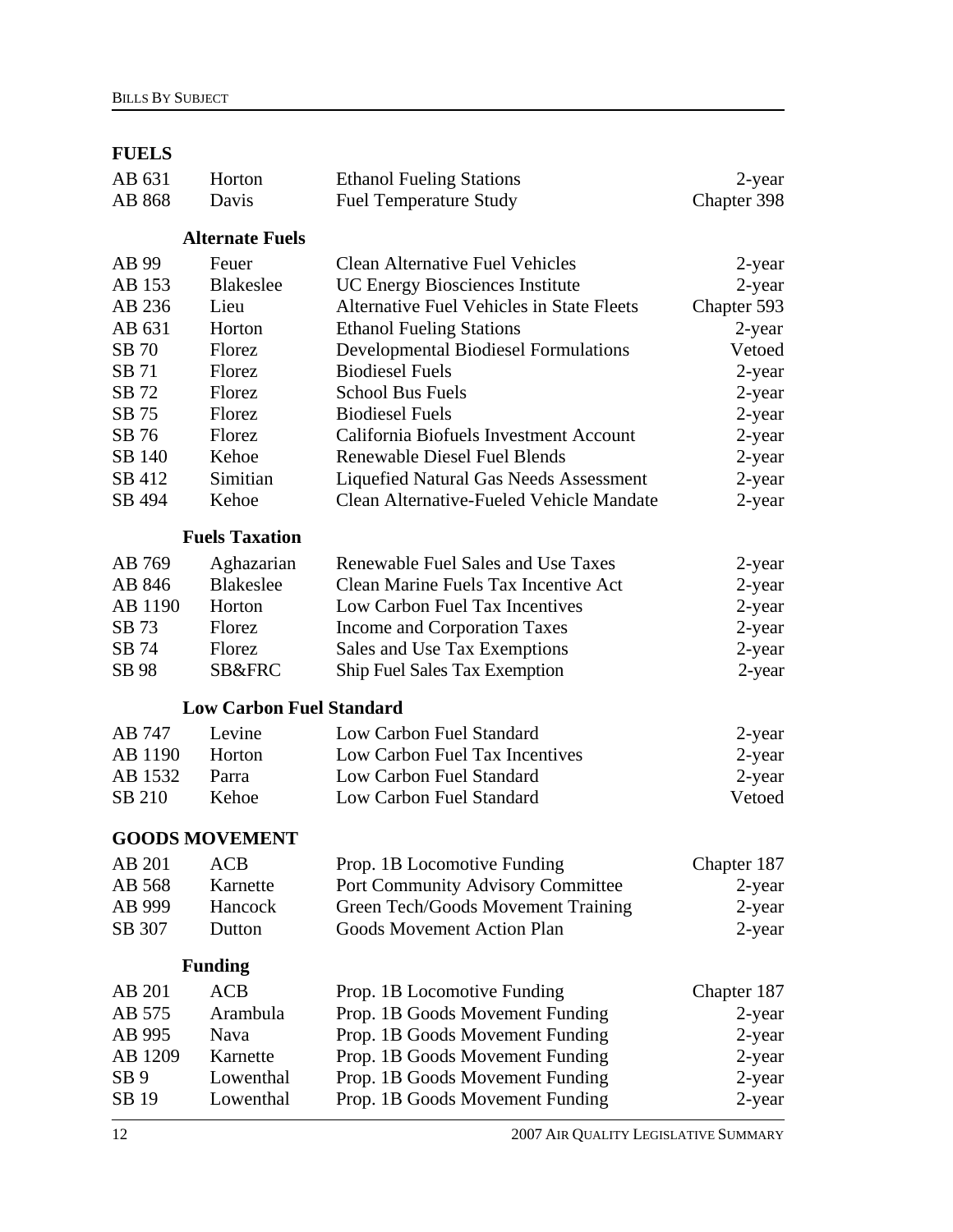| SB 88   | <b>SB&amp;FRC</b>      | Prop. 1B Goods Movement Funding             | Chapter 181 |
|---------|------------------------|---------------------------------------------|-------------|
| SB 262  | Runner, G.             | Prop. 1B Goods Movement Funding             | 2-year      |
| SB 974  | Lowenthal              | <b>Goods Movement Bonds/Container Fees</b>  | $2$ -year   |
|         | <b>Ports</b>           |                                             |             |
| AB 568  | Karnette               | <b>Port Community Advisory Committee</b>    | 2-year      |
| AB 846  | <b>Blakeslee</b>       | Clean Marine Fuels Tax Incentive Act        | $2$ -year   |
| AB 1000 | Smyth                  | <b>Vessels Operation and Equipment</b>      | 2-year      |
| SB 98   | <b>SB&amp;FRC</b>      | <b>Ship Fuel Sales Tax Exemption</b>        | 2-year      |
| SB 532  | Oropeza                | Air Quality Impacts of Shipping Oil         | 2-year      |
|         | <b>GREEN BUILDINGS</b> |                                             |             |
| AB 35   | Ruskin                 | <b>LEED Gold Standard/State Buildings</b>   | Vetoed      |
| AB 199  | <b>ACB</b>             | <b>General Government Budget Trailer</b>    | Chapter 186 |
| AB 564  | <b>Brownley</b>        | <b>Carbon Neutral Building Standards</b>    | 2-year      |
| AB 785  | Hancock                | <b>Urban Heat Islands</b>                   | Vetoed      |
| AB 792  | Garcia                 | <b>Environmentally Sustainable Housing</b>  | 2-year      |
| AB 888  | Lieu                   | Green Building Practices/Commercial         | Vetoed      |
| AB 1058 | Laird                  | <b>Green Building Practices/Residential</b> | Vetoed      |
| AB 1065 | Lieber                 | <b>Building Energy Efficiency Standards</b> | 2-year      |
| AB 1327 | Ma                     | Green Building Incentives                   | 2-year      |
| SB 86   | SB&FRC                 | <b>LEED Silver Standard/State Buildings</b> | Chapter 179 |
| SB 509  | Simitian               | <b>Composite Wood/Consumer Products</b>     | $2$ -year   |
| SB 794  | Maldonado              | Green Building Tax Credit                   | 2-year      |

#### **GREENHOUSE GASES (See CLIMATE CHANGE and/or ENERGY)**

## **HEAVY DUTY DIESEL (See MOTOR VEHICLES and/or CARL MOYER PROGRAM)**

#### **INDOOR AIR**

| AB 422          | Hancock    | <b>Risk Assessments for Indoor VOCs</b>          | Chapter 597 |
|-----------------|------------|--------------------------------------------------|-------------|
| AB 1234         | Wolk       | Floor Furnace Replacement Program                | $2$ -year   |
| AB 1467         | DeSaulnier | Worker Safety Smoking Ban                        | Vetoed      |
| SB 509          | Simitian   | <b>Composite Wood/Consumer Products</b>          | $2$ -year   |
| <b>SCR 61</b>   | Lowenthal  | <b>Carbon Monoxide Awareness Week</b>            | Chapter 129 |
| <b>LAND USE</b> |            |                                                  |             |
| AB 162          | Wolk       | Land Use Planning–Water Supply                   | Chapter 369 |
| AB 401          | Benoit     | <b>Transportation Infrastructure Emergencies</b> | $2$ -year   |
| AB 412          | Smyth      | <b>Transportation Project Deadlines</b>          | $2$ -year   |
| AB 842          | Jones      | <b>Traffic Reduction Plan Funding</b>            | $2$ -year   |
| AB 899          | Parra      | <b>Public-Private Transportation Facilities</b>  | $2$ -year   |

AB 1053 Núñez Prop. 1C Housing Bond N/A

2007 AIR QUALITY LEGISLATIVE SUMMARY 13 AB 1066 Laird Sea Level Rise 2-year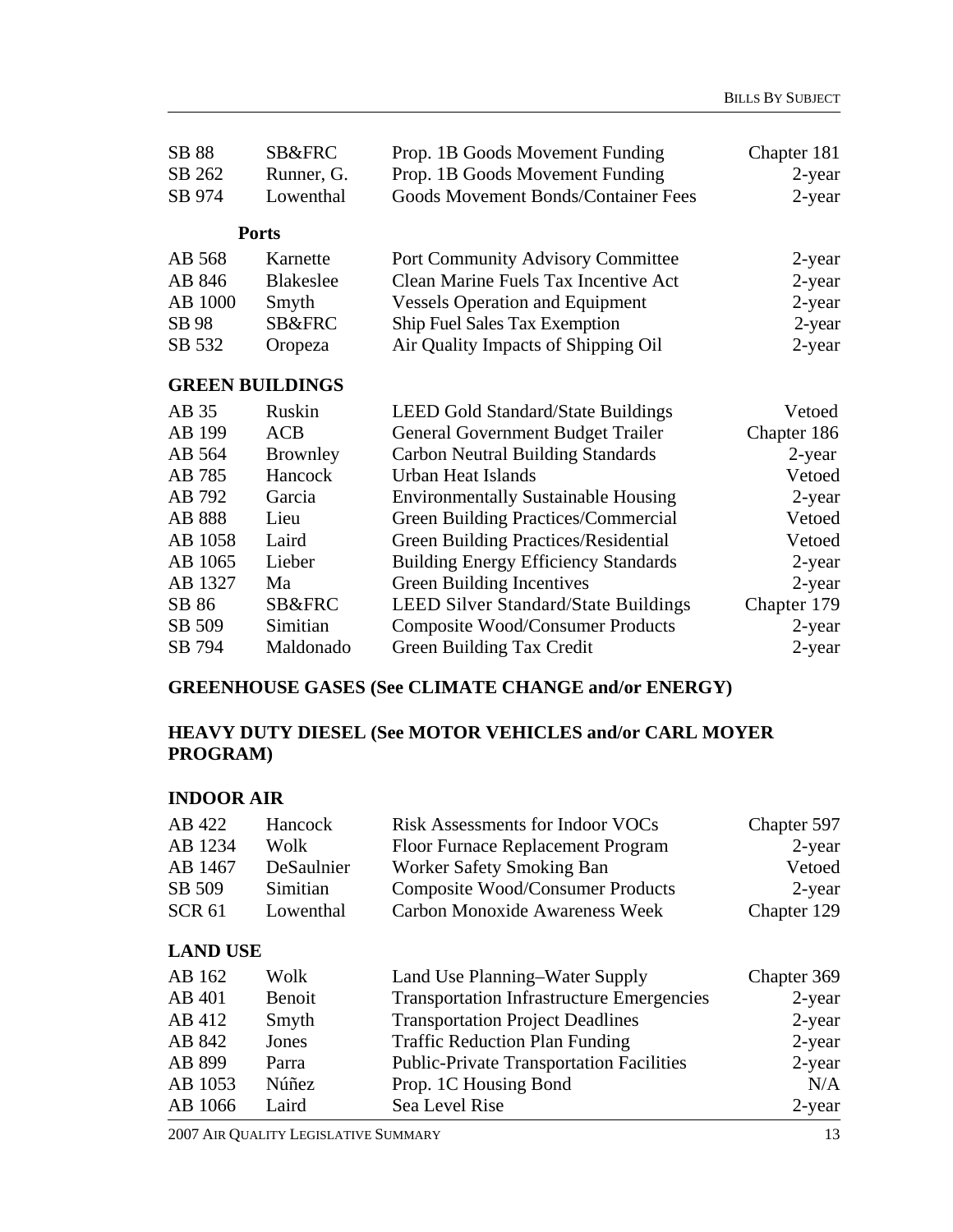| AB 1207 | Smyth     | <b>Biosolids</b>                           | 2-year    |
|---------|-----------|--------------------------------------------|-----------|
| AB 1358 | Leno      | Planning Guidelines for Alternative Travel | $2$ -year |
| SB 46   | Perata    | <b>Infill Capital Outlay Grants</b>        | $2$ -year |
| SB 55   | Florez    | Sewage Sludge                              | 2-year    |
| SB 375  | Steinberg | <b>Smart Growth Planning</b>               | 2-year    |
| SB 466  | Steinberg | <b>Forest Resources</b>                    | $2$ -year |

## **LOCOMOTIVES (See GOODS MOVEMENT)**

### **LOW EMISSION VEHICLES (See MOTOR VEHICLES)**

## **MARINE VESSELS**

| AB 695        | Karnette                  | <b>Marine Vessel Emissions Compliance</b>        | Chapter 609 |
|---------------|---------------------------|--------------------------------------------------|-------------|
|               | <b>MOTOR VEHICLES</b>     |                                                  |             |
| AB 99         | Feuer                     | <b>Clean Alternative Fuel Vehicles</b>           | 2-year      |
| AB 233        | Jones                     | <b>Diesel Vehicle Emission Reductions</b>        | Chapter 592 |
| AB 829        | Duvall                    | Motorcycle Aftermarket Parts                     | Chapter 325 |
| AB 934        | Duvall                    | <b>Mobile Source Authority</b>                   | $2$ -year   |
| AB 1083       | Huffman                   | <b>Biodiesel</b>                                 | N/A         |
| AB 1225       | DeSaulnier                | <b>State and Local Government Fleet</b>          | 2-year      |
| SB 876        | Calderon                  | Heavy-Duty Motor Vehicle Retrofitting            | 2-year      |
|               | <b>Climate Change</b>     |                                                  |             |
| AB 255        | DeLeon                    | Clean Air & Energy Independence Fund             | 2-year      |
| AB 493        | Ruskin                    | <b>Motor Vehicle Gas Emissions</b>               | $2$ -year   |
|               | <b>LEV</b> and <b>ZEV</b> |                                                  |             |
| AB 307        | Hayashi                   | <b>Fuel-Cell Tax Exemptions</b>                  | 2-year      |
| AB 505        | Plescia                   | Hybrid Vehicle Tax Credit                        | 2-year      |
| AB 1077       | Lieber                    | Plug-In Hybrid Electric Vehicles                 | 2-year      |
| AB 1440       | Wolk                      | <b>Grants for Hybrid Trucks</b>                  | 2-year      |
| <b>HR 22</b>  | Ruskin                    | Hybrid Vehicle Awareness Month                   | 2-year      |
| SB 308        | Margett                   | <b>Hybrid Vehicle Tax Deduction</b>              | 2-year      |
| SB 810        | Corbett                   | Green Vehicle Manufacturer Tax Credits           | $2$ -year   |
| SB 956        | Correa                    | Neighborhood Electric Vehicles                   | Chapter 442 |
|               | <b>Registration Fees</b>  |                                                  |             |
| <b>AB</b> 118 | Núñez                     | Technology and Clean Air Program Grants          | Chapter 750 |
| AB 236        | Lieu                      | <b>Alternative Fuel Vehicles in State Fleets</b> | Chapter 593 |
| AB 444        | Hancock                   | <b>Congestion Management</b>                     | 2-year      |
| AB 744        | Parra                     | <b>Off-Highway Motor Vehicles</b>                | N/A         |
| SB 240        | Florez                    | <b>SJV Vehicle Fees</b>                          | 2-year      |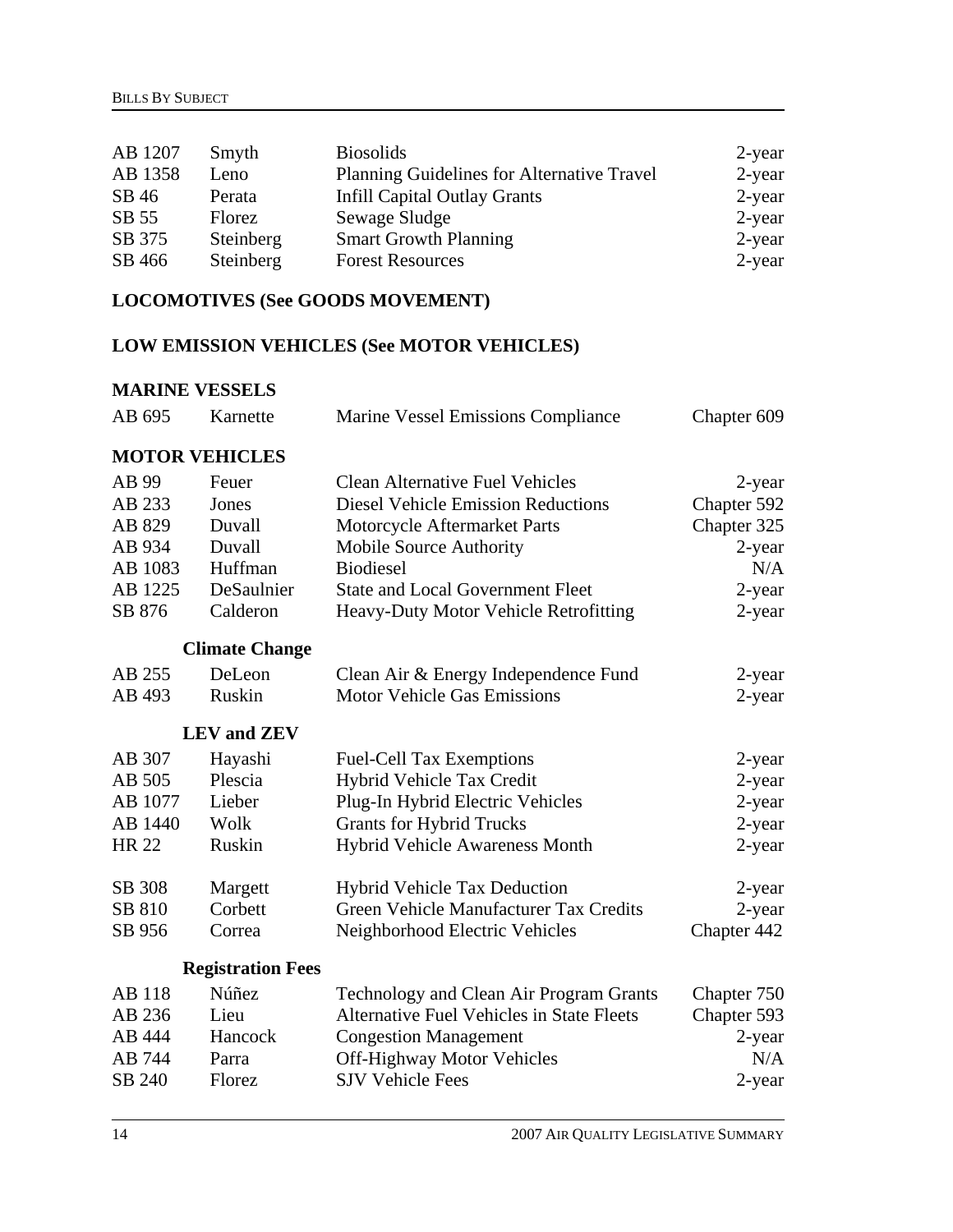| SB 613  | Simitian                           | Congestion & Stormwater Management               | Vetoed      |
|---------|------------------------------------|--------------------------------------------------|-------------|
| SB 742  | Steinberg                          | <b>Off-Highway Motor Vehicle Recreation</b>      | Chapter 541 |
|         | <b>School Buses</b>                |                                                  |             |
| SB 70   | Florez                             | <b>Developmental Biodiesel Formulations</b>      | Vetoed      |
| SB 72   | Florez                             | <b>School Bus Fuels</b>                          | $2$ -year   |
| SB 88   | SB&FRC                             | Prop. 1B Goods Movement Funding                  | Chapter 182 |
|         | <b>Smog Check</b>                  |                                                  |             |
| AB 218  | Saldaña                            | <b>Smog Check Certificate</b>                    | $2$ -year   |
| AB 616  | Jones                              | Annual Smog Check for Older Vehicles             | 2-year      |
| AB 619  | Emmerson                           | <b>Vehicle Registration Amnesty Program</b>      | 2-year      |
| AB 1488 | Mendoza                            | <b>Smog Checks for Diesel Vehicles</b>           | Chapter 739 |
| SB 715  | Lowenthal                          | <b>Smog Check Cleanup Bill</b>                   | N/A         |
|         | <b>State Fleet</b>                 |                                                  |             |
| AB 236  | Lieu                               | <b>Alternative Fuel Vehicles in State Fleets</b> | Chapter 593 |
| AB 785  | Hancock                            | Urban Heat Islands                               | Vetoed      |
|         | <b>Vehicle Retirement Programs</b> |                                                  |             |
| AB 118  | Núñez                              | Technology and Clean Air Program Grants          | Chapter 750 |
| SB 23   | Cogdill                            | <b>HPV Replacement Pilot Program</b>             | Chapter 634 |

#### **PENALTIES (See ENFORCEMENT/PENALTIES)**

#### **PORTS (See GOODS MOVEMENT)**

#### **REPORTS (See ADMINISTRATION)**

#### **SCHOOLS**

| AB 999 | Hancock | Green Tech/Goods Movement Training              | 2-year |
|--------|---------|-------------------------------------------------|--------|
| SB 951 | Wyland  | <b>Environmental Assessments of Schoolsites</b> | 2-year |

## **SCHOOL BUSES (See MOTOR VEHICLES)**

#### **TOXICS**

| AB 294  | Adams      | <b>Manganese Air Concentrations</b>         | Chapter 680 |
|---------|------------|---------------------------------------------|-------------|
| AB 422  | Hancock    | <b>Risk Assessments for Indoor VOCs</b>     | Chapter 597 |
| AB 712  | De Leon    | Solid Waste and Recycling Program           | $2$ -year   |
| AB 739  | Laird      | <b>Stormwater Discharges</b>                | Chapter 610 |
| AB 934  | Duvall     | Mobile Source Authority                     | 2-year      |
| AB 1447 | Calderon   | Major Appliance Refrigerant Recycling       | Chapter 709 |
| SB 509  | Simitian   | <b>Composite Wood/Consumer Products</b>     | $2$ -year   |
| SB 531  | Oropeza    | <b>Toxic Air Pollutants</b>                 | 2-year      |
| SB 587  | Runner, G. | <b>Adhesive Equipment Permit Exemptions</b> | $2$ -year   |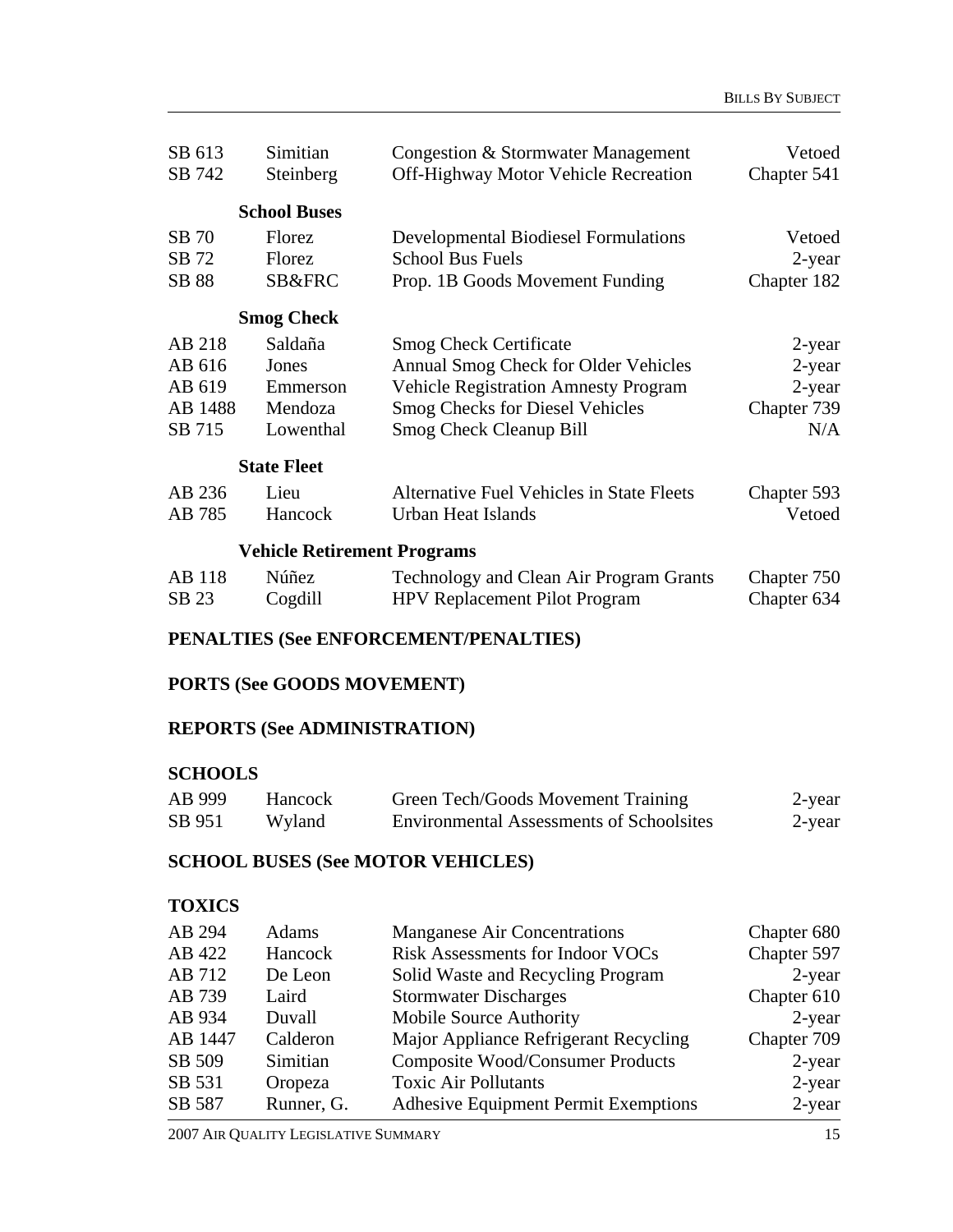| SB 842               | Scott                              | <b>Gasification Technology Emission Standards</b> | 2-year      |
|----------------------|------------------------------------|---------------------------------------------------|-------------|
| SB 951               | Wyland                             | <b>Environmental Assessments of Schoolsites</b>   | 2-year      |
|                      |                                    |                                                   |             |
|                      | <b>Diesel Emissions</b>            |                                                   |             |
| AB 233               | Jones                              | <b>Diesel Vehicle Emission Reductions</b>         | Chapter 592 |
| AB 463               | Huffman                            | <b>Diesel-Powered Ferries</b>                     | N/A         |
|                      |                                    |                                                   |             |
|                      | <b>Environmental Tobacco Smoke</b> |                                                   |             |
| AB 1467              | DeSaulnier                         | Worker Safety Smoking Ban                         | Vetoed      |
| SB <sub>7</sub>      | Oropeza                            | Smoking in Cars with Minors Present               | Chapter 425 |
| SB 24                | Torlakson                          | <b>Tobacco Product Environmental Smoke Fee</b>    | 2-year      |
|                      |                                    |                                                   |             |
|                      | <b>Green Chemistry</b>             |                                                   |             |
| AB 513               | Lieber                             | <b>PBDE</b> Prohibition                           | 2-year      |
| AB 558               | Feuer                              | California Toxics Use Reduction Act               | $2$ -year   |
| AB 706               | Leno                               | <b>Toxic Effects of Fire Retardants</b>           | 2-year      |
| AB 833               | Ruskin                             | CA Toxic Release Inventory Program                | Chapter 616 |
| AB 1604              | Caballero                          | <b>Pesticides Fumigant Alternatives</b>           | 2-year      |
| SB 509               | Simitian                           | <b>Composite Wood/Consumer Products</b>           | 2-year      |
| SB 578               | Simitian                           | <b>High Production Volume Chemical</b>            | 2-year      |
| SB 899               | Simitian                           | <b>Perfluorinated Compounds</b>                   | N/A         |
| SB 973               | Simitian                           | <b>Chemicals of Concern</b>                       | 2-year      |
|                      |                                    |                                                   |             |
| <b>MISCELLANEOUS</b> |                                    |                                                   |             |
| AB 89                | Garcia                             | CA & Mexico Border Infrastructure Study           | Vetoed      |
| AB 700               | Lieu                               | Santa Monica Airport Emissions                    | 2-year      |
| AB 704               | Eng                                | <b>Resident Advisory Commission</b>               | 2-year      |
| AB 1472              | Leno                               | CA Healthy Places Act of 2008                     | 2-year      |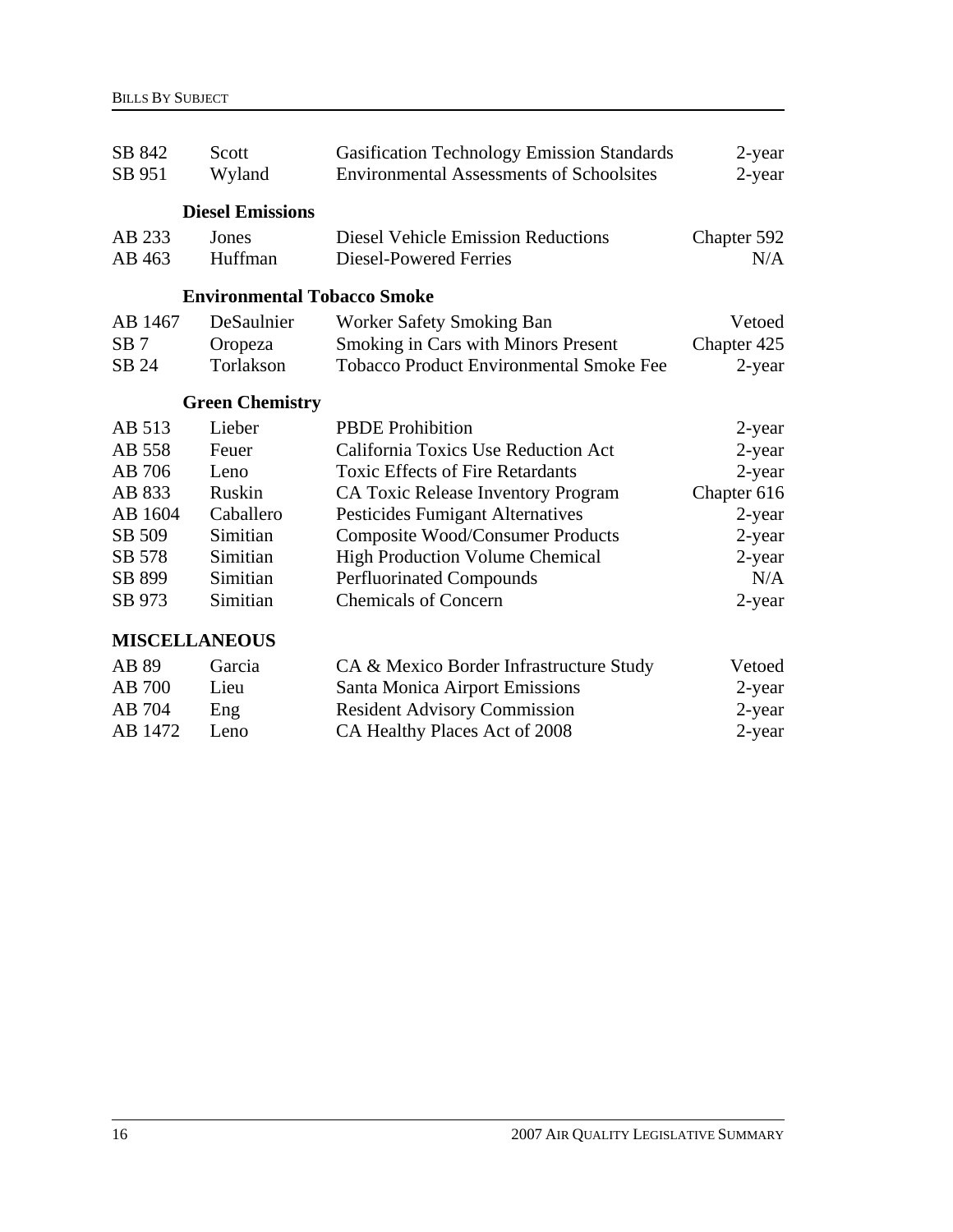# **BILLS BY AUTHOR**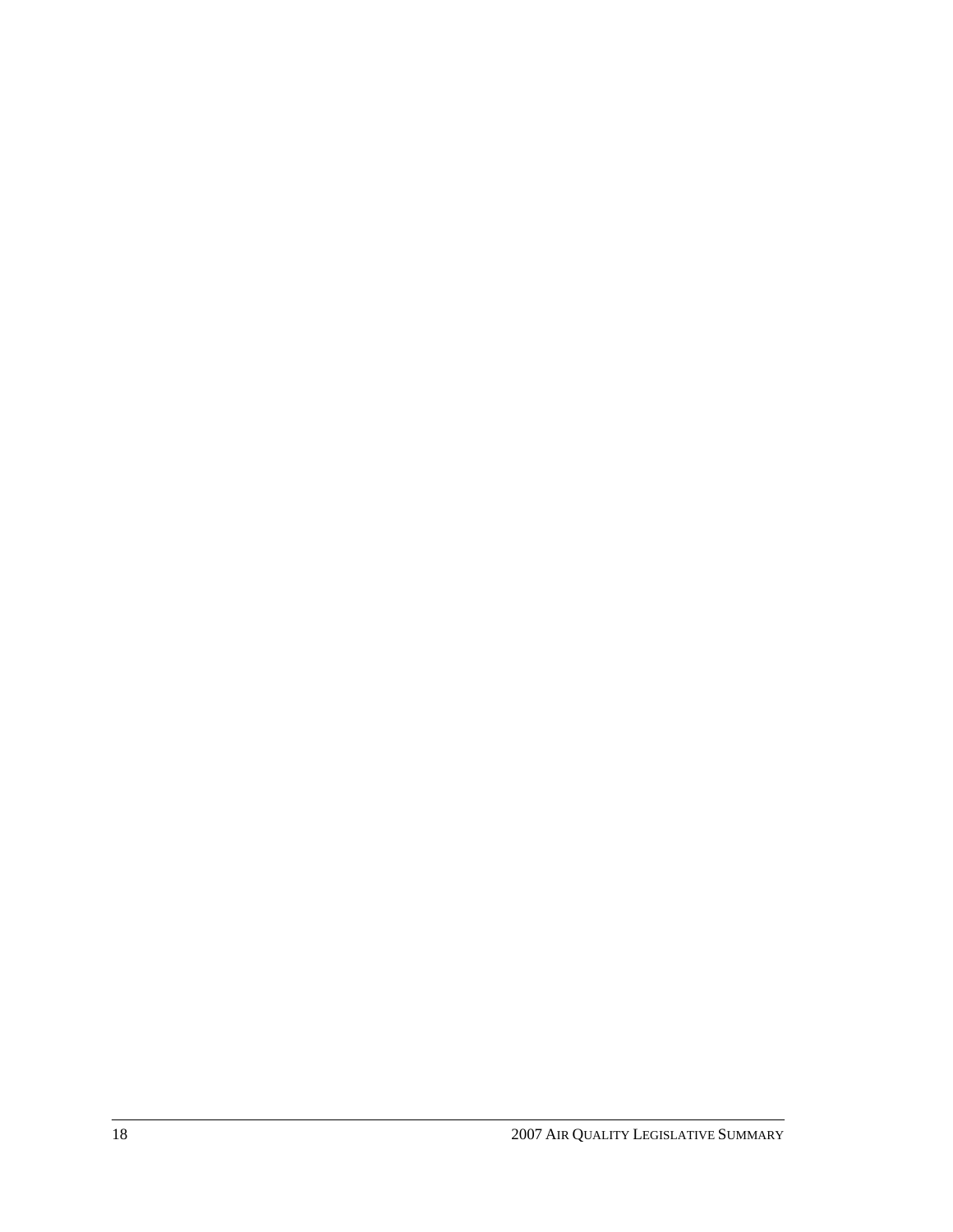## **ASSEMBLY**

| <b>ADAMS</b>      |                                                  |             |
|-------------------|--------------------------------------------------|-------------|
| AB 294            | <b>Manganese Air Concentrations</b>              | Chapter 680 |
| <b>AGHAZARIAN</b> |                                                  |             |
| AB 769            | Renewable Fuel Sales and Use Taxes               | 2-year      |
| <b>ARAMBULA</b>   |                                                  |             |
| AB 575            | Prop. 1B Goods Movement Funding                  | 2-year      |
| AB 1455           | California Air Quality Zones                     | 2-year      |
| AB 1506           | <b>BT&amp;H Business Incentives Report</b>       | $2$ -year   |
| AB 1527           | California Cleantech Advantage Act               | 2-year      |
| AB 1620           | California Clean Technology Services Unit        | 2-year      |
| AB 1651           | Tax Credits for Low GHG Emission Equipment       | $2$ -year   |
|                   | <b>ASSEMBLY COMMITTEE on BUDGET</b>              |             |
| AB 199            | General Government Budget Trailer                | Chapter 186 |
| AB 201            | Prop. 1B Locomotive Funding                      | Chapter 187 |
| <b>BASS</b>       |                                                  |             |
| AB 832            | <b>Urban Greening Projects</b>                   | 2-year      |
| <b>BENOIT</b>     |                                                  |             |
| AB 401            | <b>Transportation Infrastructure Emergencies</b> | $2$ -year   |
| AB 1491           | Prop. 1B Small Contractors Training              | 2-year      |
| <b>BERRYHILL</b>  |                                                  |             |
| AB 1352           | Animal Rendering Fuel Study                      | $2$ -year   |
| <b>BLAKESLEE</b>  |                                                  |             |
| AB 114            | Carbon Dioxide Capture and Containment           | 2-year      |
| AB 153            | <b>UC Energy Biosciences Institute</b>           | 2-year      |
| AB 242            | <b>Voluntary GHG Emission Reduction Credits</b>  | $2$ -year   |
| AB 578            | Distributed Energy Generation Study              | 2-year      |
| AB 809            | <b>Hydroelectric Energy Generation</b>           | Chapter 684 |
| AB 846            | Clean Marine Fuels Tax Incentive Act             | 2-year      |
| AB 1613           | <b>Power Purchases From Cogeneration Systems</b> | Chapter 713 |
| <b>BROWNLEY</b>   |                                                  |             |
| AB 564            | <b>Carbon Neutral Building Standards</b>         | 2-year      |
| AB 1138           | <b>Air Districts Boundary Disputes</b>           | 2-year      |
|                   |                                                  |             |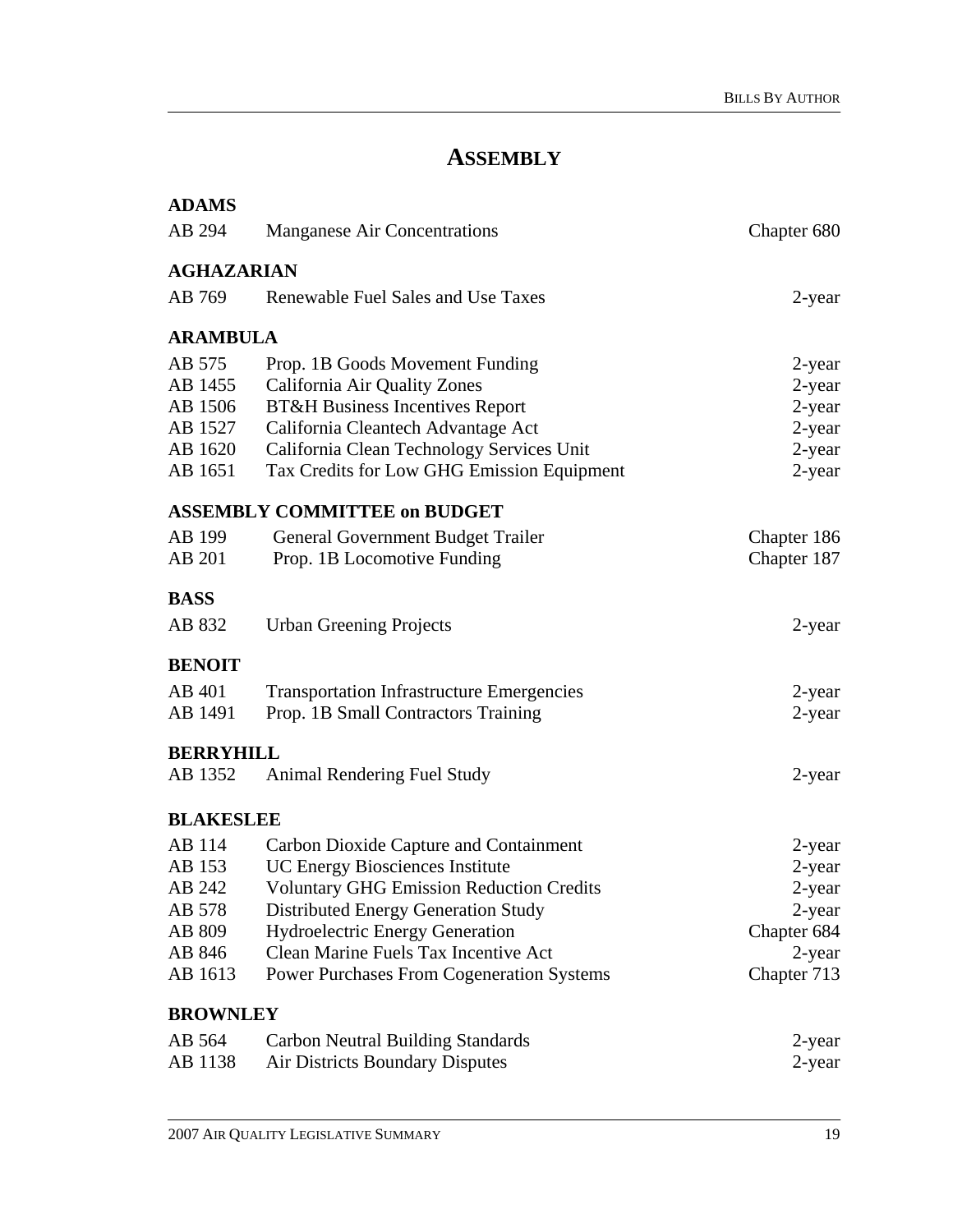## **CABALLERO**

| AB 1253<br>AB 1604 | <b>Urban Greening Grant Program</b><br><b>Pesticides Fumigant Alternatives</b> | N/A<br>2-year |
|--------------------|--------------------------------------------------------------------------------|---------------|
|                    |                                                                                |               |
| <b>CALDERON</b>    |                                                                                |               |
| AB 1447            | Major Appliance Refrigerant Recycling                                          | Chapter 709   |
| <b>DAVIS</b>       |                                                                                |               |
| AB 868             | <b>Fuel Temperature Study</b>                                                  | Chapter 398   |
| AB 879             | <b>State Agency Back-Up Generators</b>                                         | 2-year        |
| <b>DE LEON</b>     |                                                                                |               |
| AB 255             | Clean Air & Energy Independence Fund                                           | 2-year        |
| AB 712             | Solid Waste and Recycling Program                                              | 2-year        |
| <b>AJR 40</b>      | South Coast Air Basin PM <sub>2.5</sub> Emergency                              | 2-year        |
| <b>DESAULNIER</b>  |                                                                                |               |
| AB 1225            | <b>State and Local Government Fleet</b>                                        | $2$ -year     |
| AB 1467            | <b>Worker Safety Smoking Ban</b>                                               | Vetoed        |
| <b>DEVORE</b>      |                                                                                |               |
| AB 719             | Repeal of Nuclear Power Plant Ban                                              | 2-year        |
| <b>DUVALL</b>      |                                                                                |               |
| AB 829             | Motorcycle Aftermarket Parts                                                   | Chapter 325   |
| AB 934             | Mobile Source Authority                                                        | 2-year        |
| <b>EMMERSON</b>    |                                                                                |               |
| AB 619             | <b>Vehicle Registration Amnesty Program</b>                                    | 2-year        |
| <b>ENG</b>         |                                                                                |               |
| AB 704             | <b>Resident Advisory Commission</b>                                            | 2-year        |
| <b>FEUER</b>       |                                                                                |               |
| AB 99              | <b>Clean Alternative Fuel Vehicles</b>                                         | 2-year        |
| AB 558             | California Toxics Use Reduction Act                                            | 2-year        |
| AB 1037            | <b>Cleantech Manufacturing</b>                                                 | N/A           |
| <b>FULLER</b>      |                                                                                |               |
| AB 1119            | Carl Moyer Program Funding Criteria                                            | 2-year        |
| <b>GALGIANI</b>    |                                                                                |               |
| AB 1428            | <b>Customer-Generator Pilot Program</b>                                        | 2-year        |
|                    |                                                                                |               |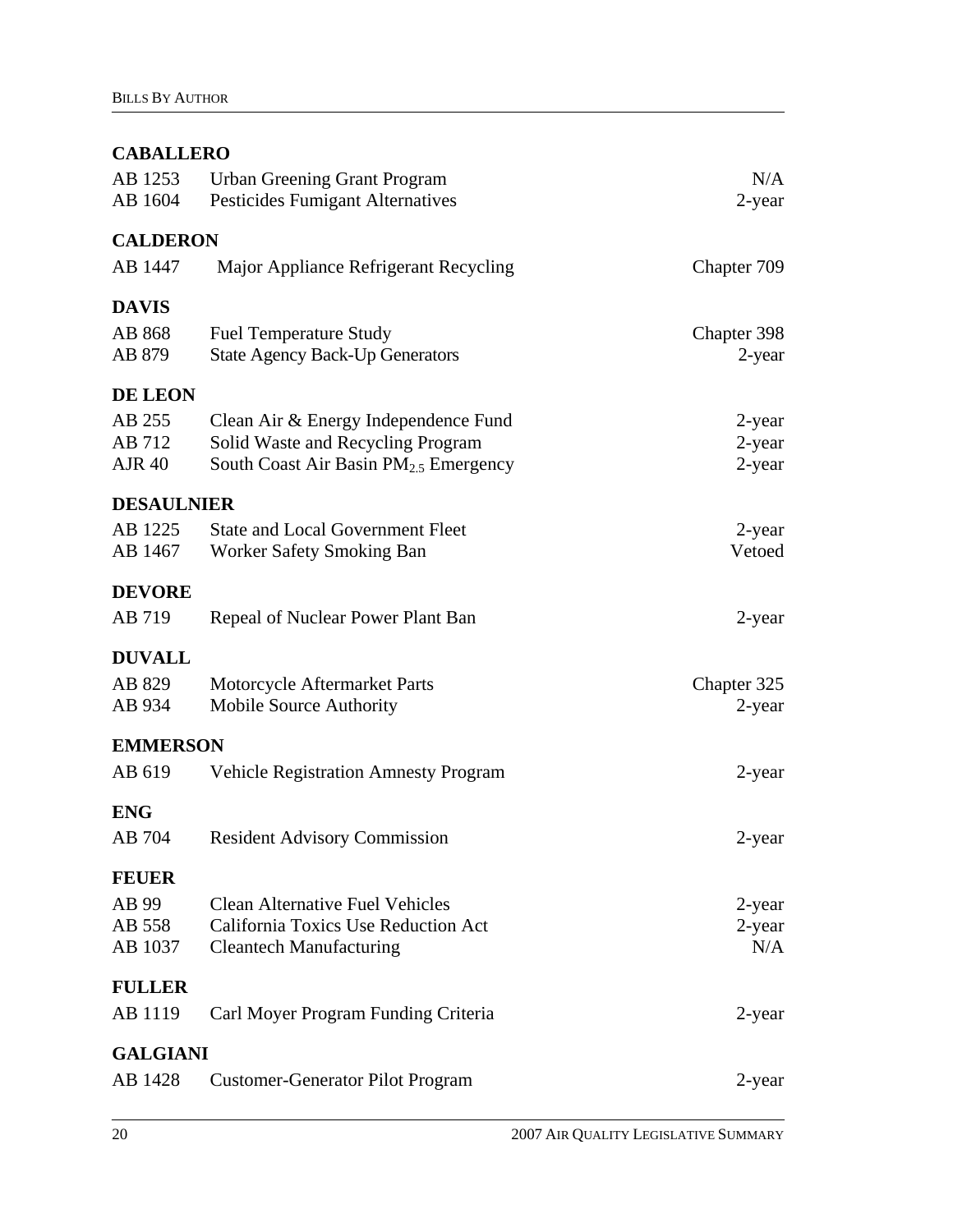| <b>GARCIA</b>   |                                                 |             |
|-----------------|-------------------------------------------------|-------------|
| AB 89           | CA & Mexico Border Infrastructure Study         | Vetoed      |
| AB 140          | <b>Desert Water Agency Authorities</b>          | Chapter 29  |
| AB 792          | <b>Environmentally Sustainable Housing</b>      | $2$ -year   |
| <b>HANCOCK</b>  |                                                 |             |
| AB 422          | <b>Risk Assessments for Indoor VOCs</b>         | Chapter 597 |
| AB 444          | <b>Congestion Management</b>                    | 2-year      |
| AB 785          | Urban Heat Islands                              | Vetoed      |
| AB 999          | Green Tech/Goods Movement Training              | 2-year      |
| <b>HAYASHI</b>  |                                                 |             |
| AB 307          | <b>Fuel-Cell Tax Exemptions</b>                 | 2-year      |
| <b>HORTON</b>   |                                                 |             |
| AB 631          | <b>Ethanol Fueling Stations</b>                 | 2-year      |
| AB 1190         | Low Carbon Fuel Tax Incentives                  | $2$ -year   |
| <b>HOUSTON</b>  |                                                 |             |
| AB <sub>6</sub> | Market-Based Compliance Mechanisms              | 2-year      |
| <b>HUFFMAN</b>  |                                                 |             |
| AB 463          | Diesel-Powered Ferries                          |             |
| AB 705          | Geologic Carbon Sequestration                   | 2-year      |
| AB 1083         | <b>Biodiesel</b>                                | N/A         |
| AB 1109         | <b>Lighting Efficiency Toxics Reduction Act</b> | Chapter 534 |
| AB 1470         | Solar Water Heating Subsidy Program             | Chapter 536 |
| AB 1489         | Water Management Planning                       | 2-year      |
| AB 1560         | <b>Water Efficient Buildings</b>                | Chapter 532 |
| <b>JEFFRIES</b> |                                                 |             |
| AB 657          | <b>GHG</b> Spot Bill                            | 2-year      |
| <b>JONES</b>    |                                                 |             |
| AB 233          | <b>Diesel Vehicle Emission Reductions</b>       | Chapter 592 |
| AB 616          | Annual Smog Check for Older Vehicles            | 2-year      |
| AB 842          | <b>Traffic Reduction Plan Funding</b>           | $2$ -year   |
| <b>KARNETTE</b> |                                                 |             |
| AB 568          | Port Community Advisory Committee               | 2-year      |
| AB 695          | Marine Vessel Emissions Compliance              | Chapter 609 |
| AB 1209         | Prop. 1B Goods Movement Funding                 | 2-year      |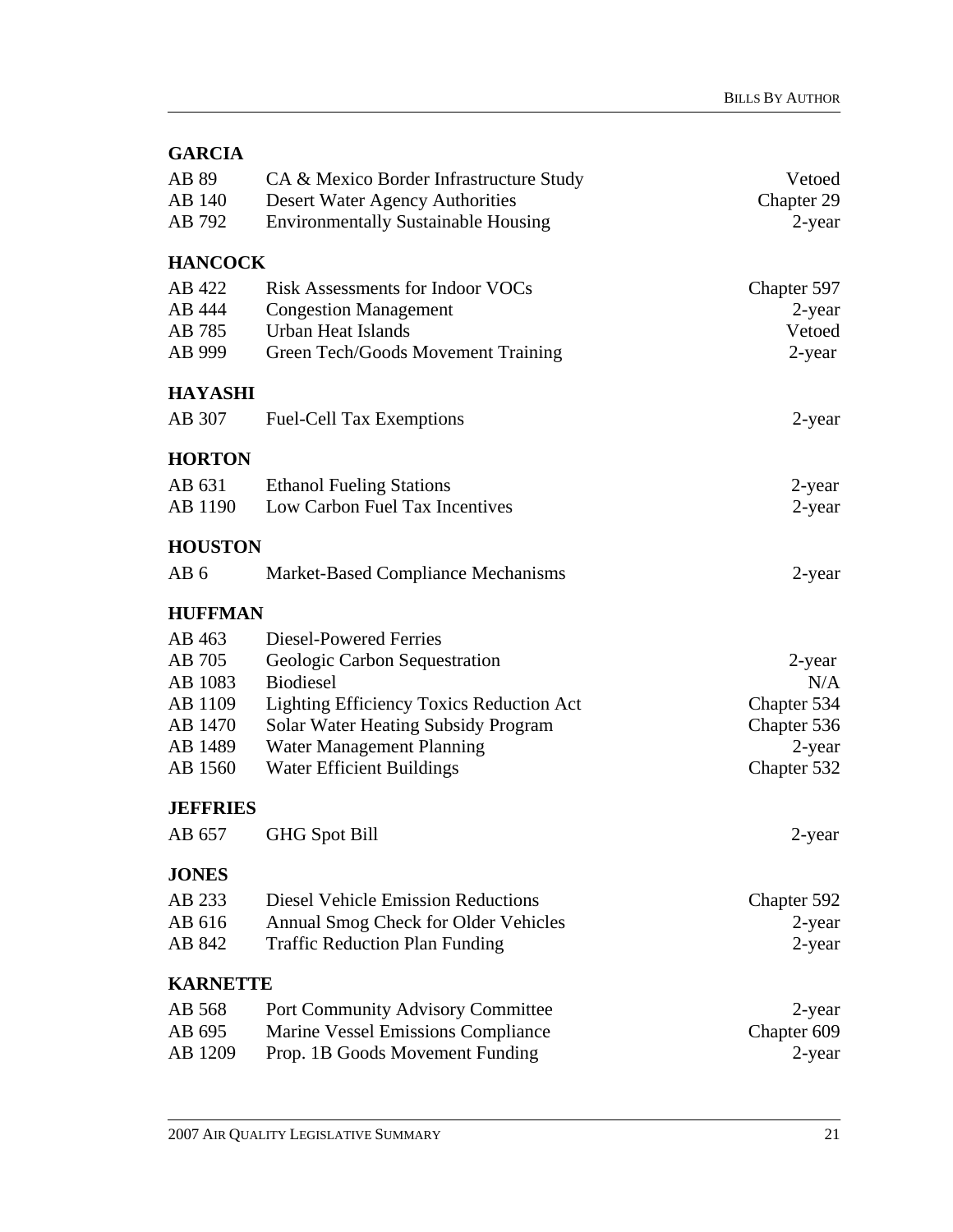#### **KREKORIAN**

| AB 746<br>AB 940                                 | <b>Power Plant Siting for Renewables</b><br><b>Solar Energy Facility Siting</b>                                                                                                                               | 2-year<br>2-year                                       |
|--------------------------------------------------|---------------------------------------------------------------------------------------------------------------------------------------------------------------------------------------------------------------|--------------------------------------------------------|
| <b>LAIRD</b>                                     |                                                                                                                                                                                                               |                                                        |
| AB 120<br>AB 156<br>AB 739<br>AB 1058<br>AB 1066 | 2007-08 Budget Bill<br><b>Flood Control</b><br><b>Stormwater Discharges</b><br>Green Building Practices/Residential<br>Sea Level Rise                                                                         | Dead<br>Chapter 368<br>Chapter 610<br>Vetoed<br>2-year |
| <b>LENO</b>                                      |                                                                                                                                                                                                               |                                                        |
| AB 706<br>AB 1358<br>AB 1393<br>AB 1472          | <b>Toxic Effects of Fire Retardants</b><br>Planning Guidelines for Alternative Travel<br><b>Public Records</b><br>CA Healthy Places Act of 2008                                                               | 2-year<br>2-year<br>Vetoed<br>2-year                   |
| <b>LEVINE</b>                                    |                                                                                                                                                                                                               |                                                        |
| AB 94<br>AB 722<br>AB 747<br>AB 822<br>AB 1351   | Renewable Energy<br><b>Light Bulb Efficiency Requirements</b><br>Low Carbon Fuel Standard<br><b>Urban Greening Projects</b><br>Prop. 1B State-Local Partnerships                                              | 2-year<br>$2$ -year<br>2-year<br>2-year<br>$2$ -year   |
| <b>LIEBER</b>                                    |                                                                                                                                                                                                               |                                                        |
| AB 513<br>AB 1064<br>AB 1065<br>AB 1077          | <b>PBDE</b> Prohibition<br><b>Distributed Generation Incentives</b><br><b>Building Energy Efficiency Standards</b><br>Plug-In Hybrid Electric Vehicles                                                        | 2-year<br>2-year<br>2-year<br>$2$ -year                |
| <b>LIEU</b>                                      |                                                                                                                                                                                                               |                                                        |
| AB 236<br>AB 391<br>AB 700<br>AB 786<br>AB 888   | <b>Alternative Fuel Vehicles in State Fleets</b><br><b>SCAQMD</b> Governing Board<br>Santa Monica Airport Emissions<br>Financial Institutions and GHG Emission Credits<br>Green Building Practices/Commercial | Chapter 593<br>2-year<br>2-year<br>2-year<br>Vetoed    |
| MA                                               |                                                                                                                                                                                                               |                                                        |
| AB 1327                                          | Green Building Incentives                                                                                                                                                                                     | 2-year                                                 |
| <b>MENDOZA</b>                                   |                                                                                                                                                                                                               |                                                        |
| AB 1488                                          | <b>Smog Checks for Diesel Vehicles</b>                                                                                                                                                                        | Chapter 739                                            |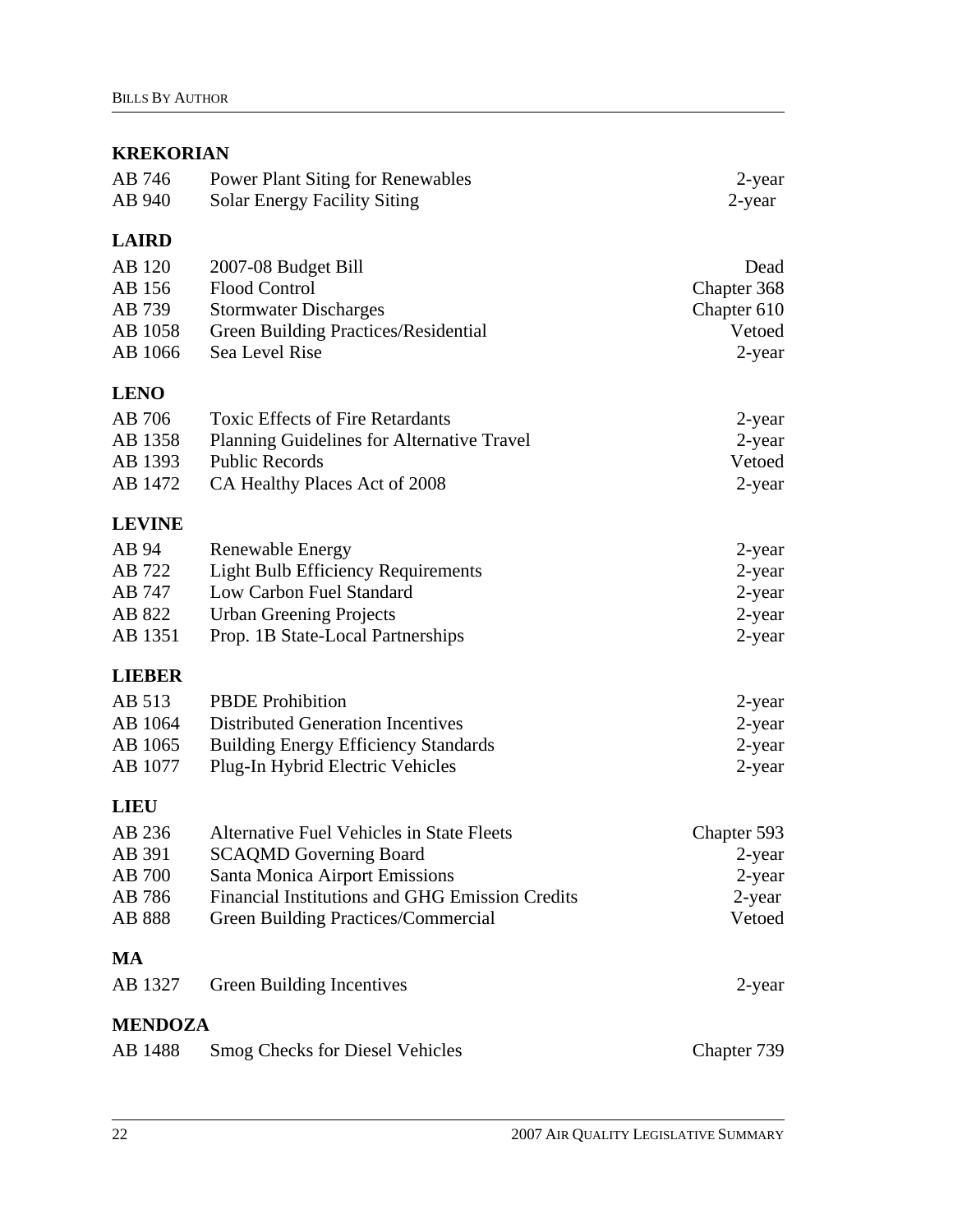| <b>NAVA</b>       |                                                 |             |
|-------------------|-------------------------------------------------|-------------|
| AB 995            | Prop. 1B Goods Movement Funding                 | 2-year      |
| NÚÑEZ             |                                                 |             |
| AB 109            | Annual Reporting of AB 32 Implementation        | 2-year      |
| AB 118            | Technology and Clean Air Program Grants         | Chapter 750 |
| AB 901            | Prop. 1B Mass Transit Funding                   | 2-year      |
| AB 1053           | Prop. 1C Housing Bond                           | N/A         |
| AB 1602           | <b>Urban Greening Grant Program</b>             | 2-year      |
| AB 1610           | Refinery Recordkeeping & Inspection             | $2$ -year   |
| AB 1672           | Prop. 1B Guidelines                             | Chapter 717 |
| <b>PARRA</b>      |                                                 |             |
| AB 27             | CA Partnership for the San Joaquin Valley       | 2-year      |
| AB 744            | <b>Off-Highway Motor Vehicles</b>               | N/A         |
| AB 899            | <b>Public-Private Transportation Facilities</b> | 2-year      |
| AB 1285           | <b>GHG Reduction Research Tax Credit</b>        | 2-year      |
| AB 1532           | Low Carbon Fuel Standard                        | 2-year      |
| <b>PLESCIA</b>    |                                                 |             |
| AB 505            | Hybrid Vehicle Tax Credit                       | 2-year      |
| <b>PRICE</b>      |                                                 |             |
| AB 630            | <b>SCAQMD Rules/Waiver Requests</b>             | 2-year      |
| <b>RUSKIN</b>     |                                                 |             |
| AB 35             | <b>LEED Gold Standard/State Buildings</b>       | Vetoed      |
| AB 493            | <b>Motor Vehicle Gas Emissions</b>              | $2$ -year   |
| AB 662            | <b>Water Efficient Appliances</b>               | Chapter 531 |
| AB 833            | <b>CA Toxic Release Inventory Program</b>       | Chapter 616 |
| <b>HR 22</b>      | <b>Hybrid Vehicle Awareness Month</b>           | 2-year      |
| SALDAÑA           |                                                 |             |
| AB 218            | <b>Smog Check Certificate</b>                   | 2-year      |
| <b>SMYTH</b>      |                                                 |             |
| AB 412            | <b>Transportation Project Deadlines</b>         | 2-year      |
| AB 1000           | <b>Vessels Operation and Equipment</b>          | 2-year      |
| AB 1207           | <b>Biosolids</b>                                | $2$ -year   |
| AB 1303           | <b>Urban Greening Grant Program</b>             | 2-year      |
| <b>STRICKLAND</b> |                                                 |             |

AB 1135 State Agency Reports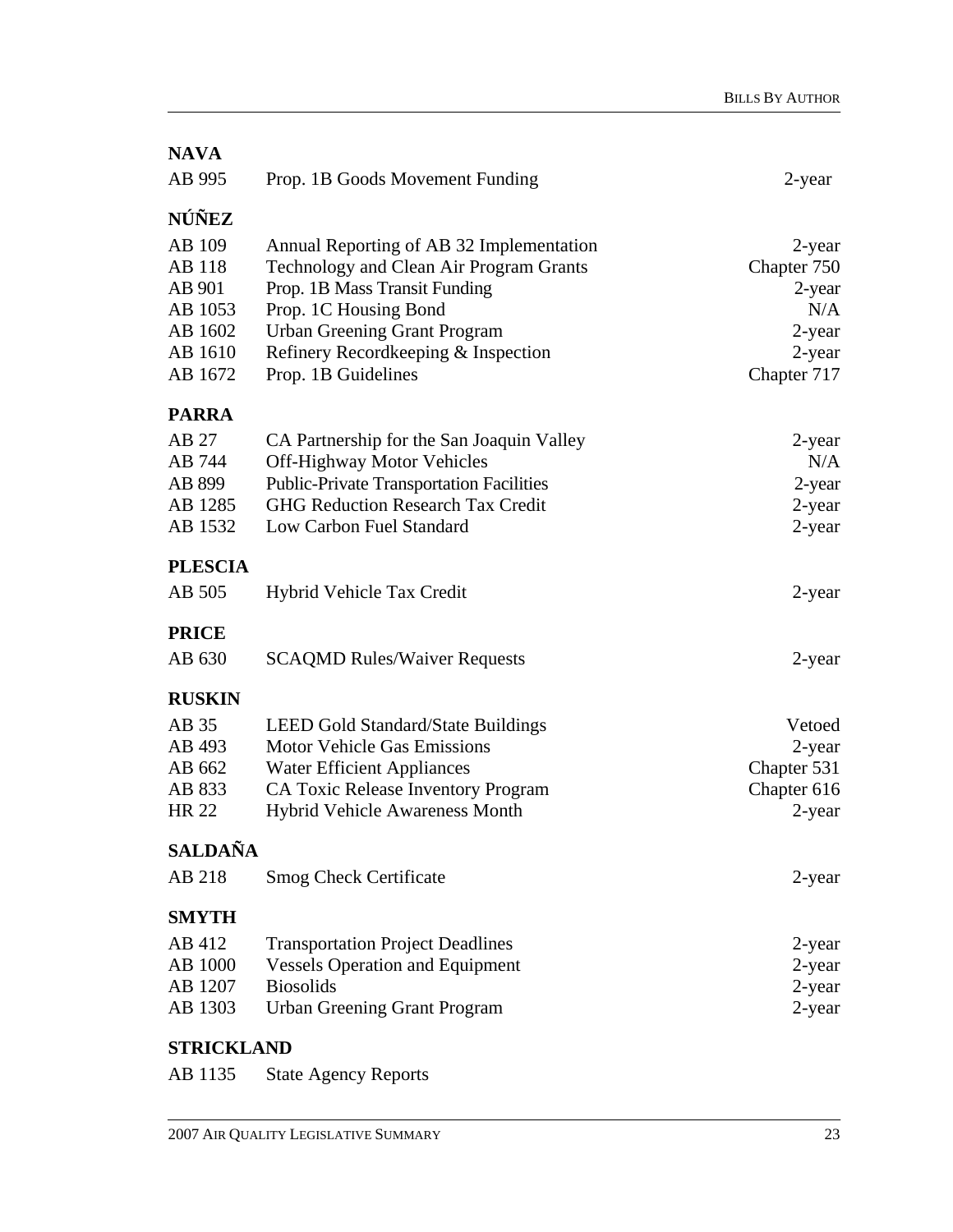## **TRAN**

| AB 299          | Maintenance of the Codes               | Chapter 130 |
|-----------------|----------------------------------------|-------------|
| AB 309          | <b>Board Member Salaries</b>           | $2$ -year   |
|                 |                                        |             |
| <b>WOLK</b>     |                                        |             |
| AB <sub>5</sub> | <b>Central Valley Flood Protection</b> | Chapter 366 |
| AB 162          | Land Use Planning–Water Supply         | Chapter 369 |
| AB 224          | <b>Water Supply Planning</b>           | $2$ -year   |
| AB 532          | Solar Energy on State Property         | Chapter 598 |
| AB 680          | <b>Tax Credits on Rice Straw</b>       | $2$ -year   |
| AB 1234         | Floor Furnace Replacement Program      | 2-year      |
| AB 1440         | <b>Grants for Hybrid Trucks</b>        | $2$ -year   |
| AB 1452         | <b>Central Valley Flood Protection</b> | N/A         |
|                 |                                        |             |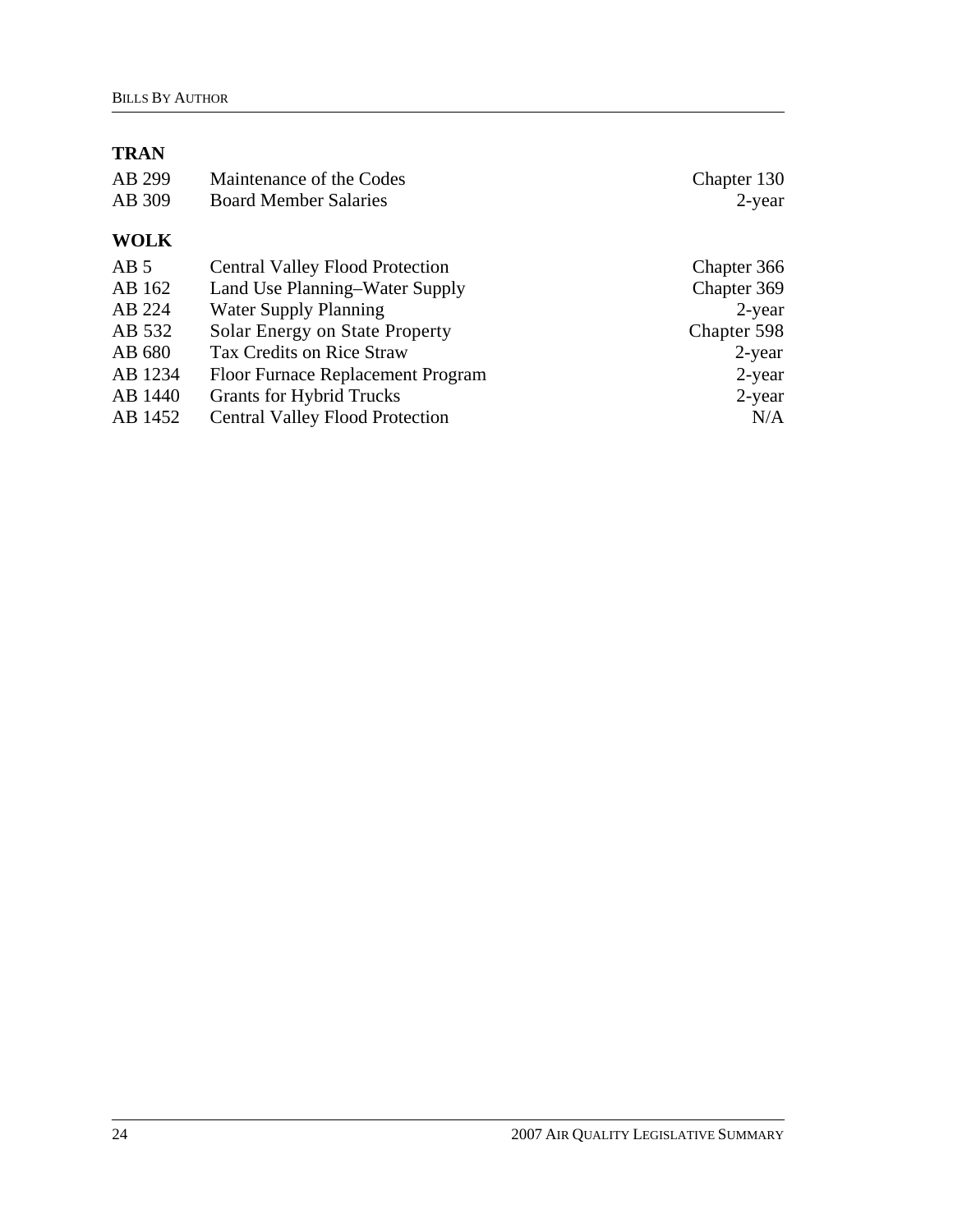# **SENATE**

| <b>ACKERMAN</b> |                                                        |             |
|-----------------|--------------------------------------------------------|-------------|
| SB 872          | Prop. 1B Local Transportation Projects                 | 2-year      |
| <b>ASHBURN</b>  |                                                        |             |
| SB 247          | <b>GHG Spot Bill</b>                                   | 2-year      |
| <b>CALDERON</b> |                                                        |             |
| SB 876          | Heavy-Duty Motor Vehicle Retrofitting                  | 2-year      |
| <b>CEDILLO</b>  |                                                        |             |
| SB 65           | SCAQMD PM <sub>2.5</sub> Attainment Plans              | N/A         |
| <b>COGDILL</b>  |                                                        |             |
| SB 23           | <b>HPV Replacement Pilot Program</b>                   | Chapter 634 |
| SB 572          | Forest and Wildfire Management                         | 2-year      |
| <b>CORBETT</b>  |                                                        |             |
| SB 810          | Green Vehicle Manufacturer Tax Credits                 | $2$ -year   |
| <b>CORREA</b>   |                                                        |             |
| SB 857          | <b>Taxation Credits for Reduction of Air Pollution</b> | 2-year      |
| SB 956          | Neighborhood Electric Vehicles                         | Chapter 442 |
| <b>DUCHENY</b>  |                                                        |             |
| SB 54           | 2007-2008 Budget Bill                                  | Dead        |
| SB 77           | Budget Act of 2007                                     | Chapter 171 |
| SB 78           | Budget Act of 2007                                     | Chapter 172 |
| <b>DUTTON</b>   |                                                        |             |
| SB 97           | GHG Emissions Related to CEQA                          | Chapter 185 |
| SB 307          | <b>Goods Movement Action Plan</b>                      | 2-year      |
| SB 428          | <b>Electrical Demand Reduction Programs</b>            | Chapter 539 |
| <b>FLOREZ</b>   |                                                        |             |
| SB 17           | <b>Flood Protection</b>                                | Chapter 365 |
| SB 55           | Sewage Sludge                                          | 2-year      |
| SB 70           | <b>Developmental Biodiesel Formulations</b>            | Vetoed      |
| SB 71           | <b>Biodiesel Fuels</b>                                 | 2-year      |
| SB 72           | <b>School Bus Fuels</b>                                | 2-year      |
| SB 73           | Income and Corporation Taxes                           | 2-year      |
| SB 74           | Sales and Use Tax Exemptions                           | 2-year      |
| SB 75           | <b>Biodiesel Fuels</b>                                 | 2-year      |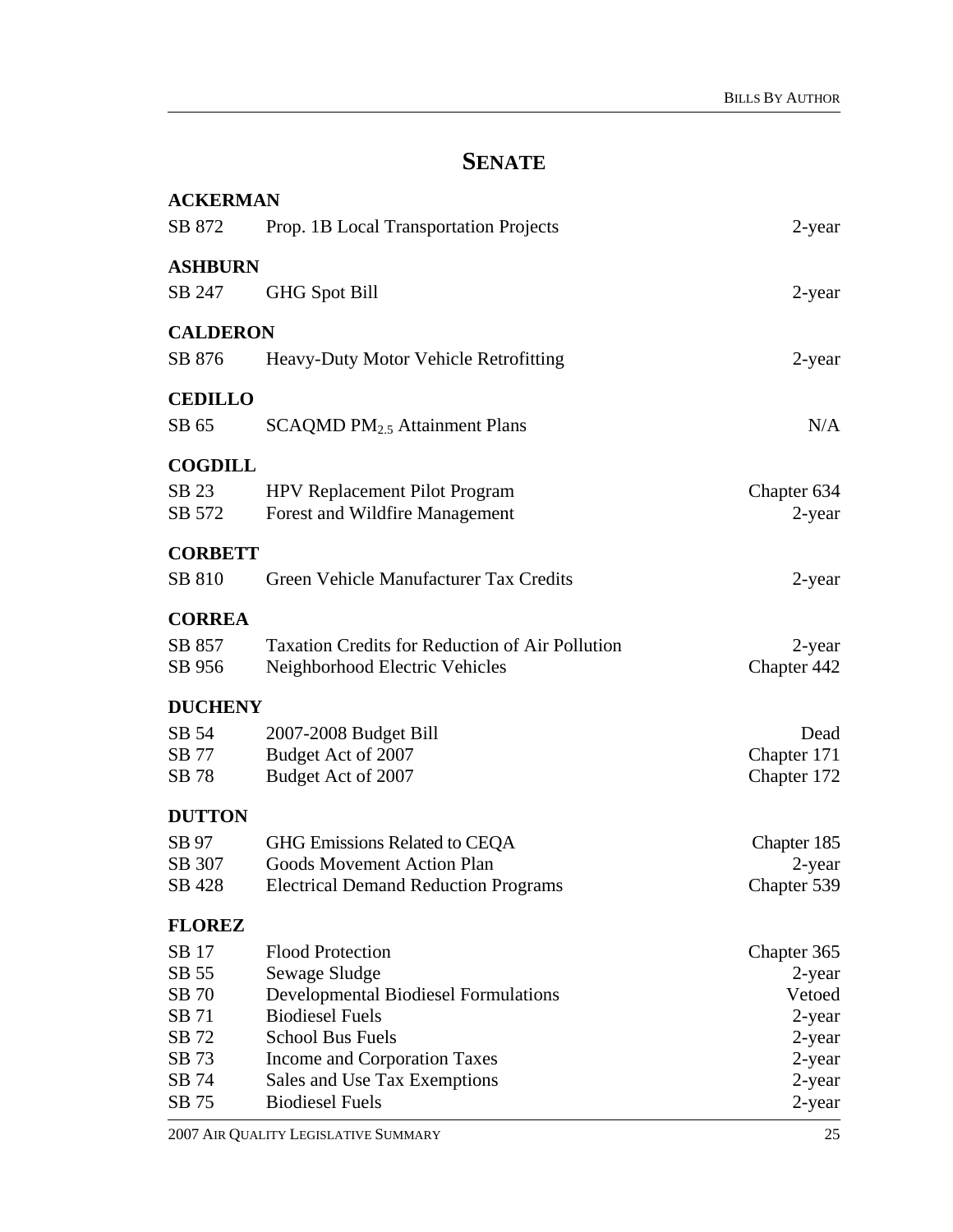| SB 76            | California Biofuels Investment Account               | N/A         |
|------------------|------------------------------------------------------|-------------|
| SB 240           | <b>SJV Vehicle Fees</b>                              | 2-year      |
| SB 895           | Carl Moyer Program Multidistrict Projects            | 2-year      |
| <b>KEHOE</b>     |                                                      |             |
| SB 140           | <b>Renewable Diesel Fuel Blends</b>                  | 2-year      |
| SB 210           | Low Carbon Fuel Standard                             | Vetoed      |
| SB 451           | <b>Renewable Electric Generation</b>                 | Vetoed      |
| SB 494           | Clean Alternative-Fueled Vehicle Mandate             | 2-year      |
| SB 871           | Thermal Power and Repower Permitting                 | 2-year      |
| SB 1012          | <b>Electricity Self-Generation Incentive Program</b> | 2-year      |
| <b>LOWENTHAL</b> |                                                      |             |
| SB <sub>9</sub>  | Prop. 1B Goods Movement Funding                      | 2-year      |
| SB 19            | Prop. 1B Goods Movement Funding                      | 2-year      |
| SB 715           | <b>Smog Check Cleanup Bill</b>                       | N/A         |
| SB 974           | <b>Goods Movement Bonds/Container Fees</b>           | 2-year      |
| <b>SCR 61</b>    | <b>Carbon Monoxide Awareness Week</b>                | Chapter 129 |
| <b>MACHADO</b>   |                                                      |             |
| SB <sub>5</sub>  | <b>Flood Management</b>                              | Chapter 364 |
| SB 719           | <b>SJVUAPCD Board Members</b>                        | Chapter 728 |
|                  |                                                      |             |
| <b>MALDONADO</b> |                                                      |             |
| SB 517           | Funding for Promoting Agricultural Production        | 2-year      |
| SB 794           | Green Building Tax Credit                            | 2-year      |
| <b>MARGETT</b>   |                                                      |             |
| SB 308           | Hybrid Vehicle Tax Deduction                         | 2-year      |
| SB 849           | Prescribed Burning of Brush-Covered Lands            | $2$ -year   |
|                  | <b>NEGRETE MCLEOD</b>                                |             |
| SB 463           | Biogas Customer-Generator Pilot Program              | 2-year      |
| SB 886           | <b>SCAQMD Governing Board</b>                        | Chapter 664 |
| <b>OROPEZA</b>   |                                                      |             |
| SB <sub>7</sub>  | <b>Smoking in Cars with Minors Present</b>           | Chapter 425 |
| SB 531           | <b>Toxic Air Pollutants</b>                          | 2-year      |
| SB 532           | Air Quality Impacts of Shipping Oil                  | 2-year      |
| SB 745           | Prop. 1B Security Improvements                       | 2-year      |
| <b>PADILLA</b>   |                                                      |             |
| SB 1028          | <b>Adoption of Air Pollution Measures</b>            | Chapter 669 |
|                  |                                                      |             |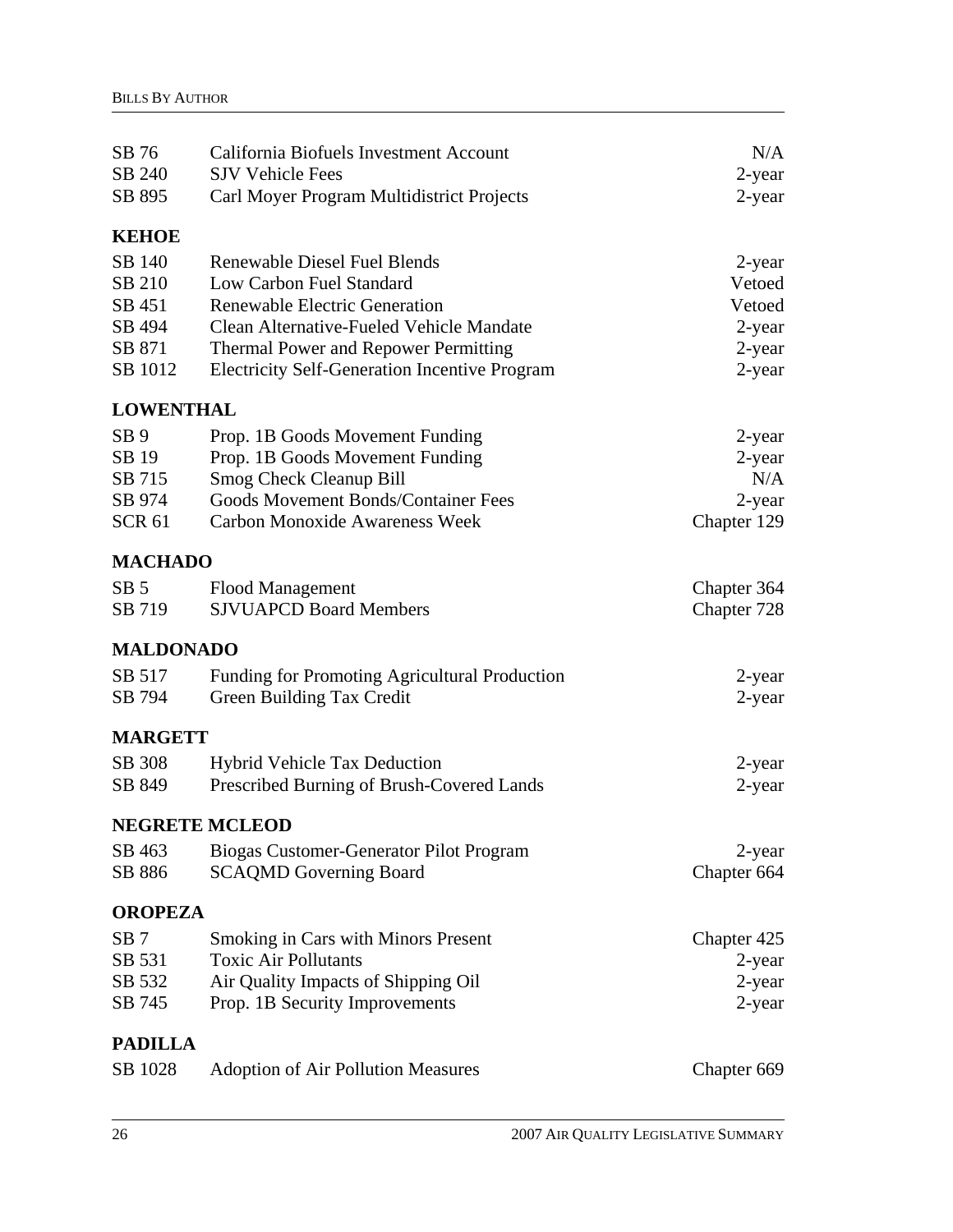| SB 46                                              | <b>Infill Capital Outlay Grants</b>               | 2-year      |  |  |
|----------------------------------------------------|---------------------------------------------------|-------------|--|--|
| SB 660                                             | <b>Climate Change Research Funding</b>            | Vetoed      |  |  |
| SB 1002                                            | Water Quality & Flood Control                     | Vetoed      |  |  |
| SB 1036                                            | <b>Renewable Power Cost Recapture</b>             | Chapter 685 |  |  |
| SB 1052                                            | Water Supply Sustainability Bond Act of 2008      | 2-year      |  |  |
| RUNNER, G.                                         |                                                   |             |  |  |
| SB 262                                             | Prop. 1B Goods Movement Funding                   | 2-year      |  |  |
| SB 469                                             | <b>Self-Generation Facilities Report</b>          | 2-year      |  |  |
| SB 587                                             | <b>Adhesive Equipment Permit Exemptions</b>       | 2-year      |  |  |
| <b>SENATE BUDGET &amp; FISCAL REVIEW COMMITTEE</b> |                                                   |             |  |  |
| SB 85                                              | <b>GHG Budget Trailer Bill</b>                    | Chapter 178 |  |  |
| SB 86                                              | <b>LEED Silver Standard/State Buildings</b>       | Chapter 179 |  |  |
| SB 88                                              | Prop. 1B Goods Movement Funding                   | Chapter 181 |  |  |
| SB 98                                              | Ship Fuel Sales Tax Exemption                     | 2-year      |  |  |
| <b>SCOTT</b>                                       |                                                   |             |  |  |
| SB 842                                             | <b>Gasification Technology Emission Standards</b> | 2-year      |  |  |
| <b>SIMITIAN</b>                                    |                                                   |             |  |  |
| SB 27                                              | Sacramento-San Joaquin River Delta                | 2-year      |  |  |
| SB 411                                             | <b>Renewable Energy Purchases</b>                 | 2-year      |  |  |
| SB 412                                             | Liquefied Natural Gas Needs Assessment            | 2-year      |  |  |
| SB 509                                             | <b>Composite Wood/Consumer Products</b>           | $2$ -year   |  |  |
| SB 578                                             | <b>High Production Volume Chemical</b>            | 2-year      |  |  |
| SB 613                                             | Congestion & Stormwater Management                | Vetoed      |  |  |
| SB 899                                             | <b>Perfluorinated Compounds</b>                   | N/A         |  |  |
| SB 973                                             | <b>Chemicals of Concern</b>                       | 2-year      |  |  |
| <b>SENATE LOCAL GOVERNMENT COMMITTEE</b>           |                                                   |             |  |  |
| SB 144                                             | <b>Annual Omnibus</b>                             | Chapter 343 |  |  |
| <b>STEINBERG</b>                                   |                                                   |             |  |  |
| SB 375                                             | <b>Smart Growth Planning</b>                      | 2-year      |  |  |
| SB 466                                             | <b>Forest Resources</b>                           | $2$ -year   |  |  |
| SB 732                                             | <b>Water Bond Funding Priorities</b>              | $2$ -year   |  |  |
| SB 742                                             | Off-Highway Motor Vehicle Recreation              | Chapter 541 |  |  |
| <b>TORLAKSON</b>                                   |                                                   |             |  |  |
| SB 24                                              | <b>Tobacco Product Environmental Smoke Fee</b>    | 2-year      |  |  |
| SB 34                                              | Delta Flood Control Financing                     | Vetoed      |  |  |
|                                                    |                                                   |             |  |  |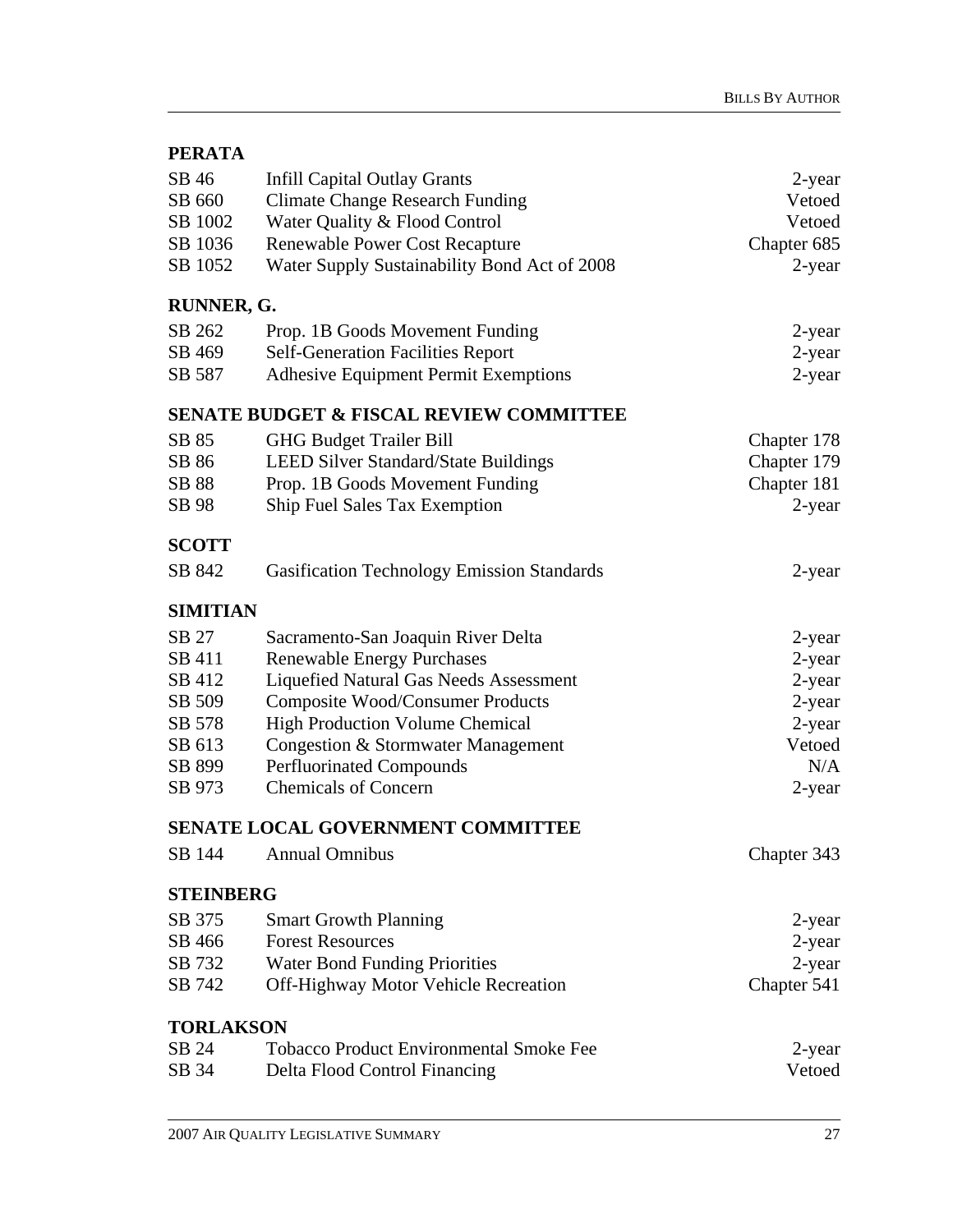## **WIGGINS**

| SB 701        | <b>Forest Legacy Program</b>                    | Chapter 657 |
|---------------|-------------------------------------------------|-------------|
| <b>WYLAND</b> |                                                 |             |
| SB 951        | <b>Environmental Assessments of Schoolsites</b> | 2-year      |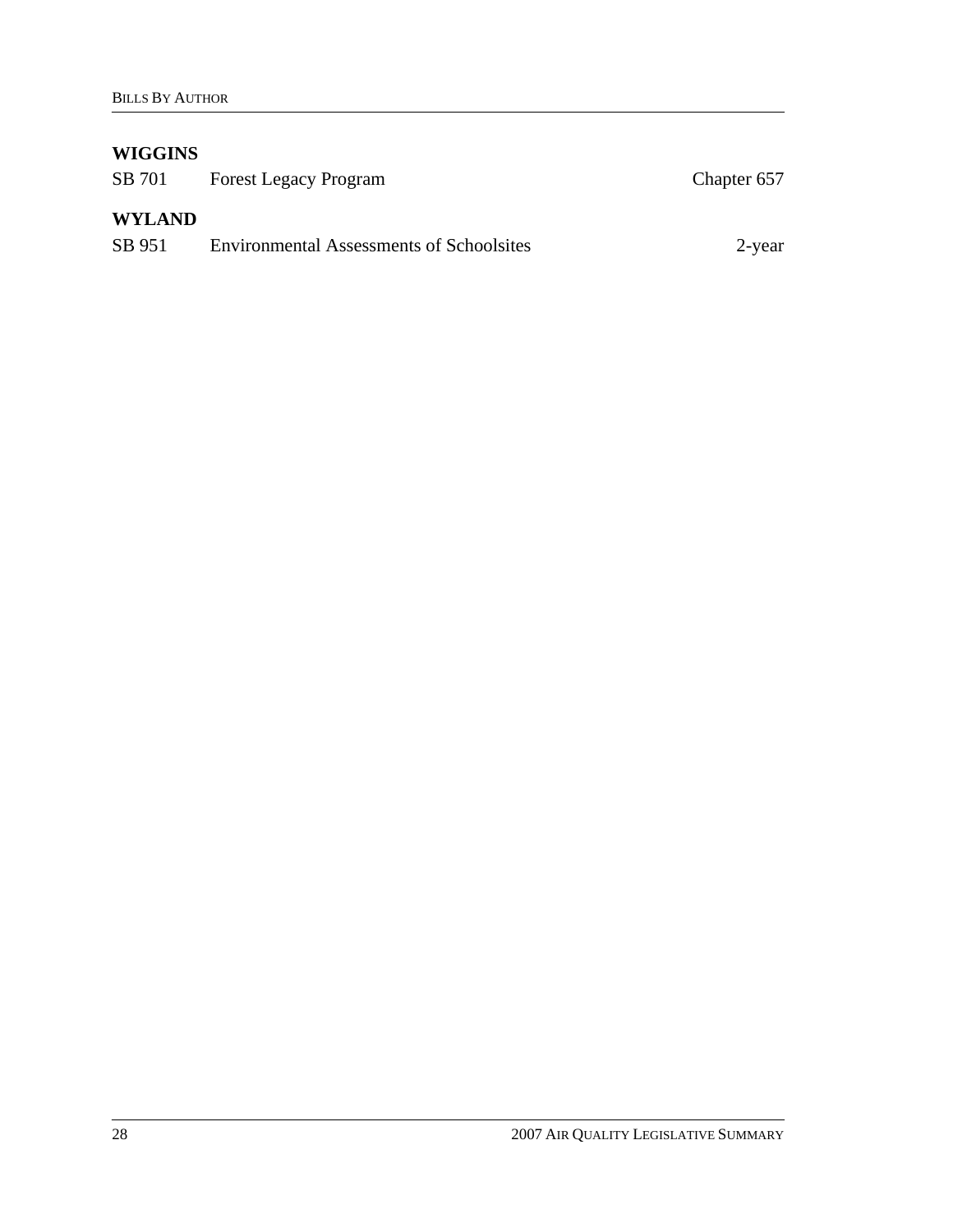# **ASSEMBLY BILLS**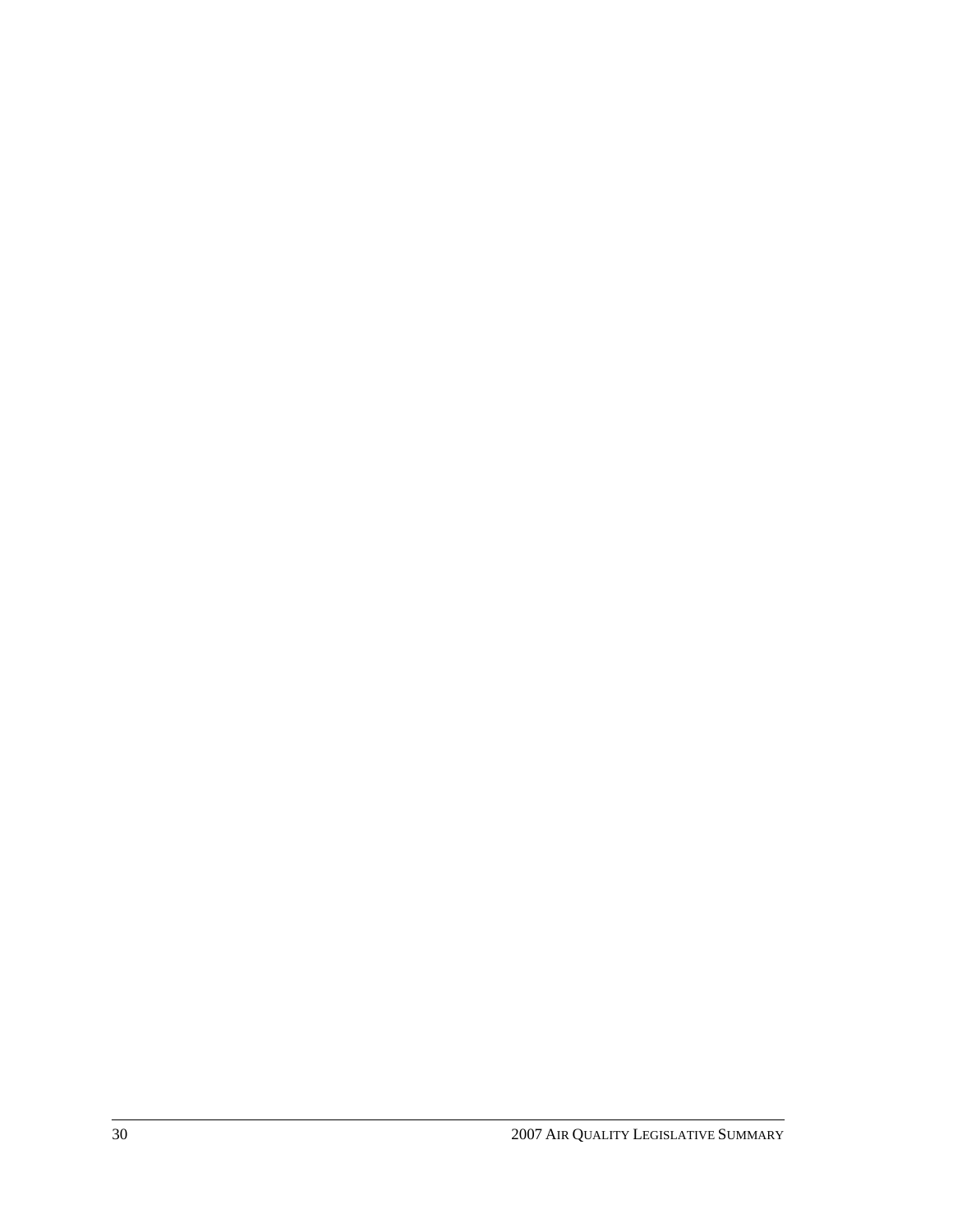**AB 5 Wolk Central Valley Flood Protection Chapter 366**  Reforms the State Reclamation Board to become the Central Valley Flood Protection Board and directs the new Board to undertake certain flood prevention and mitigation responsibilities, some of which are contained in other bills passed as the "2007 flood bill package" (including AB 156, SB 5, and SB 17). Provides for consideration of the effects of climate change on flood potential and land use.

**AB 6 Houston Market-Based Compliance Mechanisms 2-year**  Requires ARB to include market-based compliance mechanisms in regulations adopted pursuant to AB 32 (Núñez, Chapter 466, Statutes of 2006).

**AB 27 Parra CA Partnership for the San Joaquin Valley 2-year**  Codifies the provisions of Executive Orders S-05-05 and S-22-06 which established the California Partnership for the San Joaquin Valley, composed of the heads of specified state agencies and departments, local government members and private sector members, subject to specified criteria, to coordinate and improve existing local, state, and federal efforts to increase the living standards and the overall economic performance of the valley.

**AB 35 Ruskin LEED Gold Standard/State Buildings Vetoed**  Requires all state agencies, on and after July 1, 2010, that construct or renovate a building owned by the state to design, construct, and operate that state building to meet the gold rating standard described in the United States Green Building Council's LEED. It also requires the state to provide credits for projects that use wood products with a credible third-party sustainable forest certification, as determined by Cal/EPA.

**AB 89 Garcia CA & Mexico Border Infrastructure Study Vetoed**  Requires BT&H to prepare a study by January 1, 2010, regarding infrastructure development along the California/Mexico border, including an assessment of whether alternative financing mechanisms may be necessary to meet the development needs of the binational region.

# **AB 94 Levine Renewable Energy 2-year**

Requires all retail sellers of electricity to procure at least 33 percent of their electricity from renewable resources by 2020.

#### **AB 99 Feuer Clean Alternative Fuel Vehicles 2-year**  Requires ARB to adopt regulations to ensure that beginning in 2012, 50 percent of new passenger and light-duty trucks sold in California are clean alternative fuel vehicles, and that all such vehicles sold in 2020 are clean alternative fuel vehicles.

**AB 109 Núñez Annual Reporting of AB 32 Implementation 2-year**  Requires ARB to report to the Legislature annually on the implementation of Assembly Bill 32, Núñez (Chapter 488, Statutes of 2006), the California Global Warming Solutions Act of 2006.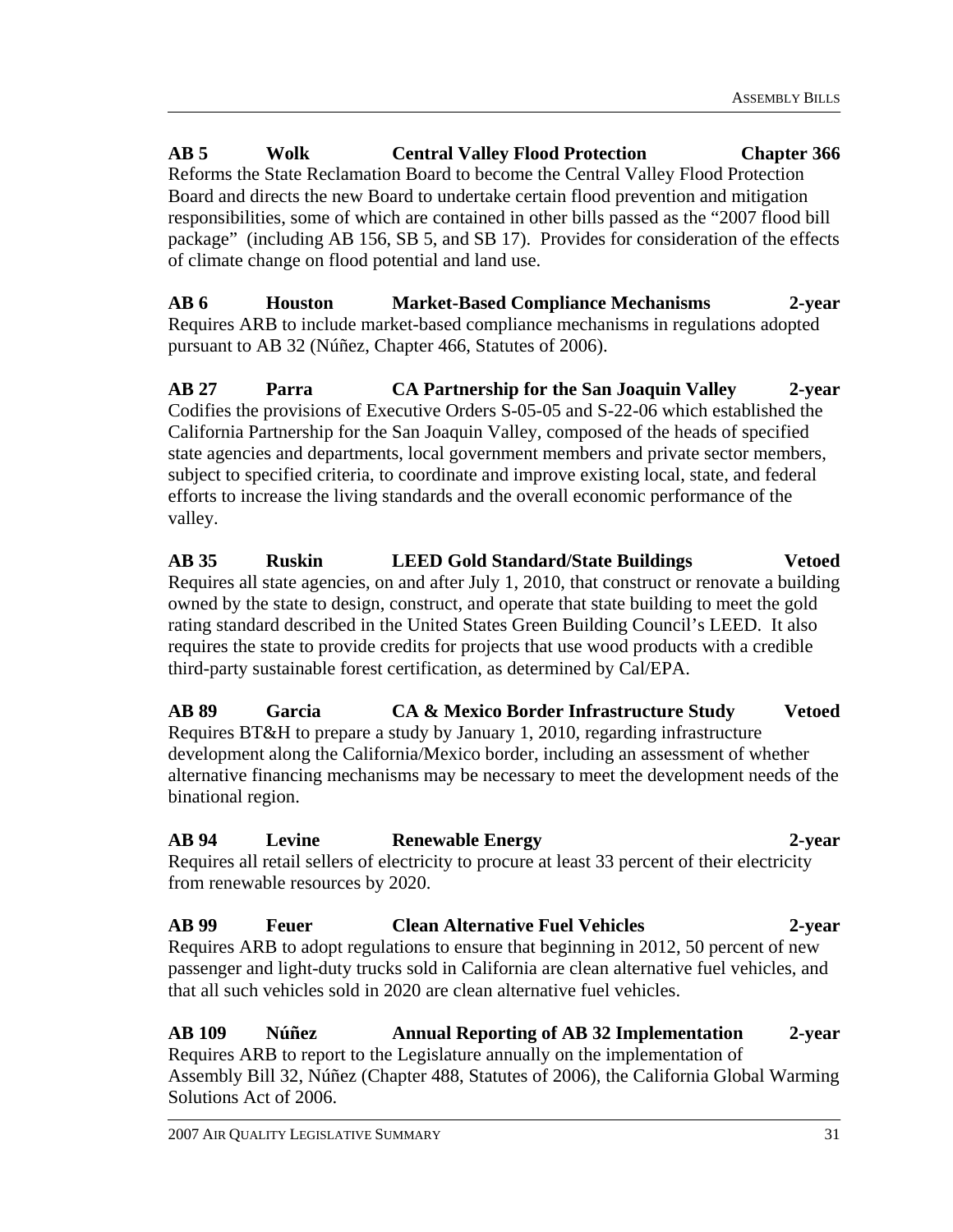**AB 114 Blakeslee Carbon Dioxide Capture and Containment 2-year**  Requires CEC to report to the Legislature by November 1, 2009, with recommendations regarding carbon containment, scrubbing and capture technologies for power plants and other industrial processes.

**AB 118 Núñez Technology Clean Air Program Grants Chapter 750**  Establishes three programs developed either by ARB or CEC, aimed at improving air quality and advancing alternative fuels and clean technologies. This bill provides ongoing funding for these programs through a variety of increases to motor vehicle-related fees and through an annual account transfer from the Public Interest Research, Development, and Demonstration Fund.

#### **AB 120 Laird 2007-08 Budget Bill N/A**  Makes appropriations for support of state government for the 2007-08 fiscal year. Initially, this was the Assembly-side master budget bill. Also see SB 77 and SB 78.

**AB 140 Garcia Desert Water Agency Authorities Chapter 29**  Allows the Desert Water Agency to generate electricity from renewable energy resources and allows the agency to use proceeds from the sale of electricity for the construction of sewage treatment and disposal facilities.

# **AB 153 Blakeslee UC Energy Biosciences Institute 2-year**  Calls for the establishment of an Energy Biosciences Institute (EBI) within UC system and states the Legislature's intent to appropriate \$40 million in the 2007-2008 state budget to develop EBI.

**AB 156 Laird Flood Control Chapter 368**  Exempts flood projects funded by the 2006 flood bond (Prop 1E) from State Public Works Board oversight. Exempts flood bond funding guidelines from oversight by the Office of Administrative Law. Requires DWR to specify how and at what cost a state flood control facility needs to be repaired if DWR determines the facility is not being maintained adequately or if the responsible local agency requests to be relieved of its maintenance role. Part of the 2007 flood control package that includes climate change planning.

**AB 162 Wolk Land Use Planning–Water Supply Chapter 369**  Requires cities and counties to more fully address flood prevention and mitigation matters in their general plan land use, conservation, safety, and housing elements.

**AB 199 ACB General Government Budget Trailer Chapter 186**  Eliminates provisions contained in the omnibus general government trailer bill (SB 86) that require state buildings constructed or renovated after January 1, 2009, to meet the silver rating green building standards as defined by the United States Green Building Council's LEED.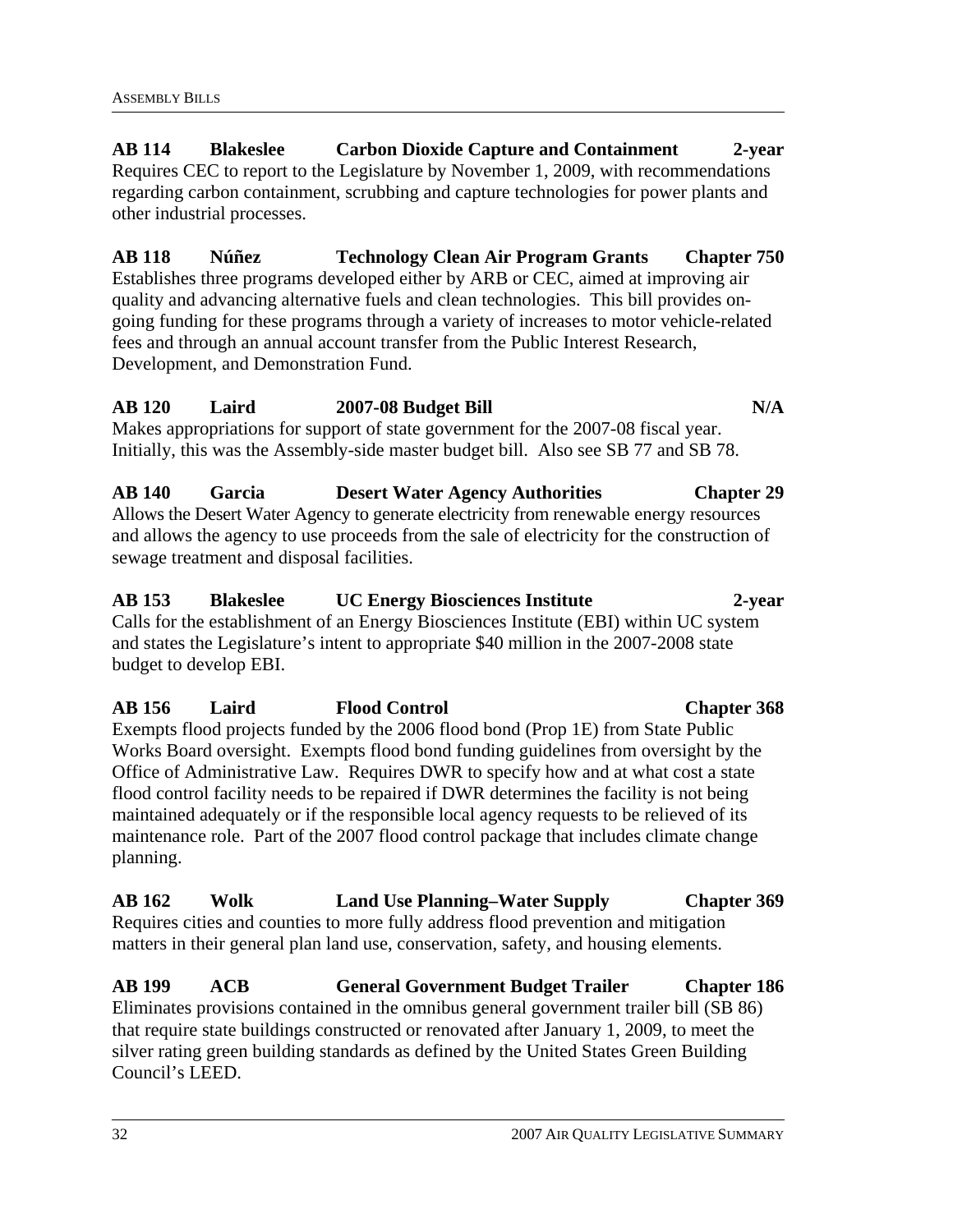# **AB 201 ACB Prop. 1B Locomotive Funding Chapter 187**

Ensures that expenditure of Proposition 1B funds for locomotive projects may only occur if the emission reductions are not otherwise required by law, regulation, or memorandum of understanding. Provides clarifying language to SB 88 (SB&FRC).

# **AB 218 Saldaña Smog Check Certificate 2-year**

Alters the criteria for imposing late fees for vehicle registration renewal.

# **AB 224 Wolk Water Supply Planning 2-year**

Requires DWR to analyze the potential effects of climate change in all reports or plans, including the California Water Plan and the State Plan of Flood Control. Prohibits DWR from approving an integrated regional water management planning grant beginning January 1, 2009, unless the applicant addresses climate change. Requires DWR in cooperation with ARB, CEC, and CPUC to complete a study under specified scenarios on or before January 1, 2009, that quantifies energy savings and GHG emission reductions from water recycling and water conservation.

**AB 233 Jones Diesel Vehicle Emission Reductions Chapter 592**  Requires ARB to develop a comprehensive plan for reducing diesel emissions from onroad and off-road vehicles and engines. Increases the fine for violating diesel engine idling requirements to a minimum of \$300. Requires DMV to refuse registration of any diesel commercial motor vehicle if it has an outstanding violation.

**AB 236 Lieu Alternative Fuel Vehicles in State Fleets Chapter 593**  Requires state departments that have alternative fuel vehicles to use the respective alternative fuel in that vehicle and requires documentation on the use of alternative fuel and petroleum fuel.

**AB 242 Blakeslee Voluntary GHG Emission Reduction Credits 2-year**  States legislative intent to encourage voluntary actions to achieve near-tearm GHG reductions.

**AB 255 DeLeon Clean Air & Energy Independence Fund 2-year**  Increases the Smog Abatement Fee by \$4 to fund market-based incentives for purchasers of clean, efficient alternative fuel vehicles, market-based and production incentives for suppliers of clean alternative fuels, and grants for research and development of clean and zero emission fuels and vehicle technology.

**AB 294 Adams Manganese Air Concentrations Chapter 680**  Requires ARB to conduct a study of manganese levels in the state and to report its findings to the Legislature by January 1, 2010.

**AB 299 Tran Maintenance of the Codes Chapter 130**  Makes technical, nonsubstantive changes in various provisions of law.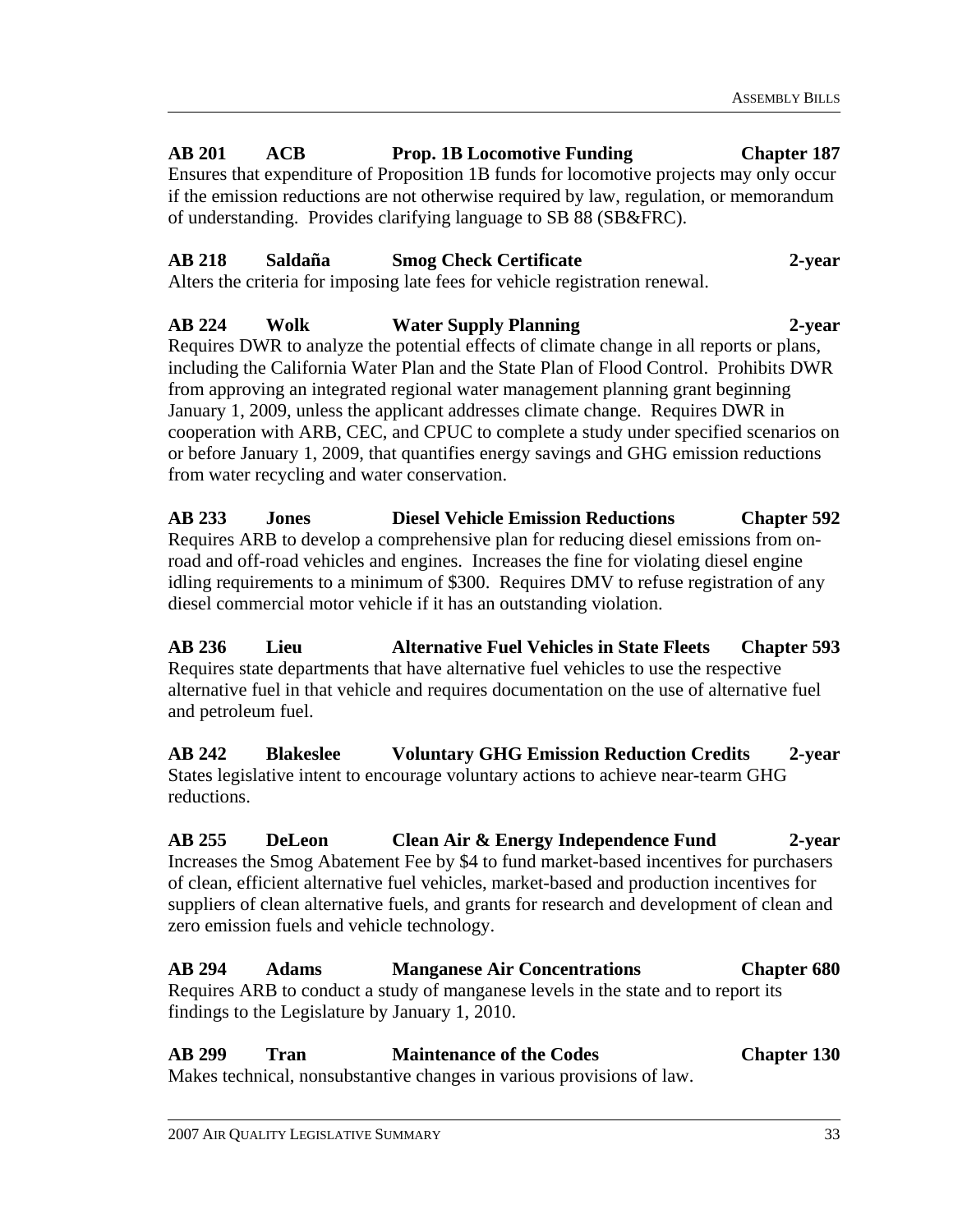# **AB 307 Hayashi Fuel-Cell Tax Exemptions 2-year**

Exempts fuel-cell vehicles and systems from sales and use taxes.

# **AB 309 Tran Board Member Salaries 2-year**

Replaces annual salaries for members of ten state governing boards, including ARB, with a per diem salary of \$100 each day a member works during fiscal years 2007/08 through 2009/10.

# **AB 391 Lieu SCAQMD Governing Board 2-year**

Adds a new city representative to the governing board of SCAQMD, effectively securing a permanent slot for the City of Los Angeles while designating another slot to a representative from one of the other cities in the western portion of Los Angeles County, increasing the total membership of the board from 12 to 13 members. Also see SB 886 (Negrette McLeod).

# **AB 401 Benoit Transportation Infrastructure Emergencies 2-year**  Authorizes the Governor to declare a transportation infrastructure emergency for the purpose of relieving traffic congestion on any specific highway or segment of a highway for which DOT has determined that the average daily vehicle hours of delay, excluding weekends, exceeds 3,000. Allows the Governor to direct DOT to create and implement an expedited process and establish deadlines for the construction of new highways or additional lanes on existing highways.

# **AB 412 Smyth Transportation Project Deadlines 2-year**

Requires agencies expending Proposition 1B bond funds to establish guidelines that specify deadlines for commencing transportation construction projects or for implementation of programs authorized under the proposition.

# **AB 422 Hancock Risk Assessments for Indoor VOCs Chapter 597**

Expands SWRCB authority to require assessment and mitigation of potential exposure to VOCs entering structures on or near brownfield sites. Applies primarily to redevelopment site cleanups conducted pursuant to the California Superfund law.

# **AB 444 Hancock Congestion Management 2-year**

Authorizes CMAs in Alameda and Contra Costa Counties to seek voter approval to impose an annual fee of up to \$10 on motor vehicles registered in their counties that would be used to fund transportation-related projects and programs.

# **AB 463 Huffman Diesel-Powered Ferries N/A**

Originally, would have required all new diesel-powered ferries in the state to meet the same air quality standards as those which apply to the San Francisco Bay. The bill was subsequently amended and no longer relates to air quality.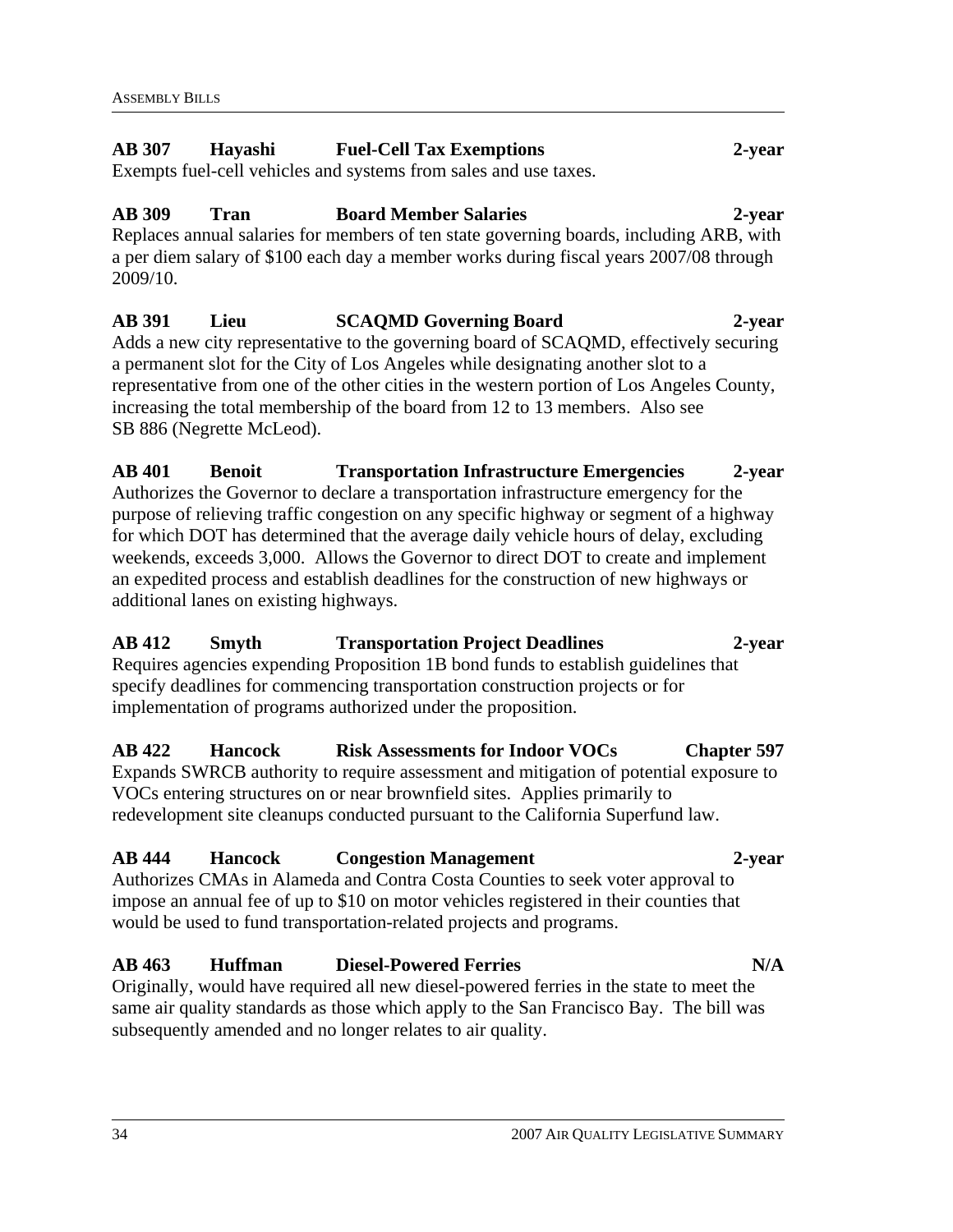# **AB 493 Ruskin Motor Vehicle Gas Emissions 2-year**

Requires ARB by July 1, 2009, to develop a clean vehicle incentive program that provides for a discount or surcharge on every new motor vehicle sold in California based on the vehicle's GHG emissions.

# **AB 505 Plescia Hybrid Vehicle Tax Credit 2-year**  Authorizes a \$500 tax credit, beginning January 1, 2007, for the purchase of a qualified hybrid vehicle.

**AB 513 Lieber PBDE Prohibition 2-year**  Adds decaBDE to the list of already prohibited PBDEs. Bans the manufacture, process, or distribution in commerce of a product, as defined, containing more than 0.1 percent of decaBDE on and after January 1, 2011.

**AB 532 Wolk Solar Energy on State Property Chapter 598**  Requires state-operated swimming pools that are heated with fossil fuels or electricity to be retrofitted with solar energy heating equipment.

**AB 558 Feuer California Toxics Use Reduction Act 2-year**  Enhances reporting requirements for hazardous materials pursuant to programs established by existing law and under the purview of DTSC.

# **AB 564 Brownley Carbon Neutral Building Standards 2-year**  States the Legislature's intent to enact legislation that requires CEC to adopt carbon neutral building standards.

**AB 568 Karnette Port Community Advisory Committee 2-year**  Requires the governing authorities for the ports of the City of Long Beach, the City of Los Angeles, the City of Oakland, the San Diego Unified Port District, and the City and the County of San Francisco to consider establishing a port community advisory committee.

**AB 575 Arambula Prop. 1B Goods Movement Funding 2-year** Requires ARB to develop guidelines for the allocation of the \$1 billion Proposition 1B funds for goods movement air emission reductions. Also see SB 88 (SB&FRC).

**AB 578 Blakeslee Distributed Energy Generation Study 2-year**  Requires CPUC to submit a report to the Legislature by January 1, 2009, on the impacts of distributed energy generation on the state's distribution and transmission grid. Similar reports are required of CPUC and CEC by prior statute.

**AB 616 Jones Annual Smog Check for Older Vehicles 2-year**  Requires motor vehicles 15 years and older to undergo an annual smog check inspection, beginning July 1, 2008. BAR must develop a vehicle emissions profile to determine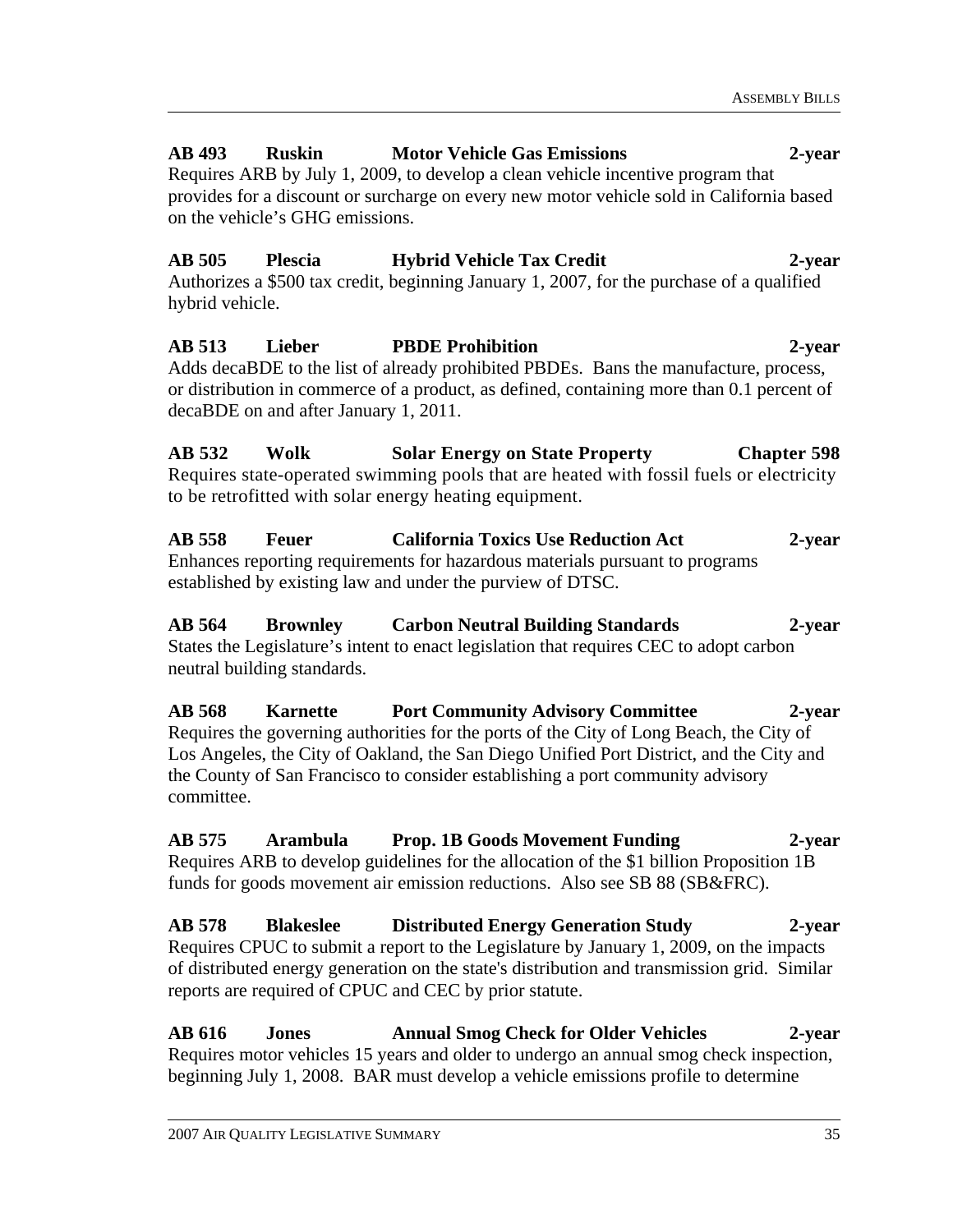vehicles that are most likely to pass an annual inspection and further exempt them from the annual program.

# **AB 619 Emmerson Vehicle Registration Amnesty Program 2-year**

Establishes a vehicle registration amnesty program for vehicles that have been fraudulently represented to be genuine classic cars in order to evade related taxes or fees associated with the vehicle's value and to avoid emission control requirements.

# **AB 630 Price SCAQMD Rules/Waiver Requests 2-year**

Requires ARB, if SCAQMD proposes an emission standard for mobile sources that require a waiver or authorization under the federal Clean Air Act, to expeditiously adopt the standard and submit it to U.S. EPA for a waiver or authorization. Sunsets January 1, 2015.

# **AB 631 Horton Ethanol Fueling Stations 2-year**

Requires ARB to adopt regulations mandating that all new fueling stations constructed on or after January 1, 2010, be able to dispense E85.

# **AB 657 Jeffries GHG Spot Bill 2-year**

Makes technical, non-substantive changes related to ARB's process for reducing GHG gas emissions.

# **AB 662 Ruskin Water Efficient Appliances Chapter 531**  Establishes statutory authority for the CEC to develop water use efficiency standards for new commercial and retail appliances, in addition to energy efficiency standards for such appliances.

**AB 680 Wolk Tax Credits on Rice Straw 2-year**  Extends the sunset date for the current rice straw tax credit from December 1, 2008, to December 1, 2013, and raises the limit on aggregate credits from \$400,000 to \$1 million per year.

**AB 695 Karnette Marine Vessel Emissions Compliance Chapter 609**  Requires owners of vessels equipped with 2008 and newer marine engines to provide DMV with documentation that the engine meets California emission standards at the time of initial registration in California.

### **AB 700 Lieu Santa Monica Airport Emissions 2-year**  Requires the city of Santa Monica to establish a technical advisory committee to evaluate all available studies and data regarding the Santa Monica Airport and, on or before January 1, 2009, prepare and submit a report to FAA and the Legislature with recommendations for mitigating the effects of air traffic on the airport.

**AB 704 Eng Resident Advisory Commission 2-year**  Enacts the Resident Advisory Commission on the Environment Act, which would authorize the legislative body of each city and/or county to establish such a commission.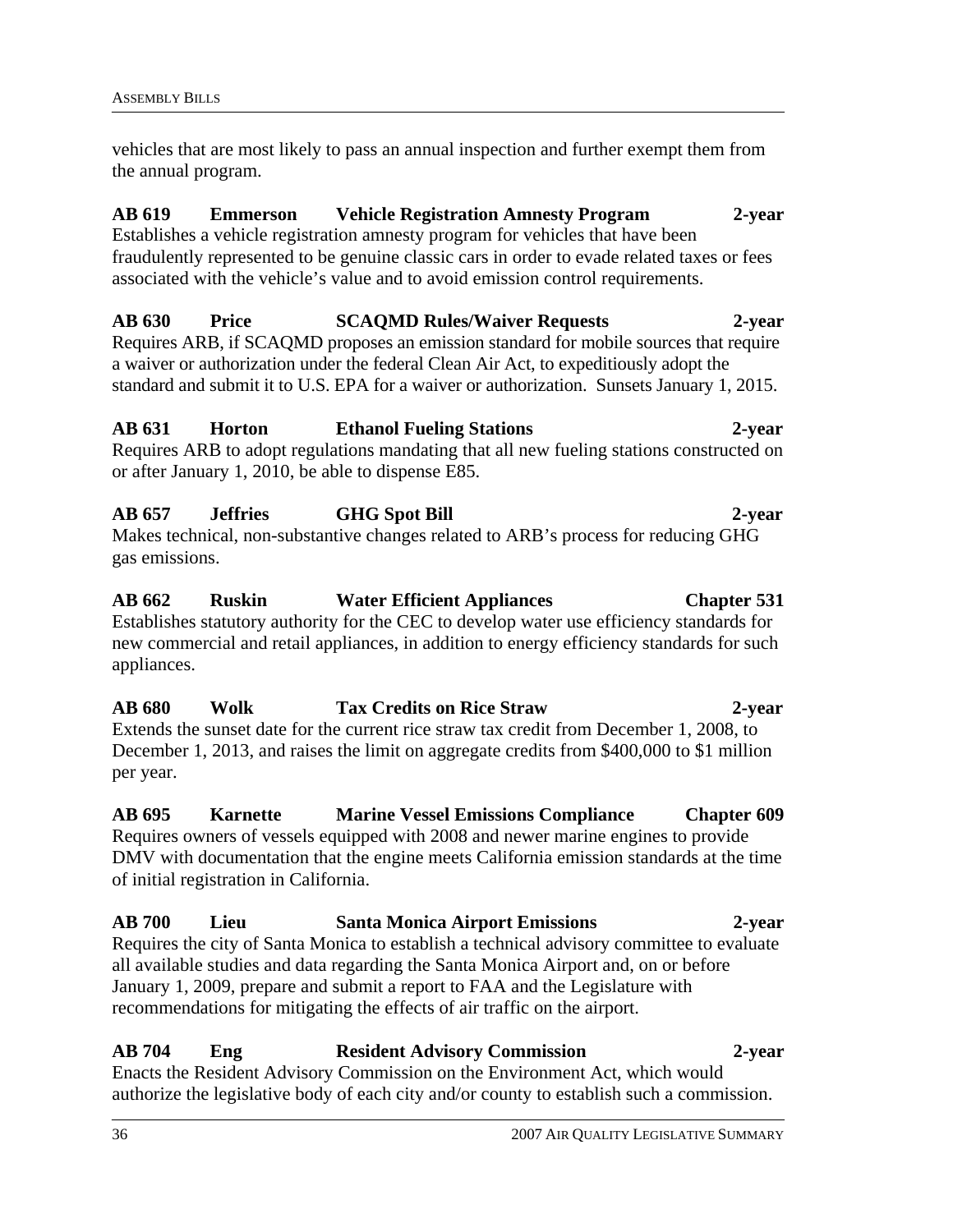Requires local agencies to consider the commission's recommendations when updating the conservation element of a general plan.

# **AB 705 Huffman Geologic Carbon Sequestration 2-year**  Requires the Division of Oil, Gas and Geothermal Resources, in consultation with Cal/EPA and the Geological Survey, to develop and adopt, by January 1, 2011, standards and regulations governing geologic carbon sequestration

**AB 706 Leno Toxic Effects of Fire Retardants 2-year**  Bans the use, beginning January 1, 2010, of brominated fire retardants and chlorinated fire retardants in all seating furniture, mattresses, box springs, mattress sets, futons, other bedding products, and reupholstered furniture to which filling materials are added.

**AB 712 De Leon Solid Waste and Recycling Program 2-year**  Increases the existing "tipping" fee paid at landfills by \$0.50 per ton and directs ARB to disburse the funds to pay for the waste industry's compliance costs of ARB's rule to clean up off-road diesel equipment. The bill also directs a portion of the revenue stream to CIWMB to promote the diversion of organic waste from landfills. Sunsets in 2015.

**AB 719 DeVore Repeal of Nuclear Power Plant Ban 2-year**  Allows construction of nuclear power plant facilities.

# **AB 722 Levine Light Bulb Efficiency Requirements 2-year**  Requires all general service light bulbs to meet prescribed efficiency standards by specified dates. Also see AB 1109 (Huffman).

# **AB 739 Laird Stormwater Discharges Chapter 610**

Requires SWRCB to develop a comprehensive guidance document for evaluating and measuring municipal stormwater program effectiveness, and incorporate that framework into municipal stormwater permits and programs. Establishes criteria for SWRCB and DWR to award grants for stormwater management projects funded by proceeds of Prop. 1E flood bonds and Prop. 84 resources bonds approved in November 2006. Criteria may include climate change impacts in regulatory form.

# **AB 744 Parra Off-Highway Motor Vehicles N/A**

Originally, would have eliminated the red and green sticker of-highway vehicle program. The bill was subsequently amended to remove those provisions.

# **AB 746 Krekorian Power Plant Siting for Renewables 2-year**

Reinstates an expedited CEC siting process that was successfully employed during the energy crisis of 2000-2001 for power plants primarily fueled with renewable energy. Reduces the CEC's siting review period from an average of one year to a mandated six months. Sunsets on January 1, 2012. Originally the bill required CPUC by July 1, 2008, in consultation with ARB, CEC, air districts and affected stakeholders, to develop and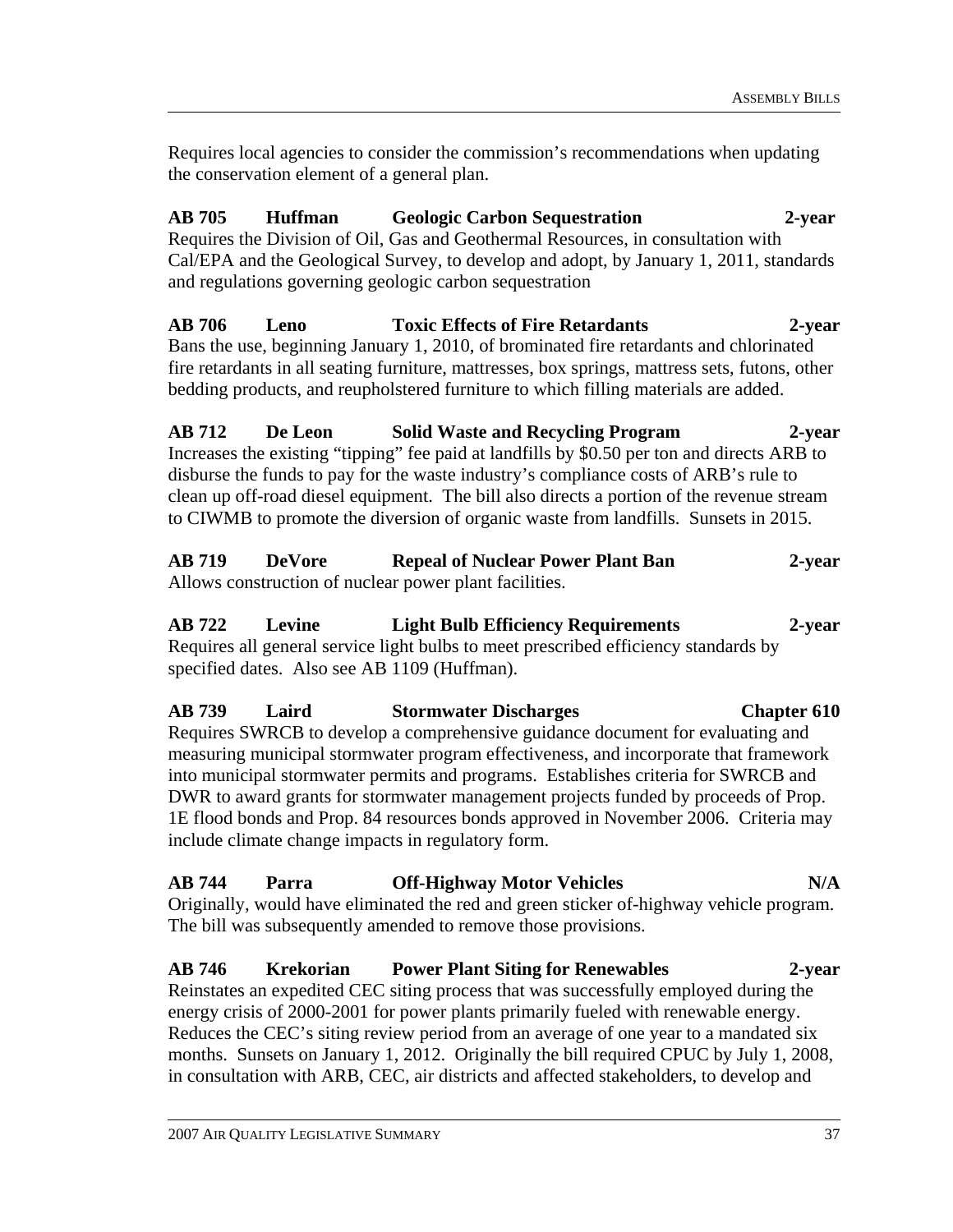implement policies and programs that promote the increased use of natural gas as an alternative transportation fuel.

# **AB 747 Levine Low Carbon Fuel Standard 2-year**

Codifies Governor's Executive Order S-01-07 that requires ARB to adopt a low carbon fuel standard, reducing the carbon intensity of transportation fuels by 10 percent by 2020.

# **AB 769 Aghazarian Renewable Fuel Sales and Use Taxes 2-year**

Exempts from state fuel and use taxes any fuel consumed in transporting biomass for energy production purposes.

# **AB 785 Hancock Urban Heat Islands Vetoed**  Creates an ARB-lead task force to determine how to mitigate the effects of "urban heat islands" and requires DGS, to the maximum extent possible, to purchase highly reflective colored vehicles for its Energy-Efficient Vehicle Group Purchase Program. Also, it requires the State Contractor's License Board to report to the Legislature annually on enforcement actions taken against violators of state energy efficiency building standards, and increases the penalties for these violators.

**AB 786 Lieu Financial Institutions GHG Emission Credits 2-year**  Allows ARB to apportion GHG emission reduction credits to a commercial bank or investment company that provides specialized financing or other incentives to entities that reduce GHG emissions.

**AB 792 Garcia Environmentally Sustainable Housing 2-year**  Establishes the Environmentally Sustainable Affordable Housing Program consisting of Green Building, Energy Efficiency and the Building Design Program under the administration of DHCD.

**AB 809 Blakeslee Hydroelectric Energy Generation Chapter 684**  Allows incremental increases in electricity generated from existing small and large hydroelectric facilities to count toward California's RPS. Encourages GHG reduction through energy efficiency gains that do not result in additional impoundments or diversions of water.

# **AB 822 Levine Urban Greening Projects 2-year**

Requires the Department of Forestry and Fire Protection with the California Urban Forests Council to develop and implement a granting program to fund urban greening projects. Funding for these grants would come from \$90 million reserved for urban greening in Proposition 84 passed by the voters in November of 2006.

# **AB 829 Duvall Motorcycle Aftermarket Parts Chapter 325**

Allows a motorcycle dealer to sell and install ARB–approved aftermarket and performance parts concurrently with the purchase of a motorcycle.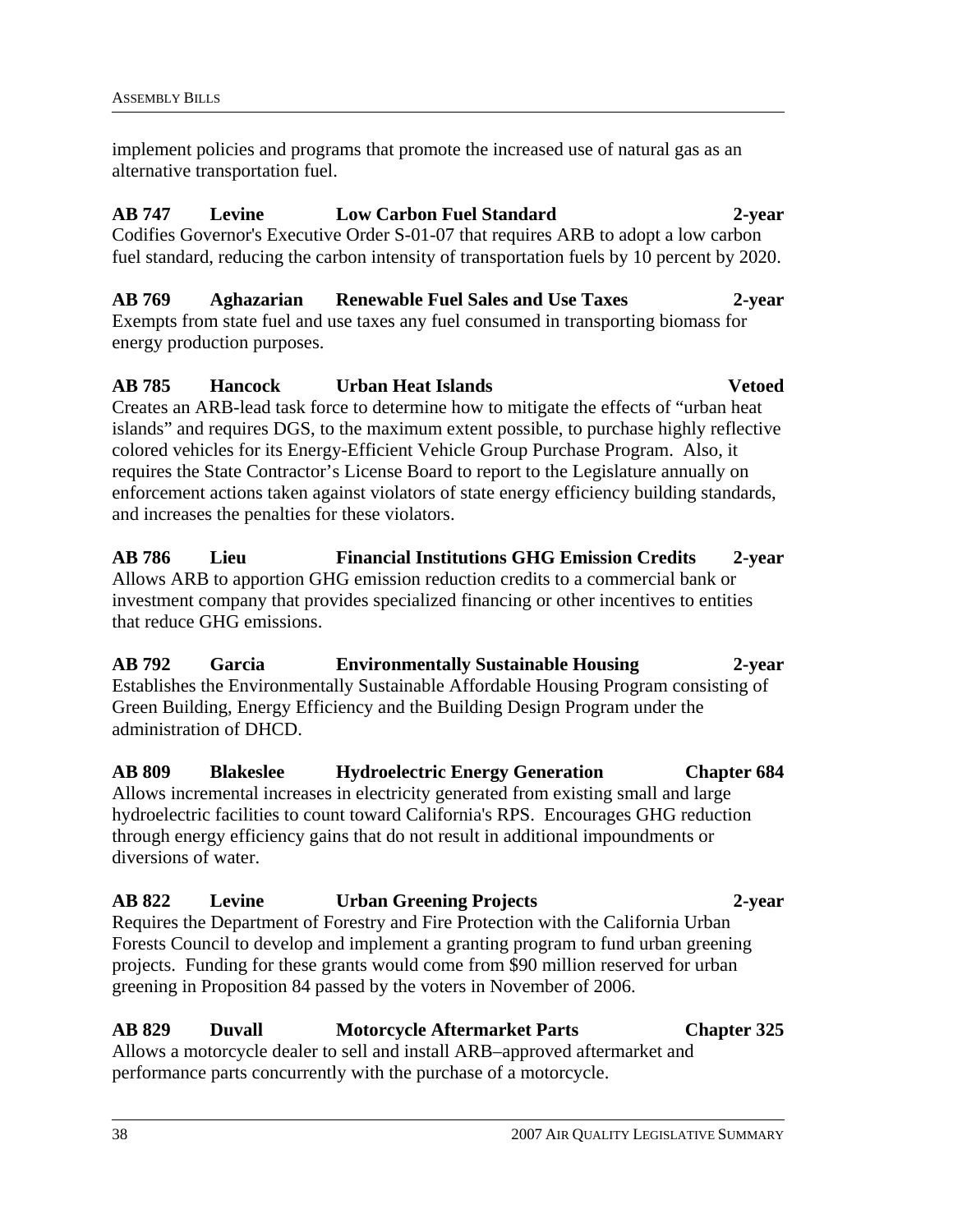# **AB 832 Bass Urban Greening Projects 2-year**

Specifies eligible projects that may apply for grants from \$90 million allocated for urban greening projects under Proposition 84.

**AB 833 Ruskin CA Toxic Release Inventory Program Chapter 616**  Requires Cal/EPA to establish a California TRI program that is the same as the federal TRI program if Cal/EPA determines that federal government actions repeal or diminish the stringency of the federal program as it existed January 1, 2006. The bill requires Cal/EPA to adopt regulations to implement the program.

**AB 842 Jones Traffic Reduction Plan Funding 2-year**  Requires that funds be made available to assist local government agencies in the planning and production of infill housing.

**AB 846 Blakeslee Clean Marine Fuels Tax Incentive Act 2-year**  Exempts water common carriers from California's sales and use tax for the sale or use of low-sulfur fuel used in auxiliary and main engines when the fuel is consumed before the carrier reaches its first out-of-state destination or 500 miles beyond California's territorial waters.

**AB 868 Davis Fuel Temperature Study Chapter 398**  Requires CEC, in partnership with CDFA and ARB, to conduct a survey on the effect of temperatures on fuel deliveries and to report the survey findings, including recommended legislation and regulations, to the Legislature no later than December 31, 2008.

**AB 879 Davis State Agency Back-Up Generators 2-year**  States legislative intent to authorize state agencies to extend the use of emergency power generators when electrical blackouts are imminent.

**AB 888 Lieu Green Building Practices/Commercial Vetoed**  Requires commercial buildings greater than 50,000 square feet and built after January 1, 2013, to meet the United States Green Building Council's LEED gold rating standards.

**AB 899 Parra Public-Private Transportation Facilities 2-year**  Authorizes DOT and regional transportation agencies to enter into comprehensive lease agreements with public and private entities for development of transportation projects paid for by tolls and user fees.

**AB 901 Núñez Prop. 1B Mass Transit Funding 2-year**  Establishes procedures for CTC to allocate up to \$3.6 billion of Proposition 1B bond proceeds for various mass transportation projects. Requires CTC to submit an annual report to the Legislature summarizing allocation of funds and associated benefits—including air quality.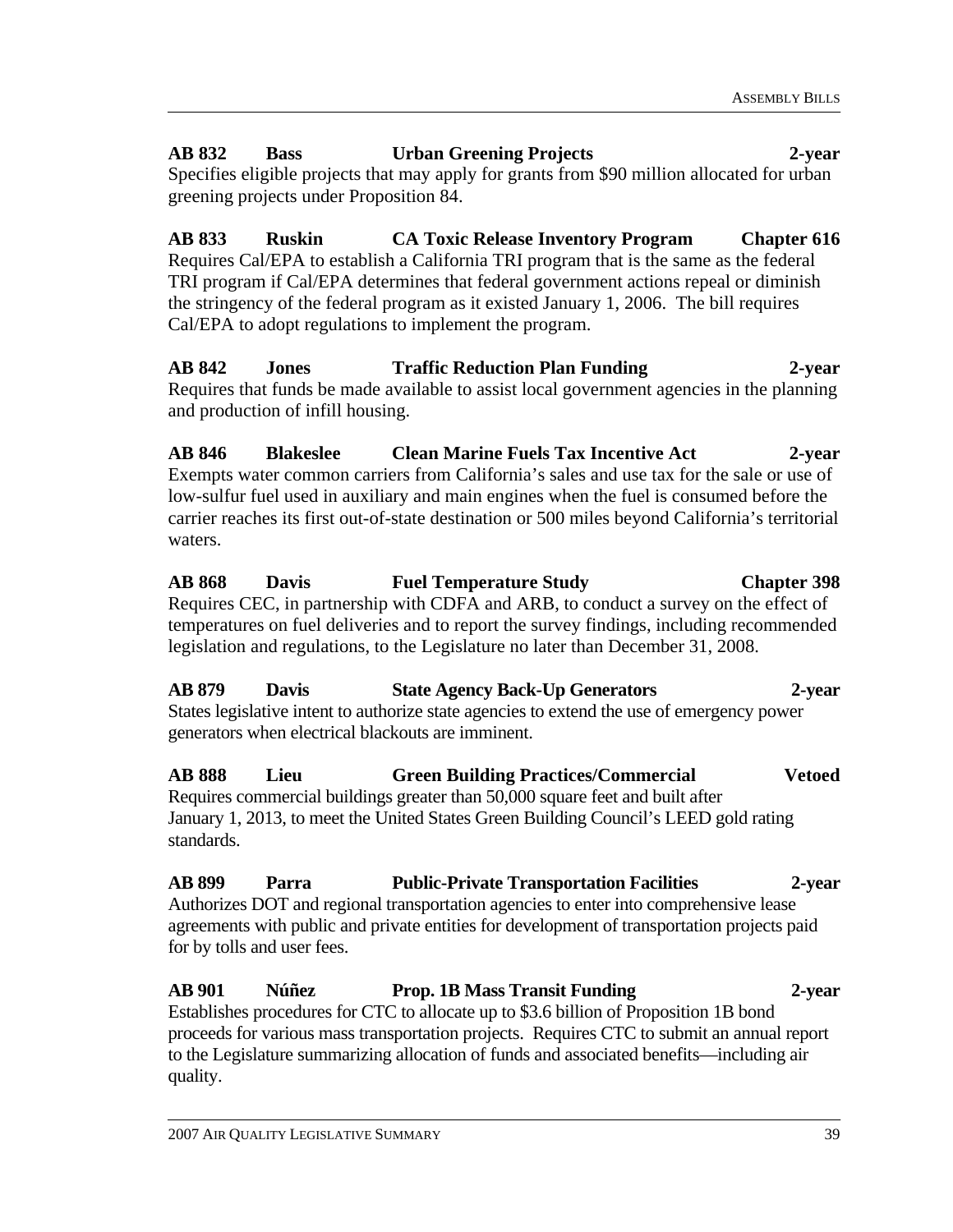# **AB 934 Duvall Mobile Source Authority 2-year**  Reasserts the division of authority and responsibility of ARB and local air pollution

control districts.

# **AB 940 Krekorian Solar Energy Facility Siting 2-year**

Requires OPR, by July 1, 2008, to make recommendations for streamlining the siting of solar energy facilities and related transmission facilities.

# **AB 995 Nava Prop. 1B Goods Movement Funding 2-year**  Establishes criteria for funding Proposition 1B goods movement infrastructure and air quality emission reduction projects. Also see SB 88 (SB&FRC).

# **AB 999 Hancock Green Tech/Goods Movement Training 2-year**

Establishes, within the structure of the existing high school-level California Partnership Academies, 14 academies devoted to training young people in emerging environmental technologies related to design and construction or goods movement.

# **AB 1000 Smyth Vessels Operation and Equipment 2-year**

Allows a county, city, port authority, district, or state agency to establish an ordinance, law, regulation, or rule for vessels if it is related to immediate threats to public safety.

# **AB 1037 Feuer Cleantech Manufacturing N/A**

Originally, expressed legislative intent to encourage cleantech manufacturing in the state. Subsequently amended to address another issue.

# **AB 1053 Núñez Prop. 1C Housing Bond N/A**

Originally, would have required a report and strategic plan to be prepared and submitted to the Legislature prior to expenditure of Proposition 1C housing bond funds. Required BT&H to develop a strategic plan for infrastructure which would promote infill housing development. The bill was subsequently amended and no longer relates to air quality.

# **AB 1058 Laird Green Building Practices/Residential Vetoed**

Requires DHCD by July 1, 2009, and in conjunction with a working group of state entities, to develop residential green building standards and submit them to BSC. Requires any state agency with existing green building standards to submit them by July 1, 2009. All standards and revisions to the standards are to be reviewed, approved, and adopted by BSC.

# **AB 1064 Lieber Distributed Generation Incentives 2-year**

Expands eligibility for SGIP rebates to include advanced solar thermal, landfill gas, and waste gas technologies. Extends the duration that allowable technologies are eligible for rebates from January 1, 2008, to January 1, 2012. The bill also requires CEC to submit a report to the Legislature on the costs and benefits of SGIP to residential and small commercial ratepayers and to make recommendations on a ratepayer-funded subsidy program.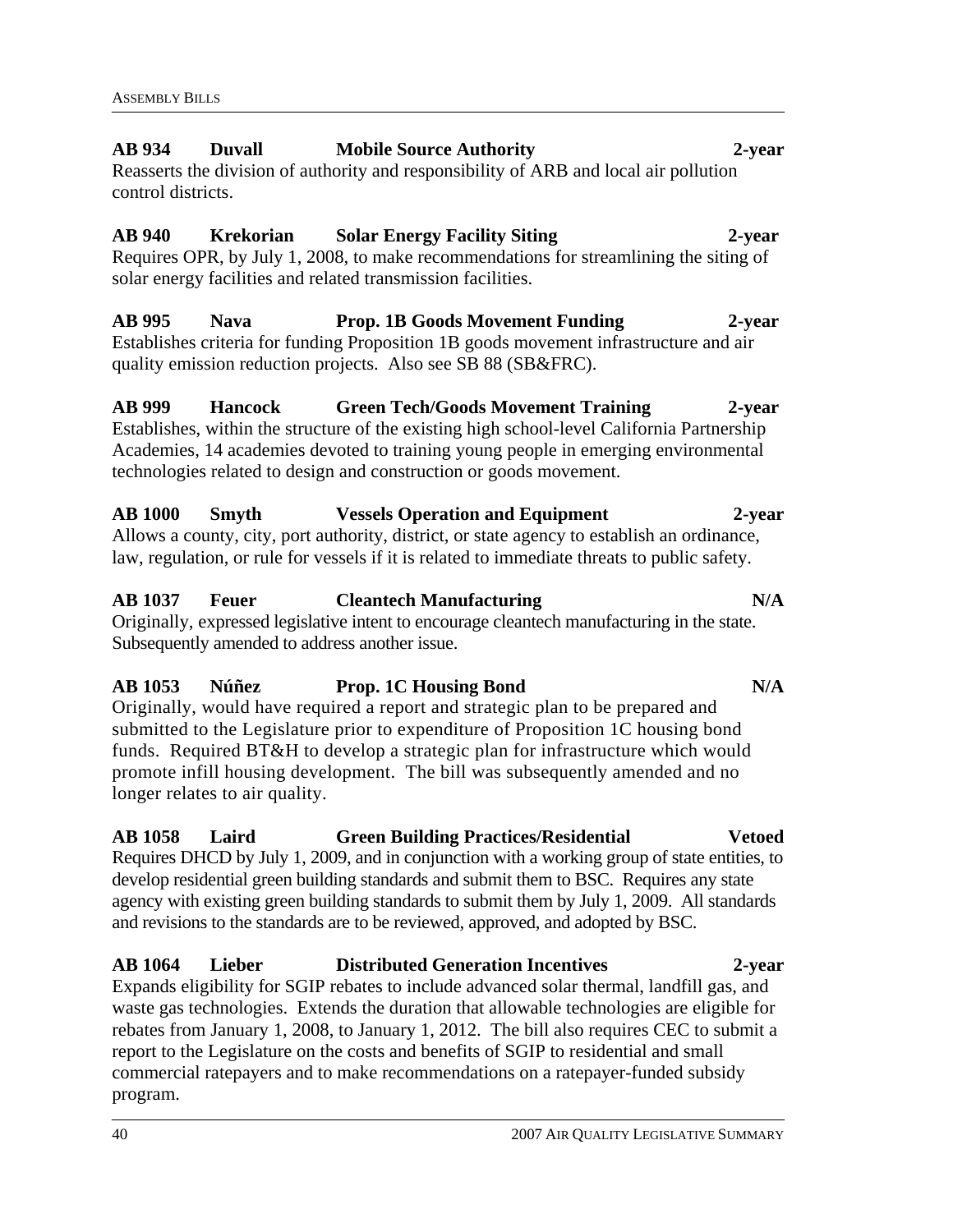# **AB 1065 Lieber Building Energy Efficiency Standards 2-year**

Requires CEC to develop standards that reduce the consumption of energy from offsite sources in new homes and new nonresidential buildings.

# **AB 1066 Laird Sea Level Rise 2-year**

Requires the Ocean Protection Council, in collaboration with CEC, to gather and make available the best scientific information on sea level rise related to global climate change. Directs OPR to advise local planning agencies, as appropriate, on the importance of incorporating sea level rise in general and development planning.

#### **AB 1077 Lieber Plug-In Hybrid Electric Vehicles 2-year**  Creates the California Plug-in Hybrid Electric Vehicle Coordinating Council, co-chaired by CEC and ARB, to identify barriers, recommend research and demonstration programs,

and consider financial and regulatory incentives with regard to plug-in hybrid electric vehicles. Among additional directives to other agencies, the bill requires ARB to develop certification test protocols for plug-in hybrid electric vehicles by January 1, 2009.

# **AB 1083 Huffman Biodiesel N/A**

Originally, provided a tax credit for biodiesel fuel retailers. This bill was subsequently amended and no longer relates to air quality.

# **AB 1109 Huffman Lighting Efficiency Toxics Reduction Act Chapter 534**  Requires CEC to adopt new minimum energy efficiency standards for lighting. The bill additionally requires DTSC to adopt regulations that reduce the content of mercury and lead in lighting and develop recommendations for collection and recycling plans for light bulbs. DGS is also required to purchase compliant lighting for state facilities within two years of new standards being adopted.

**AB 1119 Fuller Carl Moyer Program Funding Criteria 2-year**  Requires ARB to reconsider funding criteria for projects deploying diesel emission control retrofit devices under the Carl Moyer Program. Requires ARB to take all reasonable steps to choose criteria for determining eligibility of diesel emission control device projects that qualify the most manufacturers to ensure availability of and lower prices for competing devices.

# **AB 1135 Strickland State Agency Reports Vetoed**

Requires written reports from the Executive Branch of state government to the Legislature to include a signed statement by the head of the agency under penalty of perjury that the factual contents of the report are true, accurate, and complete, to the best of his/her knowledge.

# **AB 1138 Brownley Air Districts Boundary Disputes 2-year**

Requires ARB to resolve all questions relating to boundaries of air districts.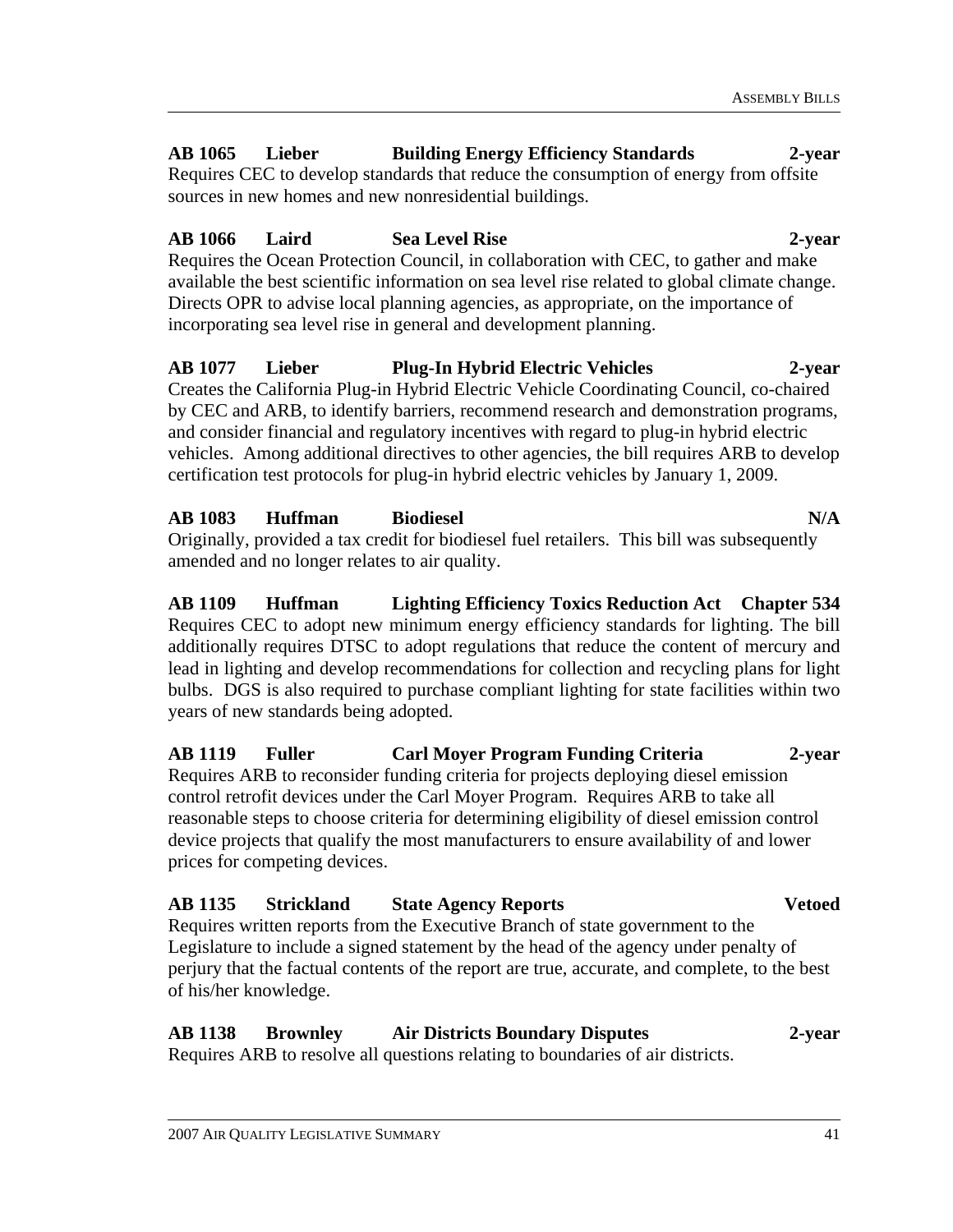#### **AB 1190 Horton Low Carbon Fuel Tax Incentives 2-year**  Restructures state sales and fuel use tax to incentivize consumption of lower carbon fuels.

**AB 1207 Smyth Biosolids 2-year**  Requires SWRCB to adopt, by July 1, 2009, regulations for the land application of biosolids, which would include standards for the land application of biosolids according to sound principles of land use, agriculture, conservation, resource management, public health, and protection of ground water.

**AB 1209 Karnette Prop. 1B Goods Movement Funding 2-year** Establishes eligibility requirements for the allocation of \$1 billion in Proposition 1B funds for goods movement air emission reductions. Also see SB 88 (SB&FRC).

**AB 1225 DeSaulnier State and Local Government Fleet 2-year**  Requires CEC, in conjunction with ARB and DGS on or before July 1, 2008, to develop methods, criteria, and procedures to evaluate the environmental and energy benefits, and costs of motor vehicles for potential procurement by state and local governments based on specific criteria. Also see AB 236 (Lieu).

**AB 1234 Wolk Floor Furnace Replacement Program 2-year**  Prohibits the use of residential floor furnaces beginning January 1, 2014. PUC would be required to establish a program starting July 1, 2008, to replace floor furnaces with more efficient heating appliances for low-income families.

### **AB 1253 Caballero Urban Greening Grant Program N/A**  Originally, would have created a program for allocating \$90 million in Proposition 84 bond funds for sustainable communities for regional and local land use planning. The bill was subsequently amended and no longer relates to air quality.

**AB 1285 Parra GHG Reduction Research Tax Credit 2-year**  Authorizes a tax credit for funds spent on qualified research related to GHG emission reductions for tax years 2008-2013.

# **AB 1303 Smyth Urban Greening Grant Program 2-year**  Establishes a competitive grant program at DPR to provide financial assistance to local or regional agencies for urban greening projects using the \$90 million of bond funds authorized by Proposition 84.

# **AB 1327 Ma Green Building Incentives 2-year**  Establishes a consistent definition for "green building" and extends tax and planning incentives to developers to build green buildings.

**AB 1351 Levine Prop. 1B State-Local Partnerships 2-year**  Establishes criteria for implementing the State-Local Partnership Program for financing state highway or mass transit transportation improvement projects using Proposition 1B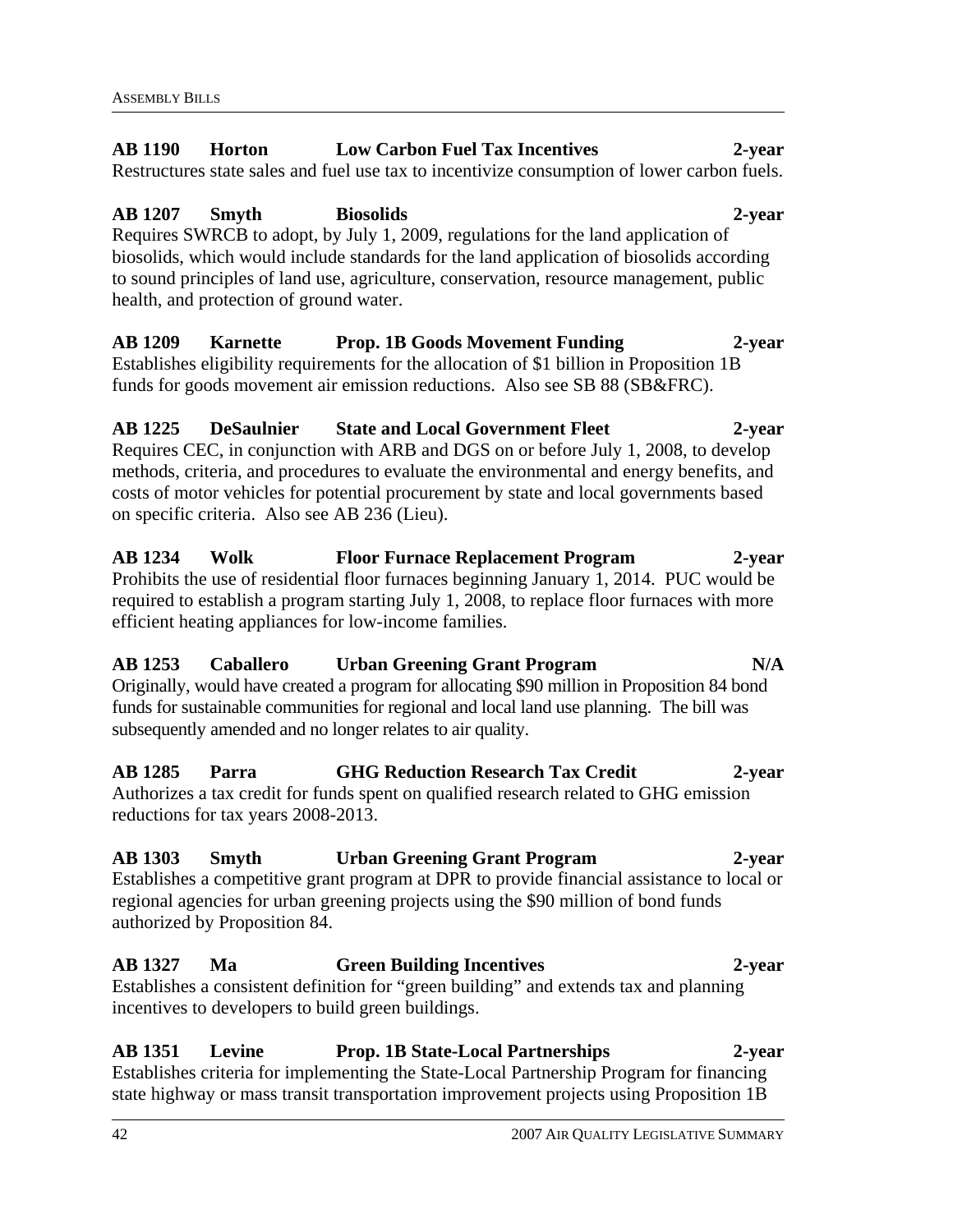funds. States legislative intent to appropriate \$200 million annually beginning 2010-11. Requires CTC, in conjunction with ARB and other departments, to submit an annual report to the Legislature on the use of bond funds and timeliness of project delivery milestones.

# **AB 1352 Berryhill Animal Rendering Fuel Study 2-year**

Requires CDFA to evaluate the state's animal rendering industry and to make recommendations with respect to advancing the industry's ability to help meet demand for alternative biofuels. Encourages the assistance of the UC Cooperation Extension.

# **AB 1358 Leno Planning Guidelines for Alternative Travel 2-year**

Requires OPR by January 1, 2009, to update guidelines for planning documents that will improve accommodations to alternate forms of travel, such as walking or bicycling.

# **AB 1393 Leno Public Records Vetoed**

Requires state agencies to provide a visible link on their Internet homepage for public records request information, including agency contacts and an electronic form where users may make records requests. The bill also authorizes the Department of Justice to review public complaints from record requests as well as convene a taskforce to consider changes in the California Public Records Act and provide comments to the Governor and Legislature by January 1, 2009.

# **AB 1428 Galgiani Customer-Generator Pilot Program 2-year**

Expands the dairy digester net metering program by allowing an additional 20 MW of electricity to be sold to the statewide grid by customer-owned electric generation projects fueled by solid manure waste.

# **AB 1440 Wolk Grants for Hybrid Trucks 2-year**

Requires ARB, until January 1, 2011, to provide grants totaling \$15 million to mediumand heavy-duty truck manufacturers to demonstrate the commercial performance of hydraulic assist and hybrid electric propulsion systems that reduce reliance on petroleumderived fuel and reduce emissions of air pollutants and GHGs.

# **AB 1447 Calderon Major Appliance Refrigerant Recycling Chapter 709**

Makes changes to hazardous waste control law to allow certain scrap recycling businesses and local government waste management representatives to receive, process, and/or transfer discarded ("orphaned") appliances without documentation of special waste handling required under current law. Promotes recycling of GHG-producing refrigerants and other hazardous substances.

# **AB 1452 Wolk Central Valley Flood Protection N/A**

Originally, prohibited state funding of any project narrowing any stream or flood channel in the Central Valley for development purposes and would have required use of existing resources to repair levees and other flood protection facilities. The bill was amended to be a DFG funding bill.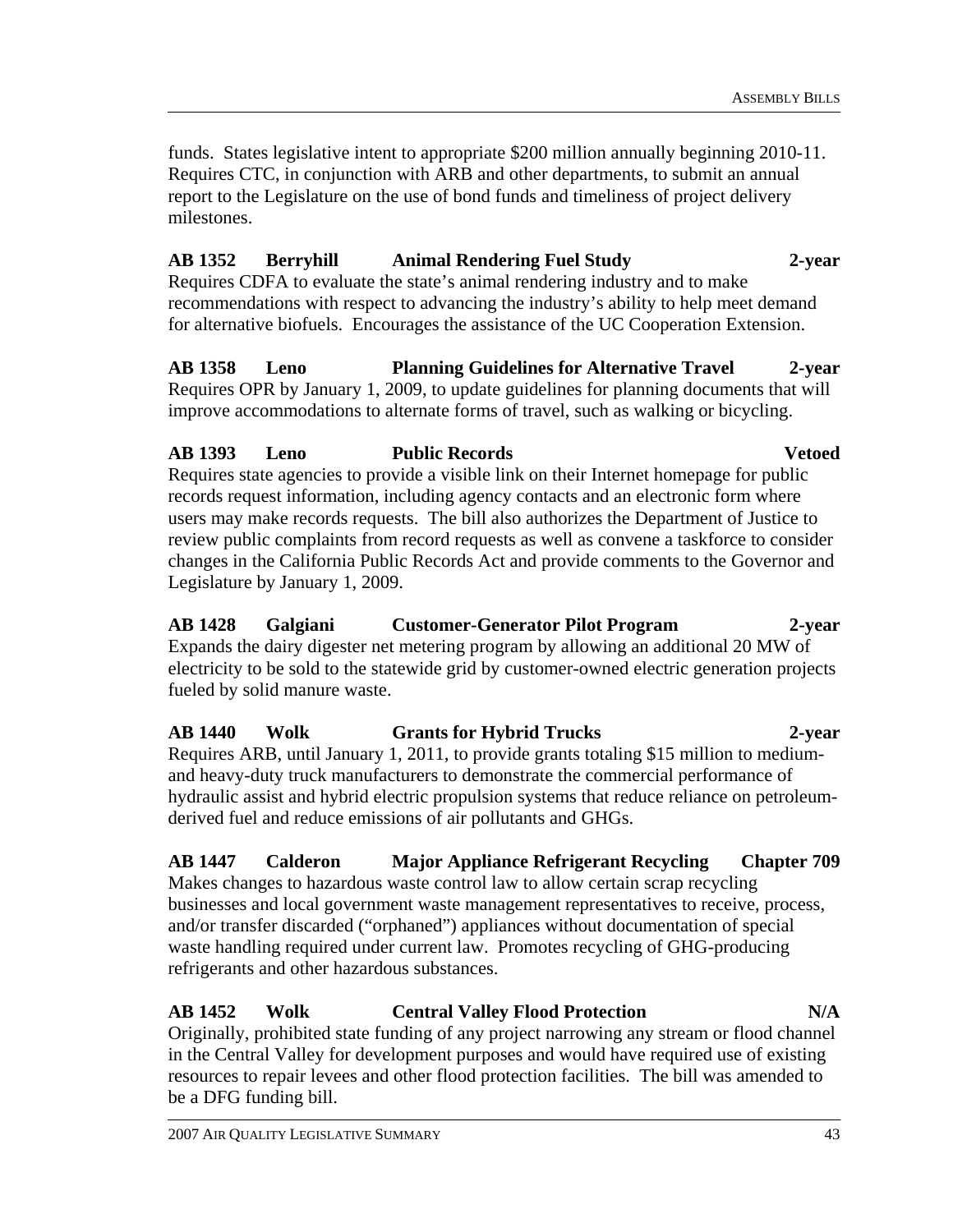# **AB 1455 Arambula California Air Quality Zones 2-year**  Establishes the concept of a "California Air Quality Zone" for mobile and stationary

sources of air pollution. Identifies the San Joaquin Valley and the port areas of Los Angeles as designated zones eligible to receive incentives to reduce air pollution. Provides no funding or incentives.

# **AB 1467 DeSaulnier Worker Safety Smoking Ban Vetoed**

Expands the prohibition against smoking indoors at a workplace, removes the exemptions allowing the smoking of tobacco in hotel or motel lobbies that meet certain size requirements, and changes the definition of a "retail or wholesale tobacco shop" to conform to the existing definition of a "tobacco store."

# **AB 1470 Huffman Solar Water Heating Subsidy Program Chapter 536**  Establishes a ten-year \$250 million subsidy program to encourage the installation of solar water heating systems, funded by a surcharge on natural gas consumption. Establishes the goal of installing 200,000 solar water heating systems by 2017, eligibility criteria for qualified solar water heating systems and a rebate program with performance-based incentives. Provides that solar water heating systems for residential swimming pools are ineligible. Requires municipal natural gas utilities to create similar programs. Promotes GHG reductions through reduced natural gas combustion.

# **AB 1472 Leno CA Healthy Places Act of 2008 2-year**  Establishes the California Healthy Places Act of 2008 and requires specified state agencies and departments to collaboratively support childhood development, prevent injury, illness and chronic disease, ensure environmental health, and reduce health disparities, as specified, including requiring DPH to provide funding and technical assistance to community organizations for the purpose of conducting local health impact assessments.

## **AB 1488 Mendoza Smog Checks for Diesel Vehicles Chapter 739**  Adds 1998 and newer diesel vehicles that weigh less than 8,500 pounds to the Smog Check Program beginning January 1, 2010. Diesel vehicles between 8,500 and 14,000 pounds may be added to the program once specific conditions have been met.

# **AB 1489 Huffman Water Management Planning 2-year**

Requires integrated regional water management plans consistent with the State Water Plan as a condition of eligibility for certain bond fund grants. Requires multidisciplinary factors and relationships, including climate change to be addressed in such plans.

#### **AB 1491 Benoit Prop. 1B Small Contractors Training 2-year**  Originally, would have established the Small and Emerging Contractors Technical

Assistance Program and authorized DOT to use Proposition 1B money to cover the cost of the training. The bill was subsequently amended to address another issue.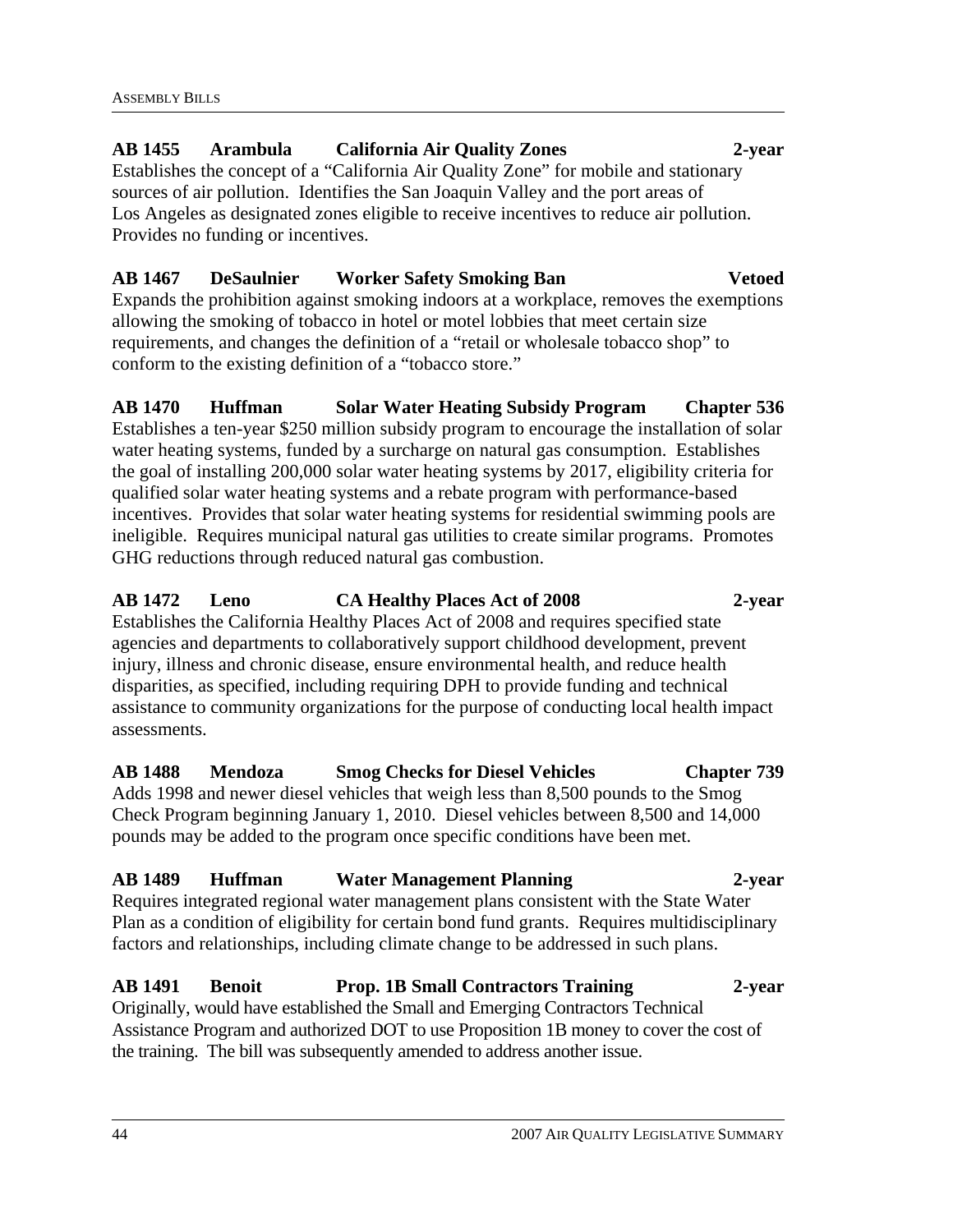# **AB 1506 Arambula BT&H Business Incentives Report 2-year**  Requires BT&H to complete a study by January 1, 2009, to determine the most effective

ways for the state to provide incentives to businesses to reduce their GHG emissions.

# **AB 1527 Arambula California Cleantech Advantage Act 2-year**

Creates a tax credit for certain expenses related to cleantech research and a structure for the subsequent sale of such credits by a qualified taxpayer.

# **AB 1532 Parra Low Carbon Fuel Standard 2-year**  Requires ARB to implement LCFS in a manner that does not increase the state's net

dependence on imported crude oil.

# **AB 1560 Huffman Water Efficient Buildings Chapter 532**

Requires CEC to develop water use efficiency standards for new residential and nonresidential buildings, in addition to energy efficiency standards for such buildings.

## **AB 1602 Núñez Urban Greening Grant Program 2-year**  Establishes the Sustainable Communities and Urban Greening Grant Program in the Resources Agency to provide grants to local agencies and nonprofits for funding urban greening projects from Proposition 84 funds.

# **AB 1604 Caballero Pesticides Fumigant Alternatives 2-year**  Requires DPR, by January 1, 2009, to develop and implement a fumigant alternatives program, as specified, that will provide incentives for agricultural producers to adopt soil pest control methods that do not utilize either restricted use pesticides or other pesticides responsible for substantial VOC emissions.

**AB 1610 Núñez Refinery Recordkeeping & Inspection 2-year**  Establishes the California Petroleum Refinery Facilities Standards Board and grants the Board, in conjunction with the air pollution control and air quality management districts, the authority to require reports from oil refineries regarding refinery shutdowns and to inspect refinery books and records as they relate to refinery downtime.

**AB 1613 Blakeslee Purchases From Cogeneration Systems Chapter 713**  Requires investor-owned and municipal utilities to purchase surplus power from their customers' qualifying cogeneration systems (referred to as "combined heat and power") that are installed after January 1, 2008. Requires ARB to report to the Governor and the Legislature by December 31, 2011, on GHG emission reductions resulting from the purchase mandate.

**AB 1620 Arambula California Clean Technology Services Unit 2-year**  Establishes a California Clean Technology Services Unit within BT&H to promote the development of environmentally-friendly technologies, help businesses bring clean technology to California, and work in coordination with other state agencies to maximize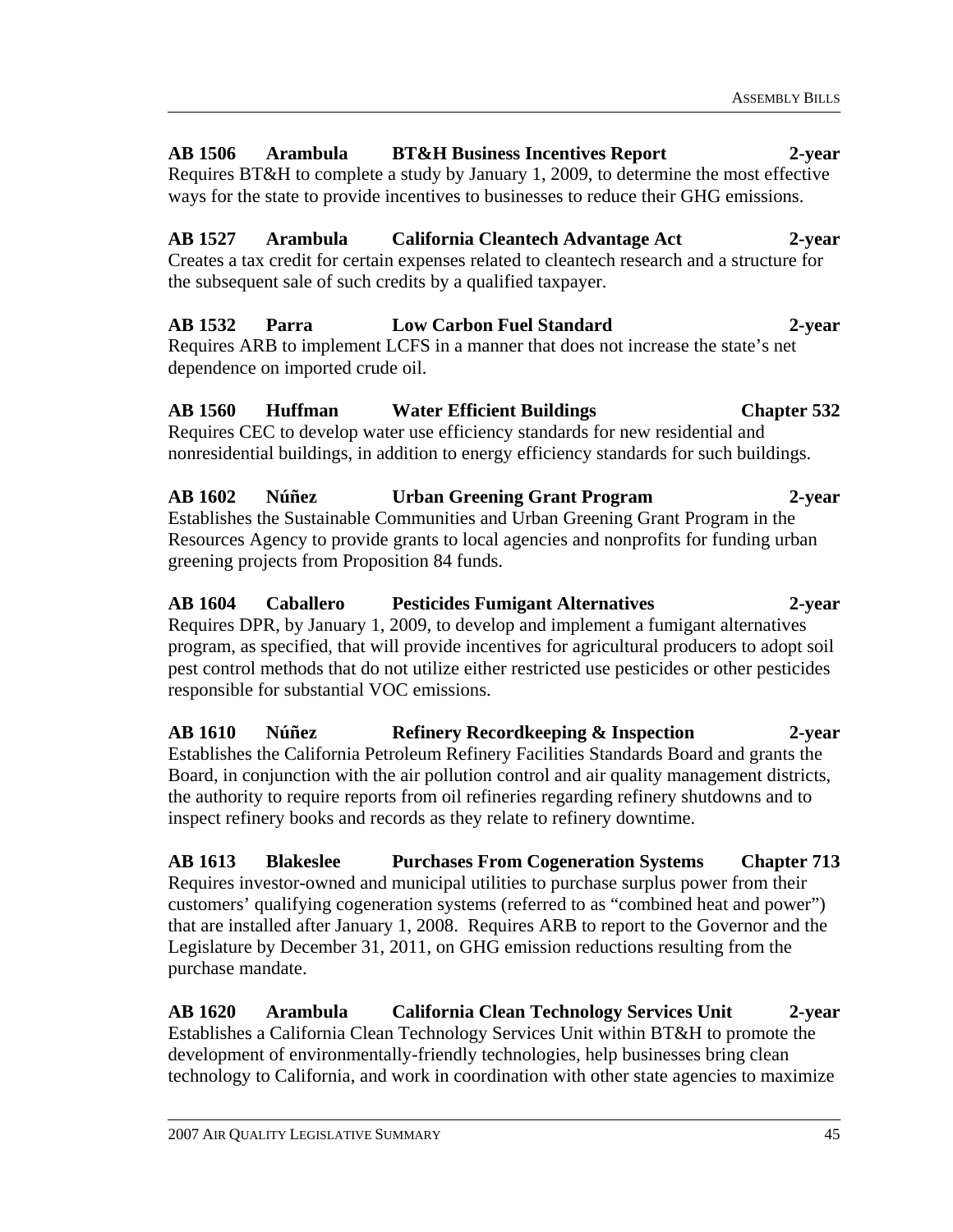the state's efforts to maintain an innovative and entrepreneurial environment that supports the achievement of the state's environmental goals and standards.

**AB 1651 Arambula Tax Credits for Low GHG Emission Equipment 2-year** Allows businesses to receive tax credits for purchasing capital equipment deemed by the California Climate Action Registry or ARB to result in measurable reductions to GHG emissions.

**AB 1672 Núñez Prop. 1B Guidelines Chapter 717**  Requires CTC to notify the Legislature 30 days prior to making changes to guidelines related to expenditure of Proposition 1B funds. Adds two members to CTC.

**AJR 40 De Leon South Coast Air Basin PM2.5 Emergency 2-year**  Memorializes the President of the United States to declare the existing conditions related to PM2.5 exposure in the South Coast air basin as a state of emergency and urges that immediate steps be taken to rectify the emergency.

**HR 22 Ruskin Hybrid Vehicle Awareness Month 2-year**  Makes the month of November 2007 officially designated as the Hybrid Vehicle Awareness Month.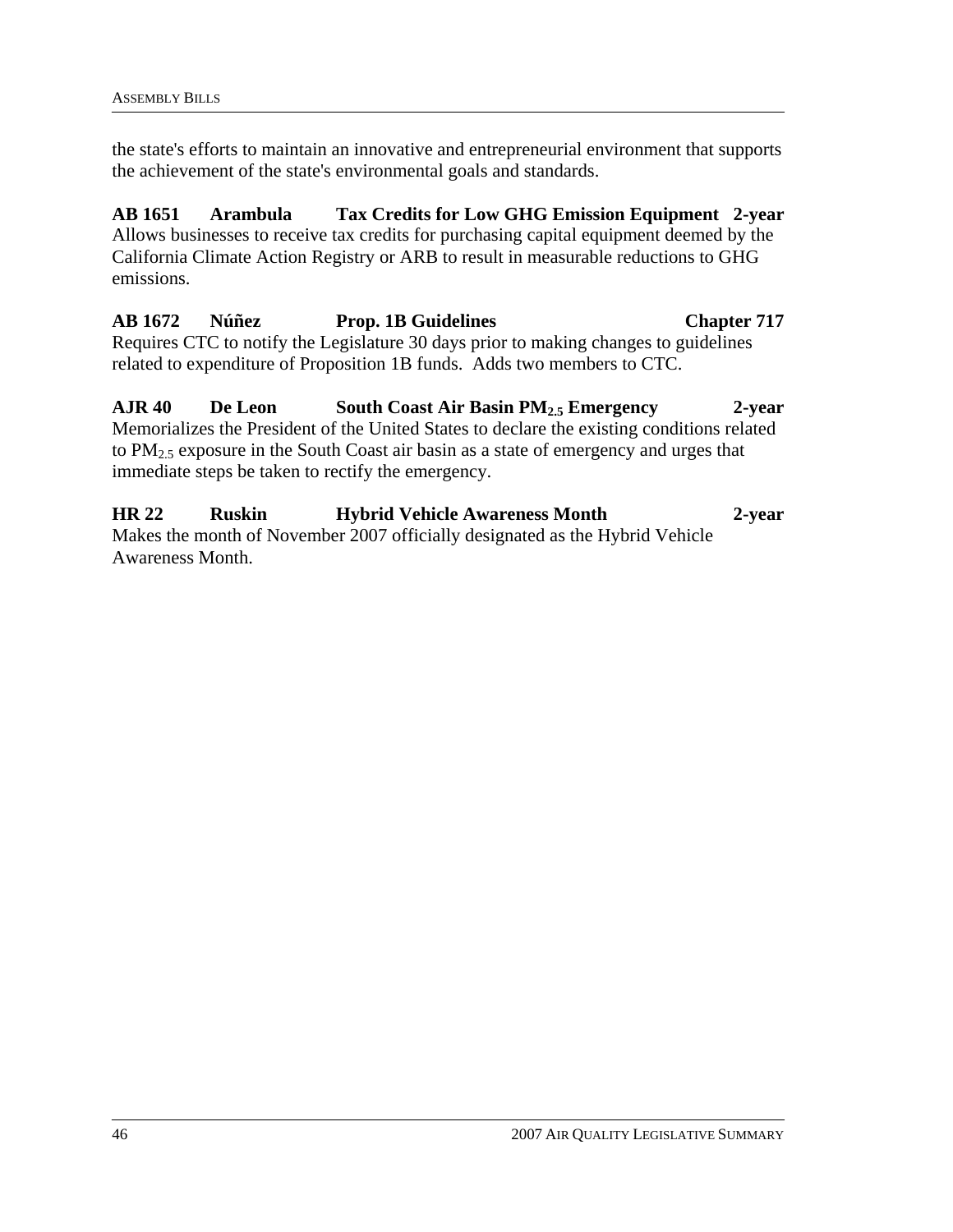# **SENATE BILLS**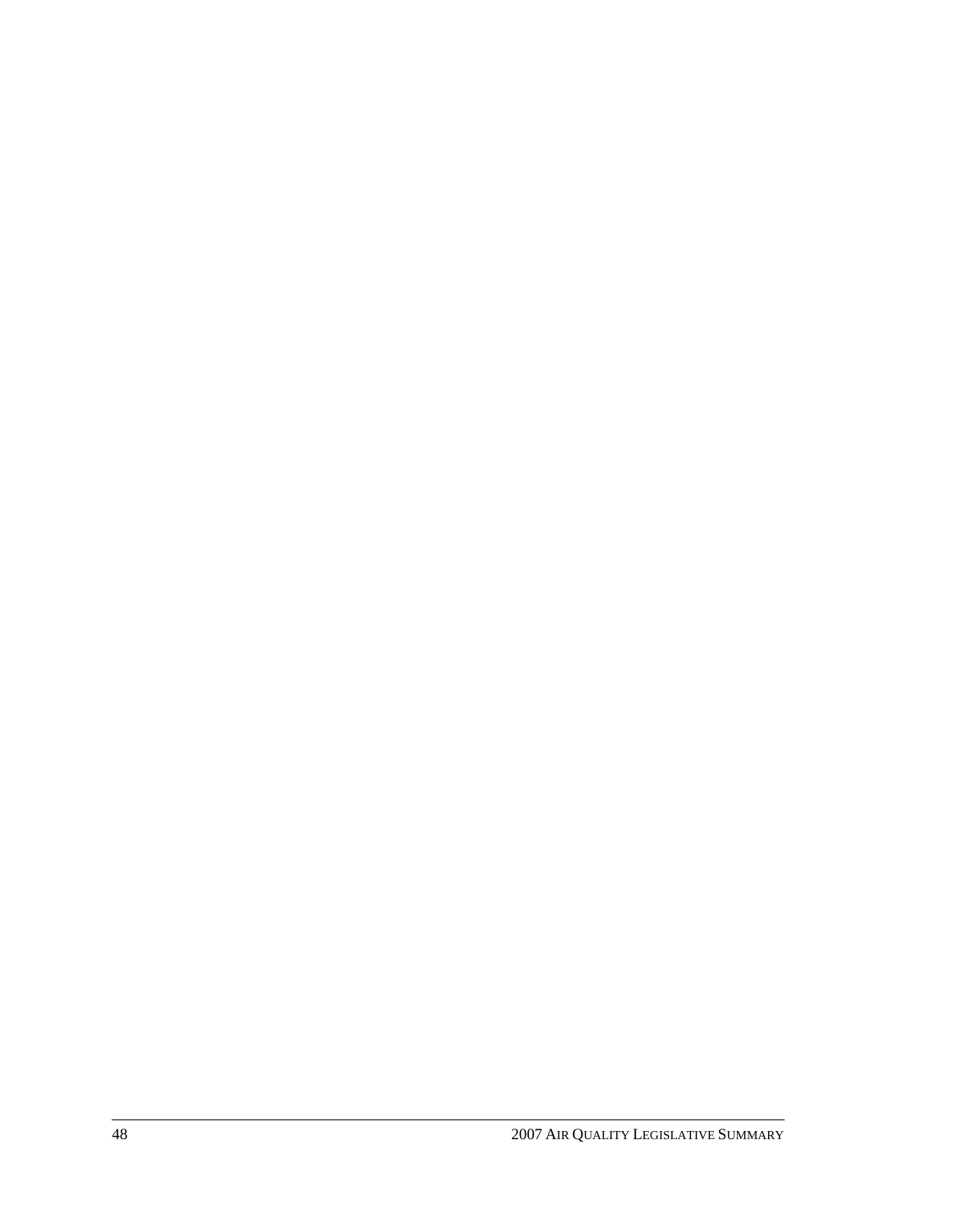# **SB 5 Machado Flood Management Chapter 364**

Requires Central Valley cities and counties to amend their general plan elements to incorporate flood prevention and mitigation protections for a 200-year flood event. Requires DWR to reissue updated 200-year flood maps and evaluate flood control facilities. Requires site-specific development plans to incorporate mitigation measures in any location with a flood depth of 3 feet or more in a 200-year event. Major component of 2007 flood package.

**SB 7 Oropeza Smoking in Cars with Minors Present Chapter 425**  Makes it unlawful, punishable by a maximum fine of \$100, for a person to smoke a pipe, cigar, or cigarette in a motor vehicle, whether in motion or at rest, in the presence of a minor.

**SB 9 Lowenthal Prop. 1B Goods Movement Funding 2-year**  Establishes a process where CTC selects and funds projects using the \$2 billion of Proposition 1B transportation bonds earmarked for projects that reduce congestion and air pollution along California trade corridors.

**SB 17 Florez Flood Protection Chapter 365**  Renames and substantively restructures the Reclamation Board and requires it to produce a report on the status of the flood control system. Substantially similar and complementary to AB 5.

**SB 19 Lowenthal Prop. 1B Goods Movement Funding 2-year**  Establishes criteria for expenditure of Proposition 1B funds for goods movement air emission reductions. Also see SB 88 (SB&FRC).

**SB 23 Cogdill HPV Replacement Pilot Program Chapter 634**  Requires SJVUAPCD to develop and to implement a pilot program to replace high polluting vehicles with donated low-emission motor vehicles within the San Joaquin Valley.

**SB 24 Torlakson Tobacco Product Environmental Smoke Fee 2-year**  Imposes a fee on consumers of cigars and cigarettes to mitigate the emission of environmental tobacco smoke from cigars and cigarettes.

# **SB 27 Simitian Sacramento-San Joaquin River Delta 2-year**  Establishes the Legislature's intent to enact a 2008 program for reclamation, rehabilitation and sustainable management of the Sacramento-San Joaquin River Delta and to protect the state's Delta water supply.

# **SB 34 Torlakson Delta Flood Control Financing Vetoed**

Clarifies that the Sacramento-San Joaquin Delta sustainability strategic financing plan required by AB 1803 (Chapter 77, Statutes of 2006) must include recommendations in accordance with the beneficiaries-pay principle in order to create a dedicated revenue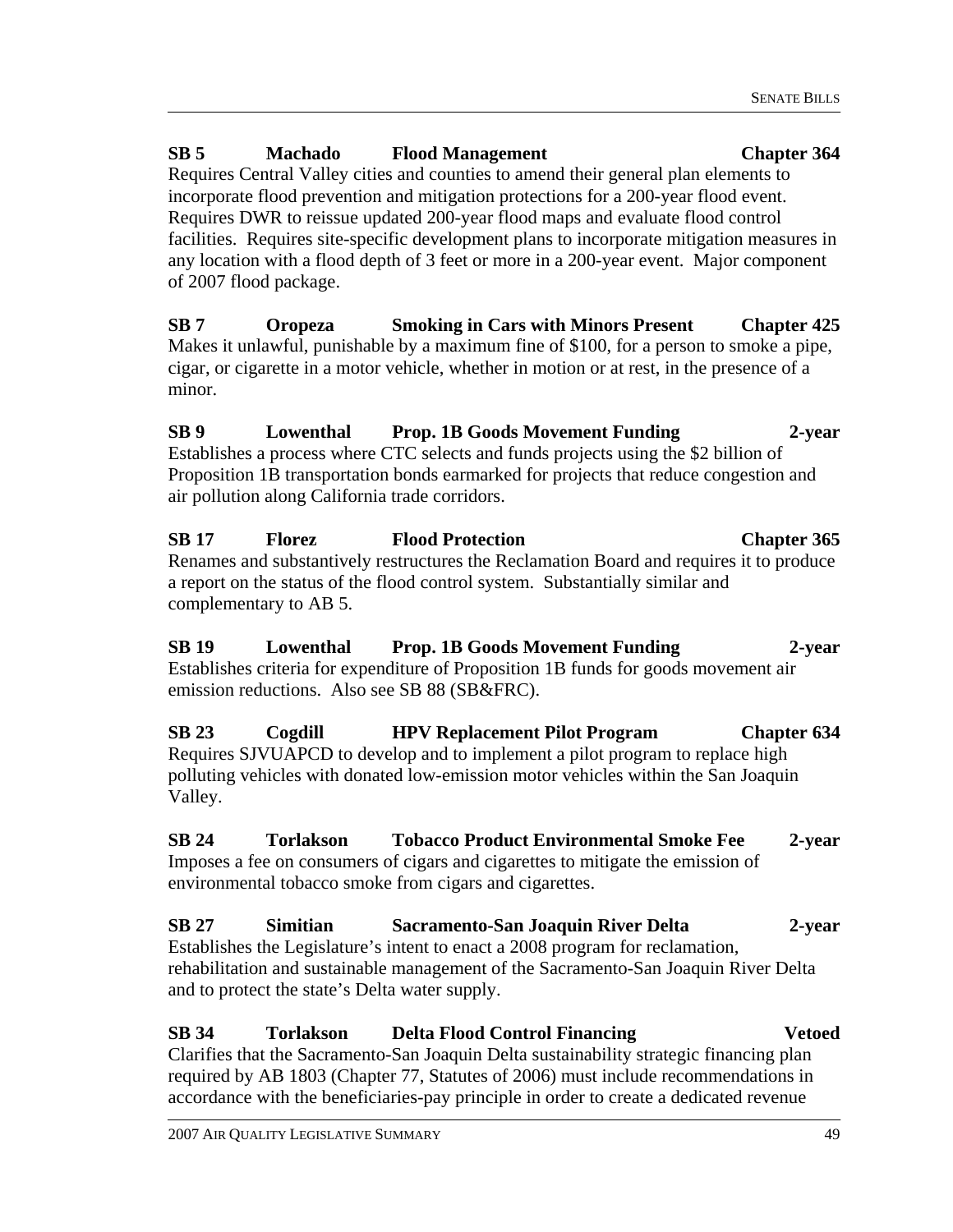stream for maintenance of and improvements to Delta levees, project levees, and the levee conveyance system.

#### **SB 46 Perata Infill Capital Outlay Grants 2-year**

Requires DHCD to administer a competitive grant program to provide for capital outlay utilized by infill development projects. Funding would be derived from \$850 million allocated for infill infrastructure projects in the Proposition 1C bond approved by the voters in November of 2006.

# SB 54 Ducheny 2007-2008 Budget Bill N/A

Makes appropriations for the support of state government for the 2007-08 fiscal year. Initially, this was the Senate-side master budget bill. Also see SB 77 (Ducheny) and SB 78 (Ducheny). Urgency bill.

# **SB 55 Florez Sewage Sludge 2-year**  Requires POTWs to certify that all sewage sludge leaving the plant meets the requirements and standards for pollutants listed in their permits. Also, the bill would

require SWRCB by June 1, 2009, to conduct a study in consultation with U.S. EPA, CIWMB, ARB, and CDFA on the content and management options of sewage sludge.

#### **SB 65 Cedillo SCAQMD PM2.5 Attainment Plans N/A**

Originally, would have required SCAQMD to notify the Legislature within 30 days of adopting a plan requesting an extension of the  $PM<sub>2.5</sub>$  air quality standard attainment date. The bill was subsequently amended and is no longer related to air quality.

#### **SB 70 Florez Developmental Biodiesel Formulations Vetoed**

Allows school bus, transit and municipal fleets to use uncertified blends of 20 percent plus biodiesel as developmental fuels. Establishes signage standards for some blends. Defines biodiesel and renewable diesel for purposes of regulation.

#### **SB 71 Florez Biodiesel Fuels 2-year**

Requires ARB to establish a program that implements and monitors at least 20 percent nonpetroleum fuel content (B20 biodiesel). This bill would require all vehicles owned or leased by city, county, state, or by a mass transit district to use B20 biodiesel fuel or a higher blend of biodiesel.

# **SB 72 Florez School Bus Fuels 2-year**

Requires a school district to use a biodiesel fuel blend of B20 or higher to operate all of the diesel-powered school buses under its control if biodiesel blend fuel is costcompetitive and readily available. The bill would limit the contract requirement to contracts entered into on or after January 1, 2008.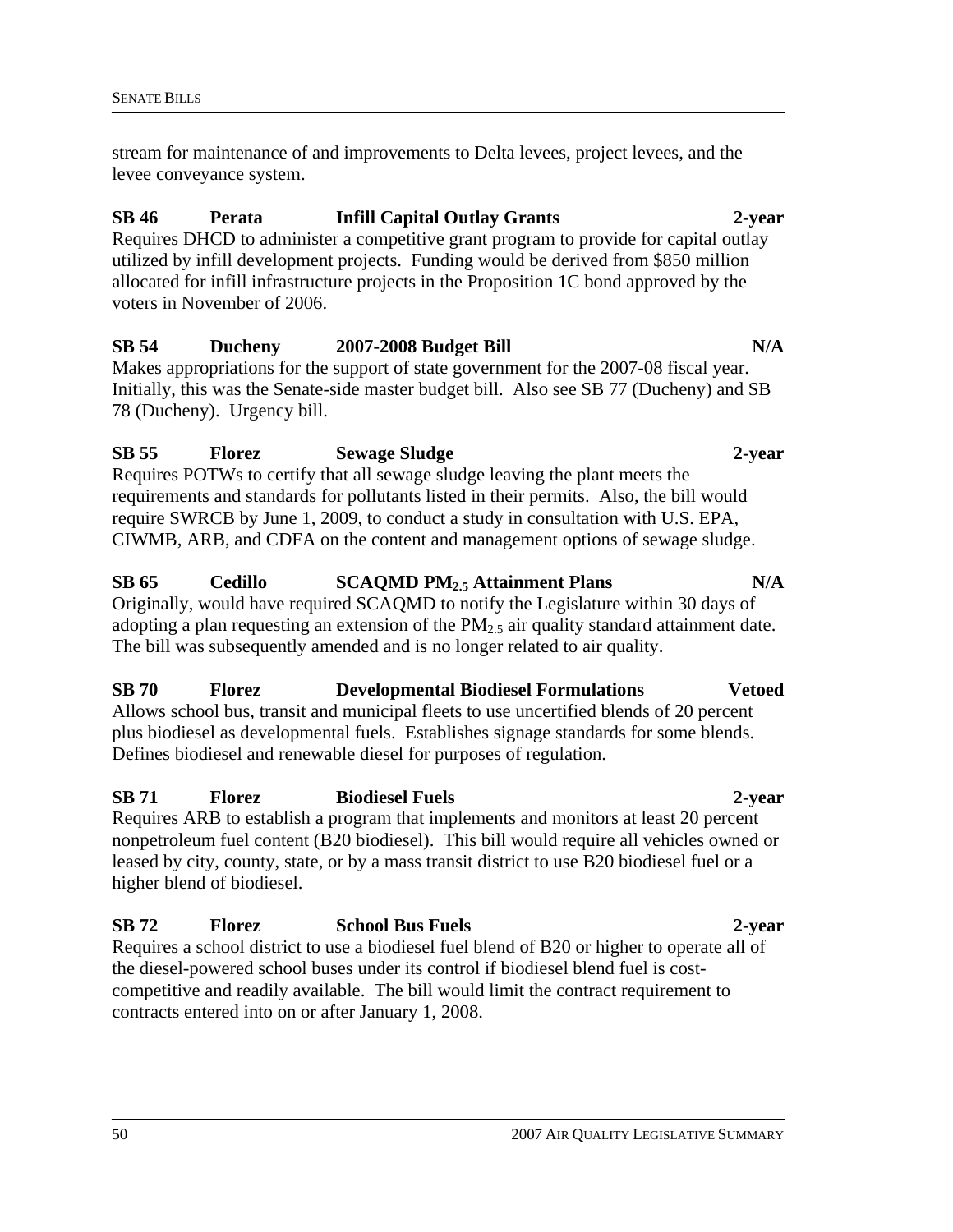# **SB 73 Florez Income and Corporation Taxes 2-year**

Allows for taxable years beginning January 1, 2008, and before January 1, 2014, a refundable tax credit for each gallon of biodiesel fuel that is produced or manufactured by a qualified producer taxpayer at any facility refinery located in this state.

# **SB 74 Florez Sales and Use Tax Exemptions 2-year**

Exempts from taxation, for the period of January 1, 2008, through January 1, 2014, the gross receipts from sale, storage, use, or other consumption of tangible personal property purchased for use by a qualified person in the manufacturing, processing, or production of biodiesel fuel. Also, exempts from taxation the gross receipts from the sale, storage, use, or other consumption of biodiesel fuel.

# **SB 75 Florez Biodiesel Fuels 2-year**

Requires that any diesel fuel vehicle purchased or leased by the state of California use a minimum of B20 biodiesel fuel or a higher blend and be a warranty-certified unit.

**SB 76 Florez California Biofuels Investment Account N/A**  Originally, expressed the Legislature's intent to establish a California Biofuels Investment Account aimed at promoting the use of biodiesel feedstock crops and research. This bill was subsequently amended and no longer relates to air quality.

# **SB 77 Ducheny Budget Act of 2007 Chapter 171**  Makes appropriations, in combination with SB 78, for the support of state government for the 2007-08 fiscal year. Urgency bill.

**SB 78 Ducheny Budget Act of 2007 Chapter 172**  Makes appropriations, in combination with SB 77, for the support of state government for the 2007-08 fiscal year. Urgency bill.

**SB 85 SB&FRC GHG Budget Trailer Bill Chapter 178**  Makes statutory changes necessary to implement elements of the 2007-08 Budget pertaining to various programs and departments under the Resources Agency and Cal/EPA related to reporting GHG emissions and actions, GHG performance standards for water and energy use, and the use of market-based mechanisms in reducing GHG emissions.

**SB 86 SB&FRC LEED Silver Standard/State Buildings Chapter 179**  Requires state-occupied buildings constructed or renovated after January 1, 2009, to meet LEED Silver Certification. This provision was subsequently repealed by AB 199 (ACB).

**SB 88 SB&FRC Prop. 1B Goods Movement Funding Chapter 181**  Makes statutory changes necessary to implement elements of the 2007-08 Budget pertaining to Proposition 1B, including the establishment of program guidelines for expenditure of Proposition 1B funds to reduce emissions from goods movement and to replace and retrofit school buses.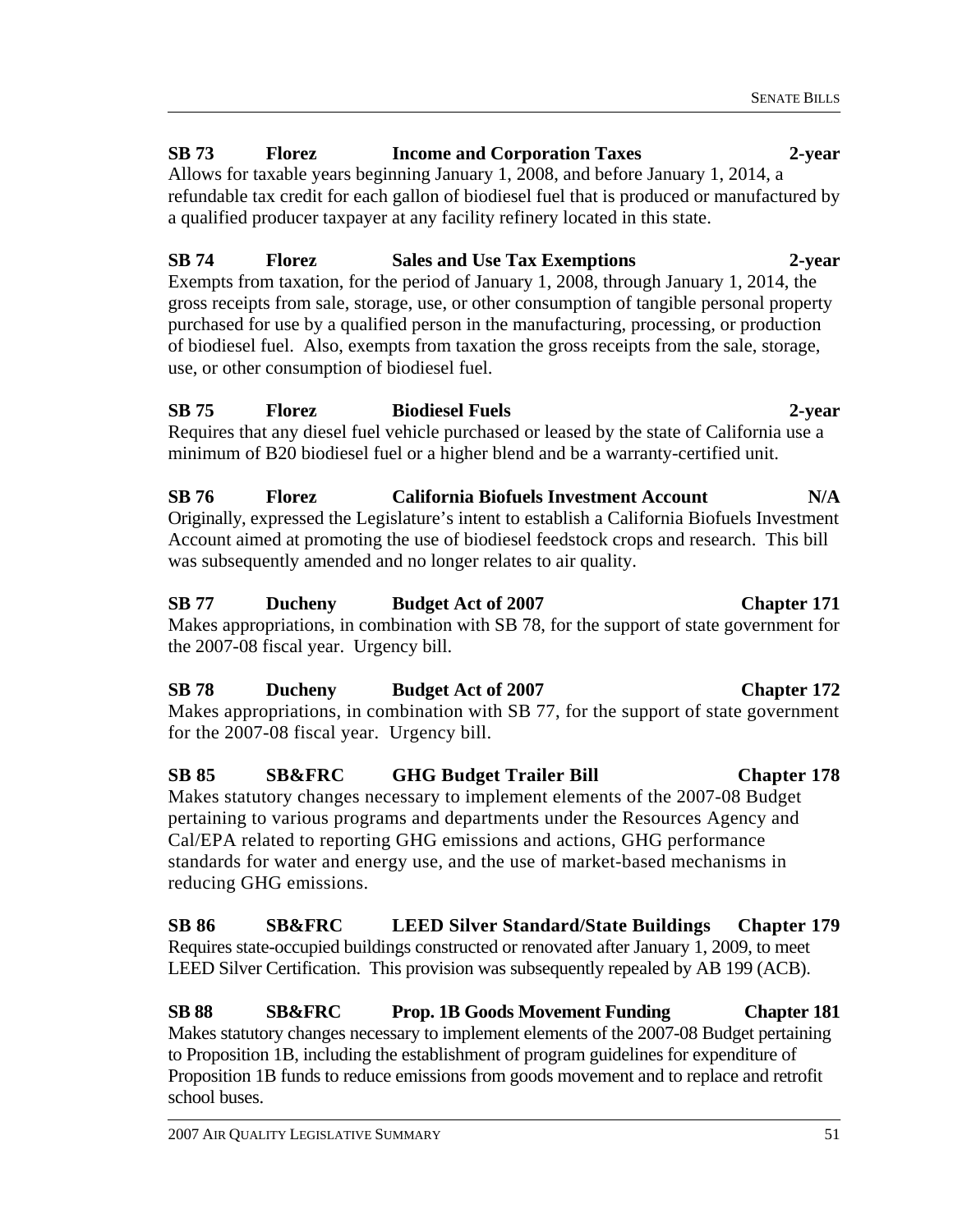# **SB 97 Dutton GHG Emissions Related to CEQA Chapter 185**

Shields, through 2009, road and levee projects funded by Propositions 1B and 1E (2006) from lawsuits over GHG emissions. The bill also requires OPR to adopt CEQA guidelines to assist public agencies in the mitigation of GHGs.

# **SB 98 SB&FRC Ship Fuel Sales Tax Exemption 2-year**

Provides a sales tax exemption for purchasers of low-sulfur fuel products for use in auxiliary engines of commercial ships. A sales tax exemption is also created for low-sulfur fuel purchases used in a ship's main engine, but only in limited quantity. The bill requires LAO in consultation with ARB, DOF, and FTB, to report to the Legislature beginning January 1, 2012, on the economic and health impacts of this tax exemption.

# **SB 140 Kehoe Renewable Diesel Fuel Blends 2-year**

Requires ARB to evaluate the use of and subsequently require a minimum (beginning with two percent and increasing to five percent) renewable diesel fuel content consisting of biodiesel or other diesel fuel made from renewable feedstocks for California's cleaner burning diesel. SB 140 also authorizes ARB to provide exemptions to this mandate if engine performance or emissions are adversely affected or if the revised requirement would compromise other alternative fuel activities. CEC is authorized to suspend the mandate if they determine renewable diesel fuel supplies are inadequate.

# **SB 144 SLG Annual Omnibus Chapter 343**

Allows city councils and city selection committees, when appointing a member to the SMAQMD Governing Board, to also appoint a mayor or city council member to act as an alternate to participate and vote in the absence or disqualification of the standing member.

# **SB 210 Kehoe Low Carbon Fuel Standard Vetoed**

Requires ARB to adopt a low-carbon fuel standard which achieves to the maximum technologically feasible and cost-effective level a reduction in the carbon intensity of California's transportation fuels. The bill requires the standard to be adopted, implemented and enforced prior to January 1, 2010.

# **SB 240 Florez SJV Vehicle Fees 2-year**

Allows the district to increase vehicle registration fees from \$6 to \$36 per vehicle.

# **SB 247 Ashburn GHG Spot Bill 2-year**

Makes technical changes related to ARB's process for reducing GHG emissions.

# **SB 262 Runner, G. Prop. 1B Goods Movement Funding 2-year**

Requires CTC to consider the impact of a project on goods movement and port operations in the Southern California region and the potential of a project to benefit the inland port concept in order to relieve congestion at and in the vicinity of POLA and POLB.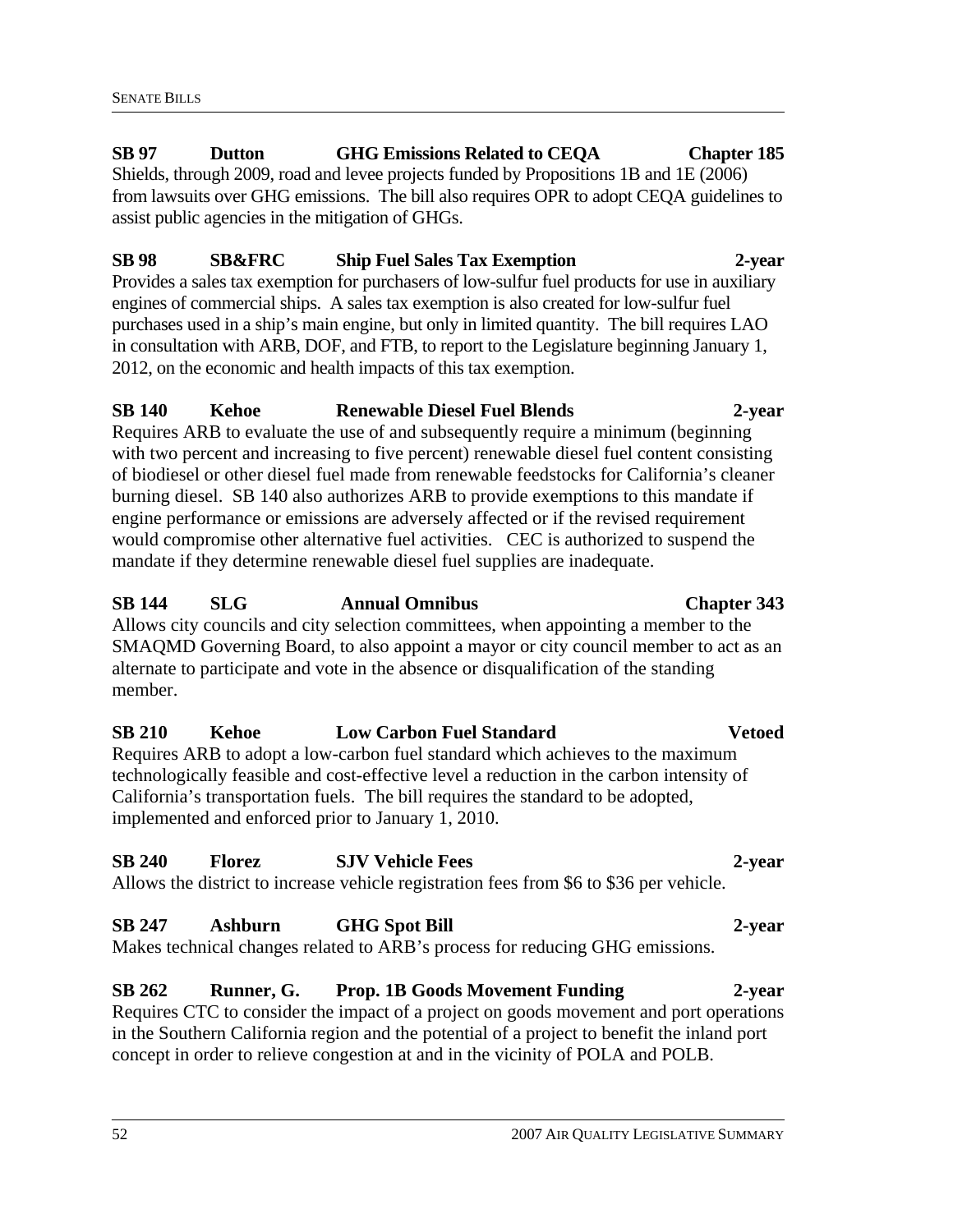# **SB 307 Dutton Goods Movement Action Plan 2-year**

States the intent of the Legislature to incorporate the Southern California National Freight Gateway Strategy into the BT&H and Cal/EPA Goods Movement Action Plan.

# **SB 308 Margett Hybrid Vehicle Tax Deduction 2-year**

Allows a \$3,000 tax deduction for each purchase or initial lease of a 2007 model year or newer hybrid vehicle eligible for the federal credit. The deduction is only available until 2011 or until after 100,000 units have been sold and registered in the state.

# **SB 375 Steinberg Smart Growth Planning 2-year**

Requires CTC, in consultation with ARB, to update guidelines for travel demand modeling in order to reduce a region's vehicle miles traveled. Requires ARB, working with local entities, to set GHG emissions reduction targets for 2020 and 2035 in specified regions. Additionally, the bill requires regional transportation plans to include new elements that will encourage the use of infill sites and new growth planning principles. Projects seeking to utilize state or federal transportation improvement funds will need to adhere to these new elements. Finally, SB 375 provides incentives for city and county governments to adhere to these new planning principles by allowing compliant local governments to shorten the CEQA process on compliant development projects.

# **SB 411 Simitian Renewable Energy Purchases 2-year**  Requires investor-owned electric utilities, subject to certain conditions, to increase their

purchases of renewable energy so that at least 33 percent of the retail sales come from renewable energy resources by 2020. This bill is joined to SB 1036 (Perata, Chapter 685, 2007).

**SB 412 Simitian Liquefied Natural Gas Needs Assessment 2-year**  Requires CEC to make a liquefied natural gas needs assessment. The study will assess alternatives to natural gas to meet energy demands and determine the number of liquefied natural gas terminals, if any, needed to meet the state's projected natural gas demand. The study will be due no later than November 2008 and be incorporated into the CEC's biennial integrated energy policy report.

**SB 428 Dutton Electrical Demand Reduction Programs Chapter 539**  Requires investor-owned utilities to offer optional energy savings programs for their customers during peak demand periods to help reduce demand and adverse environmental impacts.

### **SB 451 Kehoe Renewable Electric Generation Vetoed**  Recognizes and expands the market for power generated from renewable resources by increasing the statewide renewable purchase requirement for IOUs from 250 MW to 1,000 MW under the RPS program. Allows IOUs to sell this power to any willing customer, rather than specified customers, at the prescribed tariff rate.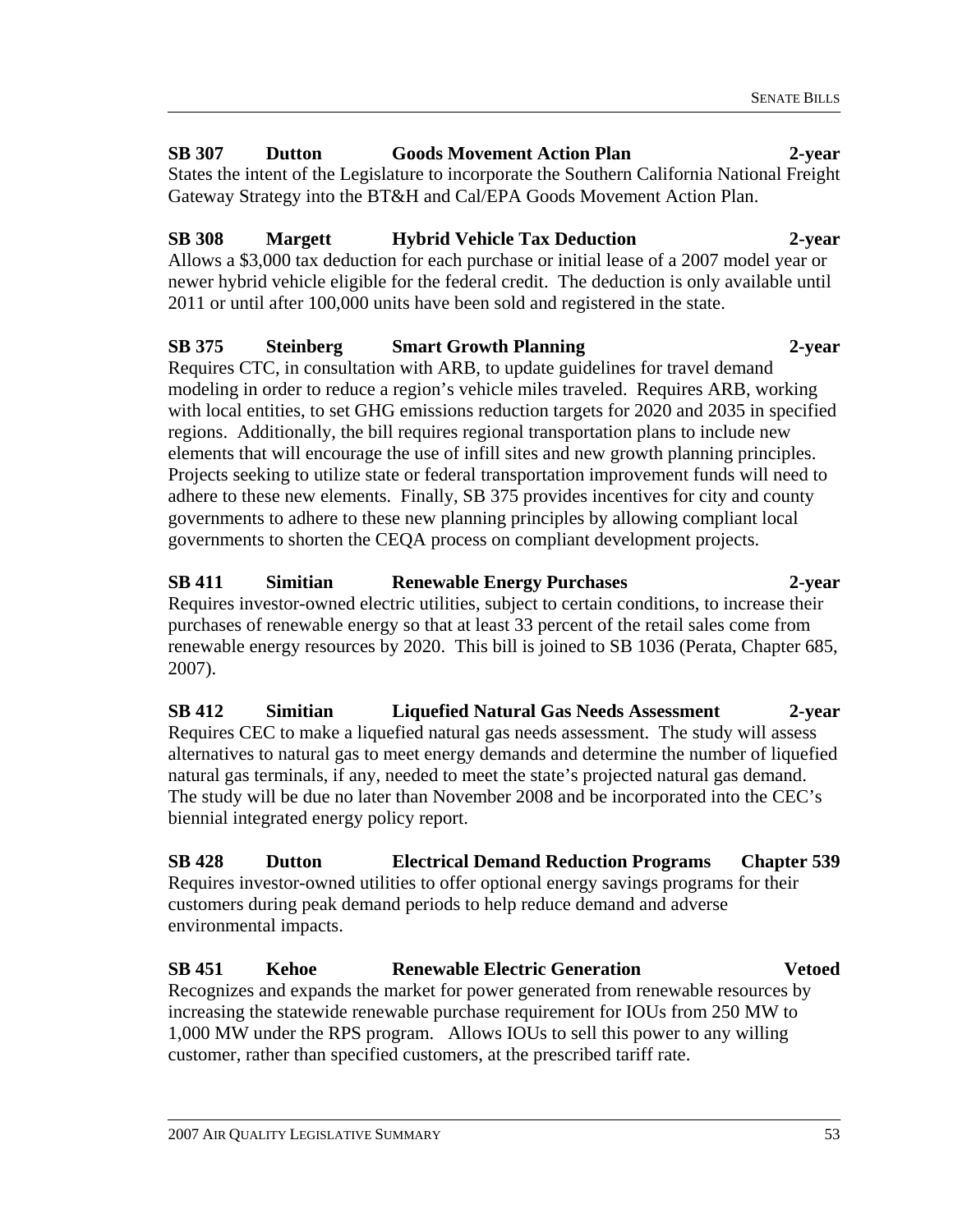#### **SB 463 Negrette McLeod Biogas Customer-Generator Pilot Program 2-year**  Allows dairies in the existing Biogas Digester Pilot Program to enter into voluntary contracts with investor-owned utilities to sell back surplus power.

## **SB 466 Steinberg Forest Resources 2-year**

Authorizes the Board of Forestry & Fire Protection to hire professional and administrative staff to provide scientific, legal, and other services, either as employees or contractors. Directs the Board to develop timber management and harvest practices that take climate change into account and conserve timberlands.

**SB 469 Runner, G. Self-Generation Facilities Report 2-year**  Requires CEC to report to the Legislature on factors that deter businesses from investing in private self-generation facilities. Additionally, CEC must report on the effects of new selfgeneration facilities on the grid and the environment. The report is due by January 1, 2008.

**SB 494 Kehoe Clean Alternative-Fueled Vehicle Mandate 2-year**  Requires ARB to adopt regulations requiring half the new passenger vehicles and light-duty trucks in California to be certified to operate on an alternative fuel by 2020. The bill requires ARB to ensure retail fueling outlets are available and sufficient to support the mandated cars and to provide progress reports on the program's implementation starting in 2014. Requires DOF to develop recommendations for any lost sales tax revenue associated with the increased sales of alternative fuels.

**SB 509 Simitian Composite Wood/Consumer Products 2-year**  Originally, restricted formaldehyde emissions from composite wood products. The bill was amended to require consumer product manufacturers to list product contents on its website.

# **SB 517 Maldonado Funding for Promoting Agricultural Production 2-year**

Requires CDFA to establish and oversee a program to provide additional funding to applicants to the federal Environmental Quality Incentives Program. The program is intended to provide incentives for conservation efforts that promote agricultural production and environmental quality.

# **SB 531 Oropeza Toxic Air Pollutants 2-year**

States the intent of the Legislature to enact legislation to reform the regulation of emissions of toxic air pollutants.

# **SB 532 Oropeza Air Quality Impacts of Shipping Oil 2-year**

Contains legislative findings and declarations relative to the air quality impacts of the shipment of oil along the California coast**.** 

#### **SB 572 Cogdill Forest and Wildfire Management 2-year**  Directs ARB to address the emissions created by catastrophic wildfires and the importance of carbon sequestration within forests.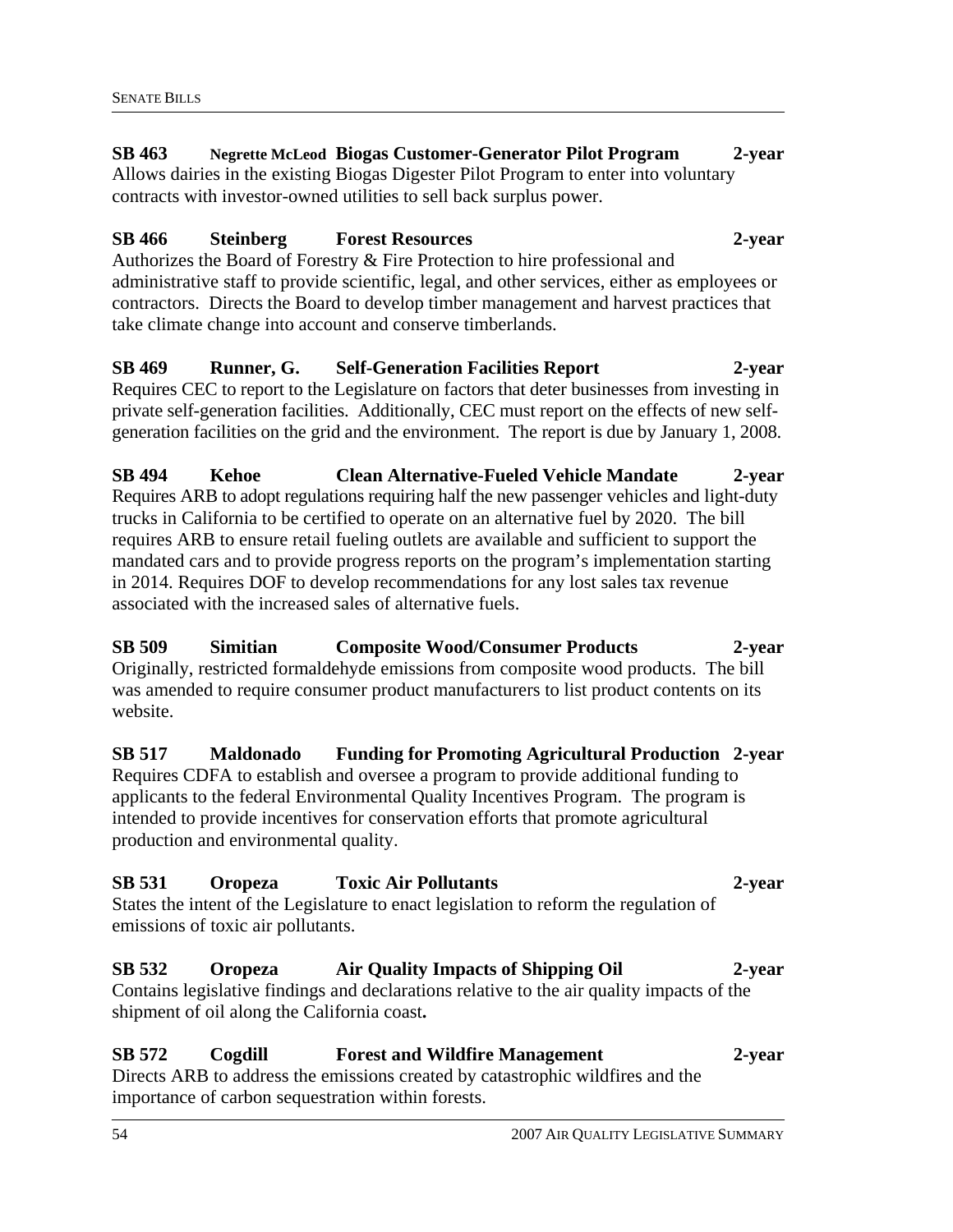**SB 578 Simitian High Production Volume Chemical 2-year**  Encompasses a multitude of requirements for DTSC as it relates to high production volume chemicals. This bill requires manufacturers of high production volume chemicals to report to DTSC specified information at specified times and to do so electronically. Also, it requires DTSC to: (1) develop regulations; (2) establish a tracking system; (3) establish and administer a fee schedule; and (4) assess the likelihood of human exposure resulting from each intended use of the chemical. In order to cover the costs for this bill's requirements, a new fee is established and a new account created.

**SB 587 Runner, G. Adhesive Equipment Permit Exemptions 2-year**  Provides a local and regional air district permit exemption to ultraviolet and electric beam equipment utilized in the adhesive and printing industry.

**SB 613 Simitian Congestion & Stormwater Management Vetoed**  Allows the San Mateo City/County Association of Governments to reauthorize, through January 1, 2019, an existing fee of \$4 on motor vehicles registered in San Mateo County that funds congestion and stormwater management programs in that county.

**SB 660 Perata Climate Change Research Funding Vetoed**  Establishes the Strategic Clean Technology and Climate Change Research, Development and Demonstration Program to coordinate state spending on research and development. The measure also creates the Strategic Research Investment Council to set research priorities for climate-related activities.

**SB 701 Wiggins Forest Legacy Program Chapter 657**  Enacts the California Forest Legacy Program Act of 2007, pursuant to which the California Forest Legacy Program would be established to conserve private forest lands. The bill would permit CDF to acquire conservation easements of eligible properties according to criteria contained in the bill. The bill would permit federal and state agencies, local governments, and nonprofit land trust organizations to hold conservation easements acquired pursuant to the program. The provisions of the bill would be repealed on January 1, 2015, unless a later enacted statute deletes or extends that date.

# **SB 715 Lowenthal Smog Check Cleanup Bill N/A**

Originally, made technical and cleanup changes to the Smog Check Program. The bill was subsequently amended and no longer relates to air quality.

**SB 719 Machado SJVUAPCD Board Members Chapter 728**  Increases the size of the SJVUAPCD Governing Board from 11 to 15 members by adding two public members with public health and science qualifications appointed by the Governor and two city representatives.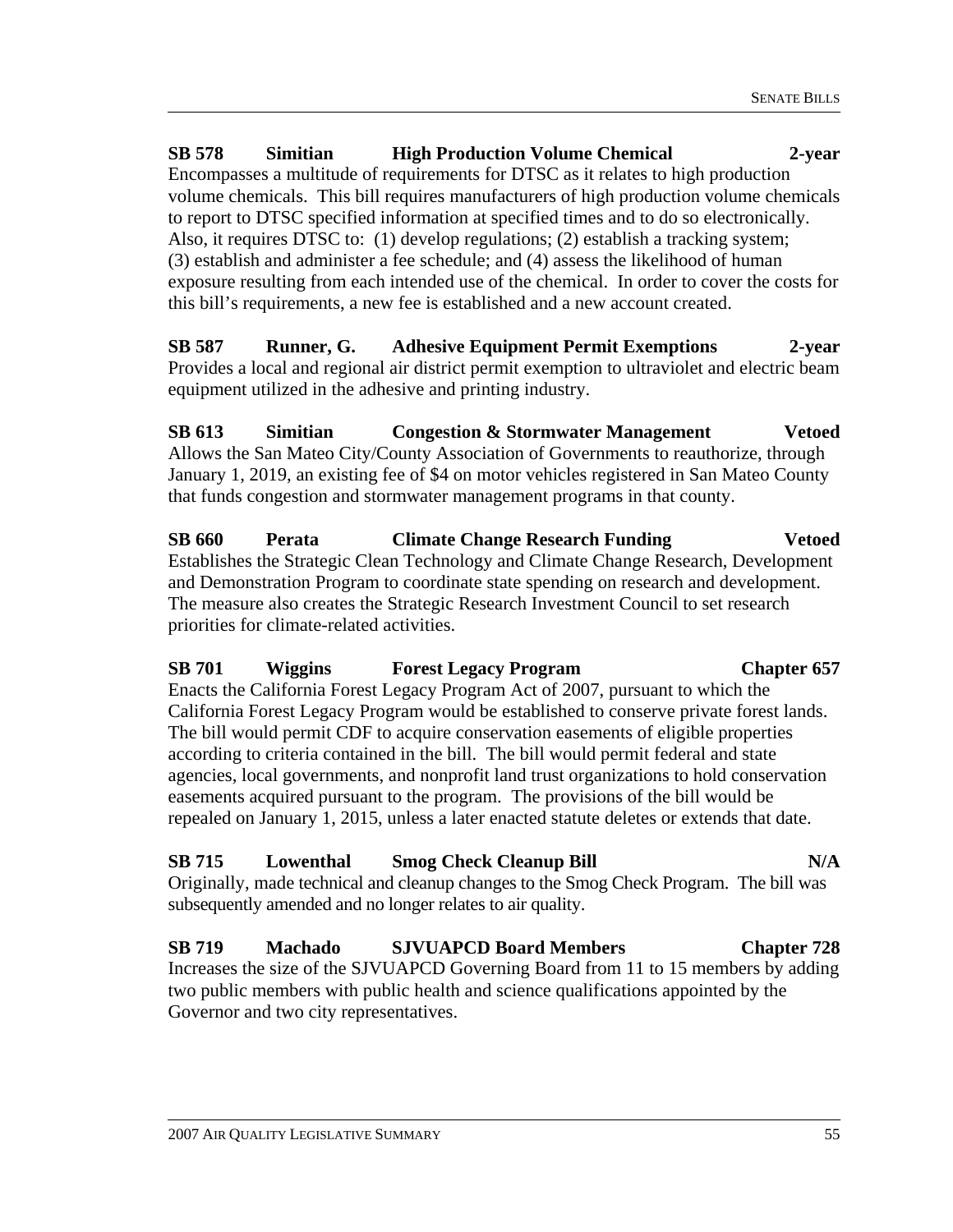# **SB 732 Steinberg Water Bond Funding Priorities 2-year**  Establishes statewide priorities and eligibility criteria for state, regional, and local water agency programs seeking funding under the Safe Drinking Water, Water Quality and Supply, Flood Control, River and Coastal Protection Bond Act of 2006 (Proposition 84). **SB 742 Steinberg Off-Highway Motor Vehicle Recreation Chapter 541**  Revamps the Off-Highway Motor Vehicle Recreation Act of 2003. Among various

provisions, the bill extends the sunset date to January 1, 2013, implements numerous administrative changes, and expresses legislative intent that all newly registered OHVs meet ARB emission regulations.

# **SB 745 Oropeza Prop. 1B Security Improvements 2-year**  Requires OES to develop criteria for expenditure of Proposition 1B funds for port, harbor, and ferry terminal security improvements.

# **SB 794 Maldonado Green Building Tax Credit 2-year**  Allows entities to file for a five percent tax credit for environmental building costs, capped annually at \$25 million.

**SB 810 Corbett Green Vehicle Manufacturer Tax Credits 2-year**  Provides tax credits from January 1, 2007, to January 1, 2015, for qualified costs for manufacturing green vehicles in California.

**SB 842 Scott Gasification Technology Emission Standards 2-year**  Requires that gasification technologies produce no discharges of air contaminants or GHG emissions exceeding standards set by ARB, air pollution control districts, or air quality management districts.

**SB 849 Margett Prescribed Burning of Brush-Covered Lands 2-year**  Requires CDF to educate individuals requesting burn permits about how to safely use prescribed burning for converting brush-covered land to forage land.

**SB 857 Correa Taxation Credits for Reduction of Air Pollution 2-year**  Authorizes SJVUAPCD and SCAQMD to prepare a study and report to the Legislature, as specified, on the dollar amount that would be appropriate to authorize a tax credit for the purchase or replacement of qualified property, as defined, that is placed into service for the purpose of reducing air pollution.

**SB 871 Kehoe Thermal Power and Repower Permitting 2-year**  Extends prior law that expired January 1, 2007, to allow an expedited CEC approval process for thermal power plants and thermal repowering projects. The bill reduces CEC's siting review period from an average of one year to a mandated six months. The provisions sunset on January 1, 2012.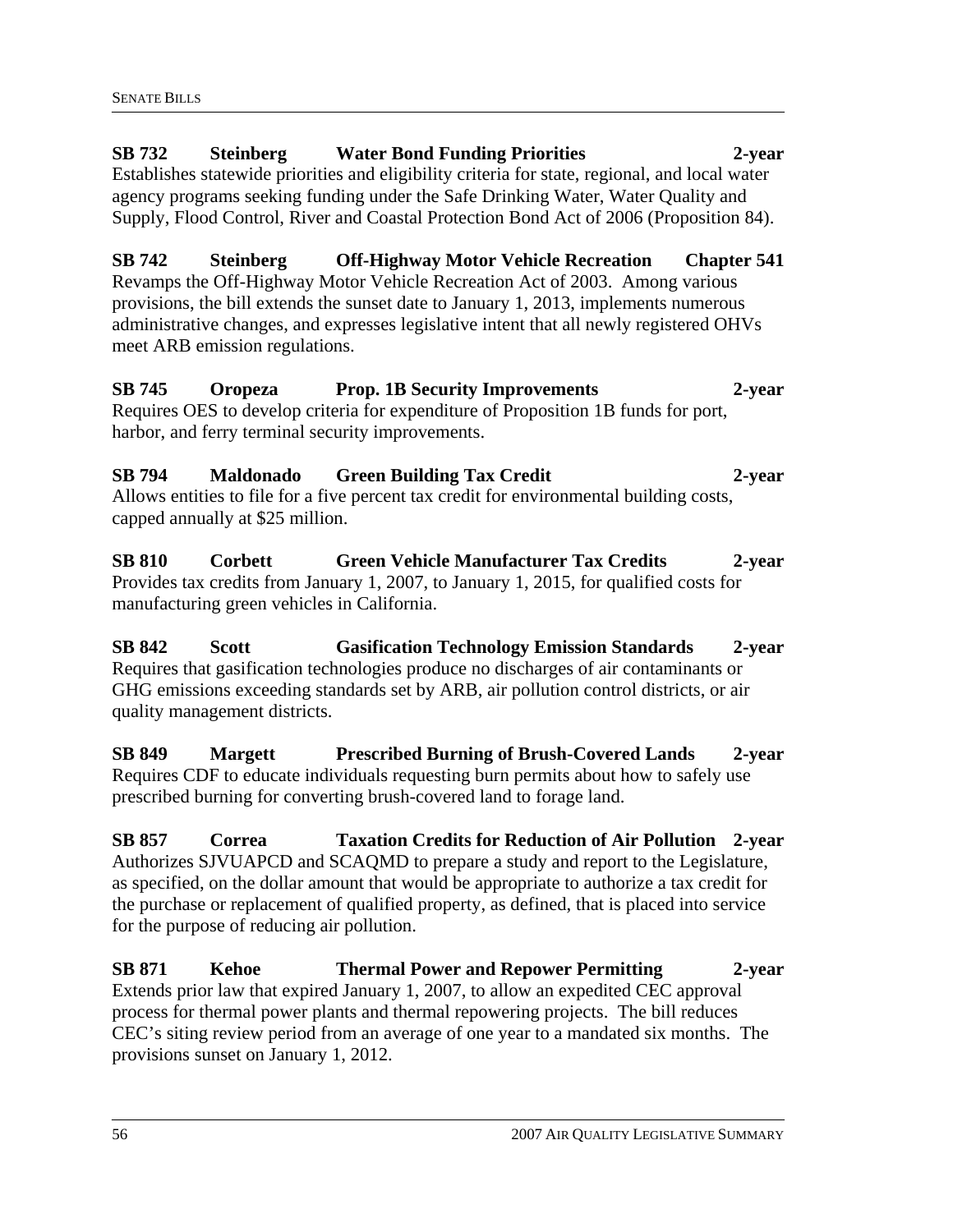**SB 872 Ackerman Prop. 1B Local Transportation Projects 2-year**  Provides a detailed statutory framework governing CTC allocation of Proposition 1B funds for highway and mass transit projects nominated by local agencies.

**SB 876 Calderon Heavy-Duty Motor Vehicle Retrofitting 2-year**  Requires ARB to consider economic impacts to small business owners when establishing requirements for heavy-duty motor vehicles in private fleets.

SB 886 Negrette McLeod SCAQMD Governing Board Chapter 664 Adds a new city representative seat to the governing board of SCAQMD, effectively securing a permanent slot for the City of Los Angeles while designating another slot to a representative from one of the 50 other cities in the western portion of Los Angeles County. This increases the total membership of SCAQMD Board from 12 to 13 members. The bill would also repeal the ban for governing board chairs of SCAQMD, SMAQMD, and MDAQMD to serve more than two consecutive terms.

**SB 895 Florez Carl Moyer Program Multidistrict Projects 2-year**  Increases Carl Moyer funding for multidistrict projects from 10 percent of total funding to 20 percent and require multidistrict projects to be prioritized for funding by a scoring system.

**SB 899 Simitian Perfluorinated Compounds N/A**  Originally, prohibited on and after June 1, 2008, a person from manufacturing, processing, or distributing in commerce a product that contained perfluorinated compounds or that degraded in the environment to perfluorinated compounds. This bill was subsequently amended and no longer relates to air quality.

**SB 951 Wyland Environmental Assessments of Schoolsites 2-year**  Makes technical, nonsubstantive changes to existing statutes regarding environmental assessments of proposed schoolsites.

**SB 956 Correa Neighborhood Electric Vehicles Chapter 442**  Authorizes the Ranch Plan Planned Community in Orange County, until January 1, 2013, to develop a NEV plan and authorizes the use of NEVs along or across conventional vehicle traffic lanes, subject to the approval of CalTrans.

**SB 973 Simitian Chemicals of Concern 2-year**  Directs the Director of DTSC to compile a list of "chemicals of concern" by March 1, 2008, and post this list on DTSC's Web site. Also, the manufacturer or distributor of these chemicals is to provide information to DTSC regarding its sale and use in California.

**SB 974 Lowenthal Goods Movement Bonds/Container Fees 2-year**  Authorizes the issuance of up to \$10 billion in revenue bonds to cover the congestion relief and air pollution mitigation costs of goods movement at POLA, POLB, and PO. Of the \$10 billion, \$5 billion is to support air pollution mitigation and \$5 billion is to support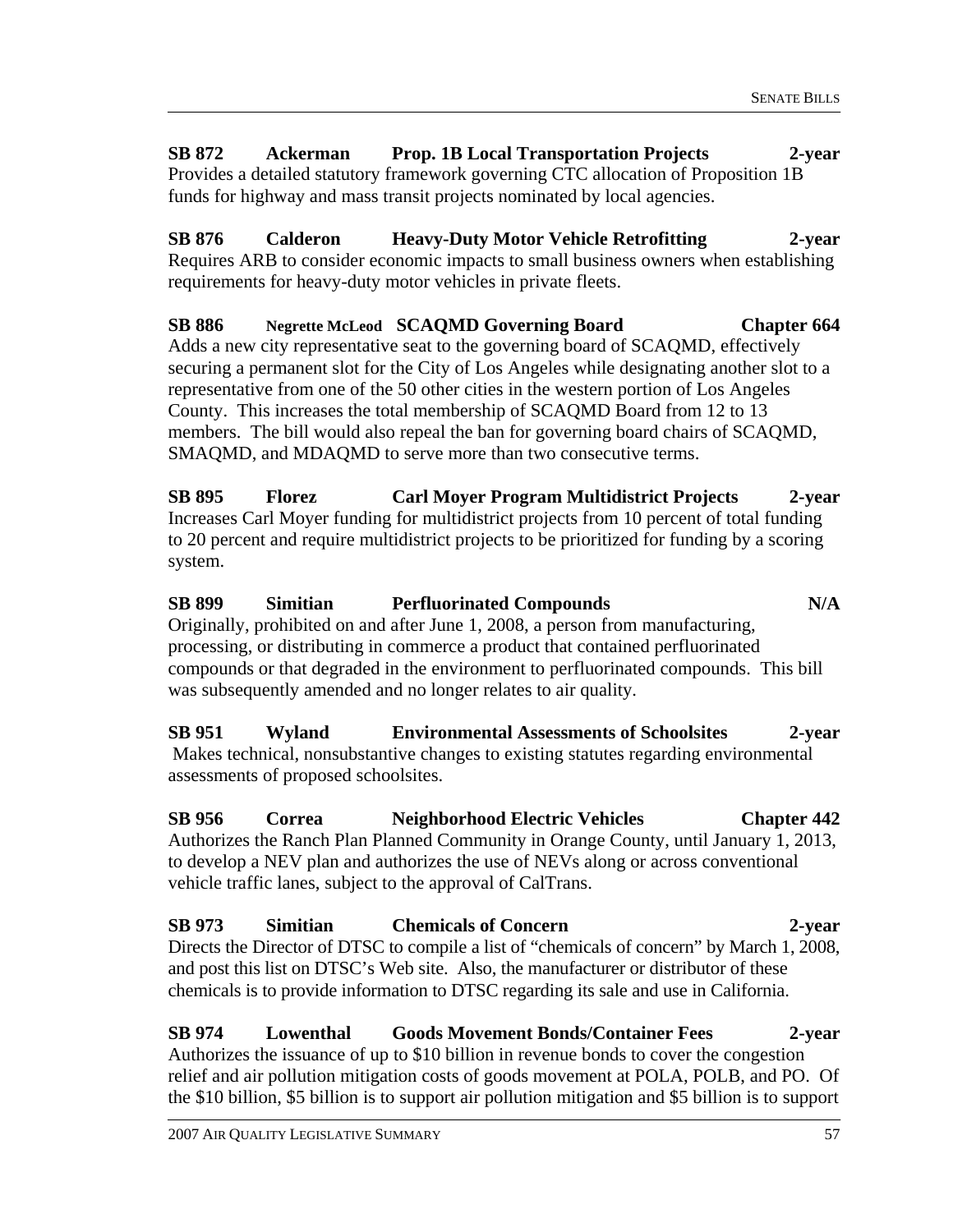congestion relief. Imposes a fee of \$30 per TEU on each shipping container processed at the ports to repay the bonds.

# **SB 1002 Perata Water Quality & Flood Control Vetoed**

Appropriates \$611 million in approved bond funding to DWR for a variety of waterrelated projects, particularly related to the Sacramento-San Joaquin Delta. Includes several resource planning and mitigation studies that must address the effect of climate change on water supply and flood issues. This bill comprises a portion of SBX2 1 heard in special session.

**SB 1012 Kehoe Electricity Self-Generation Incentive Program 2-year**  Extends until January 1, 2012, the self-generation incentive program for nonsolar distributed generation resources. Requires that combined heat and power units meet certain efficiency and emissions requirements to receive incentives. Requires a participant receiving incentives to adequately maintain and service the power unit(s) so they continue to meet or exceed standards. Requires CEC to provide an additional \$0.50 per kw/hr for installation of qualifying technologies manufactured in California by California-based companies.

**SB 1028 Padilla Adoption of Air Pollution Measures Chapter 669**  Directs ARB to adopt rules and regulations that, in conjunction with federal and local rules, will achieve federal ambient air quality standards.

**SB 1036 Perata Renewable Power Cost Recapture Chapter 685**  Deletes, under the RPS program, CEC's authority to award supplemental energy payments to IOUs for above-market costs of renewable power and instead authorizes CPUC to allow IOUs to recapture above-market costs in rates, as approved by CPUC and with a cap on the total amount of above-market costs IOUs must pay.

**SB 1052 Perata Water Supply Sustainability Bond Act of 2008 2-year**  Places a measure on the November 2008 general ballot seeking approval of \$5.4 billion in new funding for water system and supply projects, focusing on the Sacramento-San Joaquin Delta. Contains many similar provisions to SBX2 2, minus a \$400 million earmark for ground water clean-up projects.

**SCR 61 Lowenthal Carbon Monoxide Awareness Week Chapter 129**  Recognizes the second week of November as Carbon Monoxide Awareness Week. The resolution also encourages interested entities to initiate awareness activities during that week.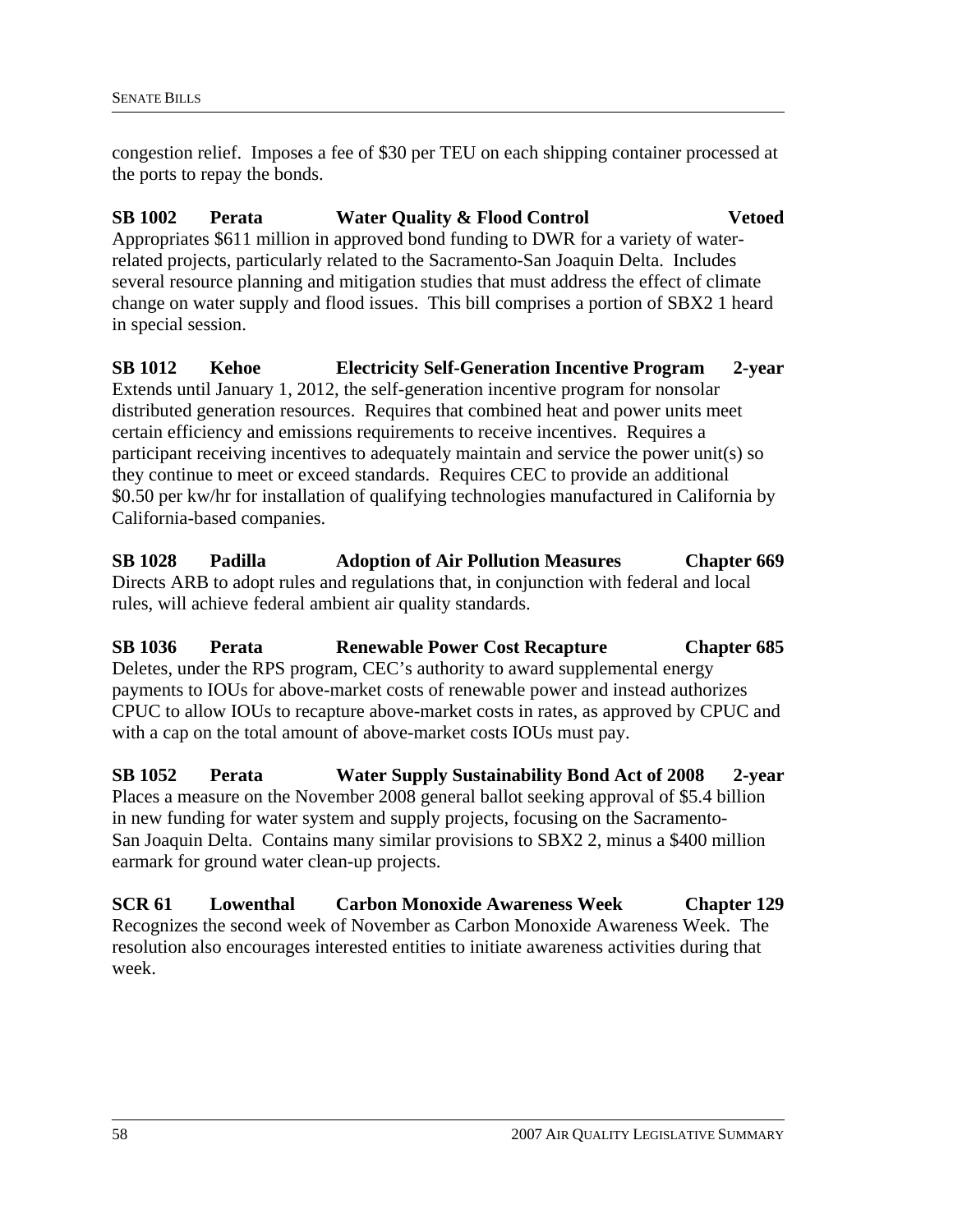# **CHAPTERED BILLS**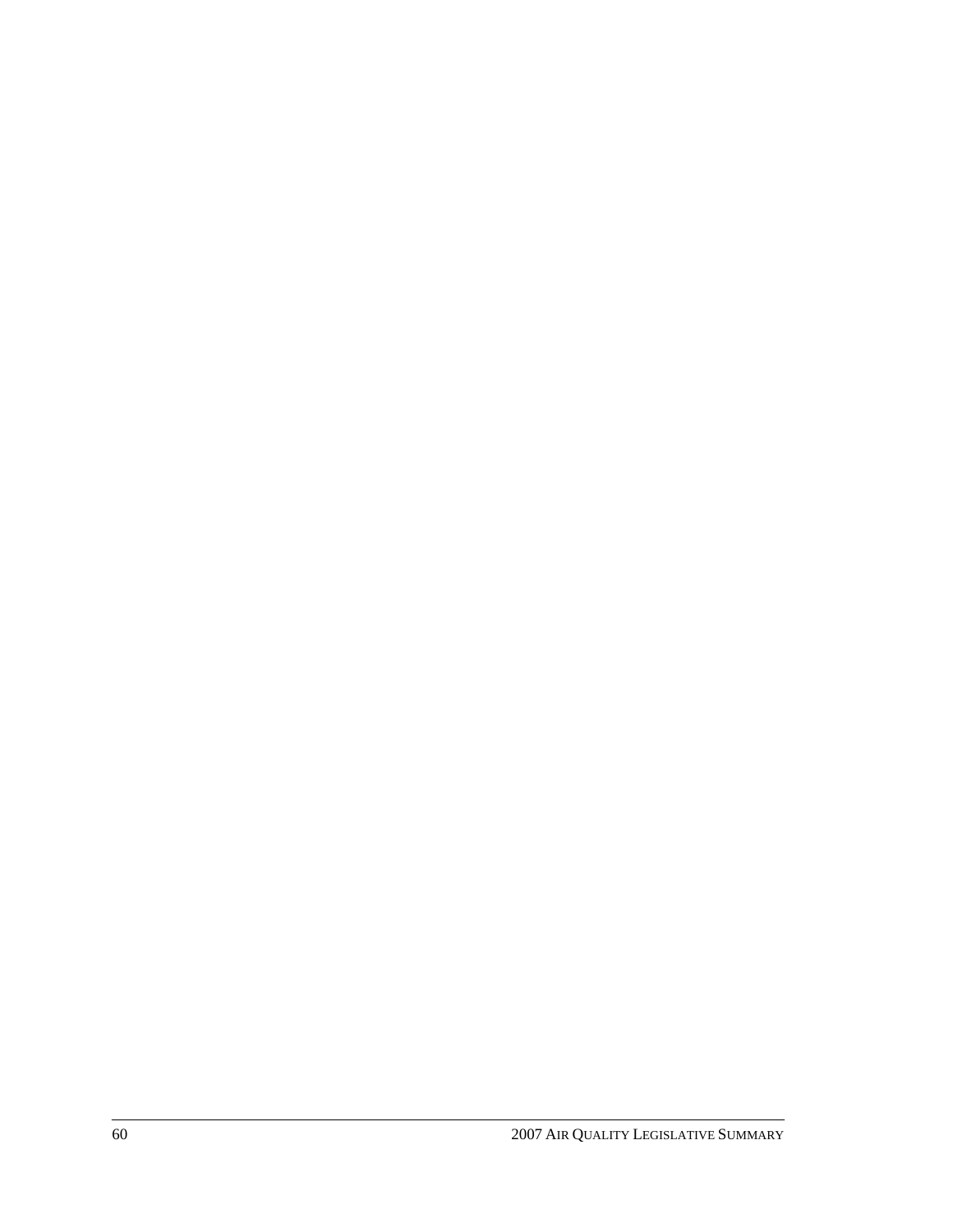| AB <sub>5</sub> | Wolk             | <b>Central Valley Flood Protection</b>           | Chapter 366 |
|-----------------|------------------|--------------------------------------------------|-------------|
| AB 118          | Núñez            | Technology and Clean Air Program Grants          | Chapter 750 |
| AB 140          | Garcia           | Desert Water Agency Authorities                  | Chapter 29  |
| AB 156          | Laird            | <b>Flood Control</b>                             | Chapter 368 |
| AB 162          | Wolk             | Land Use Planning-Water Supply                   | Chapter 369 |
| AB 199          | <b>ACB</b>       | General Government Budget Trailer                | Chapter 186 |
| AB 201          | <b>ACB</b>       | Prop. 1B Locomotive Funding                      | Chapter 187 |
| AB 233          | Jones            | <b>Diesel Vehicle Emission Reductions</b>        | Chapter 592 |
| AB 236          | Lieu             | <b>Alternative Fuel Vehicles in State Fleets</b> | Chapter 593 |
| AB 294          | Adams            | <b>Manganese Air Concentrations</b>              | Chapter 680 |
| AB 299          | Tran             | Maintenance of the Codes                         | Chapter 130 |
| AB 422          | Hancock          | <b>Risk Assessments for Indoor VOCs</b>          | Chapter 597 |
| AB 532          | Wolk             | Solar Energy on State Property                   | Chapter 598 |
| AB 662          | Ruskin           | <b>Water Efficient Appliances</b>                | Chapter 531 |
| AB 695          | Karnette         | Marine Vessel Emissions Compliance               | Chapter 609 |
| AB 739          | Laird            | <b>Stormwater Discharges</b>                     | Chapter 610 |
| AB 809          | <b>Blakeslee</b> | <b>Hydroelectric Energy Generation</b>           | Chapter 684 |
| AB 829          | Duvall           | Motorcycle Aftermarket Parts                     | Chapter 325 |
| AB 833          | Ruskin           | CA Toxic Release Inventory Program               | Chapter 616 |
| AB 868          | Davis            | <b>Fuel Temperature Study</b>                    | Chapter 398 |
| AB 1109         | Huffman          | <b>Lighting Efficiency Toxics Reduction Act</b>  | Chapter 534 |
| AB 1447         | Calderon         | Major Appliance Refrigerant Recycling            | Chapter 709 |
| AB 1470         | Huffman          | Solar Water Heating Subsidy Program              | Chapter 536 |
| AB 1488         | Mendoza          | <b>Smog Checks for Diesel Vehicles</b>           | Chapter 739 |
| AB 1560         | Huffman          | <b>Water Efficient Buildings</b>                 | Chapter 532 |
| AB 1613         | <b>Blakeslee</b> | <b>Purchases From Cogeneration Systems</b>       | Chapter 713 |
| AB 1672         | Núñez            | Prop. 1B Guidelines                              | Chapter 717 |
| SB <sub>5</sub> | Machado          | <b>Flood Management</b>                          | Chapter 364 |
| SB <sub>7</sub> | Oropeza          | <b>Smoking in Cars with Minors Present</b>       | Chapter 425 |
| SB 17           | Florez           | <b>Flood Protection</b>                          | Chapter 365 |
| SB 23           | Cogdill          | HPV Replacement Pilot Program                    | Chapter 634 |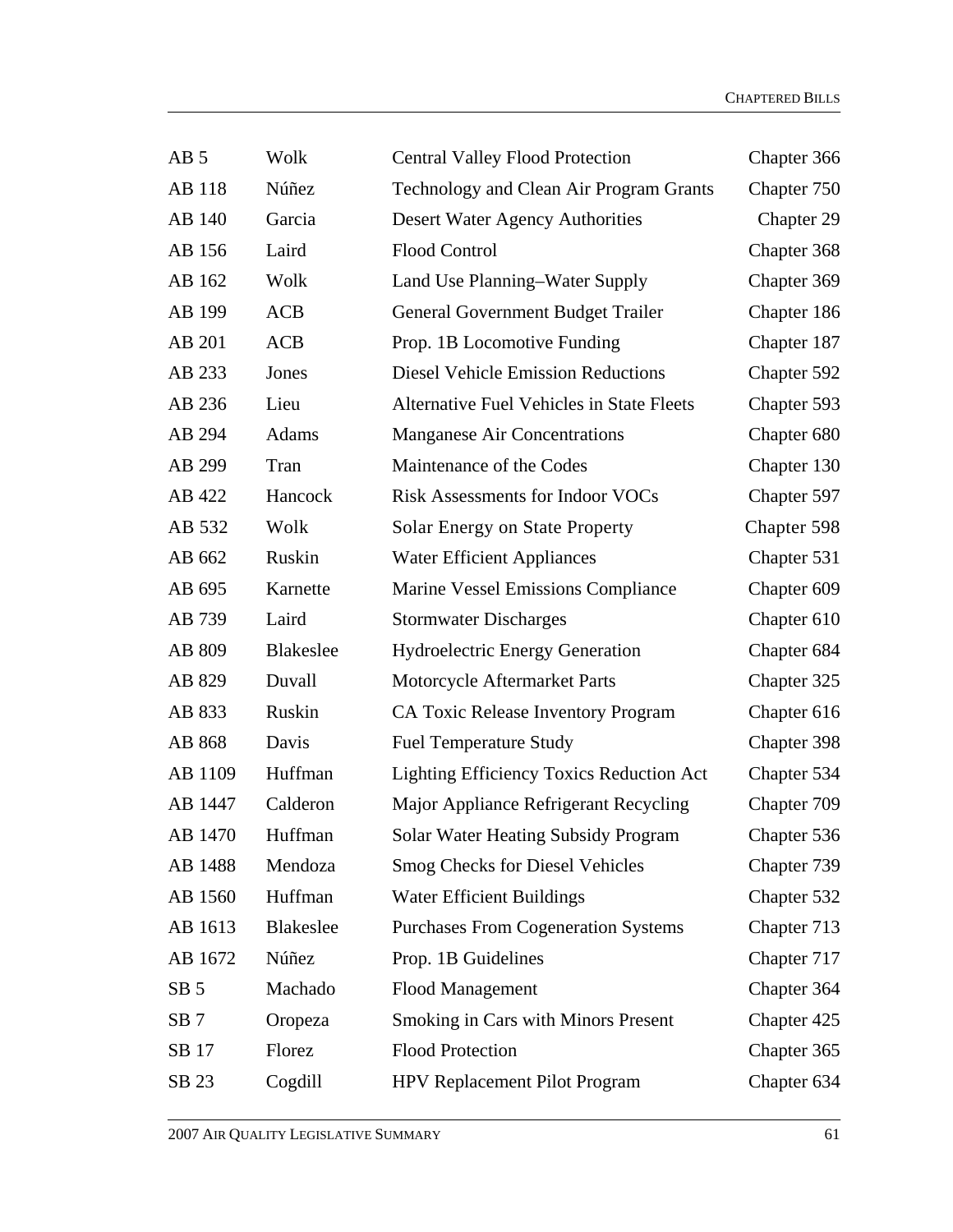| SB 77         | Ducheny         | Budget Act of 2007                          | Chapter $171*$ |
|---------------|-----------------|---------------------------------------------|----------------|
| SB 78         | Ducheny         | Budget Act of 2007                          | Chapter 172*   |
| SB 85         | SB&FRC          | <b>GHG Budget Trailer Bill</b>              | Chapter 178    |
| SB 86         | SB&FRC          | <b>LEED Silver Standard/State Buildings</b> | Chapter $179*$ |
| SB 88         | SB&FRC          | Prop. 1B Goods Movement Funding             | Chapter $181*$ |
| SB 97         | Dutton          | GHG Emissions Related to CEQA               | Chapter $185*$ |
| SB 144        | <b>SLG</b>      | <b>Annual Omnibus</b>                       | Chapter 343    |
| SB 428        | Dutton          | <b>Electrical Demand Reduction Programs</b> | Chapter 539    |
| SB 701        | Wiggins         | <b>Forest Legacy Program</b>                | Chapter 657    |
| SB 719        | Machado         | <b>SJVUAPCD Board Members</b>               | Chapter 728    |
| SB 742        | Steinberg       | <b>Off-Highway Motor Vehicle Recreation</b> | Chapter 541    |
| SB 886        | Negrette McLeod | <b>SCAQMD Governing Board</b>               | Chapter 664    |
| SB 956        | Correa          | Neighborhood Electric Vehicles              | Chapter 442    |
| SB 1028       | Padilla         | <b>Adoption of Air Pollution Measures</b>   | Chapter 669    |
| SB 1036       | Perata          | <b>Renewable Power Cost Recapture</b>       | Chapter 685    |
| <b>SCR 61</b> | Lowenthal       | <b>Carbon Monoxide Awareness Week</b>       | Chapter 129    |

\* Chaptered bills accompanied by a signing/reduction message.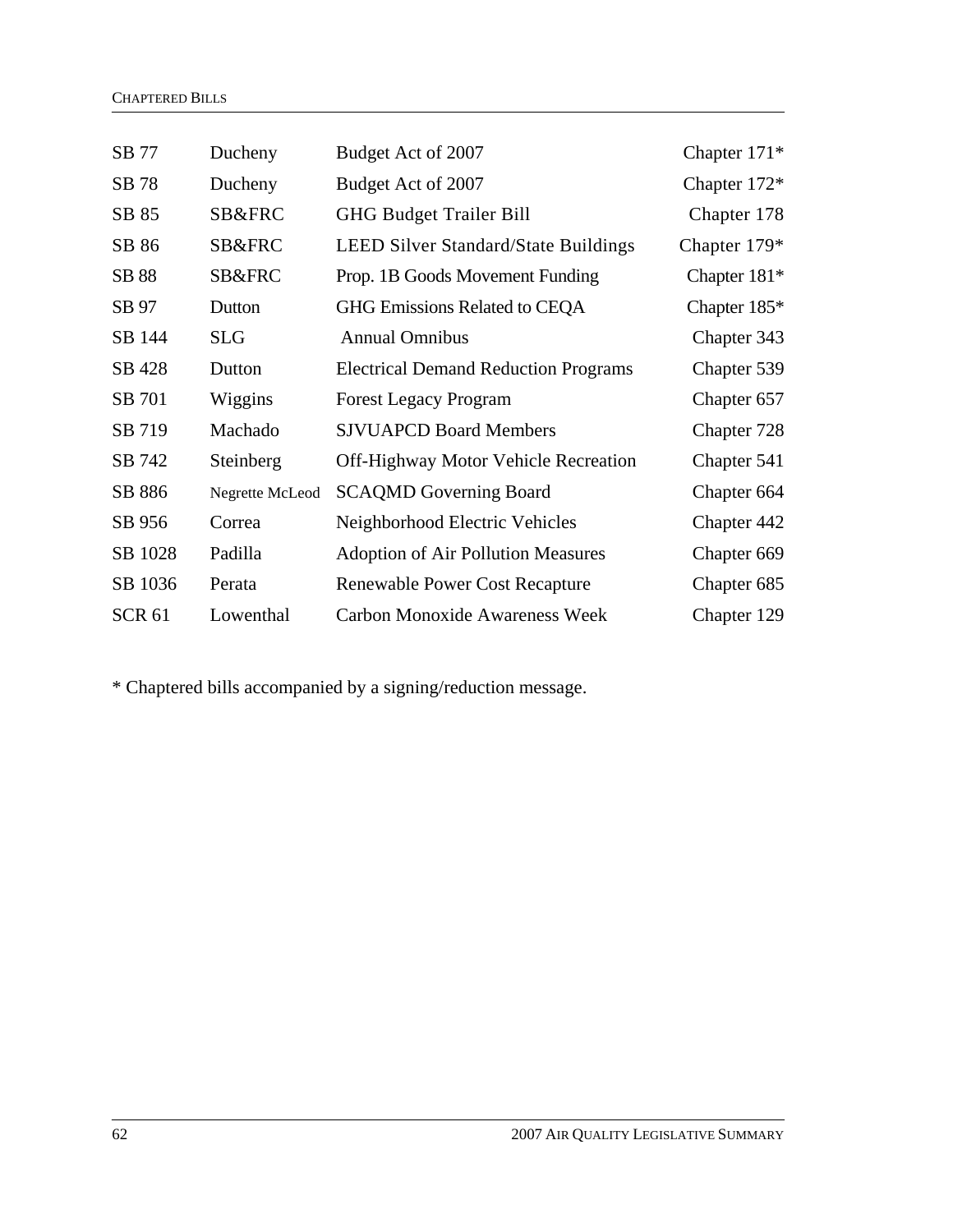# **GOVERNOR'S SIGNING MESSAGES**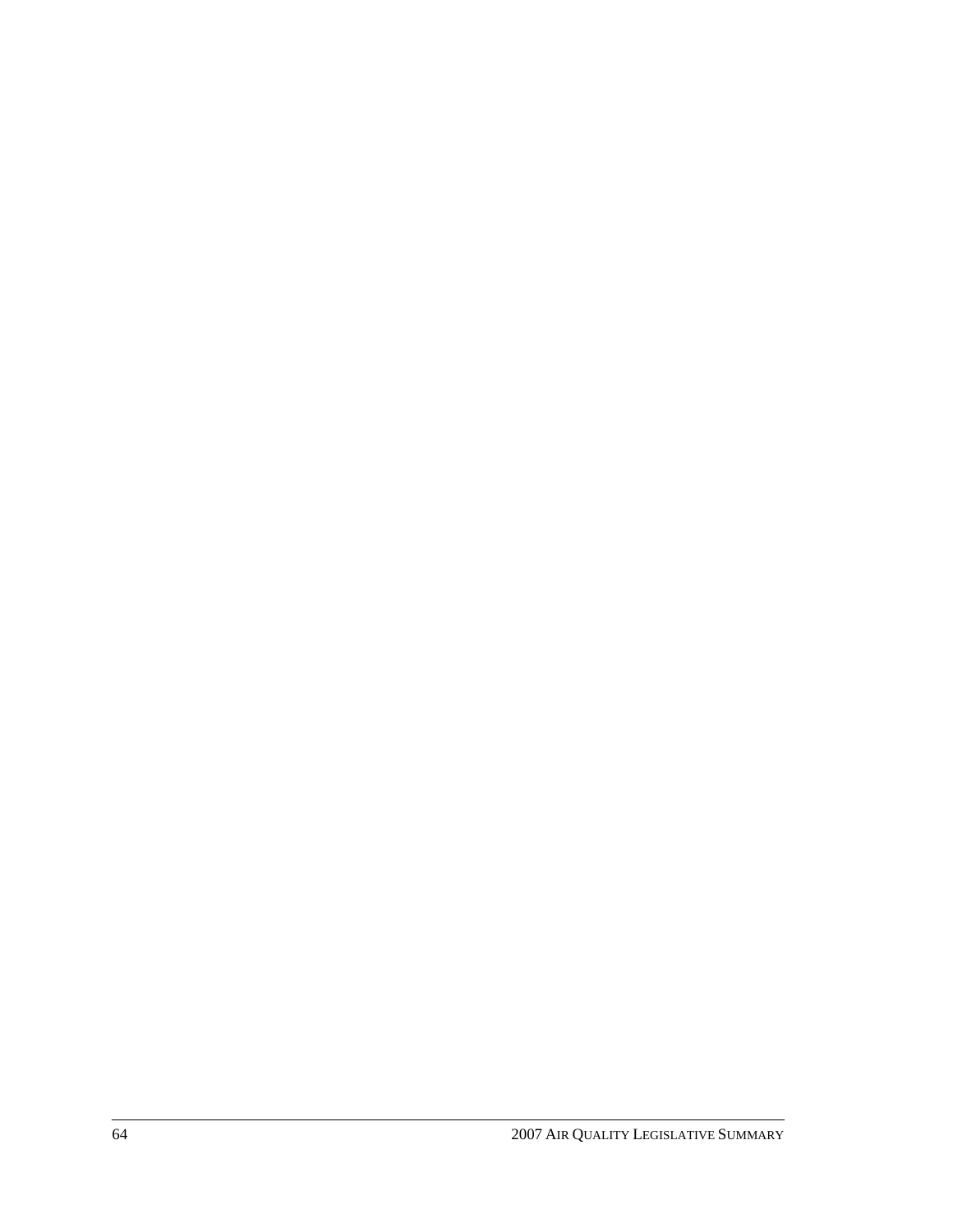SB 77 Ducheny Budget Act of 2007 Chapter 171

# REDUCTION LANGUAGE RELATED TO ARB

To the Members of the California Senate:

I object to the following appropriations contained in Senate Bill 77.

Item 0820-001-0001 – For support of Department of Justice. I revise this item… I am deleting the \$1,000,000 legislative augmentation that would have provided funding for the Department of Justice (DOJ) to independently pursue climate change litigation as the plaintiff on behalf of the state. In the area of law related to climate change, the Air Resources Board (ARB) is the state agency with the responsibility to oversee litigation in that arena and has the funds to request the DOJ to pursue such litigation.

Item 3360-001-0465—For Support, State Energy Resources Conservation and Development Commission. I revise this item by reducing:

(1) 30-Development from \$128,807,000 to \$127,841,000, and

(6) Reimbursements from -\$6,711,000 to -\$5,745,000.

I am eliminating a fund shift of \$966,000 from the Energy Resources Programs Account to reimbursements for the support of two contracts. Funding for these contracts was included in the budget of the Energy Commission (Commission) when I introduced the Governor's Budget last January. However, the Legislature removed the funds from the Commission's budget, placed them in the budget of the Air Resources Board, and indicated that the Commission may seek the funds by contracting with the Air Resources Board. This would have the effect of requiring both the Commission and the Air Board to engage in unnecessary work that would delay these important projects, and as such is unacceptable.

Item 3900-001-0465—For support of State Air Resources Board. I delete this item. I am eliminating this item by reducing \$966,000 in funding from the Energy Resources Programs Account. This funding was intended to support two contracts that were proposed in the budget of the Energy Commission when I introduced the Governor's Budget last January. However, the Legislature removed the funds from the Commission's budget, placed them in the budget of the Air Resources Board, and indicated that the Commission may seek the funds by contracting with the Air Resources Board. This would have the effect of requiring both the Commission and the Air Board to engage in unnecessary work that would delay these important projects, and as such is unacceptable.

Item 3900-001-6053—For support of State Air Resources Board. I am sustaining the legislative augmentation of an additional \$96,500,000 provided for school bus replacement and retrofits to reduce the air pollution emissions of older, highpolluting school buses. However, I note a concern with respect to the ability of the State Air Resources Board to allocate almost \$200 million in lower-emission school bus funding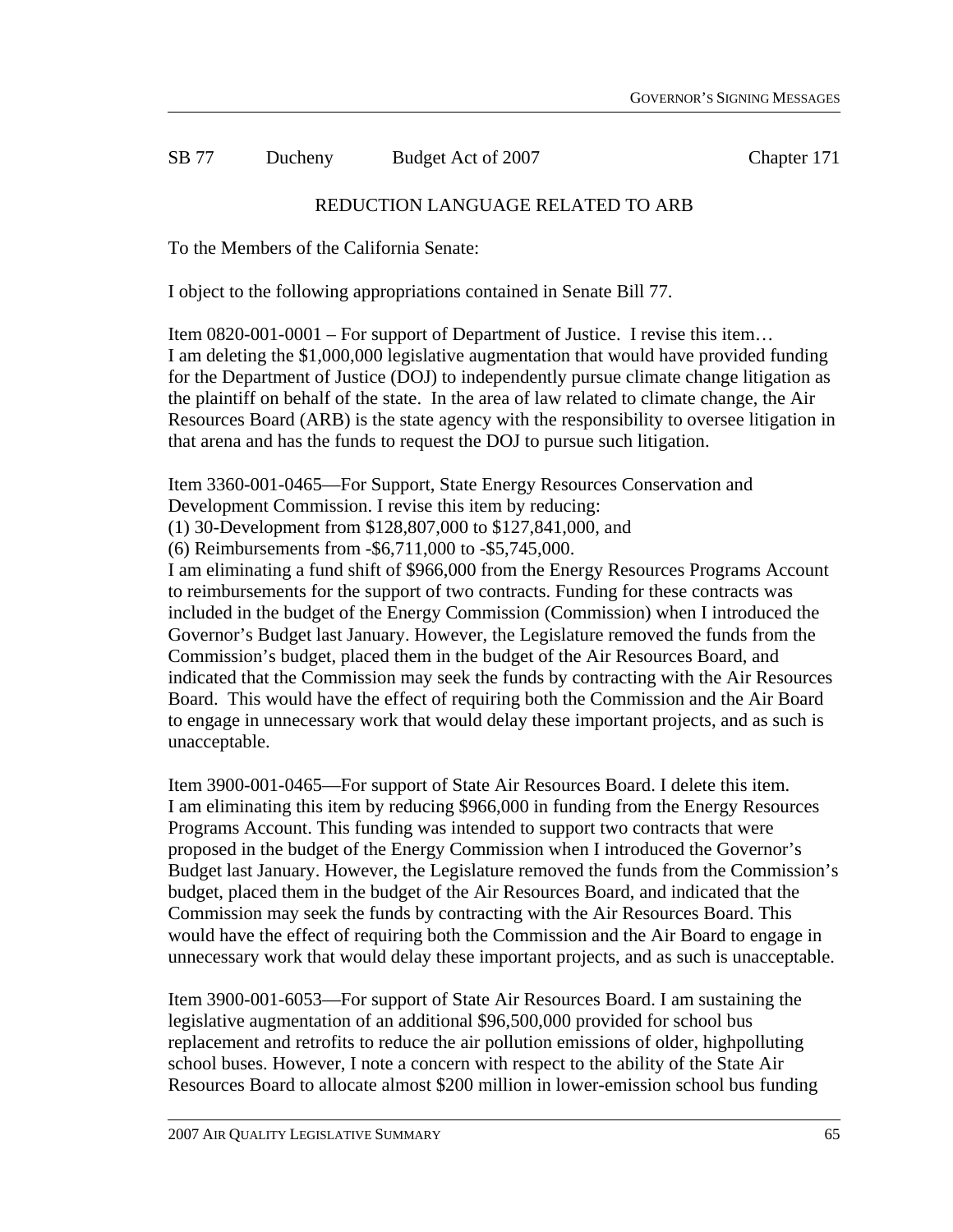within the next two years. It is important that we do not sacrifice accountability in the interests of expediency. Therefore, while acknowledging the challenge that the State Air Resources Board faces in distributing these funds, I am directing the State Air Resources Board to allocate these funds expeditiously while ensuring consistency with the accountability safeguards identified in my Executive Order S-02-07 for the bonds that were approved by the voters in the November 2006 general election.

Item 3900-001-6054—For support of State Air Resources Board. I am sustaining the legislative augmentation of an additional \$139,000,000 provided for trade corridor emissions reductions to be expended in the budget year for this new program authorized by the voters in Proposition 1B in the November 2006 general election. Proposition 1B provides \$1 billion to fund projects intended to improve air quality along four of California's major transportation corridors: from the Los Angeles ports to the Inland Empire, State Route 99 in the Central Valley, the San Francisco Bay Area, and the San Diego border region. The State Air Resources Board will be developing program guidelines and will solicit project proposals. The projects to be funded are intended to achieve air quality improvements above and beyond anything required by current law or regulation. The travelers on our busy trade corridors and the individuals who reside along their routes are demanding relief now—not many years from now. However, I am concerned about taxing the ability of the State Air Resources Board to develop program guidelines and allocate \$250,000,000 in the 2007-08 fiscal year. We must ensure effective expenditure of this bond funding. It is important that we do not sacrifice accountability in the interests of expediency. Therefore, while acknowledging the challenge that the State Air Resources Board faces in distributing these funds, I am directing the State Air Resources Board to ensure that this funding be allocated consistent with the accountability safeguards identified in my Executive Order S-02-07 for all bond funds approved by the voters in the November 2006 general election. I am requesting the State Air Resources Board to develop program administrative guidelines that make sense, reduce bureaucratic red tape, simplify and expedite project application and award procedures, and ensure projects are completed in record time. The people who voted for Proposition 1B are demanding this action. I know that my colleagues in the Legislature agree with these goals, and that the staff of the State Air Resources Board is up to this challenge. In addition, because the language adopted by the Legislature relies heavily on local and regional entities to carry out this program, I am calling on those entities to work closely with the State Air Resources Board and ensure they are prepared to submit applications to receive and allocate funding as soon as possible in this fiscal year.

With the above deletions, revisions, and reductions, I hereby approve Senate Bill 77.

Cordially,

Arnold Schwarzenegger

GOVERNOR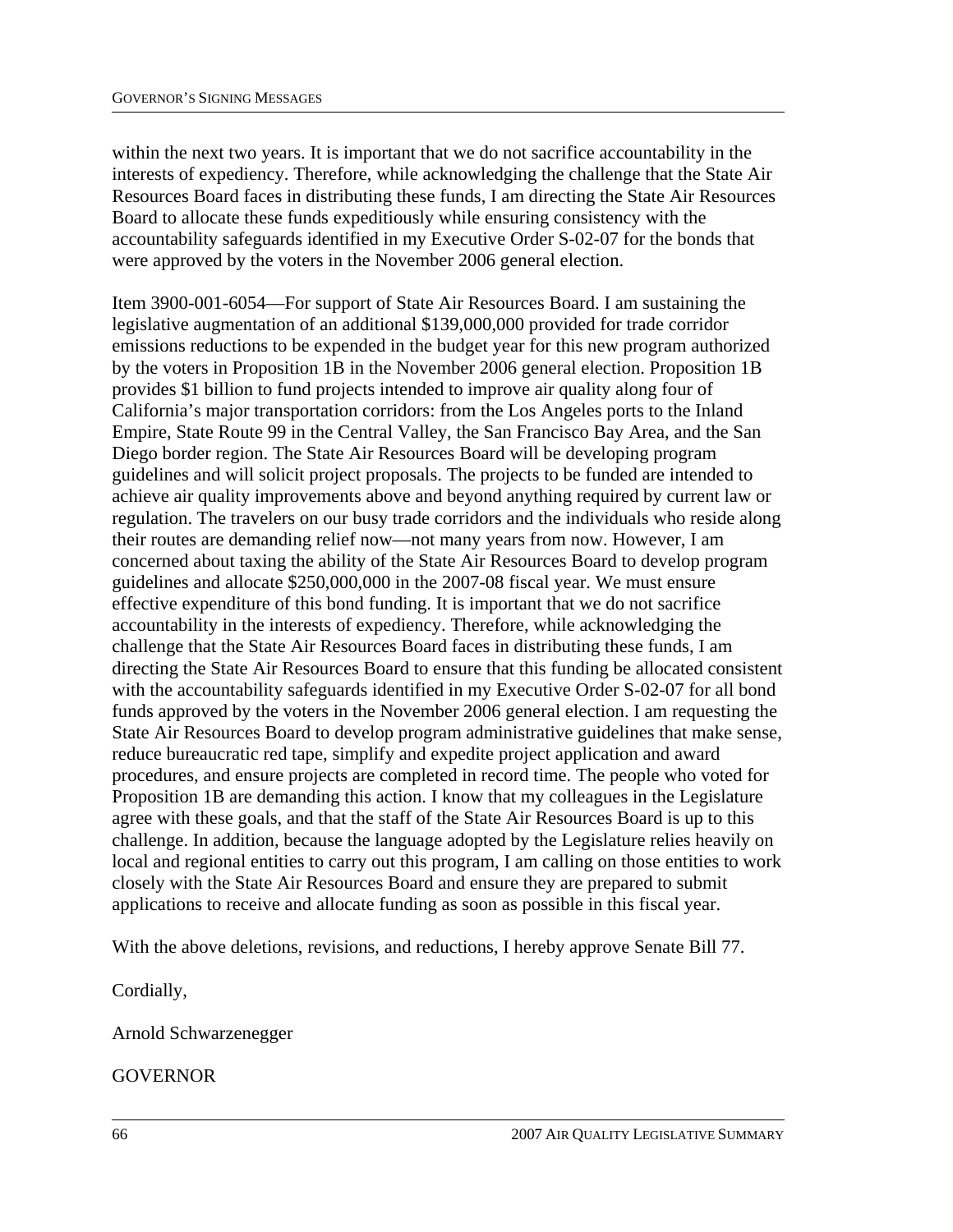SB 78 Ducheny Budget Act of 2007 Chapter 172

#### REDUCTION LANGUAGE RELATED TO ARB

To the Members of the California Senate:

I object to the following appropriations contained in Senate Bill 78.

Item 3900-001-0044—For support of State Air Resources Board. I reduce this item from \$94,533,000 to \$93,875,000 by reducing:

(1) 15-Mobile Source from \$696,312,000 to \$675,188,000;

(2) 25-Stationary Source from \$53,845,000 to \$53,345,000;

(7) Amount payable from the Air Pollution Control Fund (Item 3900-001-0115) from -\$174,541,000 to -\$154,541,000; and by deleting:

(9.5) Amount payable from the Energy Resources Programs Account (Item 3900-001- 0465) (-\$966,000).

I am reducing Schedule 1 to eliminate the legislative augmentation of \$658,000 and 6.7 positions for additional diesel enforcement efforts. In the past three budgets, I have included additional staff for diesel enforcement every year. In 2005-06, I added 15.3 positions, in 2006-07, I added 5.8 positions, and in the 2007-08 Governor's Budget, I included 6.7 more positions. The Legislature concurred in all of these augmentations, but added 6.7 additional positions this year for reasons which have not been explained. While I recognize that diesel enforcement is important, these augmentations are all funded by the Motor Vehicle Account, which is facing significant fiscal pressures for other highpriority expenditures. In light of this, and the lack of workload justification for the 6.7 position legislative augmentation, it is necessary to make this reduction in order to preserve Motor Vehicle Account funds for other critical needs. I am also revising this item to conform to the actions I have taken in Items 3900-001-0115 and 3900-001-0465.

Item 3900-001-0115—For support of State Air Resources Board. I reduce this item from \$174,541,000 to \$154,541,000. I am deleting the \$20,000,000 legislative augmentation for construction equipment grants that would be funded by increasing vehicle-related fees charged to the citizens of California. This proposal would carve out one industry, construction, for a state subsidy to comply with proposed air quality regulatory requirements. This focus on a single industry is inconsistent with the Air Board's overall approach to regulating air quality. I am sustaining the \$1,000,000 fund shift from General Fund to the Air Pollution Control Fund (APCF) for legal defense costs associated with Chapter 200, Statutes of 2002 and associated provisional language. I note, however, that the resources expected to be available in the APCF are quite limited. Consequently, should the legal defense costs exceed the \$1,000,000 provided in this item, the Air Board will likely request General Fund deficiency funding rather than additional resources from the APCF.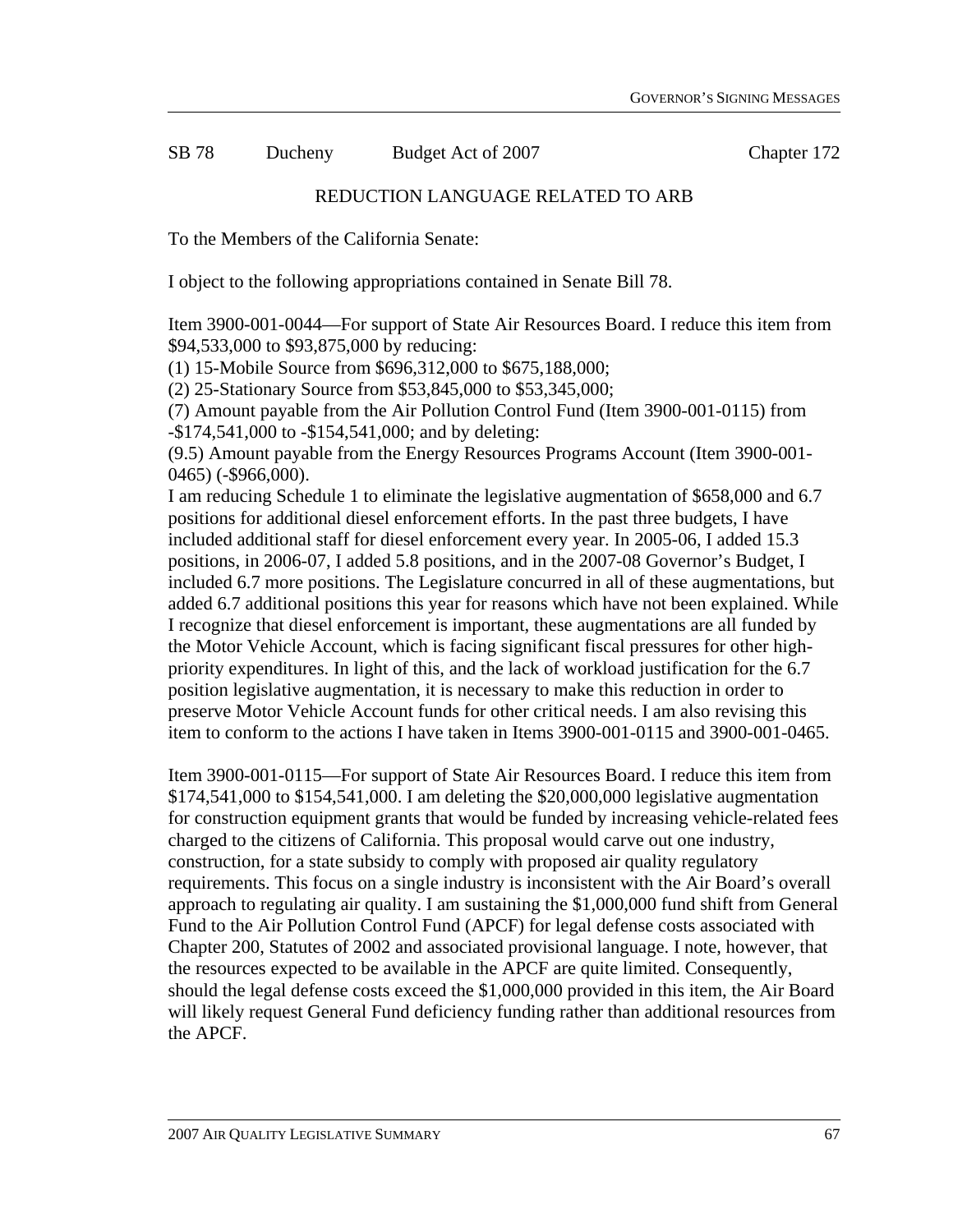With the above deletions, revisions, and reductions, I hereby approve Senate Bill 78.

Cordially,

Arnold Schwarzenegger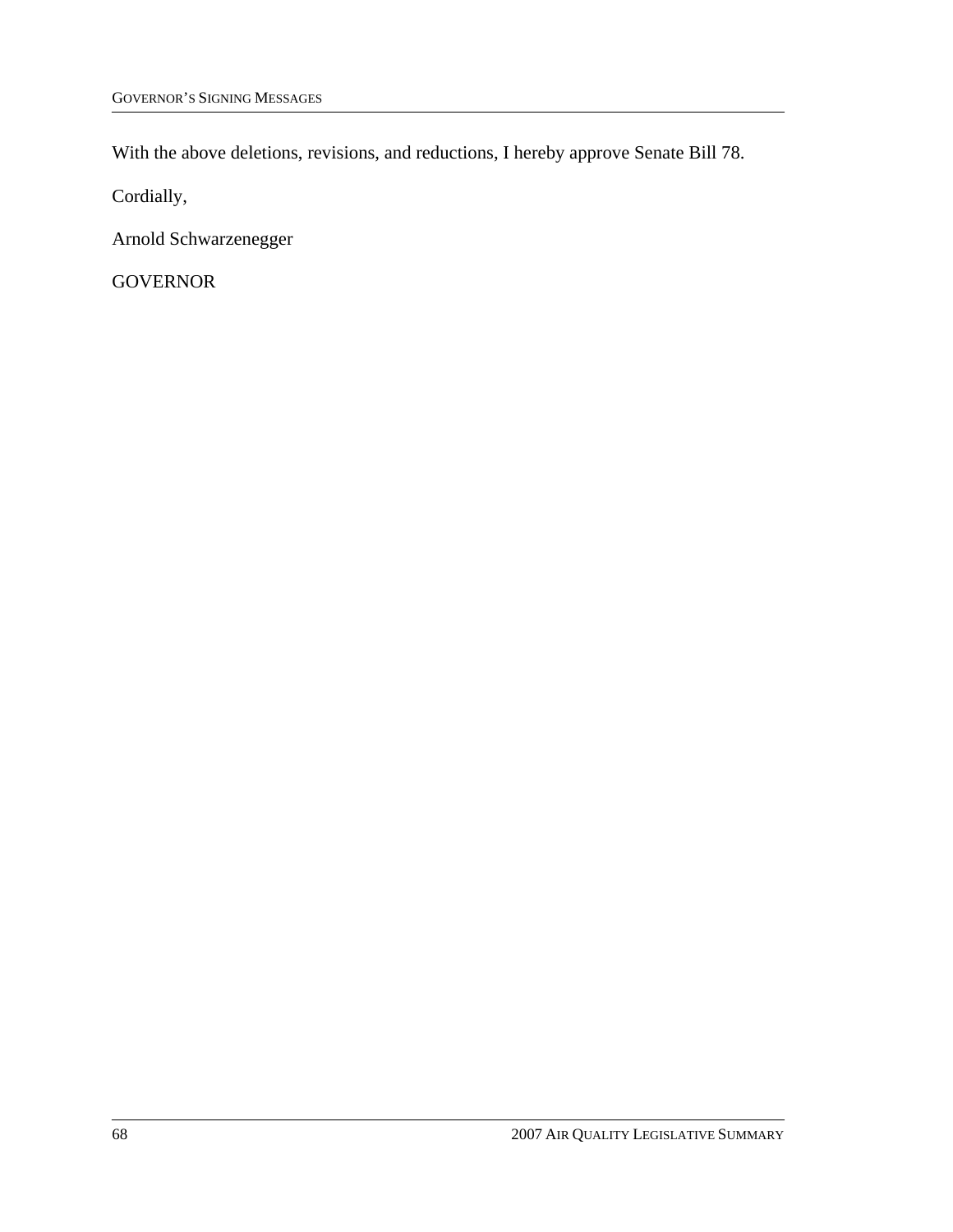#### SB 86 SB&FRC LEED Silver Standard/State Buildings Chapter 179

To the Members of the California State Senate:

I am sustaining the entire \$300 million for the Infill Incentives Grant Program established under the Proposition 1C Housing Bond. However, I do have concerns regarding the \$60 million appropriation for California Pollution Control Authority to fund brownfields cleanup under the CALReUSE program.

While Senate Bill 86 provides funds to the CALReUSE program, I request that clean-up legislation be authored to address a more direct linkage in that program to the production of new housing and to ensure that funds not allocated by CALReUSE or used by program recipients for this purpose be reverted to the Proposition 1C Infill Incentives Grant Program at the Department of Housing and Community Development.

Sincerely,

Arnold Schwarzenegger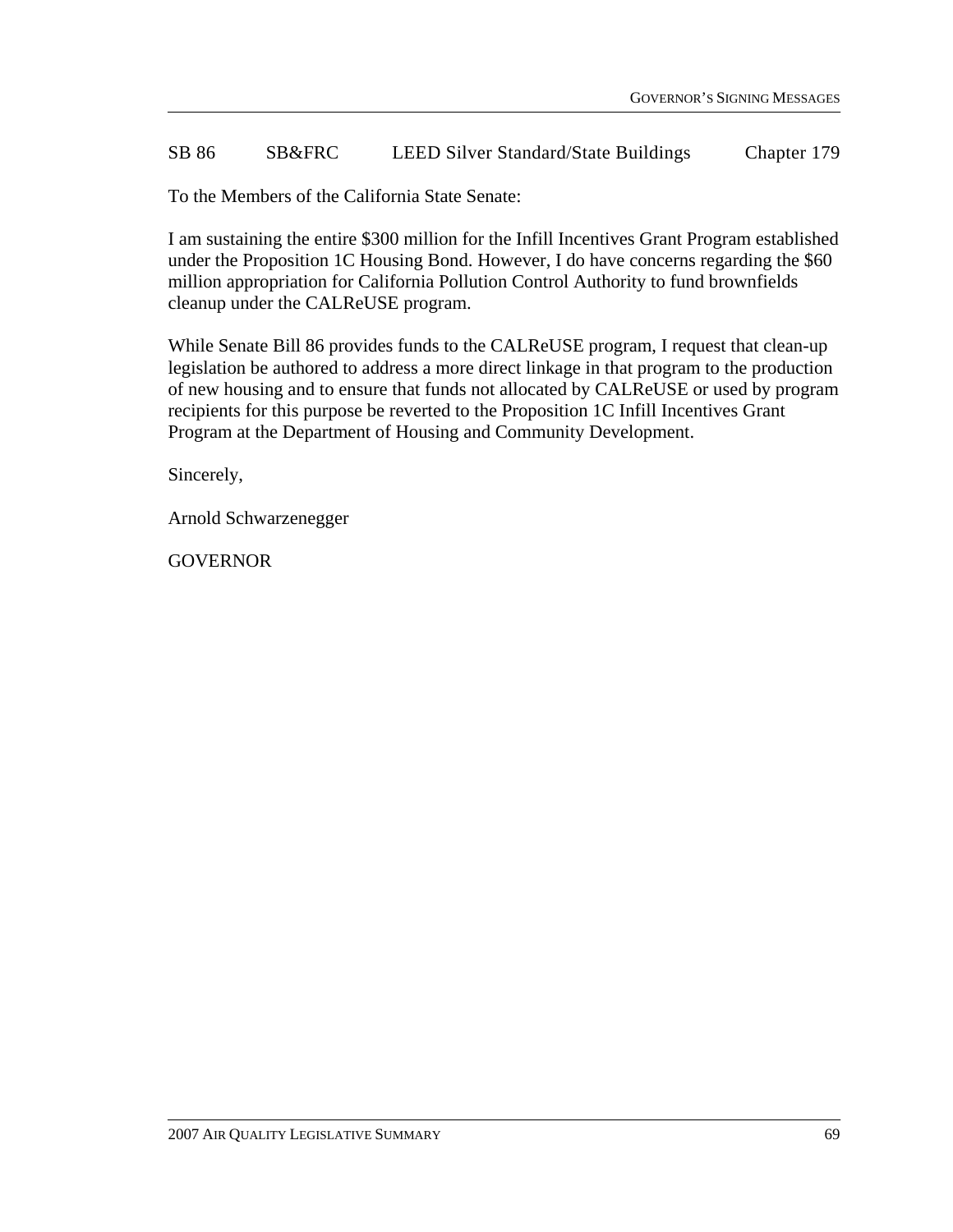#### SB 88 SB&FRC Prop. 1B Goods Movement Funding Chapter 181

To the Members of the California State Senate:

I am signing Senate Bill 88 because this bill contains many provisions needed to implement programs authorized in the Proposition 1B transportation bond. This bill is a major step in delivering on the promise made to the voters to improve our infrastructure and increase public safety. However, I would like to see stronger accountability measures and authorizations for the Goods Movement and State-Local Partnership programs, and I encourage the Legislature to continue their work on these programs by passing additional legislation to ensure that Californians get the maximum benefits from these bonds. I also urge the Legislature to authorize more public-private partnerships and grant design-build authority to leverage the bond funds for goods movement.

I am directing my Administration to continue the accountability efforts outlined in Executive Order S-02-07 and in this bill. However, this bill appears to include a drafting error making the general reporting requirements for Local Streets and Roads under Article 1 applicable to the State Controller's Office. Separate and simplified oversight requirements for that program are included under Article 10. I encourage the Legislature to quickly enact corrective legislation.

As I noted in my signing message for the budget bill, I am sustaining the legislative augmentation of an additional \$139,000,000 provided for trade corridor emissions reductions to be expended in the budget year. The people who voted for Proposition 1B are demanding this action. I know that my colleagues in the Legislature agree with these goals, and that the staff of the State Air Resources Board is up to this challenge. Because the language adopted by the Legislature relies heavily on local and regional entities to carry out this program, I am calling on those entities to work closely with the State Air Resources Board and ensure they are prepared to submit applications to receive and allocate funding as soon as possible in this fiscal year.

Sincerely,

Arnold Schwarzenegger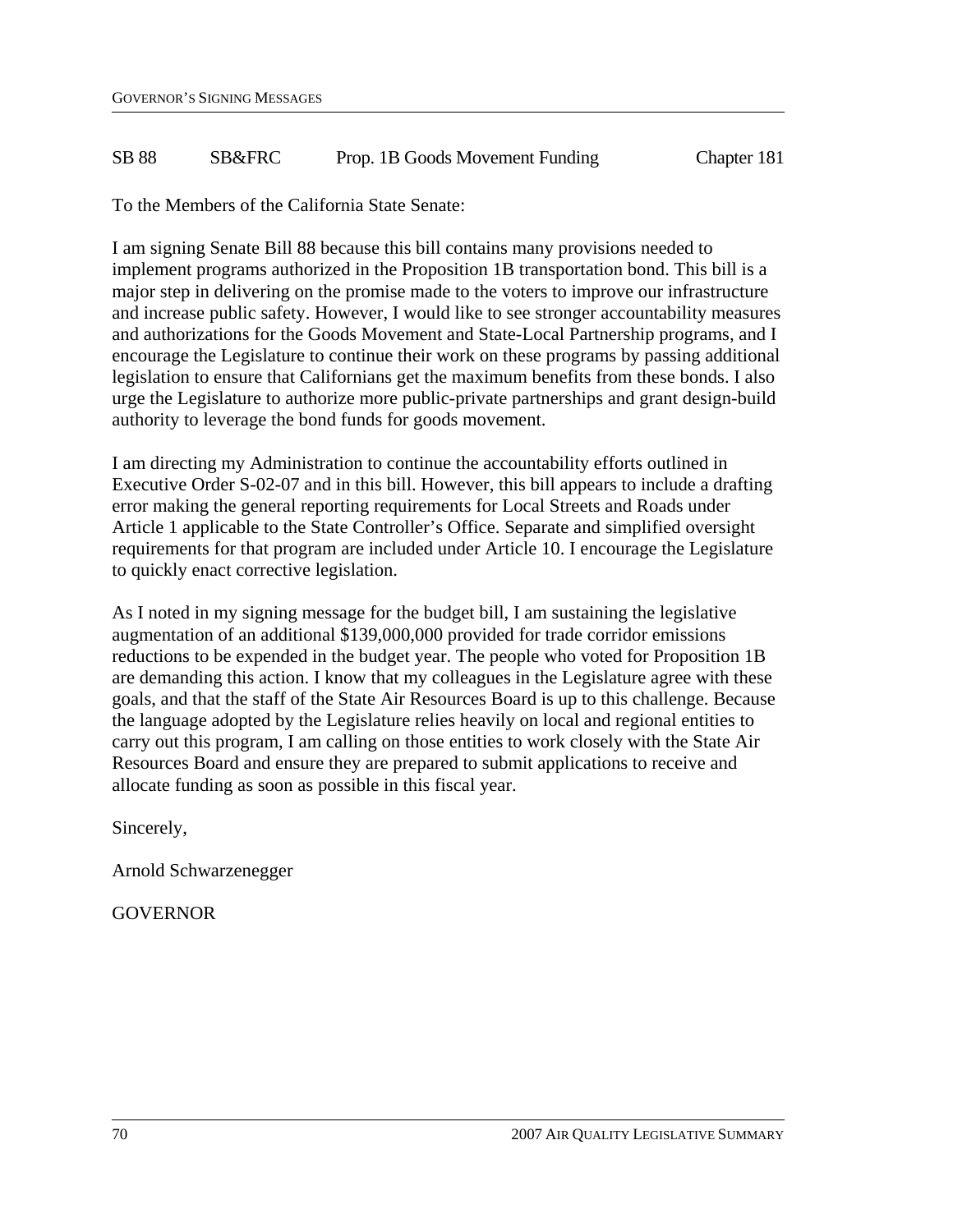#### SB 97 Dutton GHG Emissions Related to CEQA Chapter 185

To the Members of the California State Senate:

I am signing Senate Bill 97 because it provides immediate protection to the important infrastructure projects funded by the Highway Safety, Traffic Reduction, Air Quality and Port Security Bond Act of 2006 and the Disaster Preparedness and Flood Prevention Bond Act of 2006.

The projects funded by these voter-approved bonds are vital in our efforts to rebuild California's infrastructure. As we move aggressively to reduce congestion on our roadways and protect Californians from devastating floods, my Administration has also been working tirelessly to reduce greenhouse gas emissions and implement Assembly Bill 32, the Global Warming Solutions Act of 2006.

Current uncertainty as to what type of analysis of greenhouse gas emissions is required under the California Environmental Quality Act (CEQA) has led to legal claims being asserted which would stop these important infrastructure projects. Litigation under CEQA is not the best approach to reduce greenhouse gas emissions and maintain a sound and vibrant economy. To achieve these goals, we need a coordinated policy, not a piecemeal approach dictated by litigation.

This bill advances a coordinated policy for reducing greenhouse gas emissions by directing the Office of Planning and Research and the Resources Agency to develop CEQA guidelines on how state and local agencies should analyze, and when necessary, mitigate greenhouse gas emissions. My Administration will work to expedite the issuance of such regulations to provide predictability to California public agencies and businesses and achieve our goal to reduce greenhouse gas emissions to 1990 levels.

Sincerely,

Arnold Schwarzenegger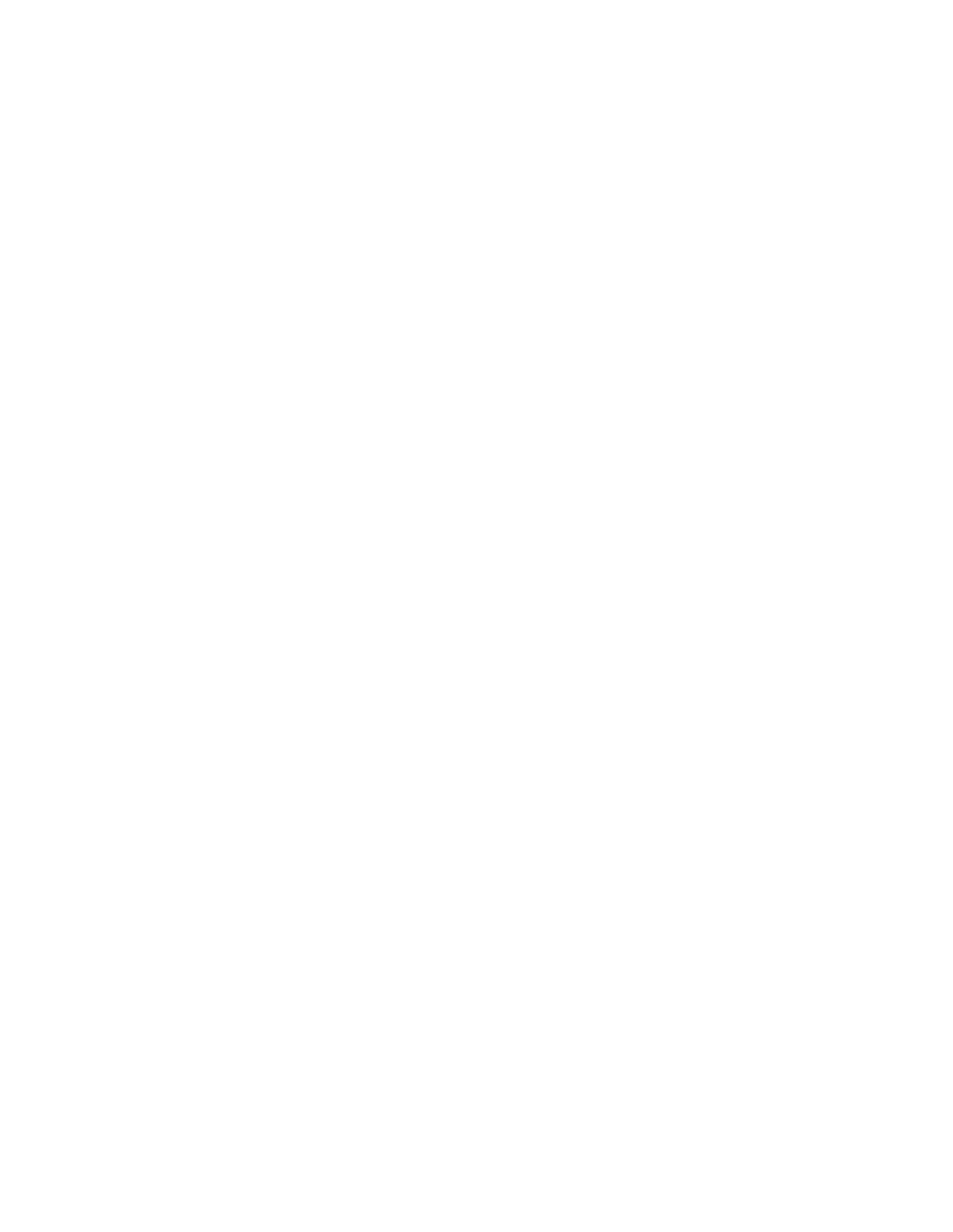## **VETOED BILLS**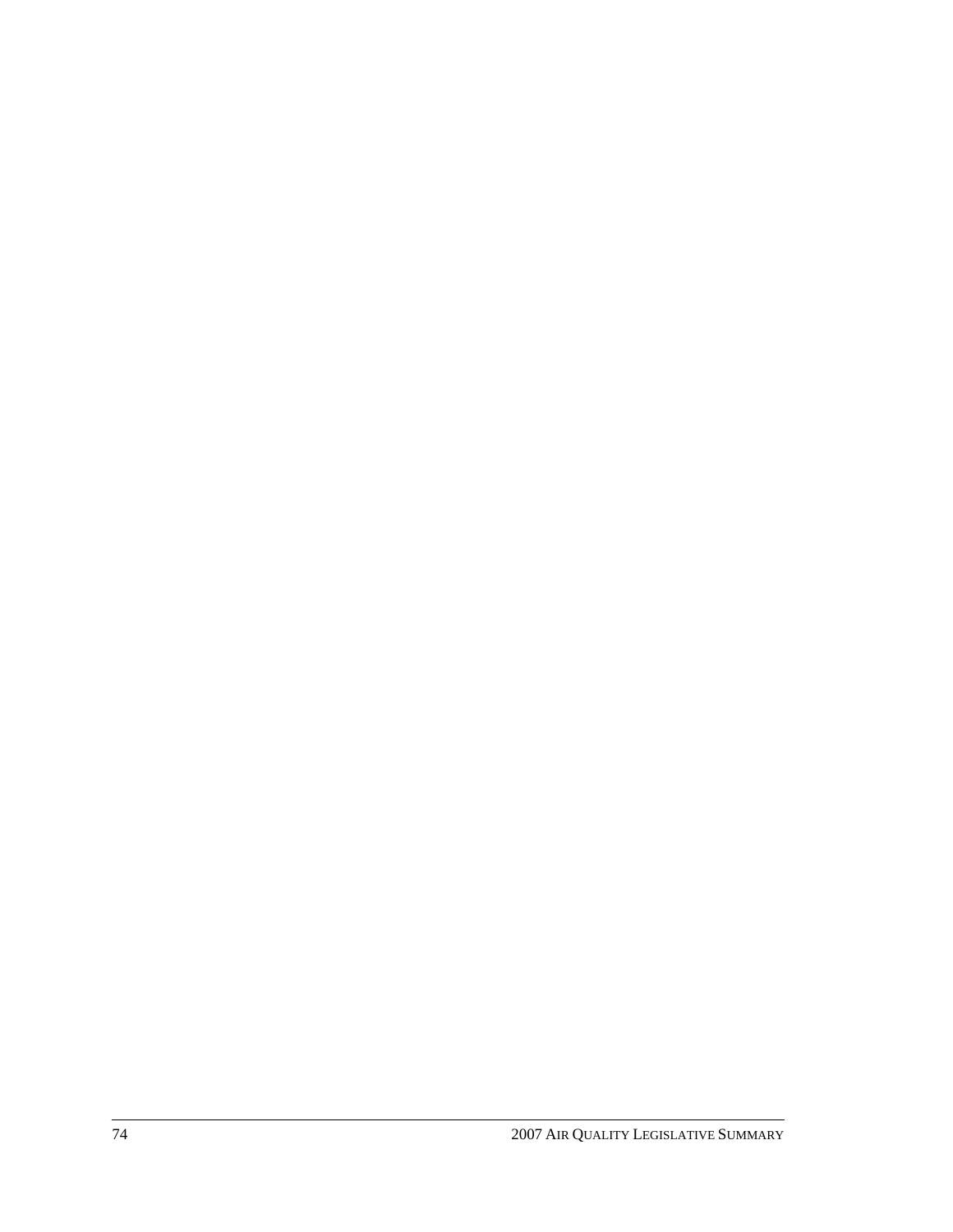| Vetoed |
|--------|
| Vetoed |
| Vetoed |
| Vetoed |
| Vetoed |
| Vetoed |
| Vetoed |
| Vetoed |
| Vetoed |
| Vetoed |
| Vetoed |
| Vetoed |
| Vetoed |
| Vetoed |
| Vetoed |
|        |

Note: All vetoed bills listed are accompanied by a veto message.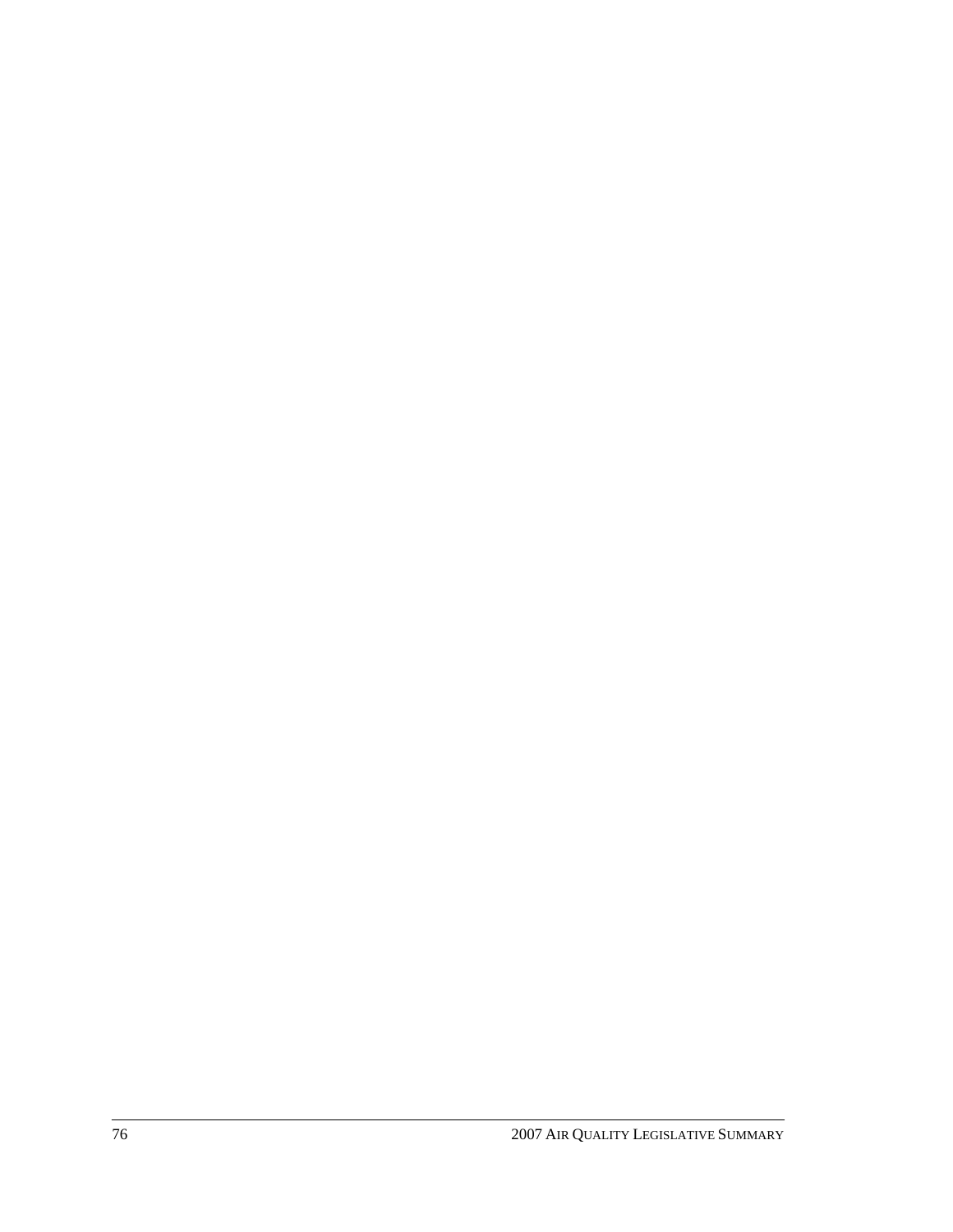# **GOVERNOR'S VETO MESSAGES**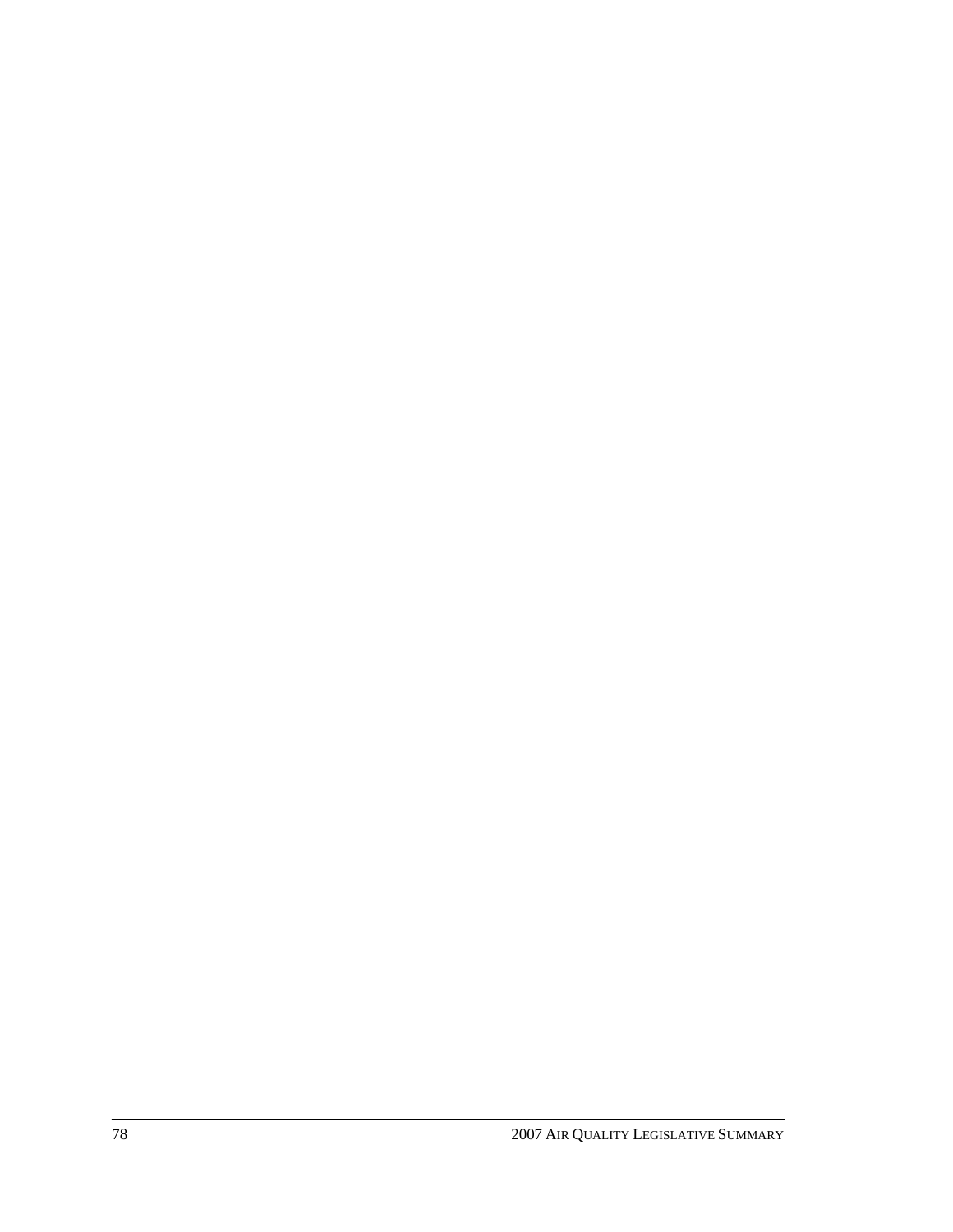#### AB 35 Ruskin LEED Gold Standard/State Buildings Vetoed

To the Members of the California State Assembly:

I am returning Assembly Bill 35 without my signature.

I support the development of green building standards and share the goals of this bill. However, if implemented provisions in this bill would create a bias for certain building materials over others without a clear benefit. For instance, the use of California wood building construction materials is highly discouraged in favor of foreign grown bamboo and wheatgrass.

Additionally, building standards should not be statutory. The Building Standards Commission was created to ensure an open public adoption process allowing experts to develop standards and periodic updates to the building codes.

Allowing private entities, such as proposed in this bill, to dictate California's building standards usurps the state's authority to develop and adopt those standards and could compromise the health and safety of Californians. I encourage state agencies to review all nationally recognized programs and glean from those programs, standards that promote greener construction, energy and water conservation, and reduce Green House Emissions.

It is imperative to expedite the greening of California's building standards. As such, I am directing the California Building Standards Commission to work with specified state agencies on the adoption of green building standards for residential, commercial, and public building construction for the 2010 code adoption process.

Sincerely,

Arnold Schwarzenegger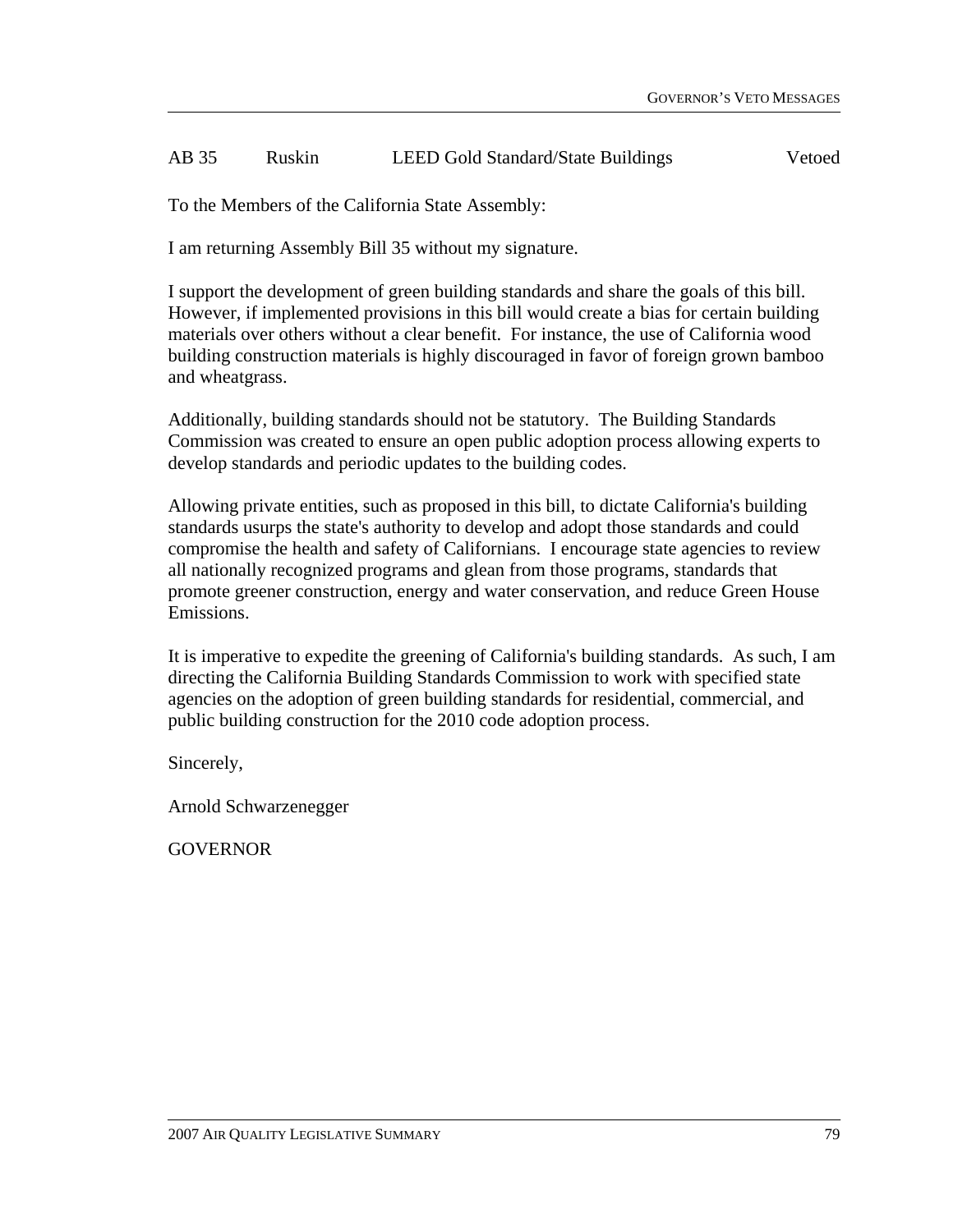#### AB 89 Garcia CA & Mexico Border Infrastructure Study Vetoed

To the Members of the California State Assembly:

I am returning Assembly Bill 89 without my signature.

I strongly support the on-going effort to actively participate with local, regional, and federal agencies in the United States and Mexico to address and improve current and future transportation conditions while recognizing related security, environmental, and economic issues. Much of what is requested in this bill is currently available through a number of international, federal, and state planning and coordinating efforts. In order to avoid duplicative efforts, I am unable to sign this bill.

However, the concept of creating a better understanding of our border transportation infrastructure needs warrants further work. As such, in my capacity as the conference chairman of the 2008 Border Governors Conference, I will place this issue on the conference agenda.

Sincerely,

Arnold Schwarzenegger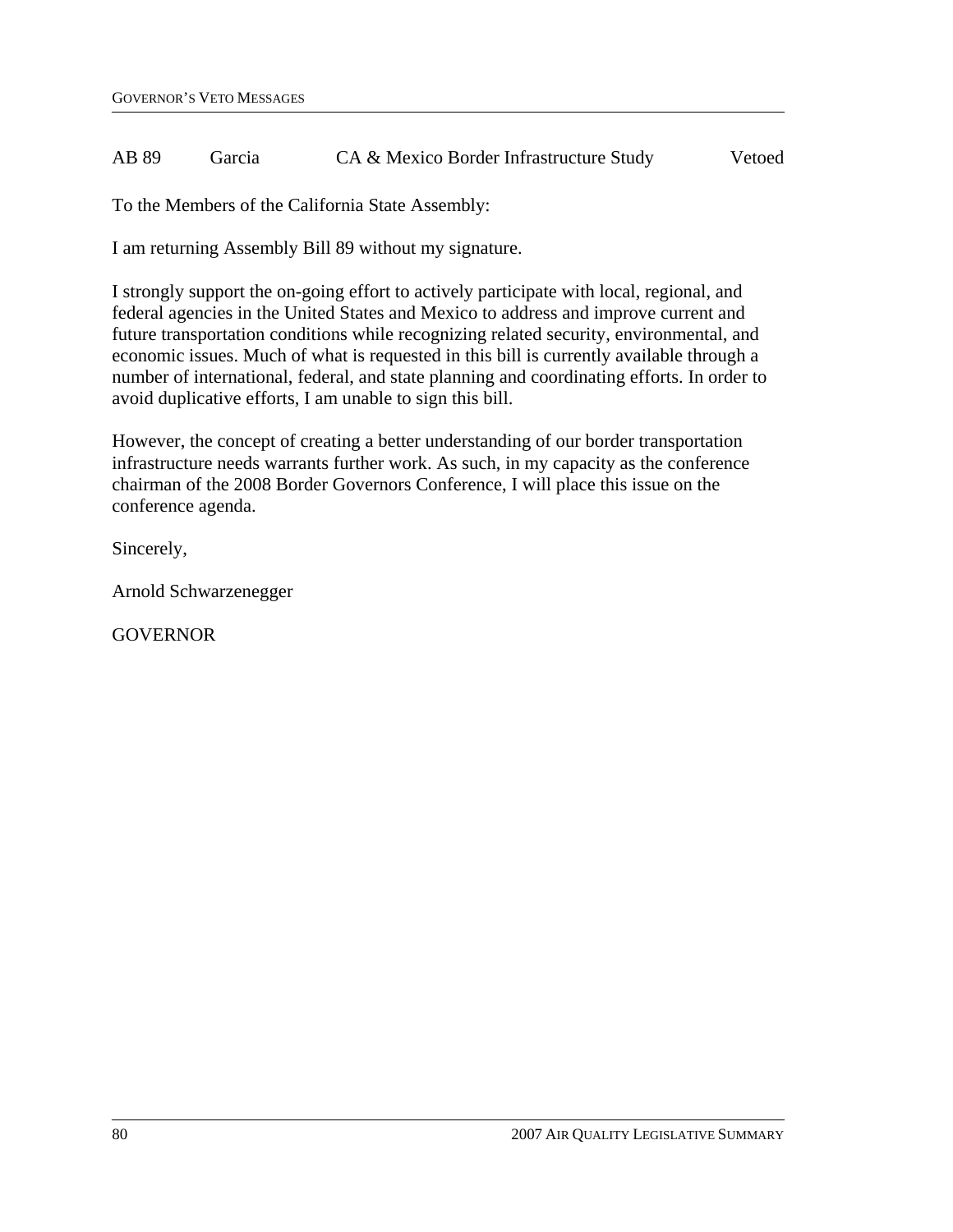AB 785 Hancock Urban Heat Islands Vetoed

To the Members of the California State Assembly:

I am returning Assembly Bill 785 without my signature.

The urban heat island technical evaluation and reflective coating development provisions of this bill are duplicative of regulatory efforts already in progress at the Air Resources Board and the California Energy Commission under the authority provided by the Global Warming Solutions Act of 2006.

The provision of the bill regarding disciplinary action for the failure of licensed contractors to comply with building energy efficiency standards has merit. I urge the Legislature to reconsider legislation on adding these new penalties next year.

Sincerely,

Arnold Schwarzenegger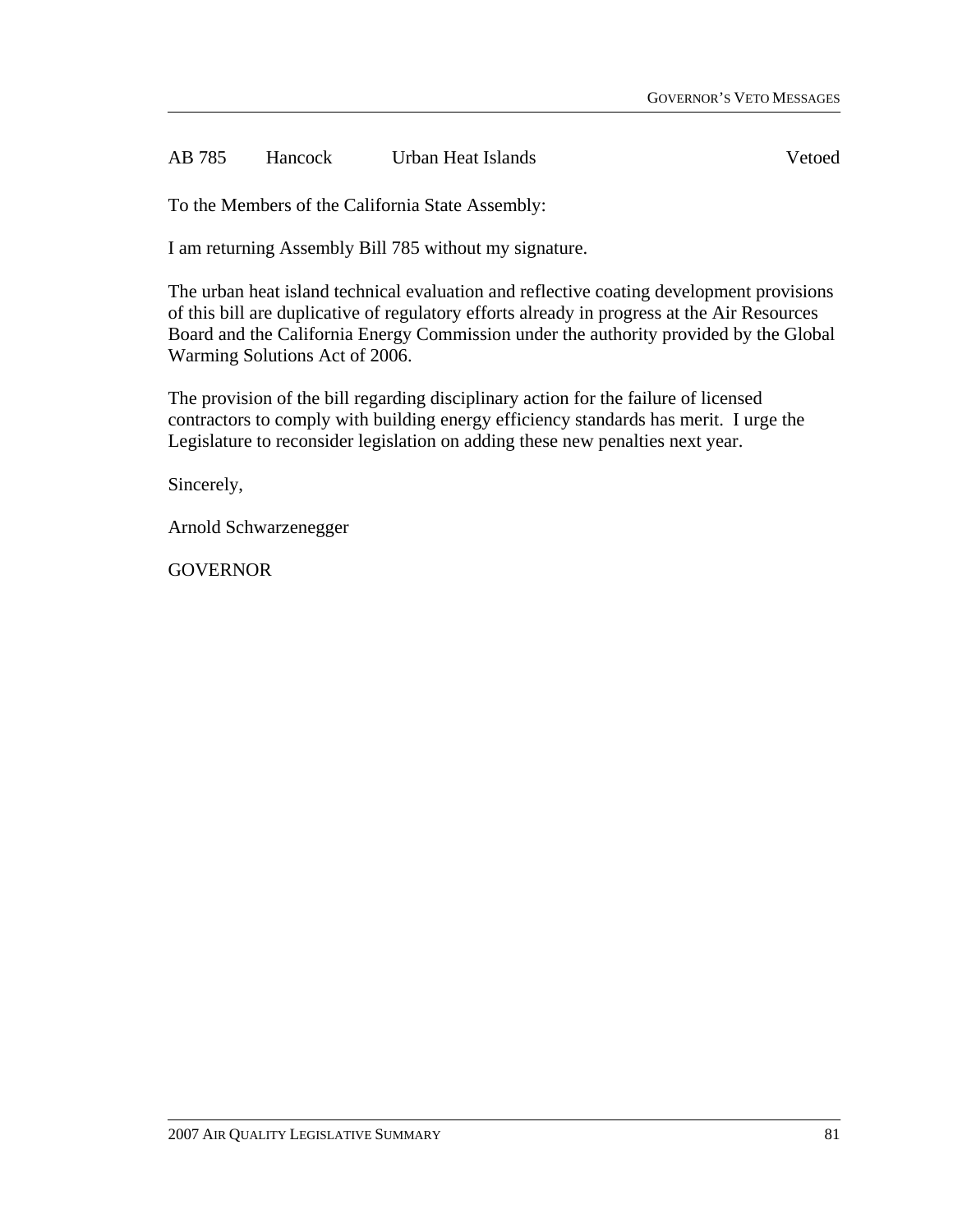#### AB 888 Lieu Green Building Practices/Commercial Vetoed

To the Members of the California State Assembly:

I am returning Assembly Bill 888 without my signature.

I support the development of green building standards and share the goals of this bill. However, if implemented provisions in this bill would create a bias for certain building materials over others without a clear benefit. For instance, the use of California wood building construction materials is highly discouraged in favor of foreign grown bamboo and wheatgrass.

Additionally, building standards should not be statutory. The Building Standards Commission was created to ensure an open public adoption process allowing experts to develop standards and periodic updates to the building codes.

Allowing private entities, such as proposed in this bill, to dictate California's building standards usurps the state's authority to develop and adopt those standards and could compromise the health and safety of Californians. I encourage state agencies to review all nationally recognized programs and glean from those programs, standards that promote greener construction, energy and water conservation, and reduce Green House Emissions.

It is imperative to expedite the greening of California's building standards. As such, I am directing the California Building Standards Commission to work with specified state agencies on the adoption of green building standards for residential, commercial, and public building construction for the 2010 code adoption process.

Sincerely,

Arnold Schwarzenegger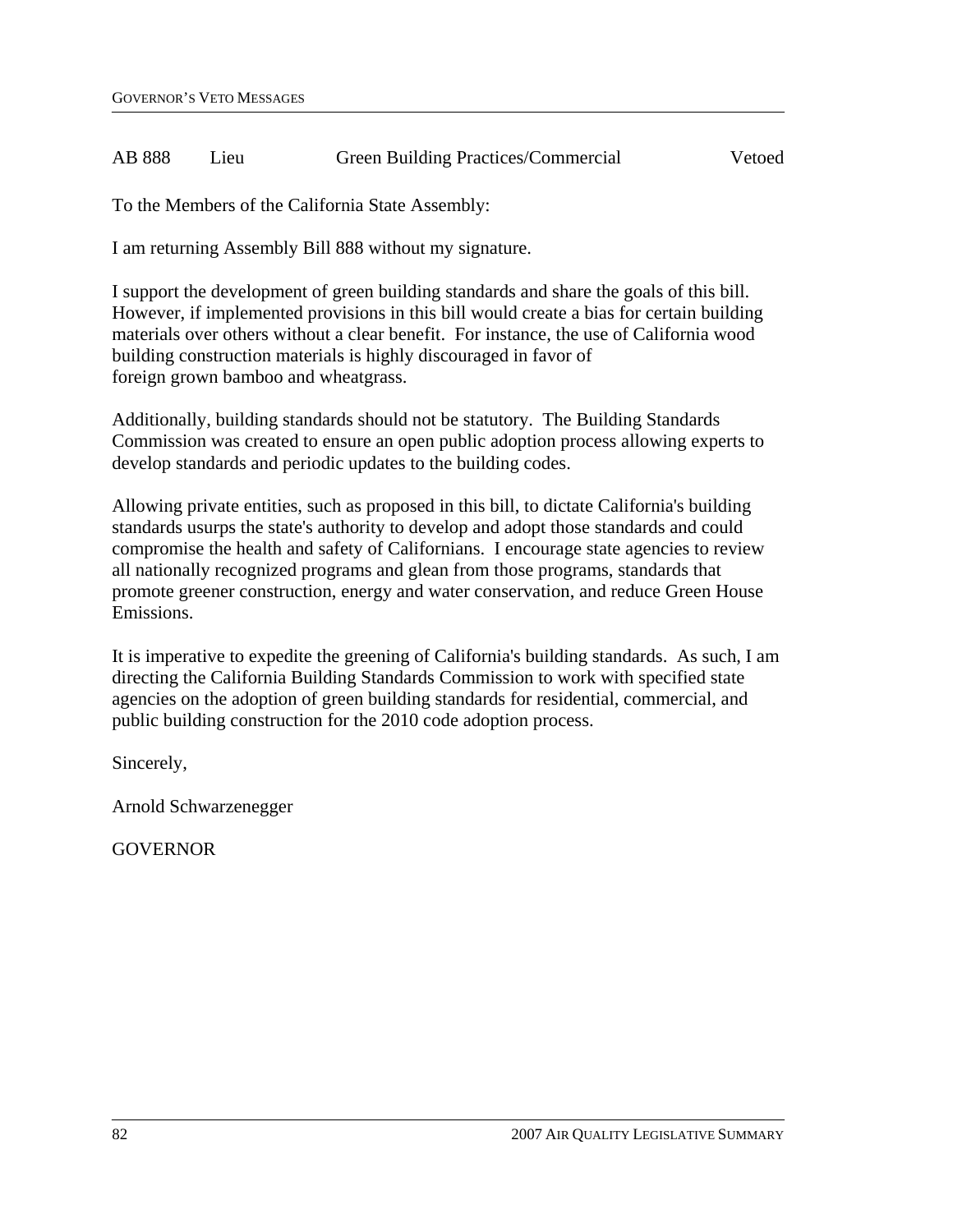#### AB 1058 Laird Green Building Practices/Residential Vetoed

To the Members of the California State Assembly:

I am returning Assembly Bill 1058 without my signature.

I support the development of green building standards and share the goals of this bill. However, if implemented provisions in this bill would put the health and safety of Californians at risk by being in conflict with current safety standards. The national standards in this bill could require that wood support studs be placed twenty-four inches apart instead of the California seismic safety standard of sixteen inches, thus endangering the safety of the home. Additionally, the guidelines for planting vegetation for shade would violate California fire standards for the most dangerous areas by placing vegetation next to the house, not the 100 foot firebreak required by California law.

Additionally, building standards should not be statutory. The Building Standards Commission was created to ensure an open public adoption process allowing experts to develop standards and periodic updates to the building codes.

Allowing private entities, such as proposed in this bill, to dictate California's building standards usurps the state's authority to develop and adopt those standards and could compromise the health and safety of Californians. I encourage state agencies to review all nationally recognized programs and glean from those programs, standards that promote greener construction, energy and water conservation, and reduce Green House Emissions.

It is imperative to expedite the greening of California's building standards. As such, I am directing the California Building Standards Commission to work with specified state agencies on the adoption of green building standards for residential, commercial, and public building construction for the 2010 code adoption process.

Sincerely,

Arnold Schwarzenegger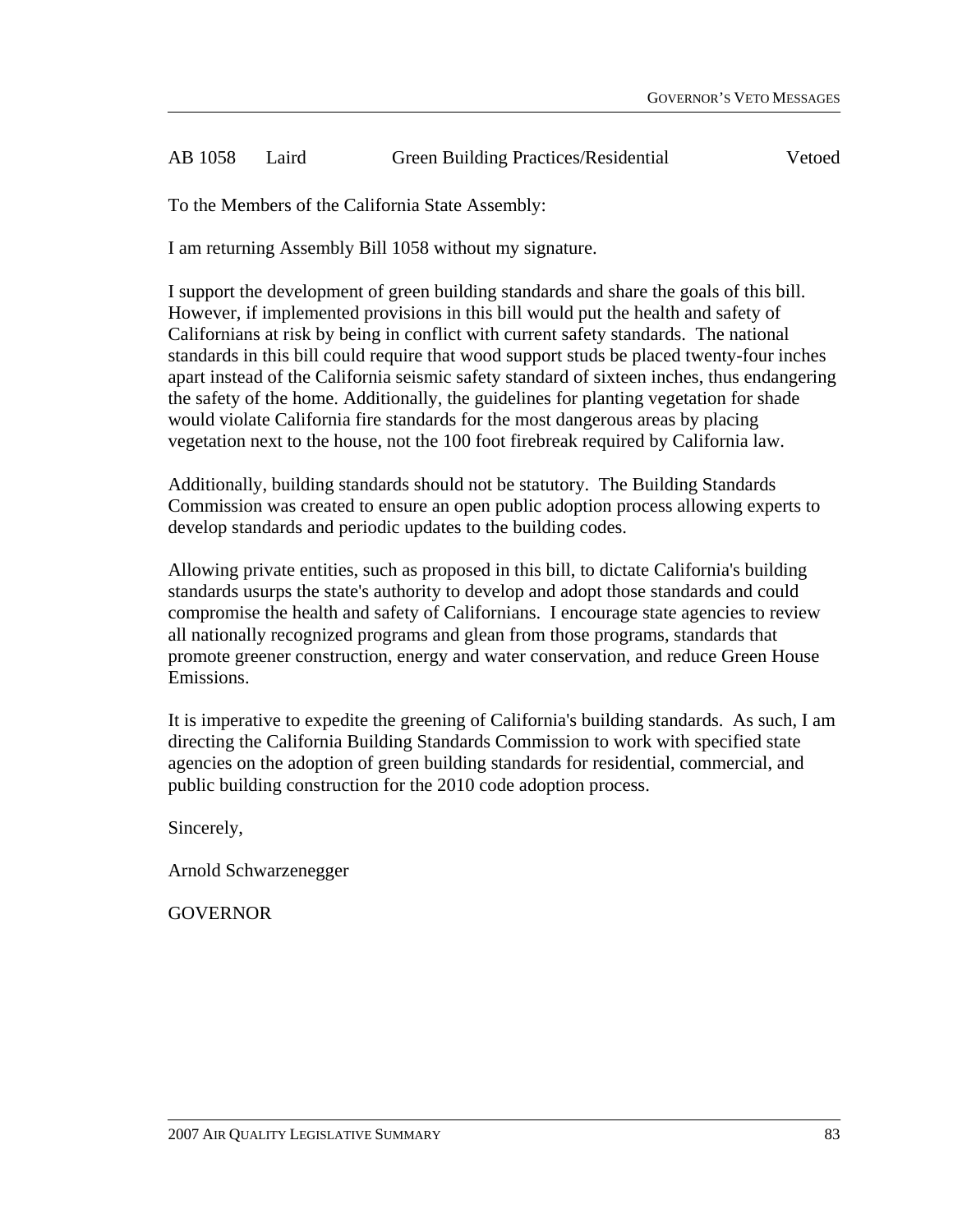#### AB 1135 Strickland State Agency Reports Vetoed

To the Members of the California State Assembly:

I am returning Assembly Bill 1135 without my signature.

This bill requires written reports submitted to the Legislature to include a signed statement by the head of the agency or department that the contents of the report are true, accurate, and complete.

As I stated when I vetoed similar legislation last year, I agree that the Legislature should base their decisions on sound information that is true, accurate and complete. To that end, I noted that state law already makes it a misdemeanor for a state or local official to submit a written report containing false information to the State Controller. Further, the Legislature already has the authority to question the accuracy of any information presented to it.

Finally, this bill would create an inconsistent system in which some of the information submitted by the Administration is subject to declarations of truth while all other information used in the legislature's deliberative process is not.

For these reasons, I am again returning this bill without my signature.

Sincerely,

Arnold Schwarzenegger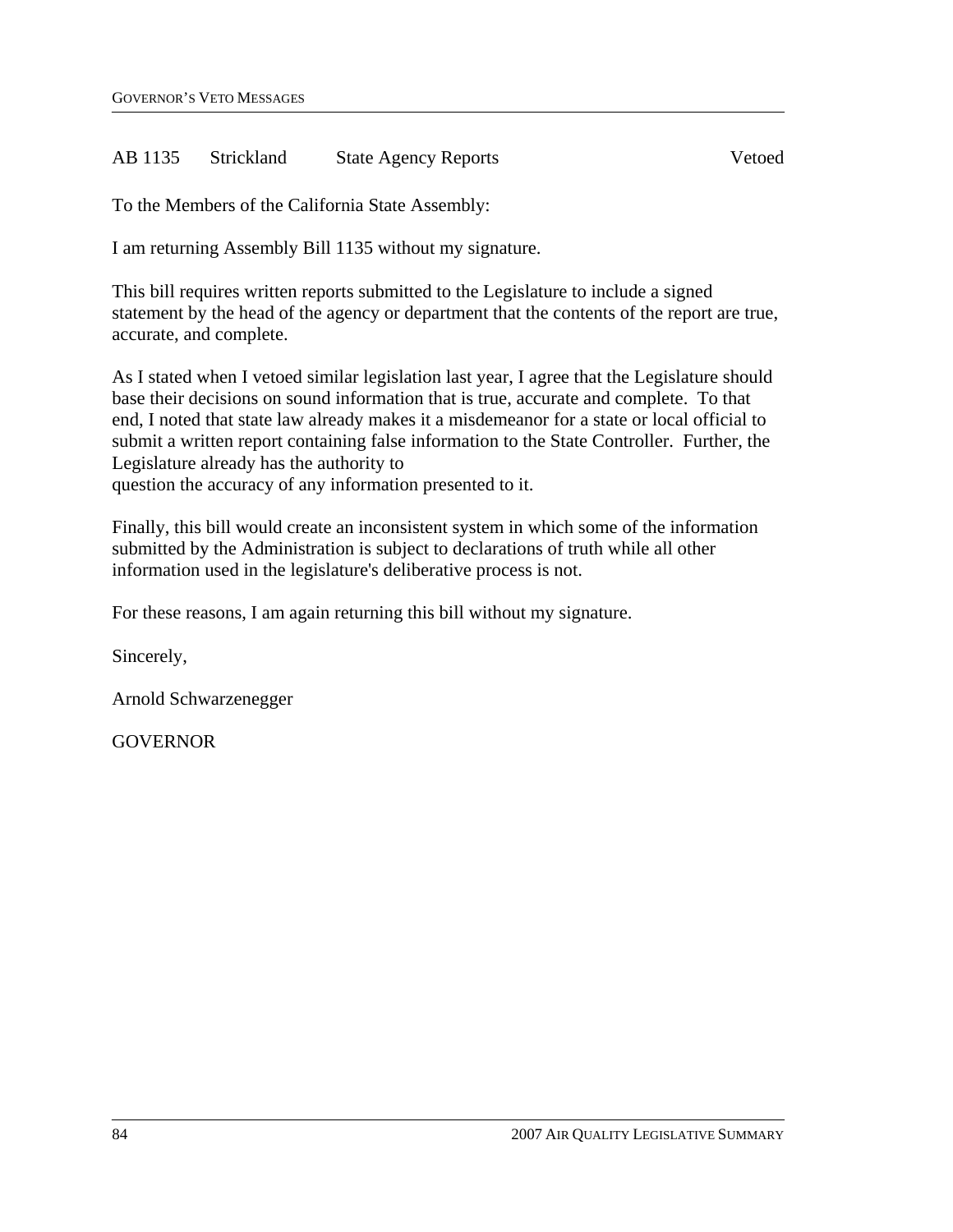AB 1393 Leno Public Records Vetoed

To the Members of the California State Assembly:

I am returning Assembly Bill 1393 without my signature.

Ensuring access to public information is one of my Administration's top priorities. That is why last year I issued Executive Order S-03-06 (Order), requiring all state agencies to review their guidelines governing access to public information. In addition, the Order required that every agency identify and train staff to be responsible for ensuring compliance with the California Public Records Act.

As I noted in my veto of similar legislation last year, I believe the steps that were taken as a result of the Order, combined with the ongoing efforts of agencies to comply with the law, are working to ensure the needs of the public are met. This bill imposes an unnecessary one-size-fits-all mandate on state agencies. In addition, this bill would require the formation of a task force to consider even more statutory standards to govern the disclosure of public records. Such a task force and such additional statutory changes are also unnecessary. My Administration's commitment to the Public Records Act is unwavering and I am confident future Administrations will share this attitude.

Sincerely,

Arnold Schwarzenegger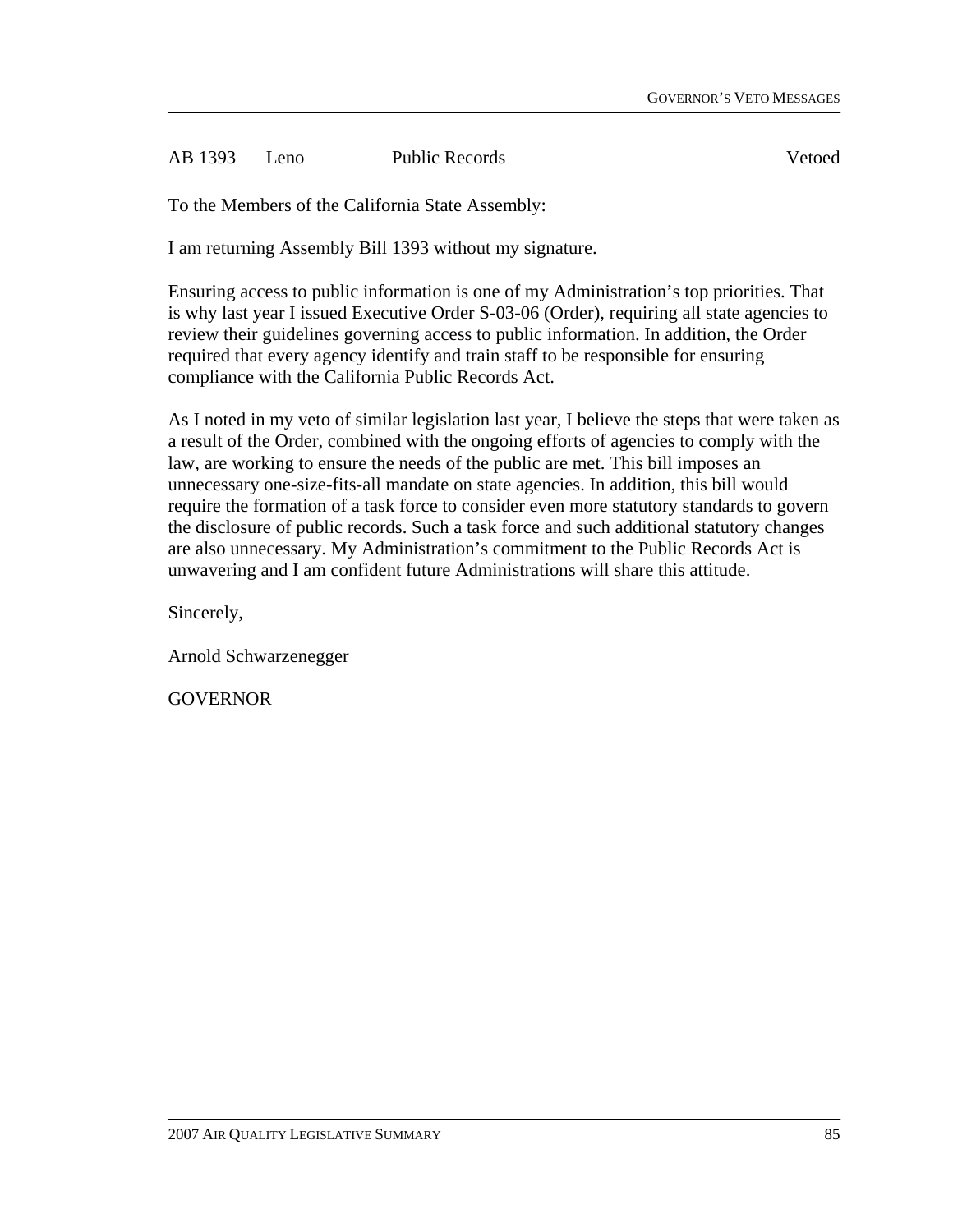#### AB 1467 DeSaulnier Worker Safety Smoking Ban Vetoed

To the Members of the California State Assembly:

I am returning Assembly Bill 1467 without my signature.

This bill would remove a limited number of exemptions found in current law that permit smoking in specified bars, warehouses, hotel lobbies, meeting and banquet rooms, and businesses without employees.

California has led the nation in effective smoking control activities, achieving the second lowest rate of smoking among adults in the nation. The cessation of smoking is a component of my plan to encourage Californian's to lead a healthy lifestyle and thereby reduce health care costs. While more needs to be done to reduce smoking rates, I do not agree that placing further restrictions on business owners is the correct approach. Instead, California can further reduce smoking rates in other ways, such as increasing access to cessation services offered through the highly effective California Smokers' Helpline.

Sincerely,

Arnold Schwarzenegger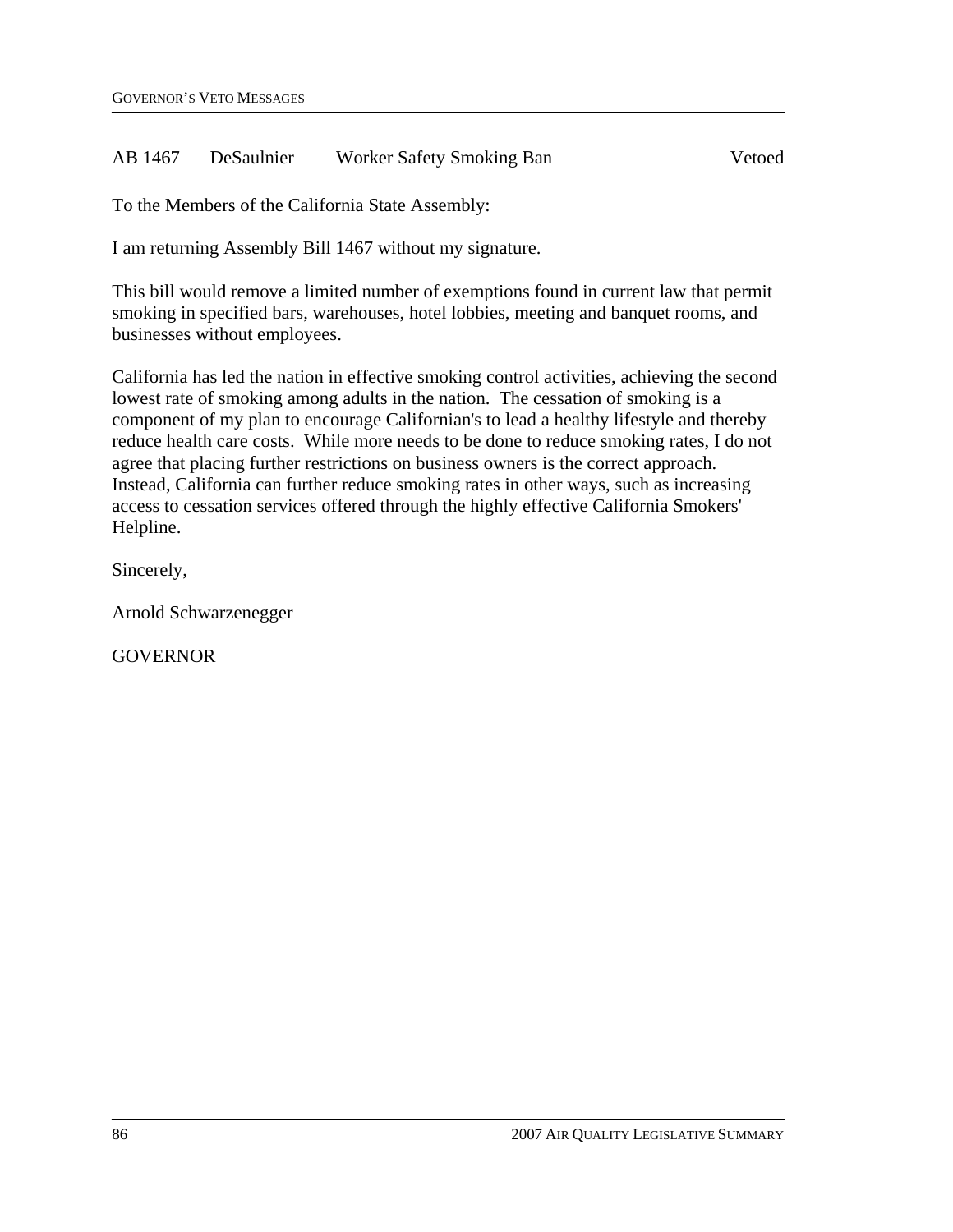#### SB 34 Torlakson Delta Flood Control Financing Vetoed

To the Members of the California State Senate:

I am returning Senate Bill 34 without my signature.

Current law requires the Delta Vision Blue Ribbon Task Force to consider various funding options for inclusion in a strategic financing plan for the Delta. That includes developing a stable revenue source to fund maintenance of levees located within the Delta. This, combined with the plans required by prior legislation, makes this bill unnecessary.

Sincerely,

Arnold Schwarzenegger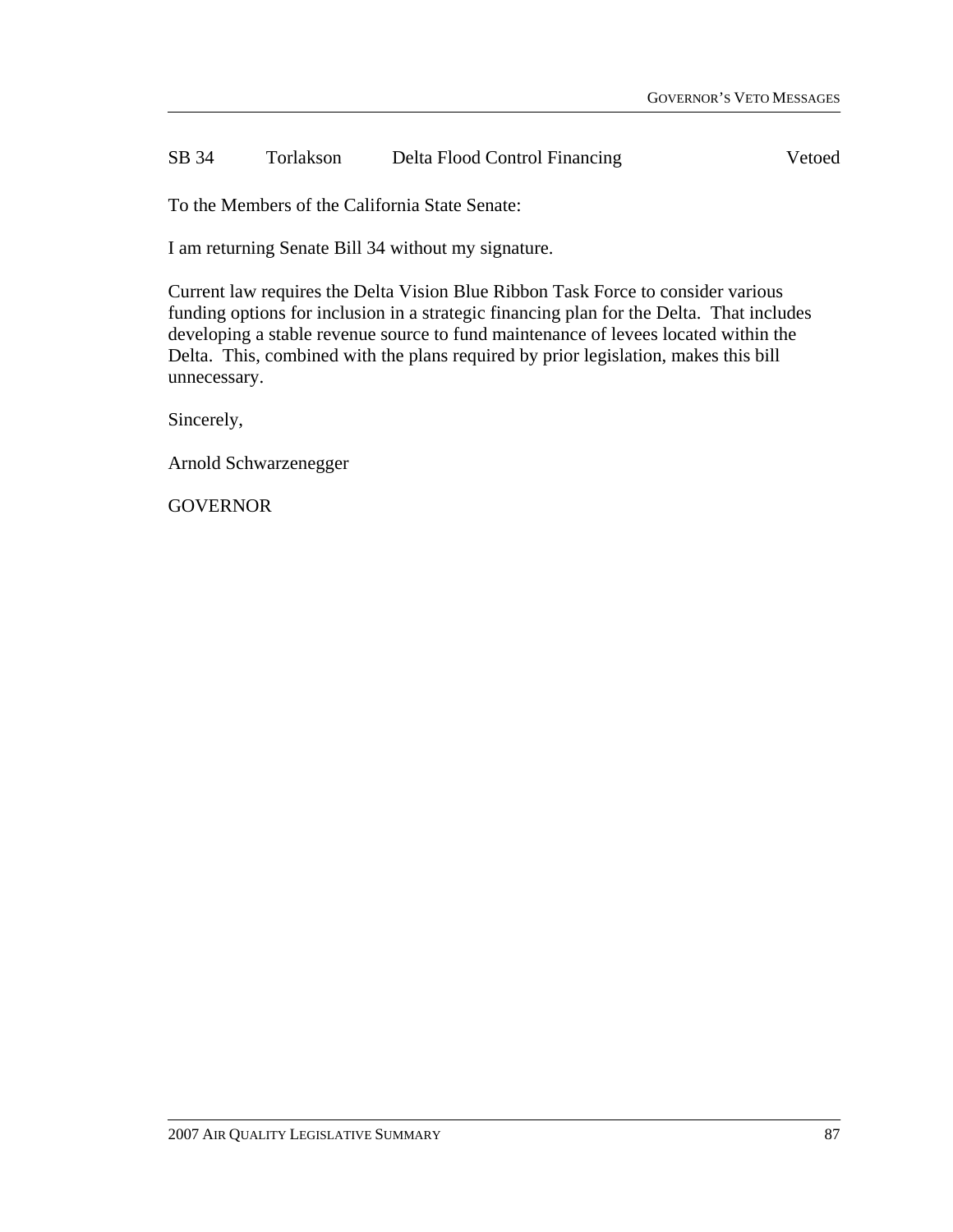#### SB 70 Florez Developmental Biodiesel Formulations Vetoed

To the Members of the California State Senate:

I am returning Senate Bill 70 without my signature.

I support the goal to increase the use of biodiesel fuels, but this bill is a piecemeal approach to transportation fuels standards.

Pursuant to AB 1007 (Chapter 371, Statutes of 2005), the California Energy Commission, in partnership with the Air Resources Board, will shortly release the State Alternative Fuels Plan to increase the use of alternative transportation fuels in California. This effort will identify the most effective strategies for the State to use to increase the level of alternative fuel use in the California market. Until the AB 1007 report's findings are known and reviewed, I believe it is at best premature to consider this measure at this time.

Finally, this bill only encourages the use of biodiesel blend fuels in school and transit buses, excluding renewable diesel fuels which are potentially higher quality than biodiesel and which could greatly expand the supply of attractive diesel fuels.

For these above reasons, I cannot sign this bill.

Sincerely,

Arnold Schwarzenegger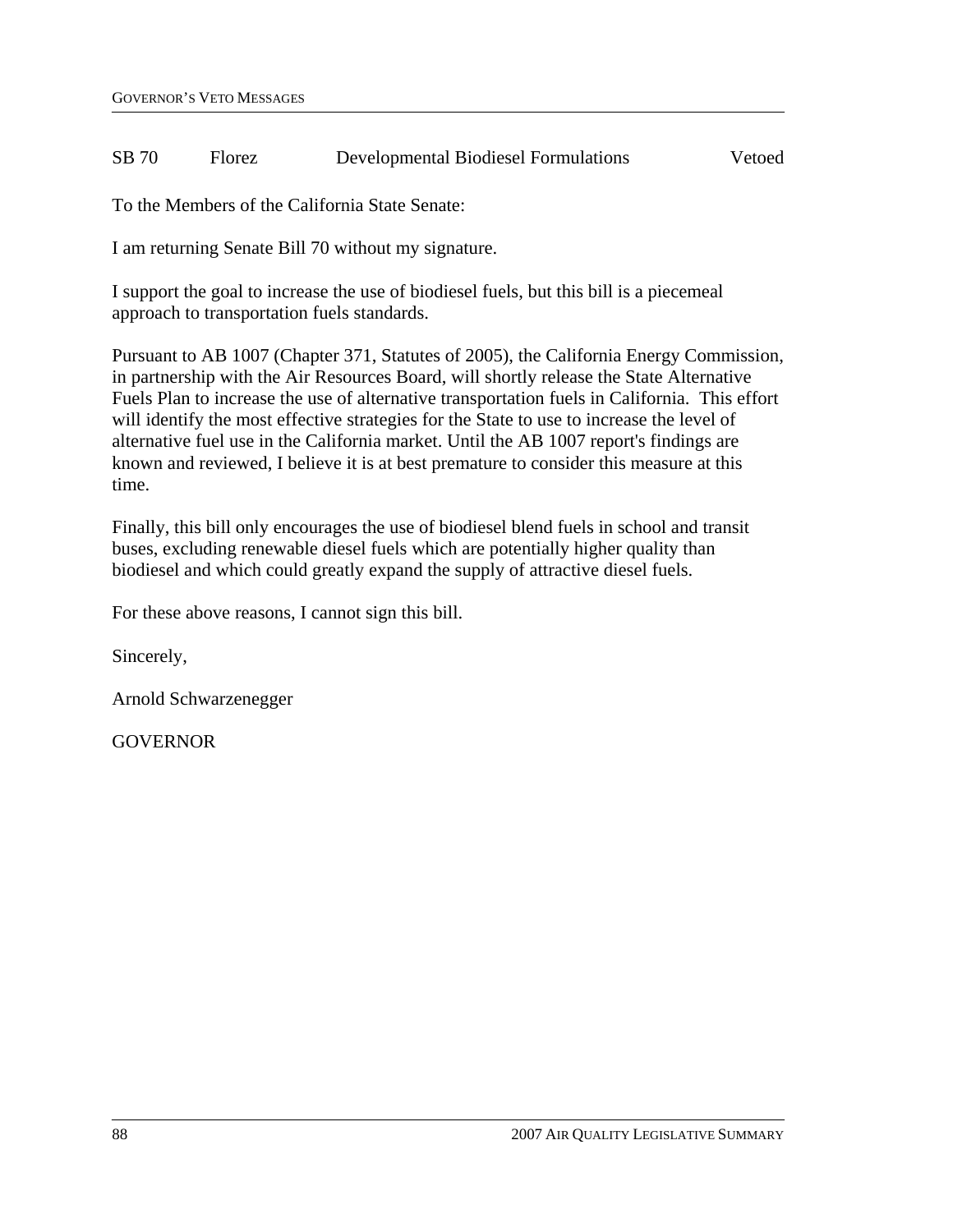#### SB 210 Kehoe Low Carbon Fuel Standard Vetoed

To the Members of the California State Senate:

I am returning Senate Bill 210 without my signature.

Last year, I signed into law The Global Warming Solutions Act of 2006 (AB 32, Nunez/Pavley), which requires the California Air Resources Board (CARB) to adopt regulations for establishing a program of greenhouse gas emission limits and reduction measures. In furtherance of the goals prescribed in AB 32, on January 18, 2007, I signed Executive Order S-1-07, which called for the establishment of a Low Carbon Fuel Standard (LCFS) for transportation fuels sold in California.

Subsequently, CARB adopted the LCFS as a Discrete Early Action Measure within the scope of its implementation of AB 32. By doing so, it formally undertook the task of putting into full effect this important effort to reduce the carbon intensity of passenger vehicle fuels.

This bill attempts to codify the LCFS and adds some potentially meritorious provisions but does so in a manner that could seriously hinder the development, distribution and adoption of low-carbon fuels. Specifically, the failure to incorporate all of the provisions outlined in the Executive Order and in particular the authority for CARB to utilize market-based mechanisms in its implementation of the LCFS creates uncertainty about whether California is committed to a market-driven LCFS. That uncertainty could curtail the interest of entrepreneurs in bringing low-carbon fuels to market, reduce the availability of capital required to produce and distribute low-carbon fuels in a consumerconvenient fashion, and raise low-carbon fuel prices.

When combined with regulatory performance standards and in the context of a properly structured regulatory framework, market-based mechanisms are essential to the costeffective production and development of low-carbon fuels and the infrastructures for widespread distribution of those fuels. Market mechanisms are indispensable to the implementation of the LCFS and accordingly the failure to include them in this bill is unacceptable.

Sincerely,

Arnold Schwarzenegger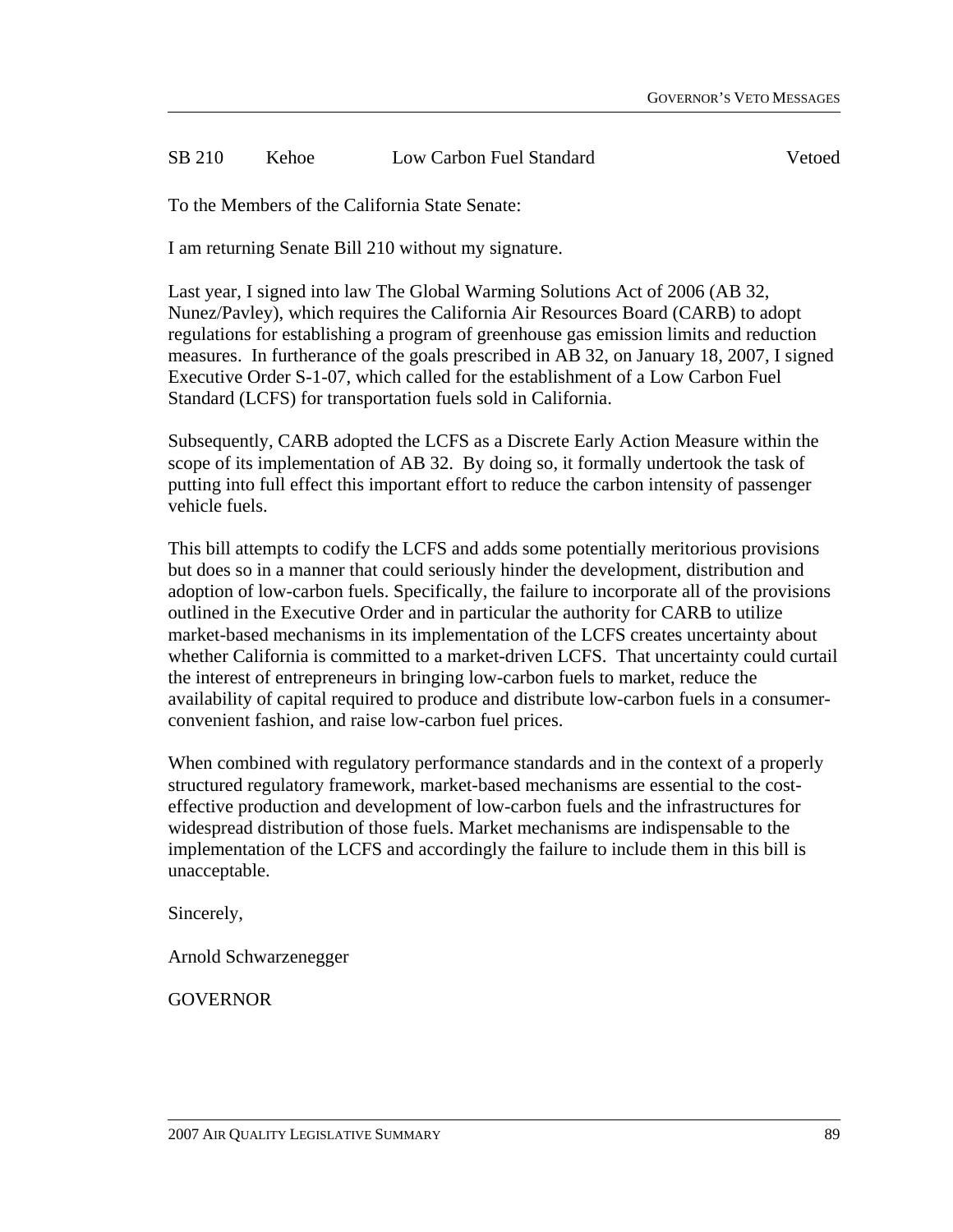#### SB 451 Kehoe Renewable Electric Generation Vetoed

To the Members of the California State Senate:

I am returning Senate Bill 451 without my signature.

Last year I signed AB 1969 (Yee, Chapter 731, Statutes of 2006), which created standard contracts for the purchase of renewable power generated by public water and wastewater agencies. Subsequent to the enactment of AB 1969 and using their existing authority, the California Public Utilities Commission (CPUC) expanded this program to include other smaller scale renewable electricity generators.

The purpose of signing AB 1969 and the CPUC actions was to create a standard program for the purchase of clean and renewable electricity which will promote additional investment and development of these projects. Although SB 451 intends to appropriately expand this concept to all renewable electricity generators, it contains provisions which have the unintended consequence of actually stifling further development in this arena.

An analysis of this bill, overlaid by existing statute and the current regulatory scheme adopted by the CPUC, suggests that the provisions of this measure, if signed, would have the effect of allocating the entirety of the Renewable Energy Credits created by a renewable electricity generator to the Investor-Owned Utility that buys their electricity. As a result, environmental attributes such as air quality and greenhouse gas reductions would accrue solely to the utility, even if a renewable generator exports only a small part of their total generation to the utility.

Because of past and present efforts to improve air quality and reduce greenhouse gas emissions, markets for toxic air contaminant and carbon emission reduction credits are currently being developed. The value and availability of these credits plays an important role in the analysis undertaken by a renewable energy developer to determine whether, and at what size, a project is financially viable.

The provisions of this bill would automatically transfer ownership of these credits once a renewable generator sells any amount of electricity to the Investor-Owned Utility. A proportional share, if correctly implemented, could be justified. But as written, this bill removes a significant financial incentive for renewable generators and would force them to downsize or abandon their projects.

Sincerely,

Arnold Schwarzenegger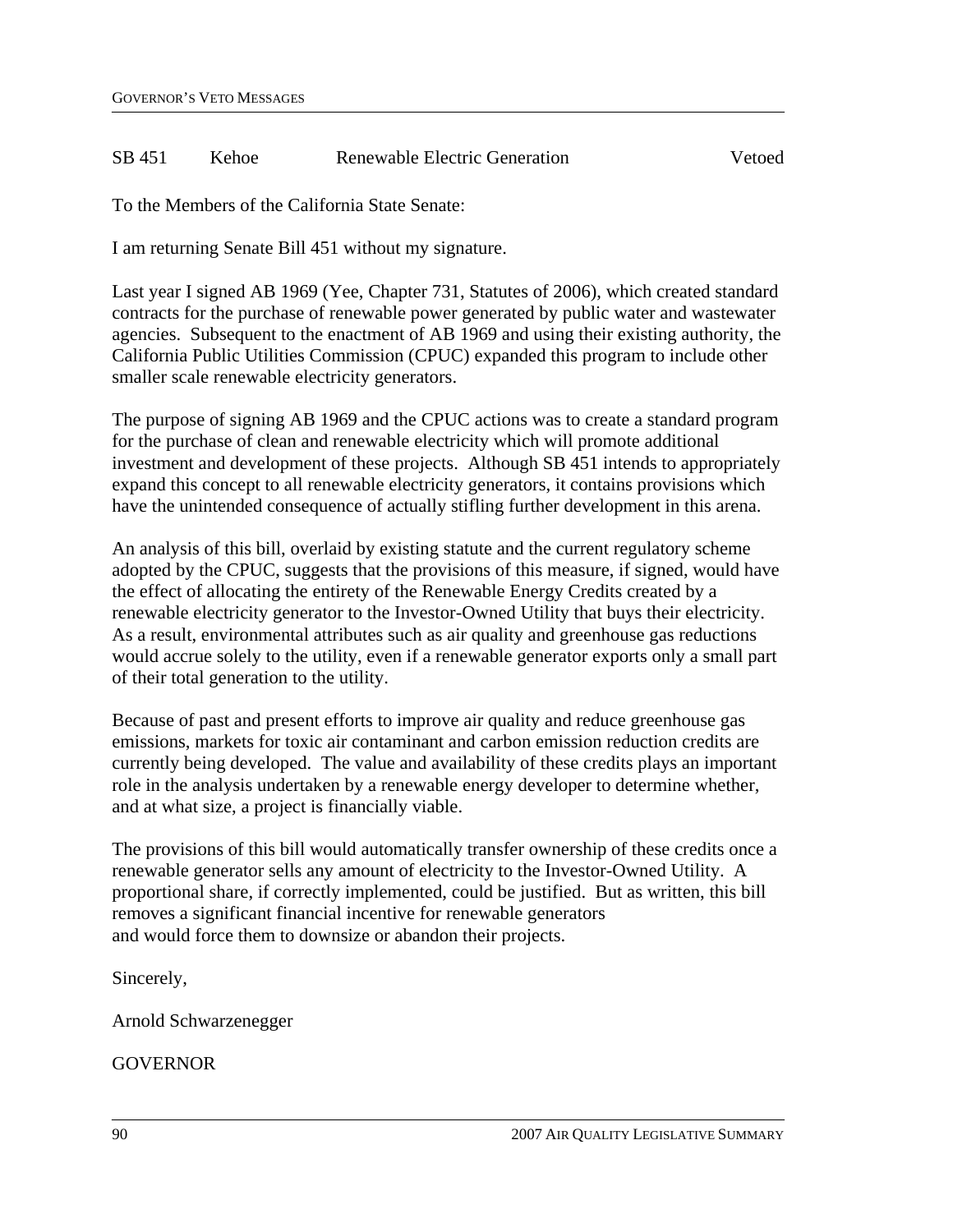#### SB 613 Simitian Congestion & Stormwater Management Vetoed

To the Members of the California State Senate:

I am returning Senate Bill 613 without my signature.

This bill would extend the annual fee on motor vehicles in San Mateo County for the purposes of traffic congestion relief and storm water pollution mitigation until 2019. This bill is premature because the bill seeks to extend the program before a full evaluation of the pilot project has occurred. I am also concerned over the ten year length of this program as envisioned in the bill.

I encourage the Legislature to consider legislation next year after reviewing the results of the first three years of the pilot project. If the project is deemed successful, I will sign into law legislation extending the program for up to an additional four years under the current fee structure.

Sincerely,

Arnold Schwarzenegger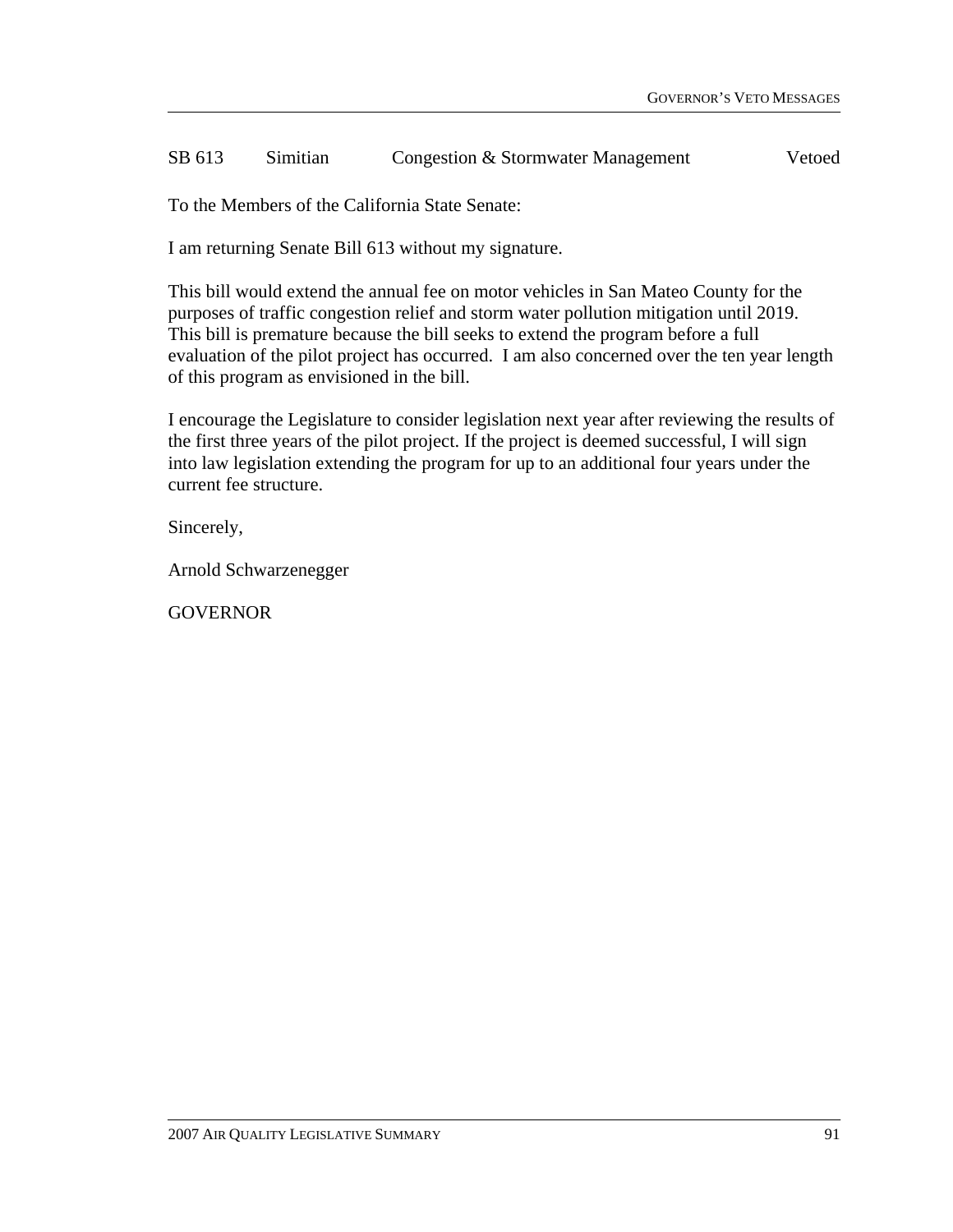#### SB 660 Perata Climate Change Research Funding Vetoed

To the Members of the California State Senate:

I am returning Senate Bill 660 without my signature.

I support efforts to increase the effectiveness of research, development and demonstration (RD&D) projects that will further the goals of the state in the area of climate change and green house gas emission reductions. However, I strongly believe that creating yet another substantial layer of administration, as this bill does, will hinder, rather than support, the current coordination that occurs within the Administration on climate change RD&D, as well as remove the necessary flexibility we need to continue to react to topical issues and rapidly changing technologies. California's state agencies, outside research agencies and other key governmental entities are leading climate change research and actively supporting greenhouse gas reduction technologies, while working closely with each other on RD&D projects at the planning and implementation stages.

I believe that maintaining interagency and stakeholder coordination, communication and technology research at all points of the RD&D process is more efficient than creating yet another layer of administration and assigning it the difficult task of overseeing the planning and execution of all research activities being conducted by all of the entities within the Administration engaged as such.

Sincerely,

Arnold Schwarzenegger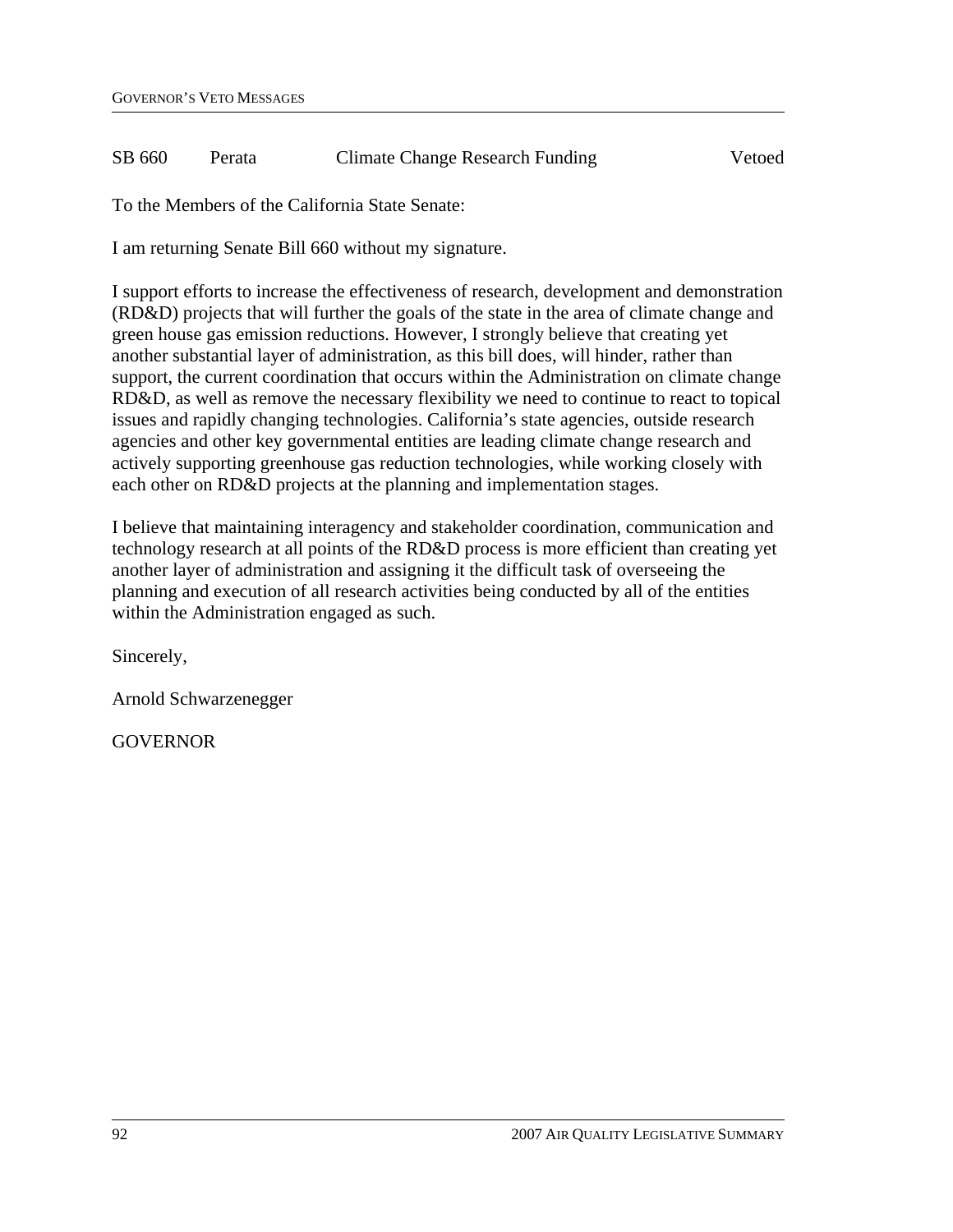#### SB 1002 Perata Water Quality & Flood Control Vetoed

To the Members of the California State Senate;

I am returning Senate Bill 1002 without my signature.

This bill would fund many worthy programs and I would sign it as part of a comprehensive plan to address California's growing water crisis. However, other critical elements were not addressed in this bill, such as storage and conveyance, and without them this bill represents the same piecemeal approach that led us to the current crisis. Several legislative measures that are virtually identical to this bill are being considered in the Special Session on water, and I will support a measure to fund these vital programs if it reaches my desk as part of a comprehensive plan.

California voters have approved more than \$14 billion in bonds to address water and environmental issues in the last ten years. Billions of dollars were directly aimed at projects designed to address the crisis in the Delta. Yet the Delta is in worse shape today than it was a decade ago.

Throwing more money at the problem without addressing the fundamental issues to fix the Delta will only allow the crisis to worsen. With water rationing and rate increases on the horizon throughout the state, we cannot afford any further delay in making the hard decisions on how to protect California's vital water infrastructure.

Sincerely,

Arnold Schwarzenegger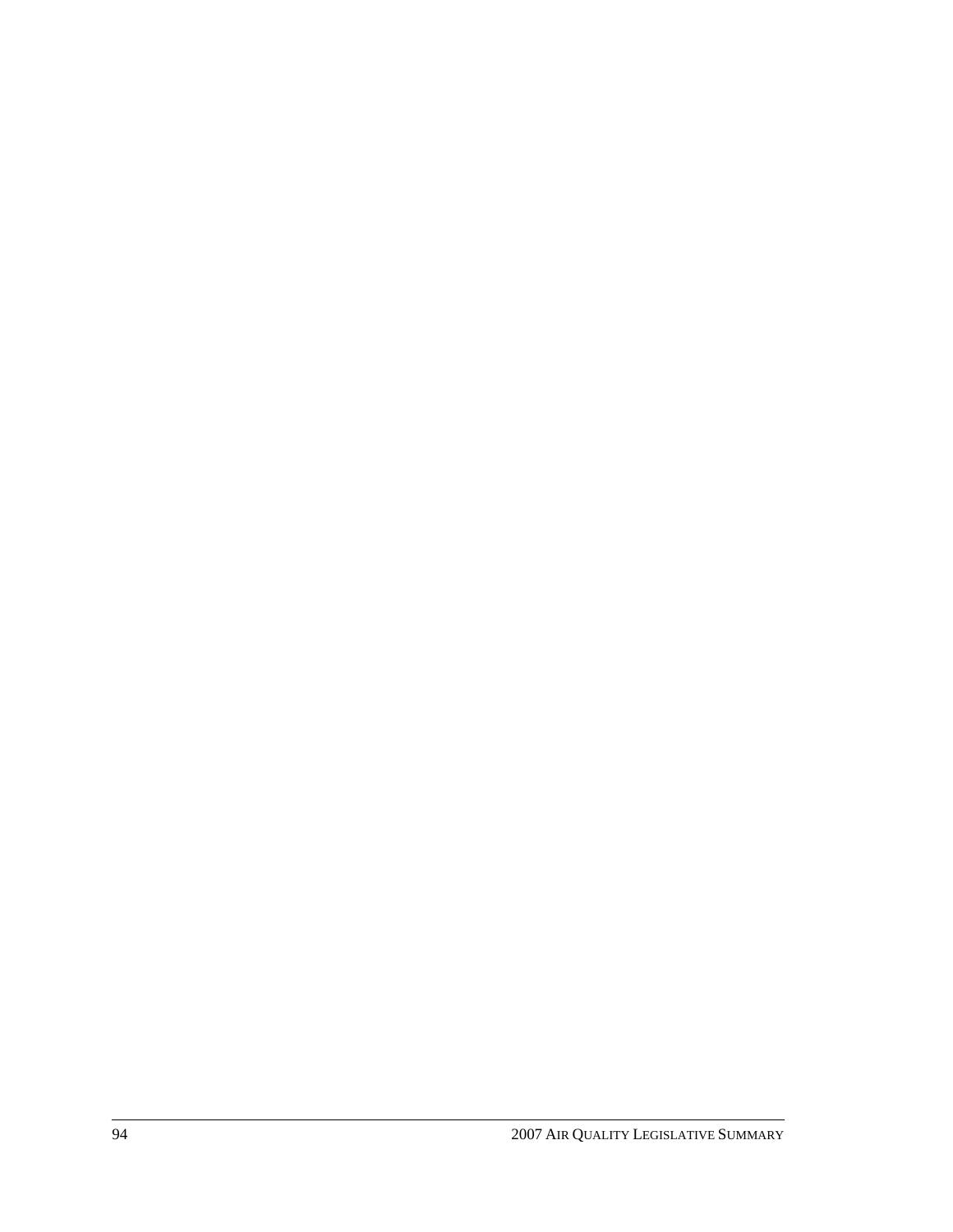# **2007-08 SECOND EXTRAORDINARY SESSION**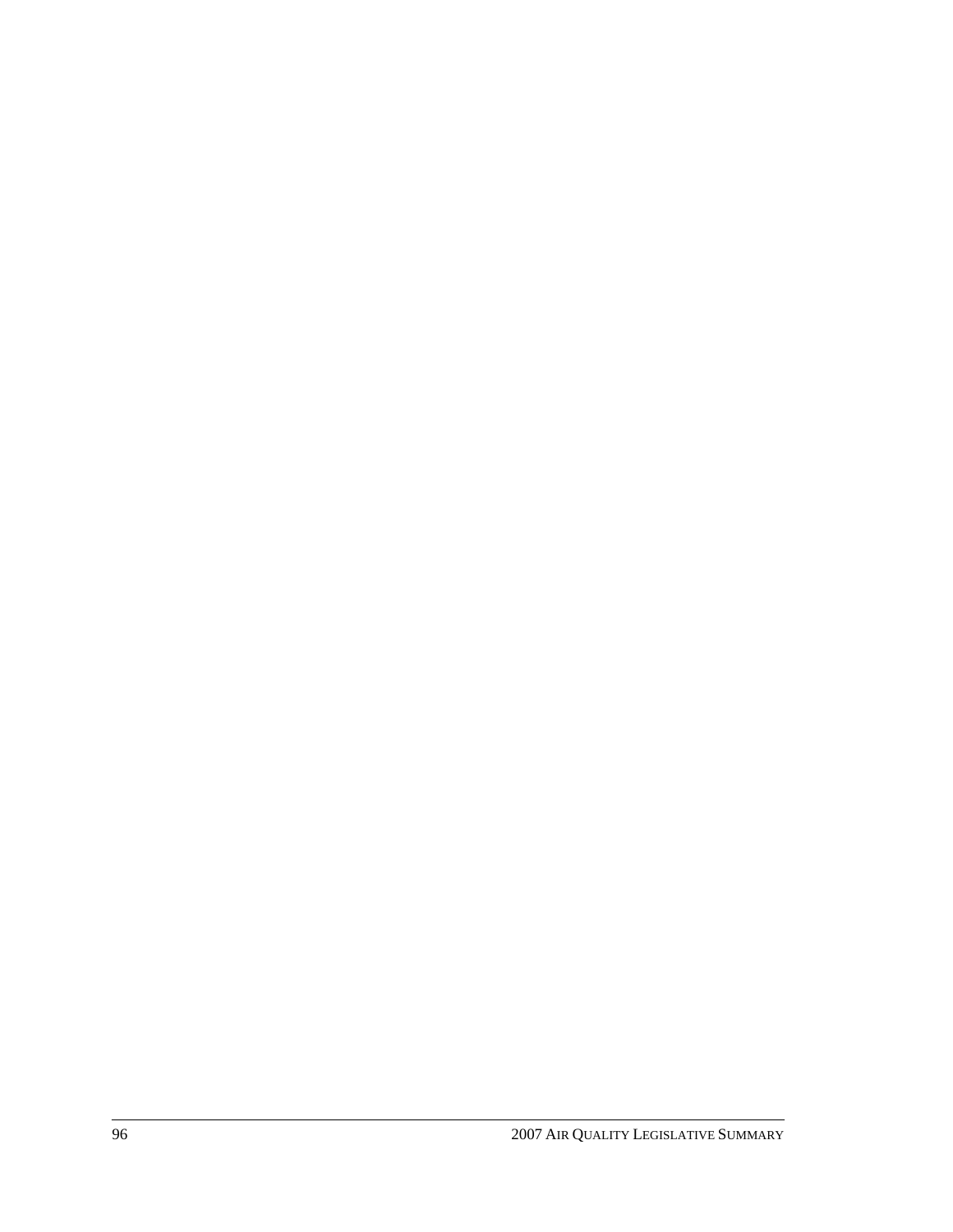## **2007-08 SECOND EXTRAORDINARY SESSION BILLS BY SUBJECT**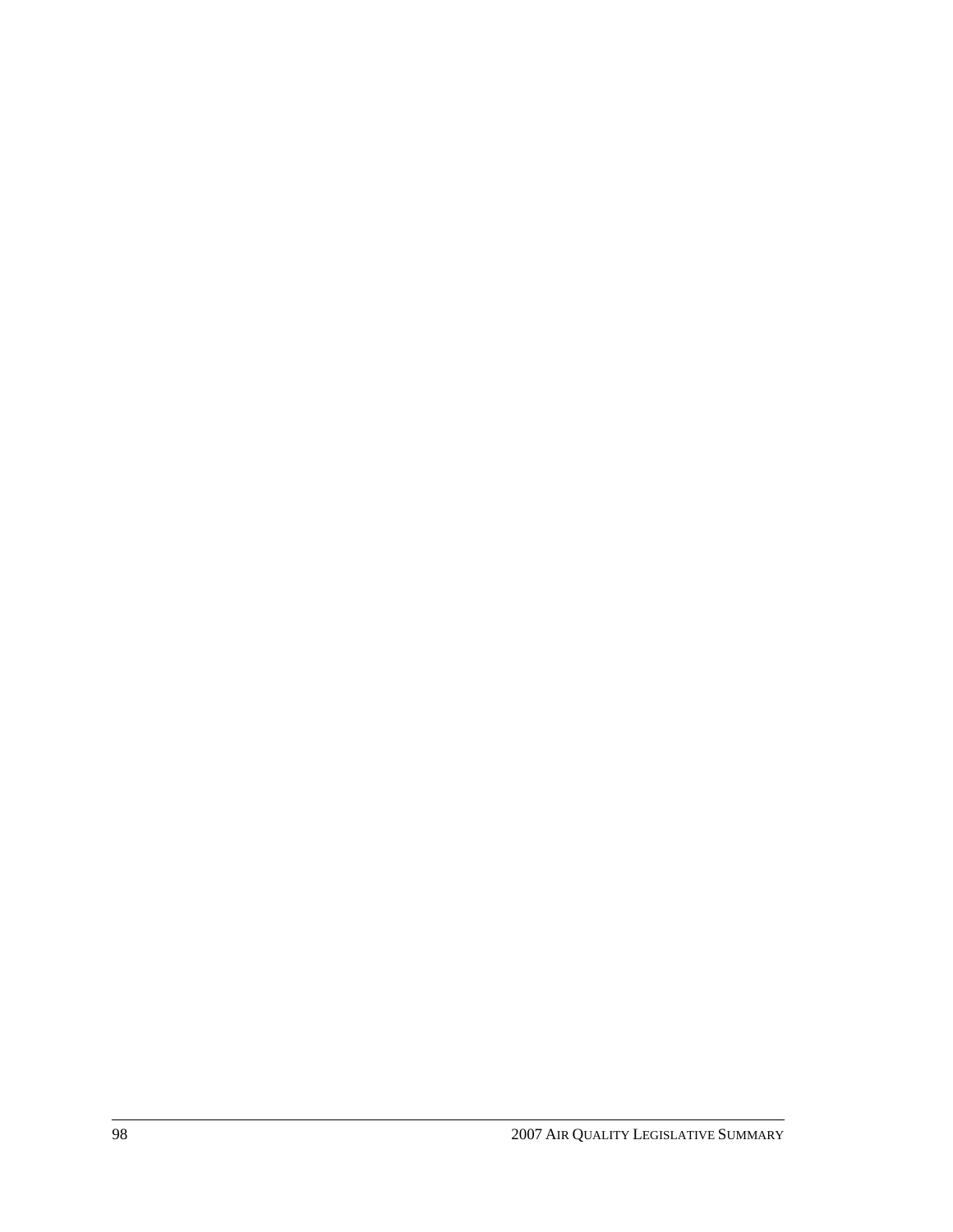### **WATER USE & PLANNING**

### **Delta Sustainability**

| Laird               | Water Delta Sustainability                    | Dead                                                                      |
|---------------------|-----------------------------------------------|---------------------------------------------------------------------------|
|                     |                                               |                                                                           |
| Villines            | <b>Water Quality</b>                          | Dead                                                                      |
| Perata              | Water Supply, Quality, & Flood Control        | Dead                                                                      |
| Cogdill             | Water Supply, Quality, & Flood Control        | Dead                                                                      |
|                     |                                               |                                                                           |
| Laird               | <b>Water Supply Bond</b>                      | Dead                                                                      |
| Laird               | <b>Water Supply Reliability</b>               | Dead                                                                      |
| Perata              | Safe Drinking Water Act of 2008               | Dead                                                                      |
| Cogdill             | Water Supply, Quality, & Flood Control        | Dead                                                                      |
| <b>Water Supply</b> |                                               |                                                                           |
| DeVore              | <b>Nuclear Electricity for Desalinization</b> | Dead                                                                      |
|                     |                                               | <b>Infrastructure Appropriations</b><br><b>New Water System Financing</b> |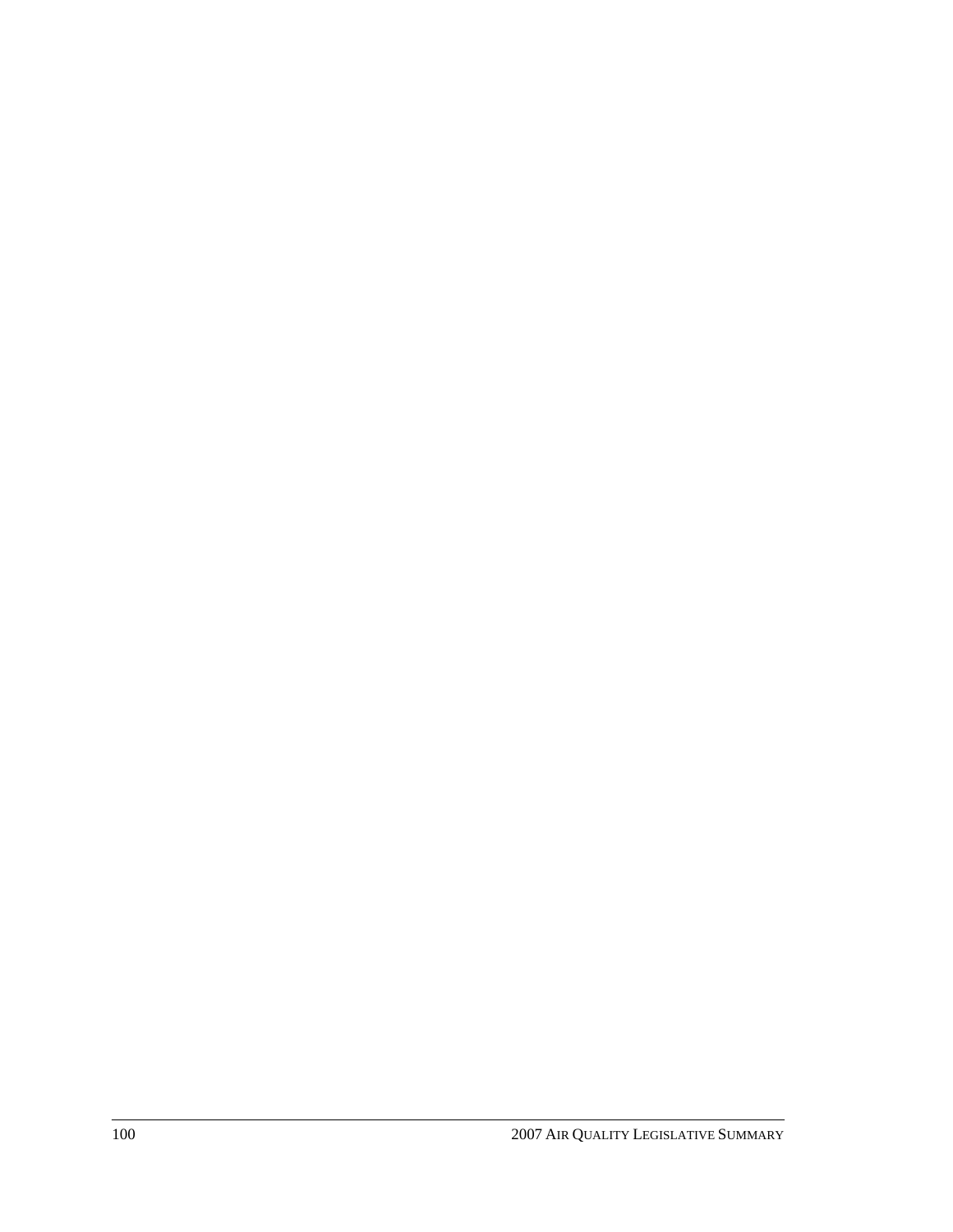## **2007-08 SECOND EXTRAORDINARY SESSION BILLS BY AUTHOR**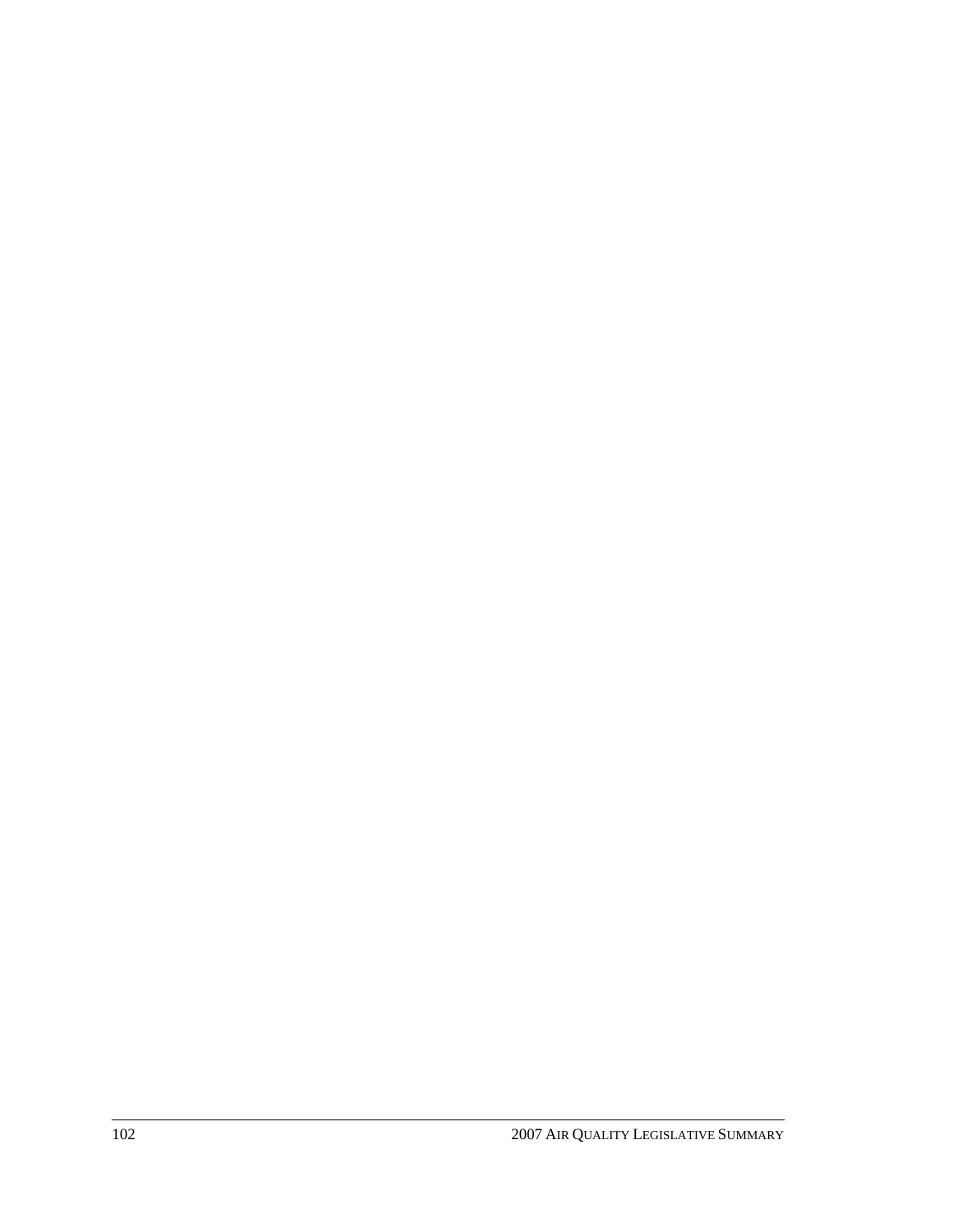### **ASSEMBLY**

| <b>DEVORE</b>   |          |                                               |      |
|-----------------|----------|-----------------------------------------------|------|
| ABX25           | DeVore   | <b>Nuclear Electricity for Desalinization</b> | Dead |
| <b>LAIRD</b>    |          |                                               |      |
| ABX21           | Laird    | <b>Water Supply Bond</b>                      | Dead |
| ABX22           | Laird    | <b>Water Supply Reliability</b>               | Dead |
| ABX23           | Laird    | Water Delta Sustainability                    | Dead |
| <b>VILLINES</b> |          |                                               |      |
| ABX24           | Villines | Water Quality                                 | Dead |

#### **SENATE**

#### **COGDILL**

| SBX <sub>2</sub> 3<br>SBX24 | Cogdill<br>Cogdill | Water Supply, Quality, & Flood Control<br>Water Supply, Quality, & Flood Control | Dead<br>Dead |
|-----------------------------|--------------------|----------------------------------------------------------------------------------|--------------|
| <b>PERATA</b>               |                    |                                                                                  |              |
| SBX21                       | Perata             | Water Supply, Quality, & Flood Control                                           | Dead         |
| SBX22                       | Perata             | Safe Drinking Water Act of 2008                                                  | Dead         |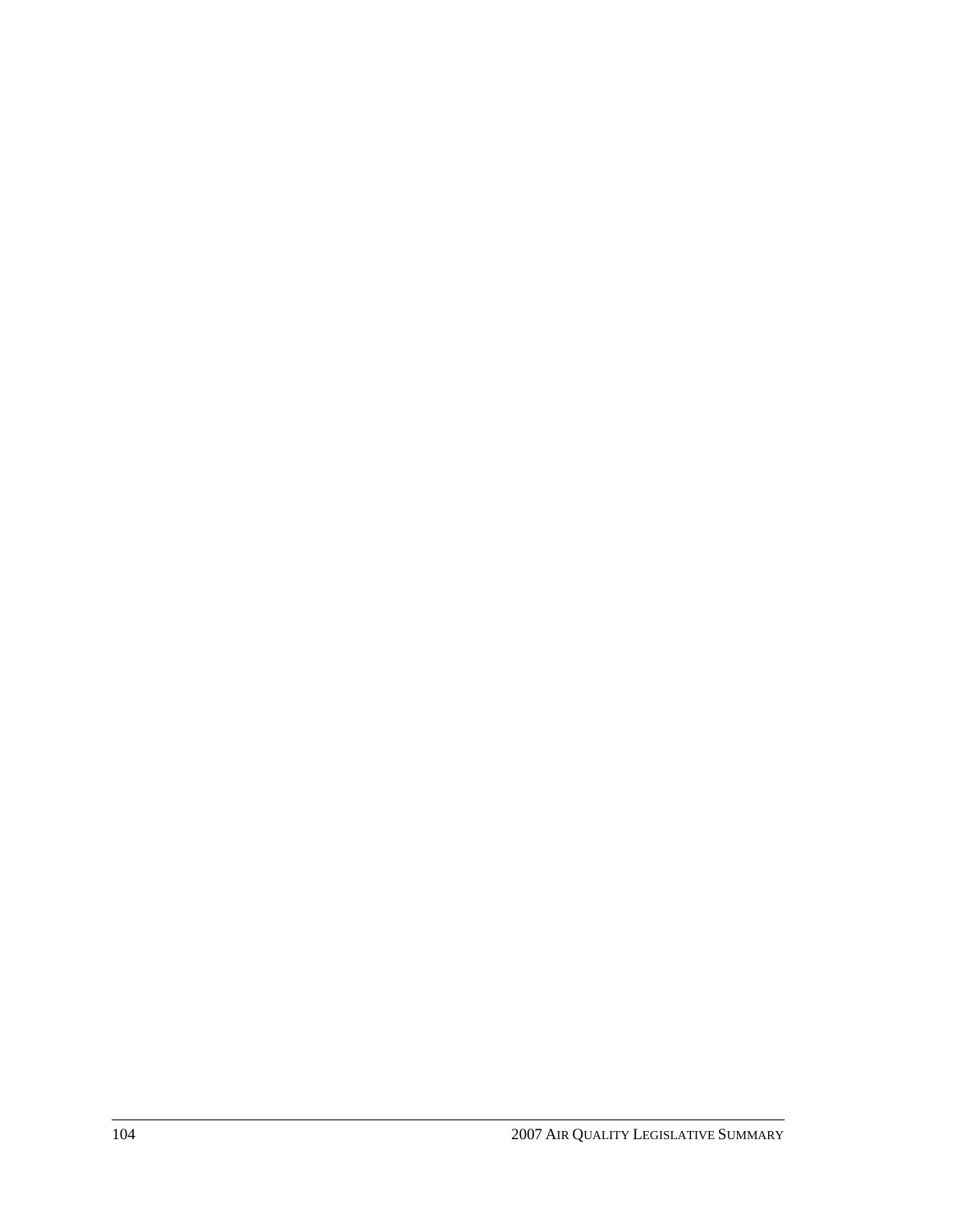# **2007-08 SECOND EXTRAORDINARY SESSION ASSEMBLY BILLS**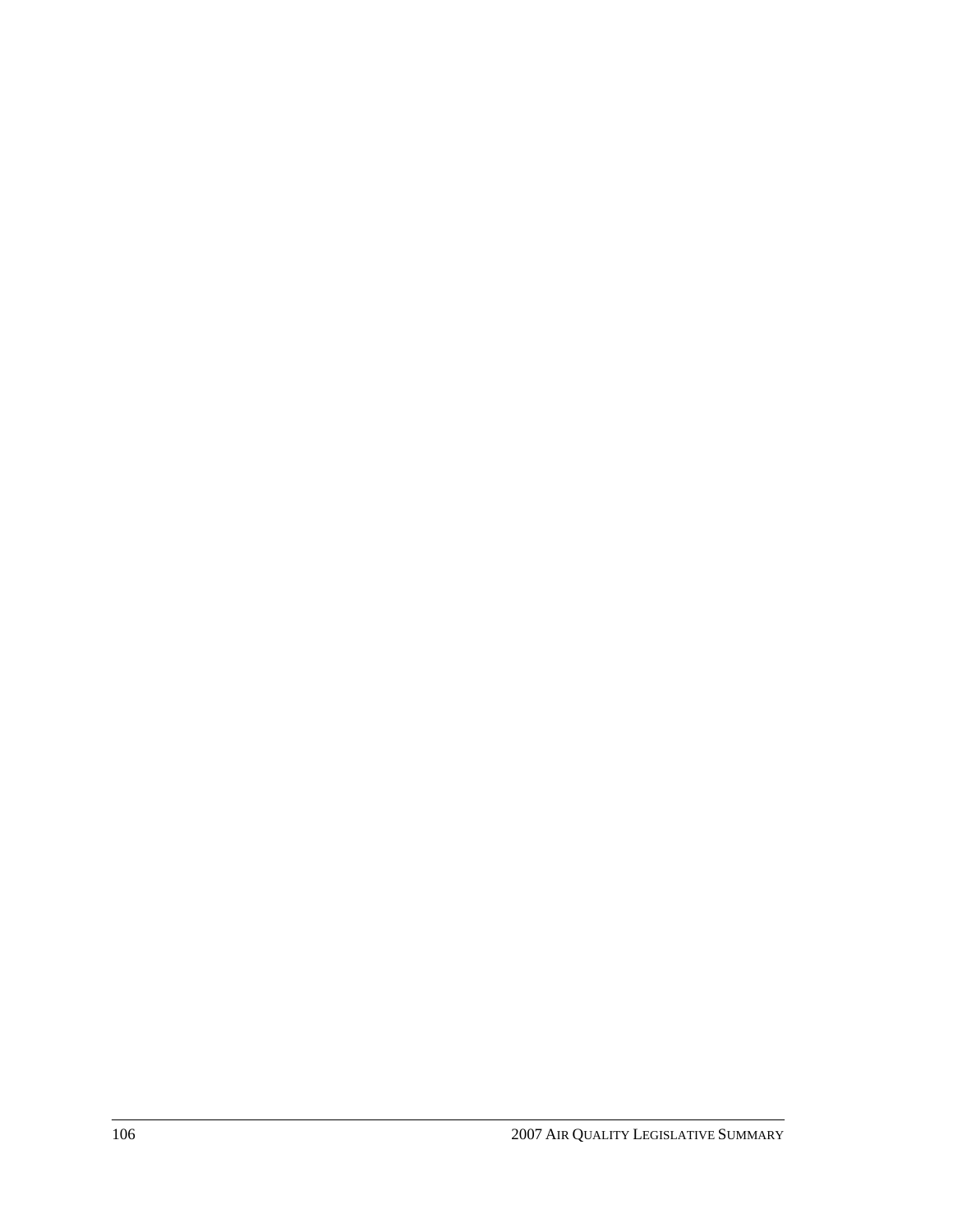### **ABX2 1 Laird Water Supply Bond Dead**

Declares the legislative intent for a water bond act to be put before voters some time in 2008.

#### **ABX2 2 Laird Water Supply Reliability Dead**

Declares the intent of the Legislature to invest state funding in programs and projects that improve the state's water supply reliability and promote certain policies related to water supply and quality.

#### **ABX2 3 Laird Water Delta Sustainability Dead**

Declares the intent of the Legislature to review and adopt a comprehensive strategy to resolve the issues of water supply reliability, ecosystem restoration, water quality, and levee system integrity in the Sacramento-San Joaquin Delta.

#### **ABX2 4 Villines Water Quality Dead**

Assembly version of SBX2 4 appropriates nearly \$553 million in voter-approved (2006) bond funds for specified water system improvements and projects, particularly for flood control, levee work and local water quality improvements. Expenditures are similar but not identical to SBX2 4.

#### **ABX2 5 DeVore Nuclear Electricity for Desalinization Dead** Authorizes CEC to certify one new nuclear reactor of up to 2,000 MW capacity at either Diablo Canyon or San Onofre if at least 20 percent of the generated power is used to desalinize seawater.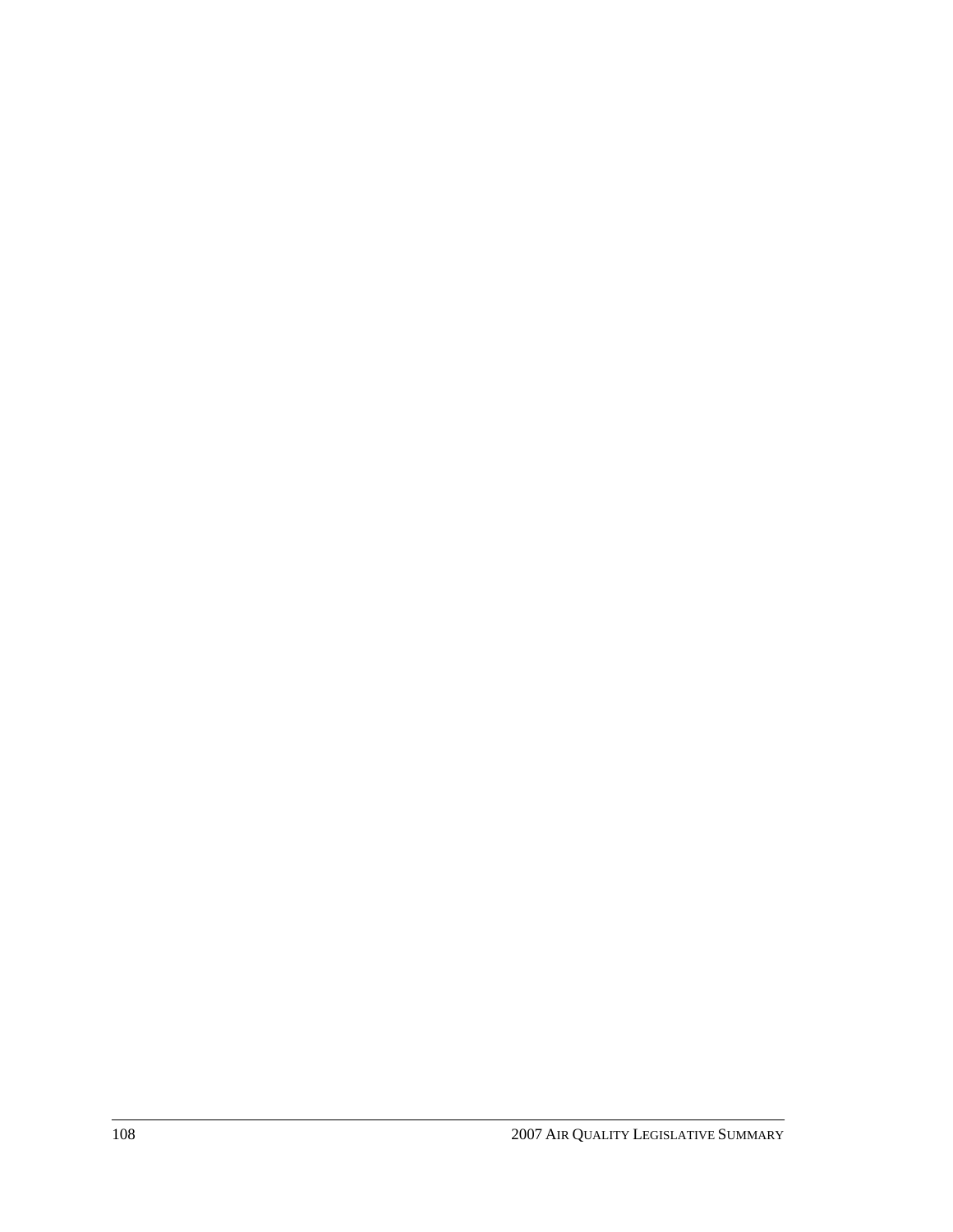# **2007-08 SECOND EXTRAORDINARY SESSION SENATE BILLS**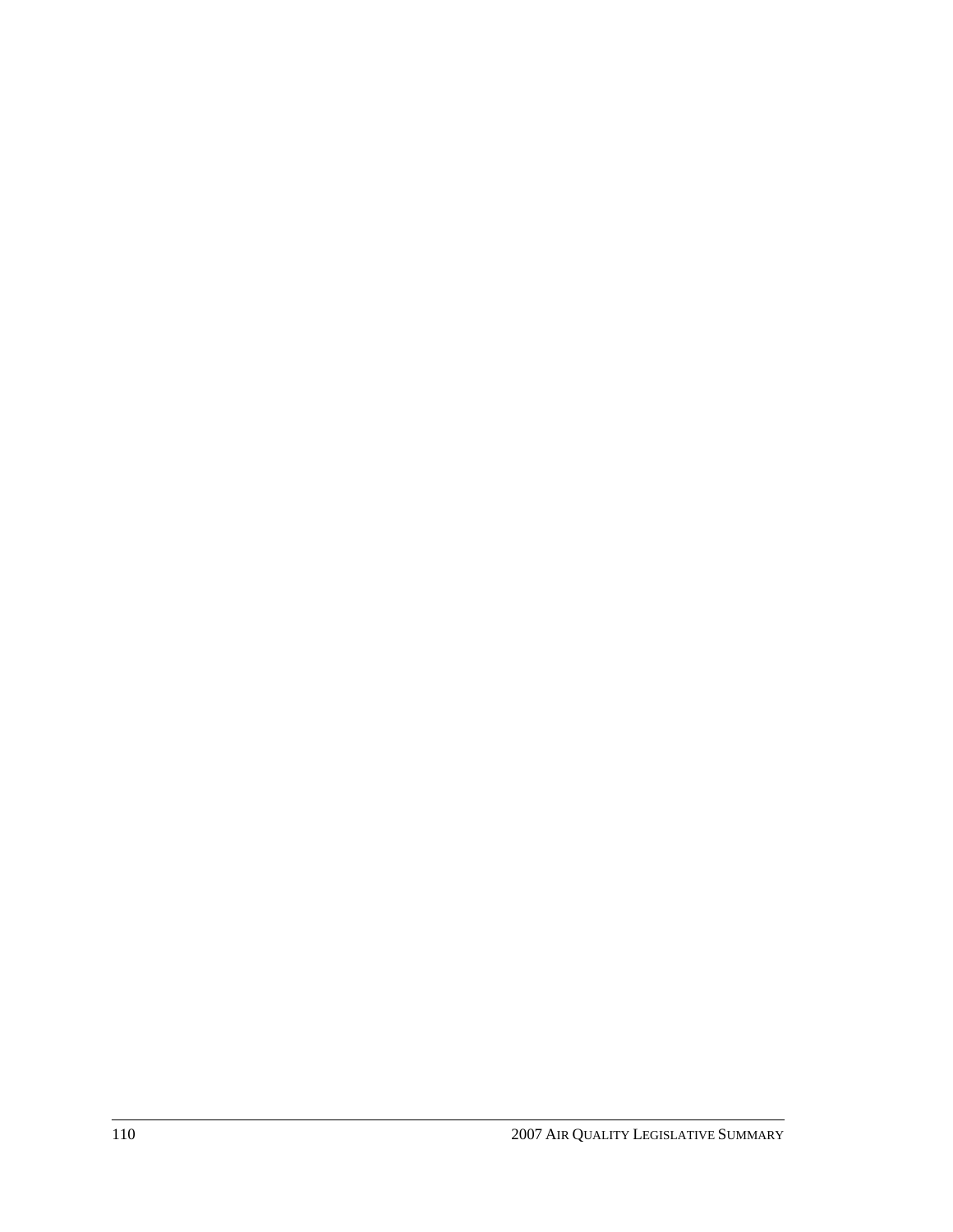**SBX2 1 Perata Water Supply, Quality & Flood Control Dead**  Appropriates nearly \$611 million in voter-approved (2006) bond funds for specified statewide water system improvements and projects. Requires the integrated planning and development of water supply and flood control systems. Earmarks \$25 million for DWR planning and feasibility studies that expressly include analyzing the effects of climate change and developing strategies for GHG emission reductions.

### **SBX2 2 Perata Safe Drinking Water Act of 2008 Dead**

Places a measure on the February 2008 general ballot seeking approval of \$6.8 billion in new funding for water system and supply projects, focusing on the Sacramento-San Joaquin Delta. Requires environmental protection at the lowest reasonable cost. Requires GHG emission reductions from "exposed delta soils." Earmarks \$400 million for interregional projects that include addressing climate change effects on water supplies, water quality and flooding. Seeks \$1 billion for surface water projects.

#### **SBX2 3 Cogdill Water Supply, Quality & Flood Control Dead**  Places a measure on the February 2008 general ballot seeking approval of nearly \$9.1 billion in new funding for water system and supply projects. Funds many similar or identical projects as SBX2 2, some with different earmarks. Includes \$5.6 billion for specified surface water construction or improvement projects. Refers to incorporation of hydrologic changes in planning processes.

## **SBX2 4 Cogdill Water Supply, Quality & Flood Control Dead**

Appropriates nearly \$553 million in voter-approved (2006) bond funds for specified water system improvements and projects, particularly for flood control, levee work, emergency contracts, pollution reduction, and "acquisition, and restoration of Sacramento-San Joaquin Delta islands."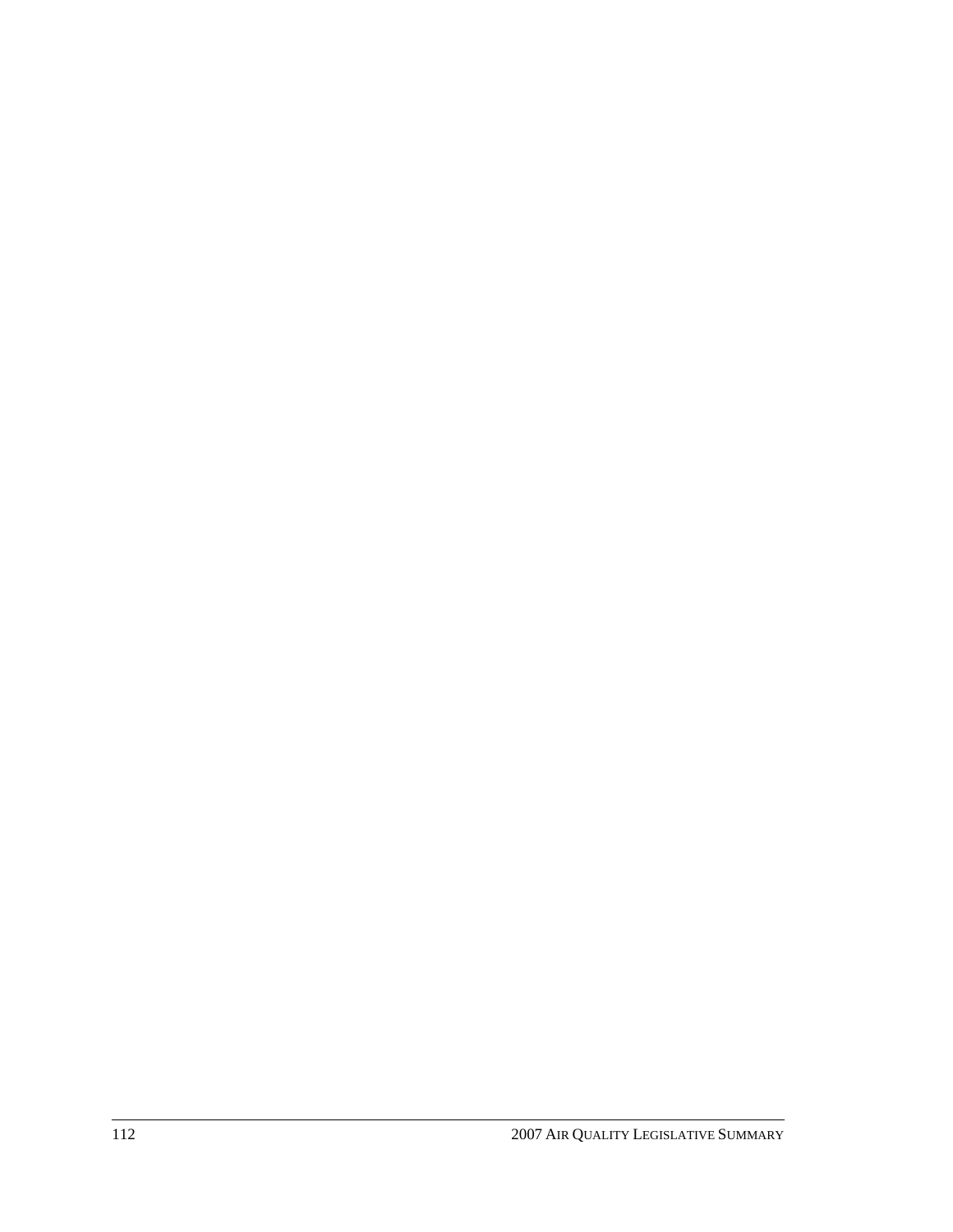# **LEGISLATIVE HEARINGS**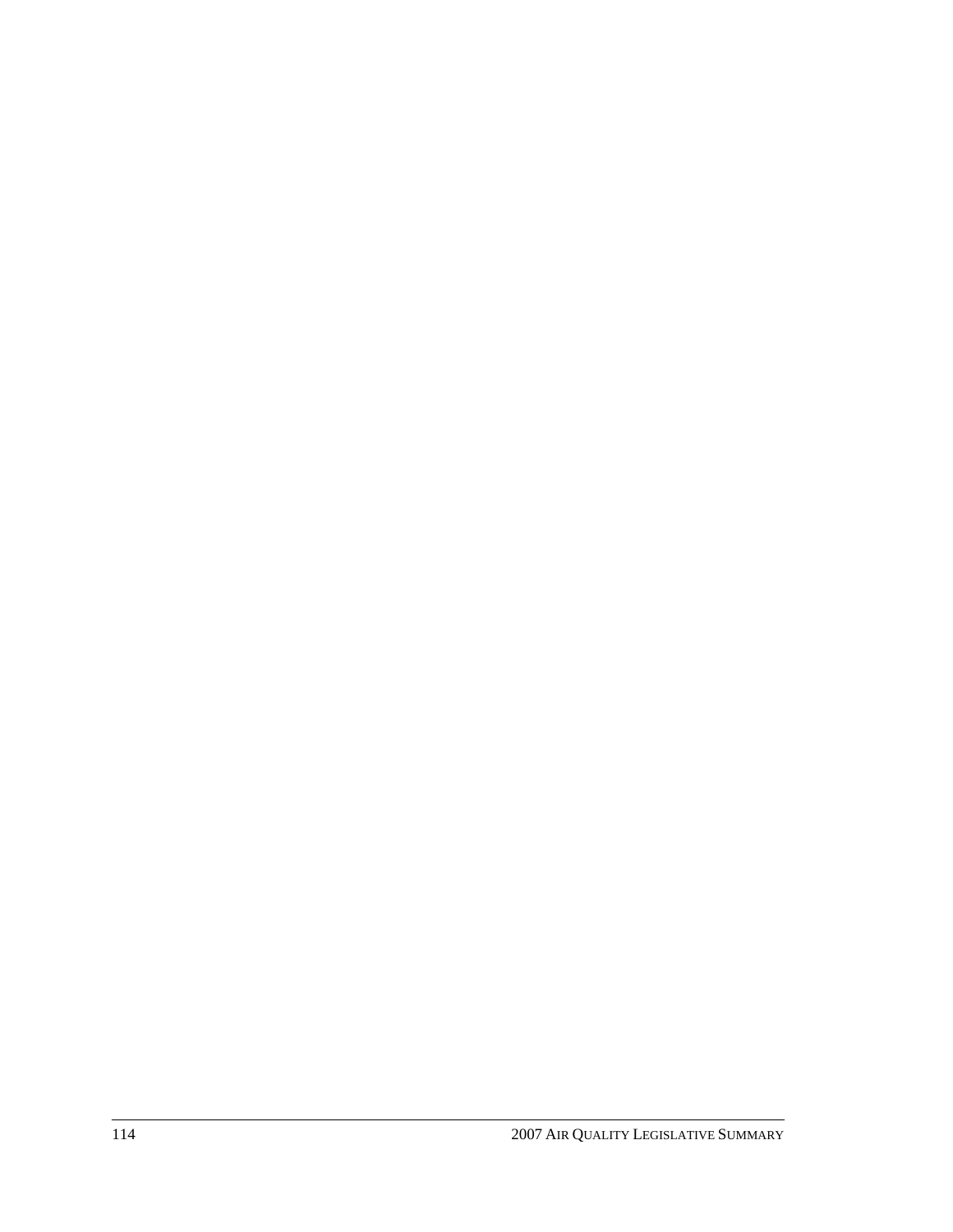#### **SPECIAL LEGISLATIVE HEARINGS**

October 18, 2006 – **Senate Transportation and Housing Committee**  "Proposition 1B: What the Transportation Bond Means for Southern California"

November 2, 2006 – **Senate Select Committee on Air Quality**  "Will Banning Sludge Clean the Air? Rule 4565: A Central Valley Case Study"

November 14, 2007 – **Senate Select Committee on Air Quality**  "Regional Traffic Synchronization and Intelligent Transportation Systems in Kern County: The Effect on Our Growing Communities and Air Quality"

February 20, 2007 – **Senate Select Committee on Air Quality**  "San Joaquin Valley State Implementation Plan: Can We Meet the 2013 Deadline?"

February 20, 2007 – **Assembly Water, Parks and Wildlife Committee**  "Climate Change and Water Resources"

February 26, 2007 – **Assembly Transportation Committee and the Assembly Budget Subcommittee No. 5 on Information Technology/Transportation**  "Proposition 1B Implementation"

February 27, 2007 – **Senate Transportation and Housing Committee**  "Implementation of Proposition 1B"

March 6, 2007 – **Senate Transportation and Housing Committee**  "Implementation of Proposition 1B Pt. II"

March 7, 2007 – **Senate Transportation and Housing Committee and the Senate Environmental Quality Committee**  "Proposition 1B Air Quality-Related Impacts"

March 12, 2007 – **Assembly Transportation Committee**  "General Transportation Briefing"

March 26, 2007 – **Joint Hearing of the Assembly Natural Resources Committee and the Assembly Budget Subcommittee No. 3 on Resources**  "Implementation of Assembly Bill 32–California Global Warming Solutions Act of 2006"

March 26, 2007 – **Assembly Utilities and Commerce Committee**  "Solar Implementation (SB 1)"

March 26, 2007 – **Assembly Utilities and Commerce Committee** "Status of the Renewable Portfolio Standard and Renewable Power in California"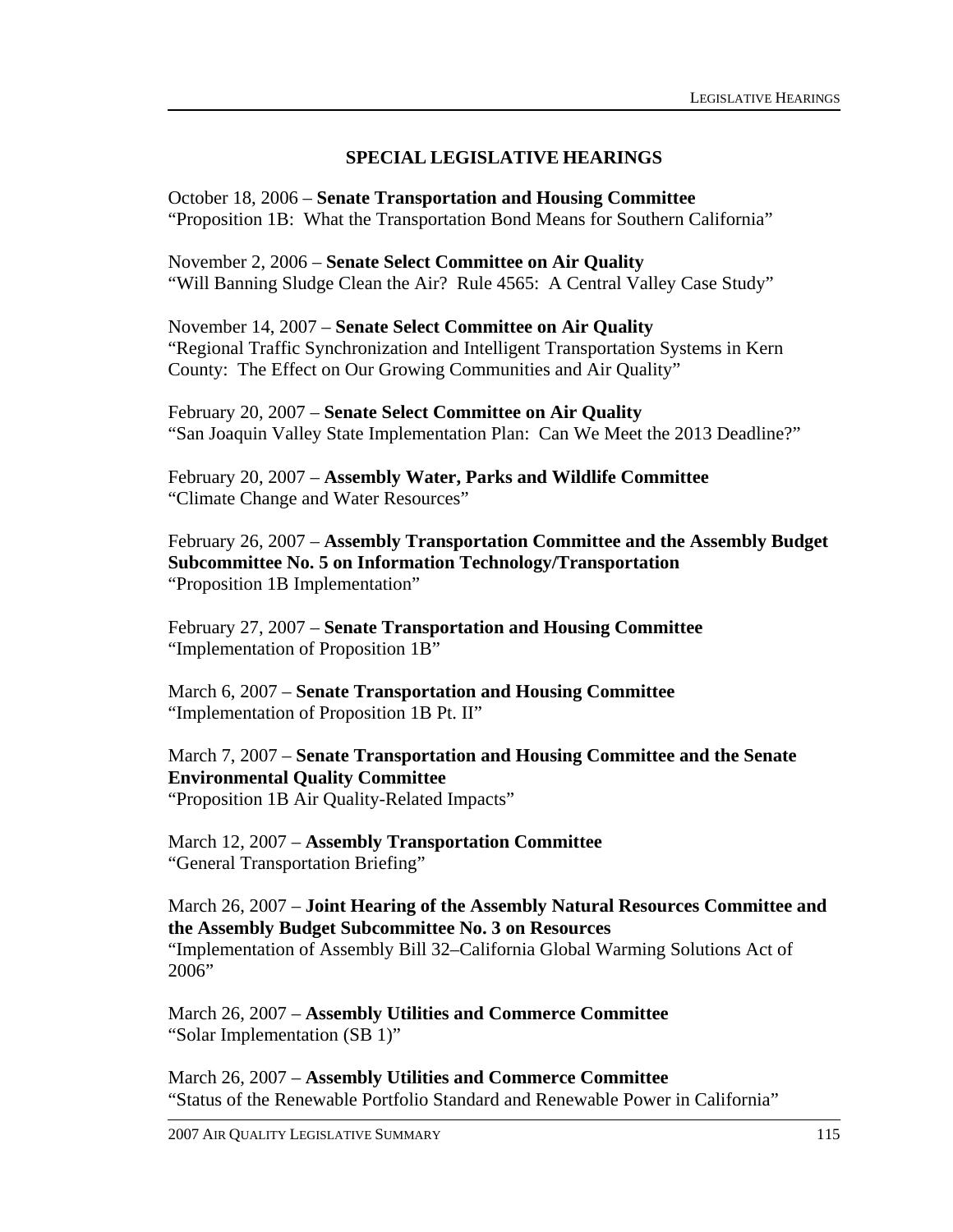#### March 27, 2007 – **Senate Select Committee on Air Quality**

"ARB Request to Delay Compliance with  $PM<sub>2.5</sub>$  Standards: Air Quality and Public Health Impacts: Is Extending Deadlines Raising the White Flag on Clean Air?"

#### March 29, 2007 – **Assembly Utilities and Commerce Committee**

"Summer 2007 Electricity Forecast"

July 18, 2007 – **Joint Hearing of the Senate Governmental Organization Committee and the Senate Select Committee on Air Quality** 

"Department of General Services: Procurement of Flex-Fuel Vehicles"

#### September 25, 2007 – **Joint Hearing of the Senate Governmental Organization and the Senate Select Committee on Air Quality**

"The Administration's Claim of Privilege Over GM Flex-Fuel Programs Documents and a Review of DGS' Policy of Promoting GM's National Advertising Campaign for Flex-Fuel Vehicles"

#### October 16, 2007 – **Joint Hearing of the Assembly Labor and Employment Committee and the Assembly Select Committee on Ports**

"The Intermodal Transportation System Revisited: Exploring Solutions for Port Drivers and Surrounding Communities–A Bay Area Perspective"

November 15, 2007 – **Senate Labor and Industrial Relations Committee**  "Nail Polish and Product Safety in the Workplace"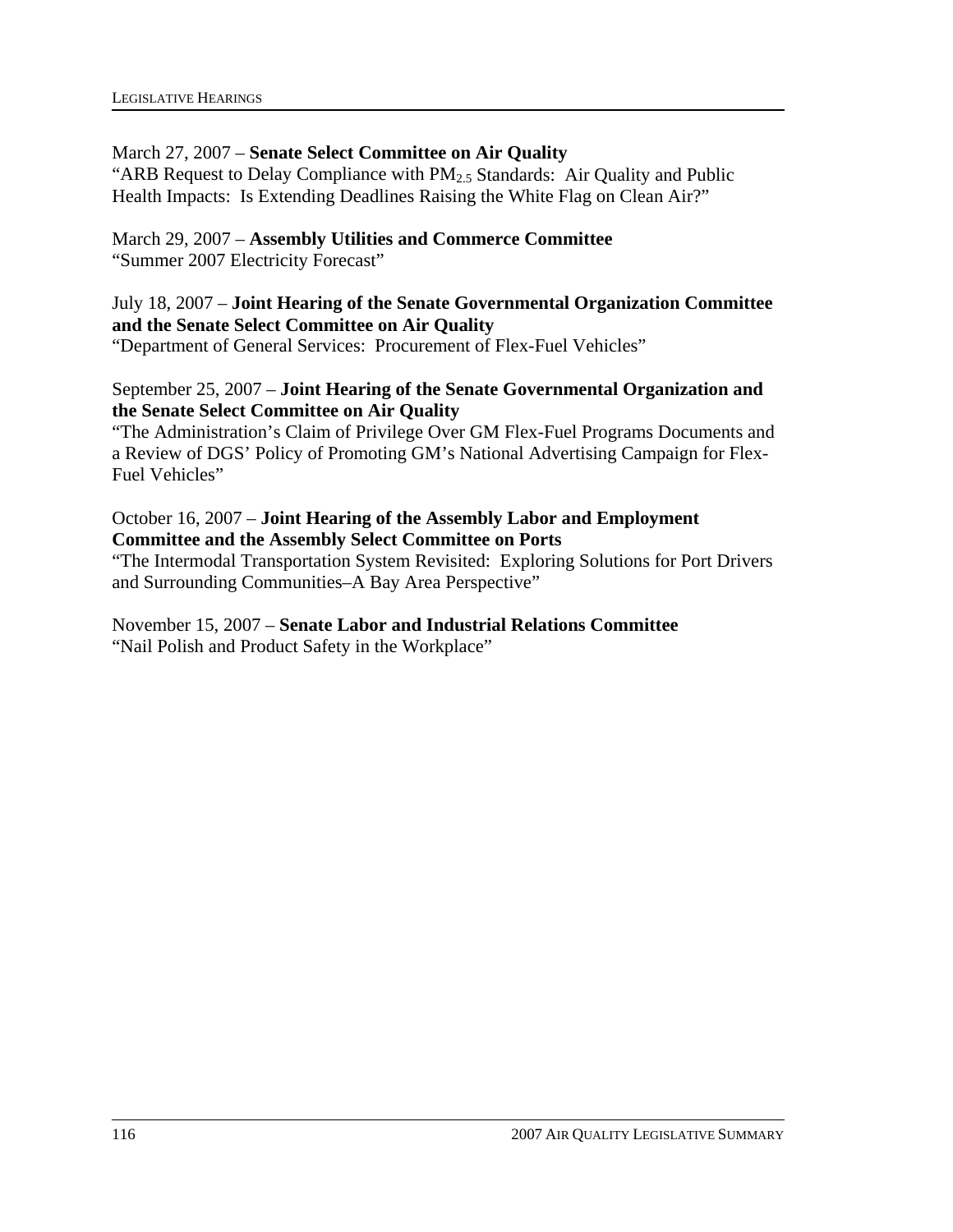#### **2007-08 SECOND EXTRAORDINARY SESSION**

October 4, 2007 – **Assembly Water, Parks and Wildlife Committee** 

"California's Water Systems and the Sacramento-San Joaquin Delta"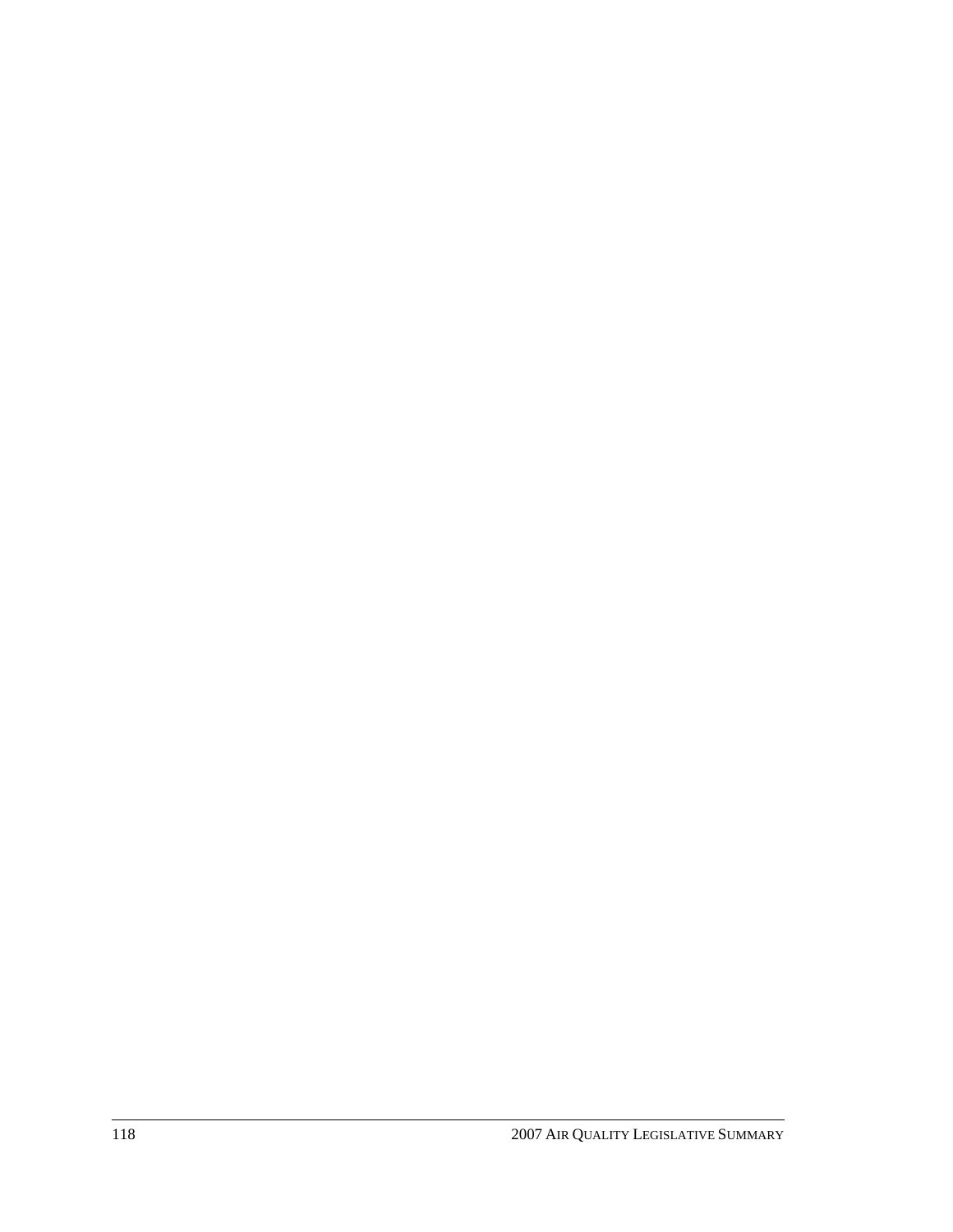# **ROSTER OF LEGISLATORS**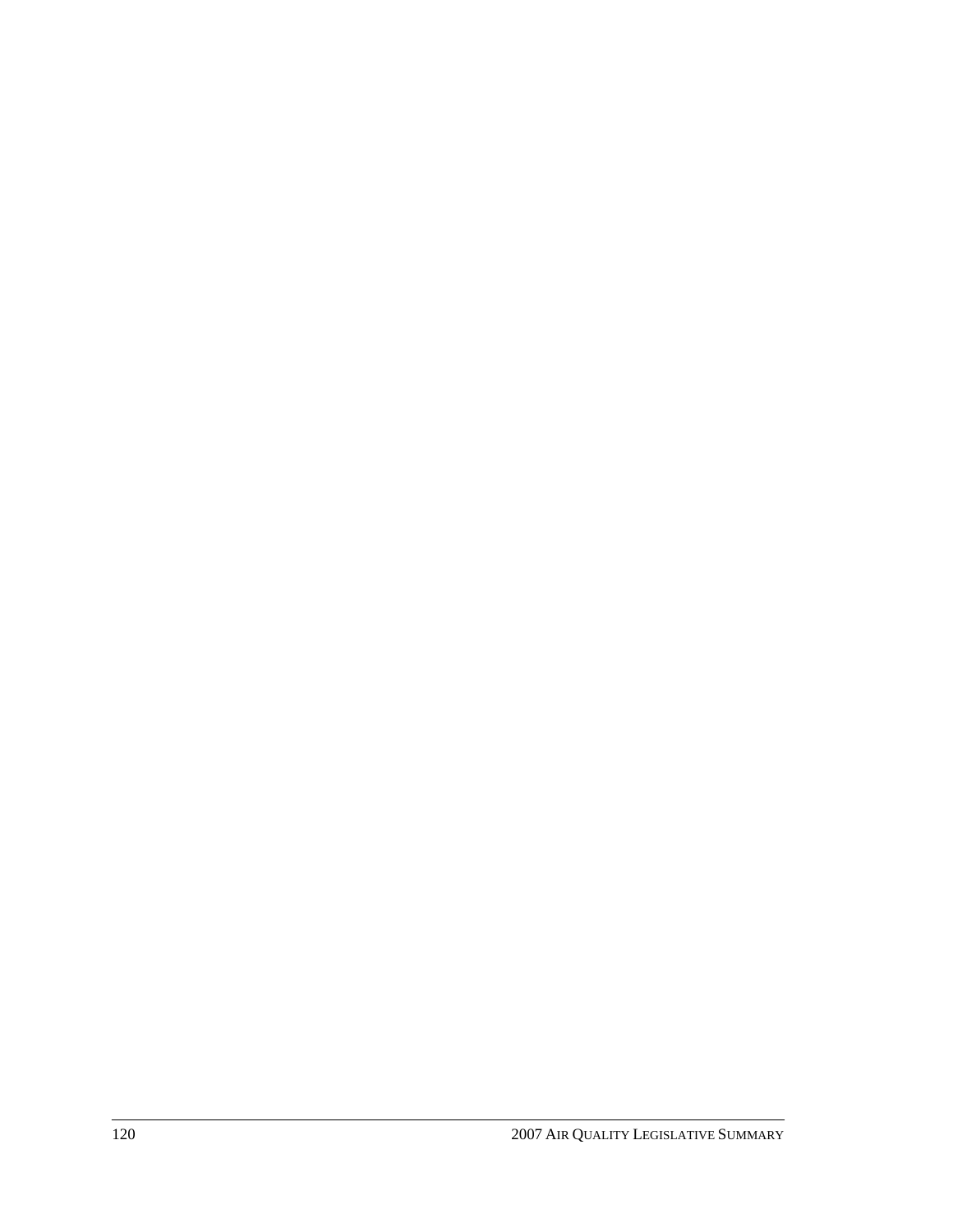### **2007 ASSEMBLY MEMBERS**

| <b>Name</b>          | <b>Party</b> | City                 |
|----------------------|--------------|----------------------|
| Adams, Anthony       | $\mathbf R$  | Hesperia             |
| Aghazarian, Greg     | $\mathbf R$  | Stockton             |
| Anderson, Joel       | $\mathbf R$  | La Mesa              |
| Arambula, Juan       | D            | Fresno               |
| Bass, Karen          | D            | Los Angeles          |
| Beall, Jr., Jim      | D            | San Jose             |
| Benoit, John J.      | $\mathbf R$  | <b>Palm Dessert</b>  |
| Berg, Patty          | D            | Eureka               |
| Berryhill, Tom       | $\mathbf R$  | Modesto              |
| Blakeslee, Sam       | $\mathbf R$  | San Luis Obispo      |
| Brownley, Julia      | D            | Santa Monica         |
| Caballero, Anna      | D            | Salinas              |
| Calderon, Charles    | D            | City of Industry     |
| Carter, Wilmer Amina | D            | Rialto               |
| Cook, Paul           | $\mathbf R$  | Yucaipa              |
| Coto, Joe            | D            | San Jose             |
| Davis, Mike          | D            | Los Angeles          |
| De La Torre, Hector  | D            | South Gate           |
| De Leon, Kevin       | D            | Los Angeles          |
| DeSaulnier, Mark     | D            | Martinez             |
| DeVore, Chuck        | $\mathbb{R}$ | Irvine               |
| Duvall, Michael      | $\mathbb{R}$ | Brea                 |
| Dymally, Mervyn M.   | D            | Los Angeles          |
| Emmerson, Bill       | $\mathbf R$  | Redlands             |
| Eng, Mike            | D            | <b>Monterey Park</b> |
| Evans, Noreen        | D            | Santa Rosa           |
| Feuer, Mike          | D            | Los Angeles          |
| Fuentes, Felipe      | D            | Los Angeles          |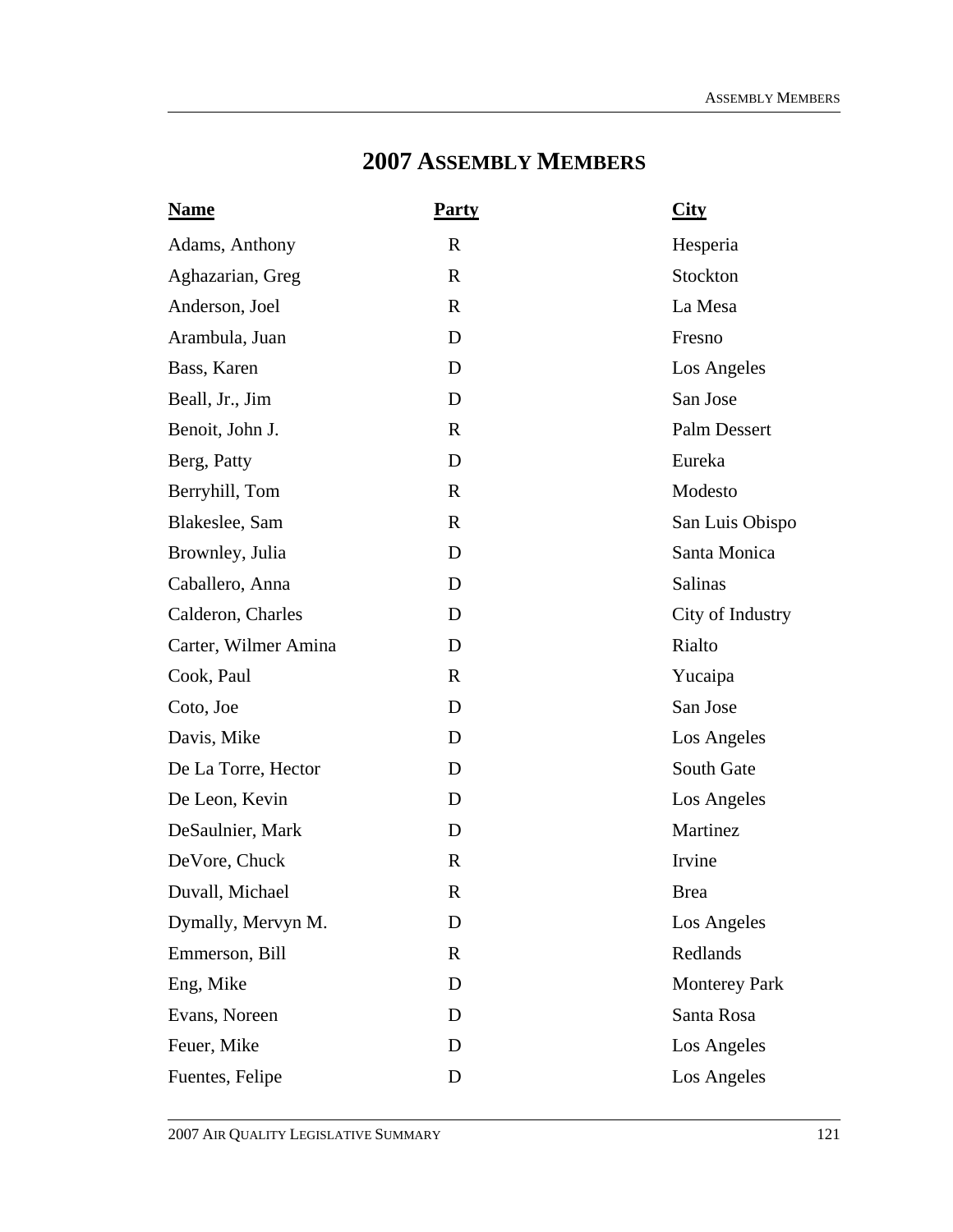| Fuller, Jean       | $\mathbf R$  | Bakersfield          |
|--------------------|--------------|----------------------|
| Gaines, Ted        | $\mathbf R$  | Roseville            |
| Galgiani, Cathleen | D            | Tracy                |
| Garcia, Bonnie     | $\mathbf R$  | Cathedral City       |
| Garrick, Martin    | $\mathbf{R}$ | Carlsbad             |
| Hancock, Loni      | D            | Berkeley             |
| Hayashi, Mary      | D            | Hayward              |
| Hernandez, Ed      | D            | <b>Baldwin Park</b>  |
| Horton, Shirley    | $\mathbf R$  | San Diego            |
| Houston, Guy       | $\mathbf R$  | San Ramon            |
| Huff, Bob          | $\mathbf{R}$ | Diamond Bar          |
| Huffman, Jared     | D            | San Rafael           |
| Jeffries, Kevin    | $\mathbf{R}$ | Riverside            |
| Jones, Dave        | D            | Sacramento           |
| Karnette, Betty    | D            | Long Beach           |
| Keene, Rick        | $\mathbf{R}$ | Chico                |
| Krekorian, Paul    | D            | <b>Burbank</b>       |
| Laird, John        | D            | Santa Cruz           |
| La Malfa, Doug     | $\mathbf R$  | <b>Biggs</b>         |
| Leno, Mark         | D            | San Francisco        |
| Levine, Lloyd      | D            | Van Nuys             |
| Lieber, Sally      | D            | <b>Mountain View</b> |
| Lieu, Ted          | D            | Torrance             |
| Ma, Fiona          | D            | San Francisco        |
| Maze, Bill         | $\mathbf{R}$ | Visalia              |
| Mendoza, Tony      | D            | Artesian             |
| Mullin, Gene       | D            | S. San Francisco     |
| Nakanishi, Alan    | $\mathbf{R}$ | Lodi                 |
| Nava, Pedro        | D            | Santa Barbara        |
| Niello, Roger      | $\mathbf{R}$ | Sacramento           |
| Núñez, Fabian      | D            | Los Angeles          |
|                    |              |                      |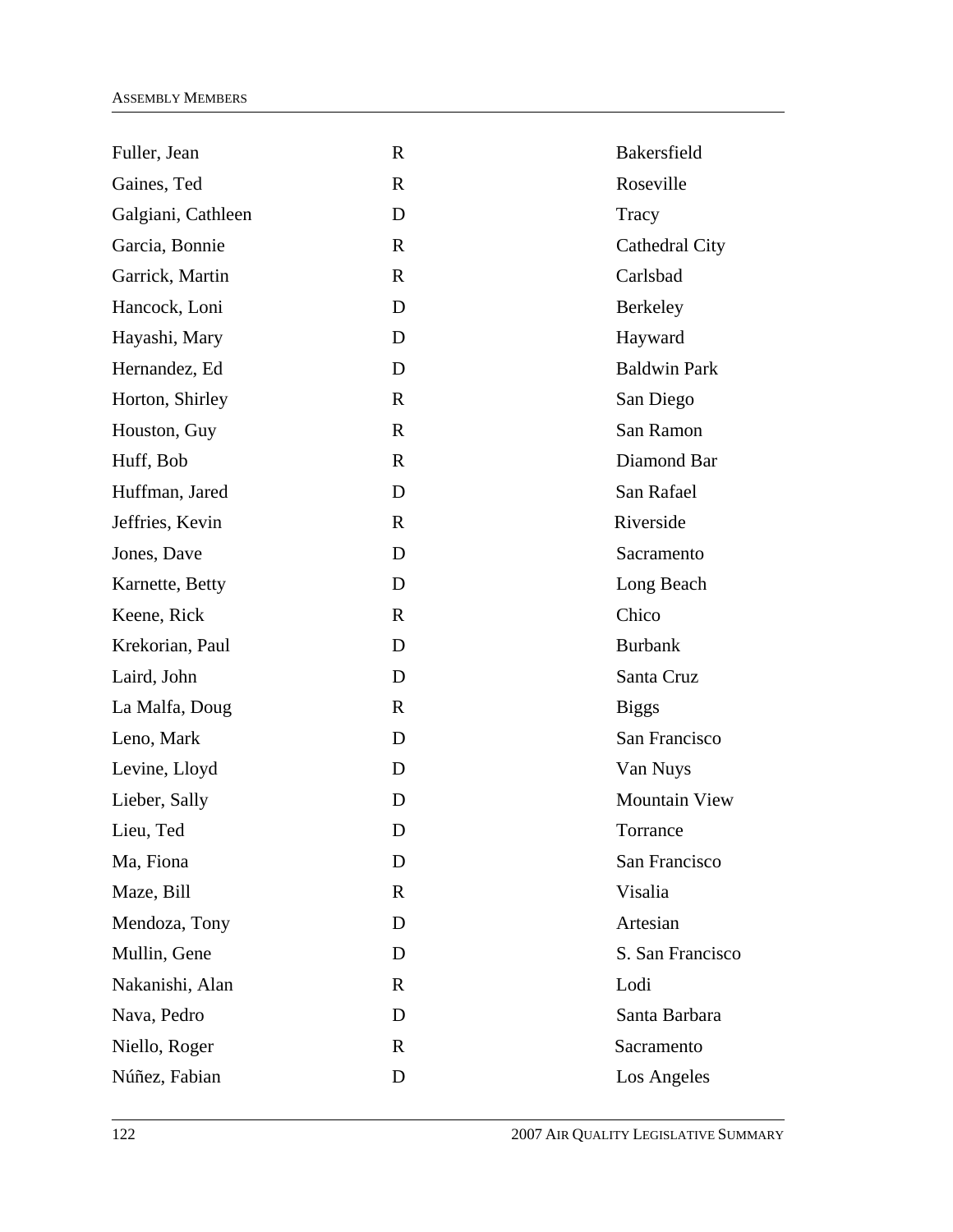| Parra, Nicole       | D            | Hanford                 |
|---------------------|--------------|-------------------------|
| Plescia, George     | $\mathbf R$  | San Diego               |
| Portantino, Anthony | D            | Pasadena                |
| Price, Curren       | D            | Inglewood               |
| Runner, Sharon      | $\mathbf R$  | Lancaster               |
| Ruskin, Ira         | D            | Redwood City            |
| Salas, Mary         | D            | Chula Vista             |
| Saldaña, Lori       | D            | San Diego               |
| Silva, Jim          | $\mathbb{R}$ | <b>Huntington Beach</b> |
| Smyth, Cameron      | $\mathbb{R}$ | Santa Clarita           |
| Solorio, Jose       | D            | Santa Ana               |
| Soto, Nell          | D            | Pomona                  |
| Spitzer, Todd       | $\mathbb{R}$ | Orange                  |
| Strickland, Audra   | R            | Camarillo               |
| Swanson, Sandré     | D            | Oakland                 |
| Torrico, Alberto    | D            | Fremont                 |
| Tran, Van           | $\mathbb{R}$ | Costa Mesa              |
| Villines, Michael   | $\mathbf R$  | Clovis                  |
| Walters, Mimi       | $\mathbf R$  | Laguna Niguel           |
| Wolk, Lois          | D            | Davis                   |

D-Democrat

R-Republican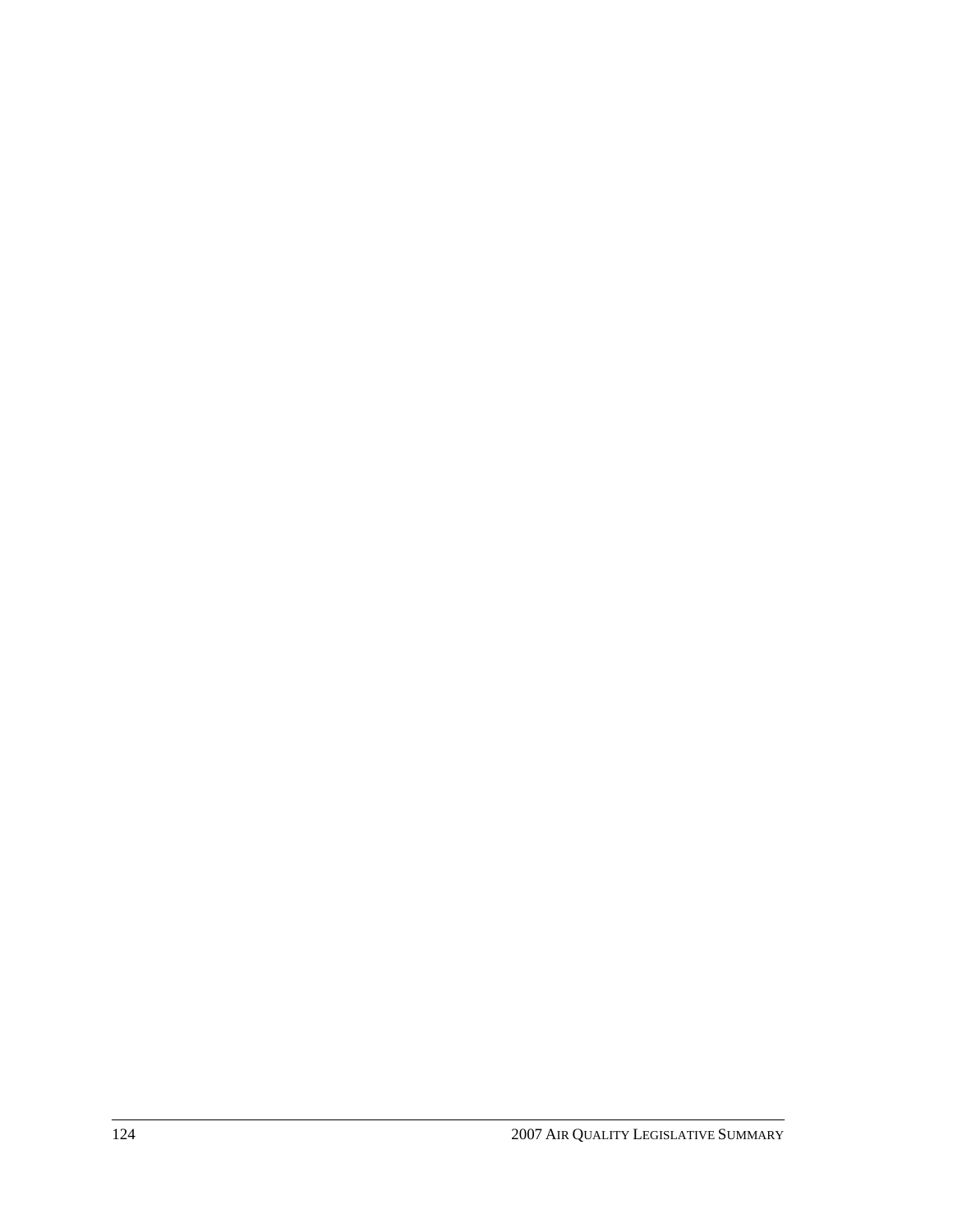## **2007 SENATE MEMBERS**

| <b>Name</b>            | <b>Party</b> | <b>City</b>          |
|------------------------|--------------|----------------------|
| Aanestad, Sam          | R            | <b>Grass Valley</b>  |
| Ackerman, Dick         | $\mathbf{R}$ | Tustin               |
| Alquist, Elaine        | D            | Santa Clara          |
| Ashburrn, Roy          | $\mathbf{R}$ | <b>Bakersfield</b>   |
| Battin, Jim            | $\mathbf R$  | Palm Desert          |
| Calderon, Ronald       | D            | Montebello           |
| Cedillo, Gil           | D            | Los Angeles          |
| Cogdill, Dave          | $\mathbf{R}$ | Fresno               |
| Corbett, Ellen         | D            | San Leandro          |
| Correa, Lou            | D            | Santa Ana            |
| Cox, Dave              | $\mathbf R$  | <b>Fair Oaks</b>     |
| Denham, Jeffrey        | $\mathbf{R}$ | Merced               |
| Ducheny, Denise Moreno | D            | San Diego            |
| Dutton, Bob            | $\mathbf{R}$ | <b>Inland Empire</b> |
| Florez, Dean           | D            | Shafter              |
| Harman, Tom            | $\mathbf{R}$ | Orange               |
| Hollingsworth, Dennis  | $\mathbf R$  | Murrieta             |
| Kehoe, Christine       | D            | San Diego            |
| Kuehl, Sheila James    | D            | Santa Monica         |
| Lowenthal, Alan        | D            | Long Beach           |
| Machado, Mike          | D            | Linden               |
| Maldonado, Abel        | $\mathbf R$  | Santa Maria          |
| Margett, Bob           | $\mathbf R$  | Glendora             |
| McClintock, Tom        | $\mathbf R$  | <b>Thousand Oaks</b> |
| Migden, Carole V.      | D            | San Francisco        |
| Negrete McLeod, Gloria | D            | Chino                |
| Oropeza, Jenny         | D            | Long Beach           |
| Padilla, Alex          | D            | Pacoima              |